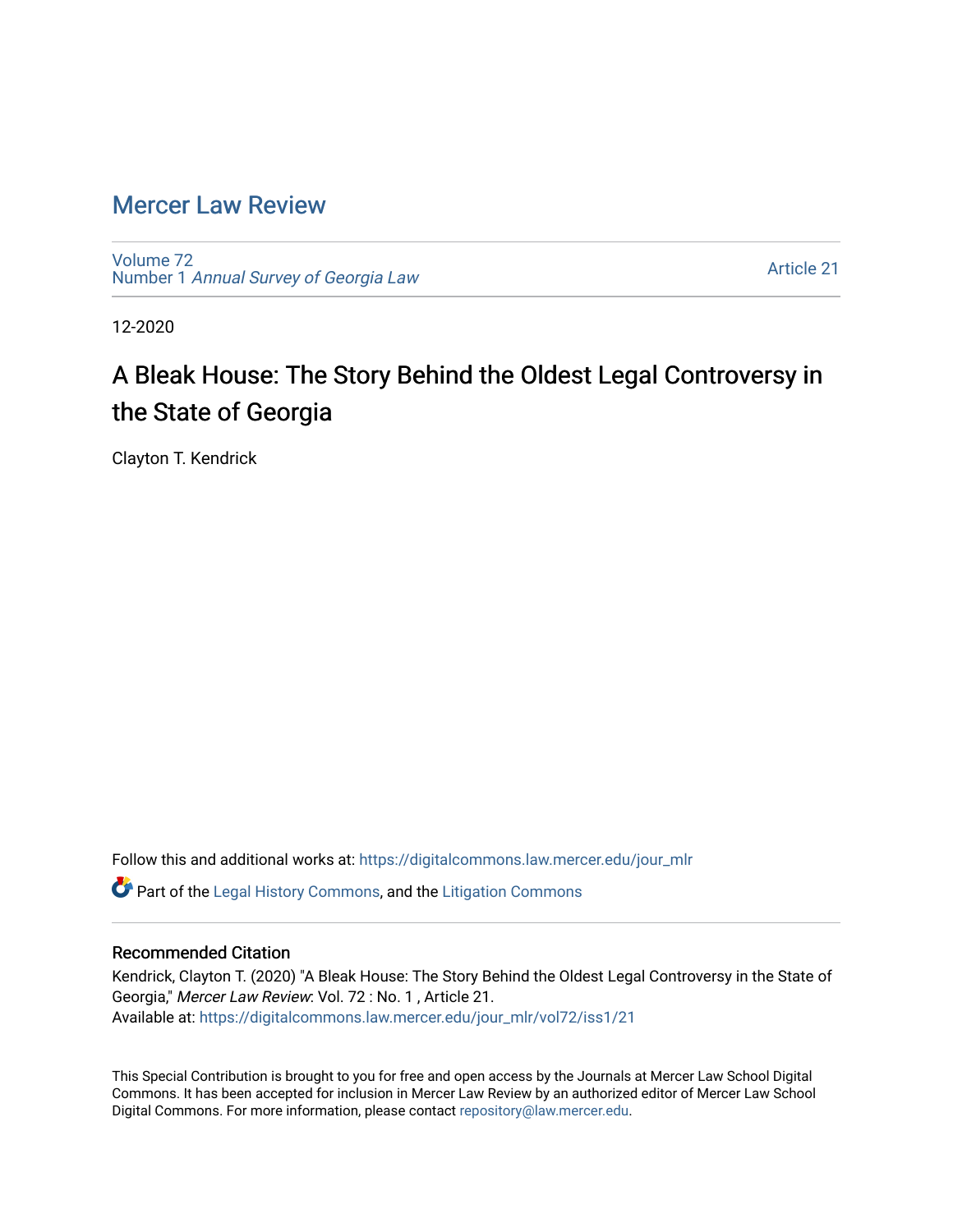# **A BLEAK HOUSE: THE STORY BEHIND THE OLDEST LEGAL CONTROVERSY IN THE STATE OF GEORGIA**

# **by Clayton T. Kendrick[\\*](#page-1-0)**

# I. INTRODUCTION

*Bleak House*[1](#page-1-1) is a novel written by Charles Dickens, which centers around the fictional English Court of Chancery case *Jarndyce and Jarndyce*.<sup>[2](#page-1-2)</sup> The fictional case concerns a dispute surrounding a large inheritance that drags on for several generations.[3](#page-1-3) As Dickens put it,

Jarndyce and Jarndyce drones on . . . . Innumerable children have been born into the cause; innumerable young people have married into it; innumerable old people have died out of it . . . . The little plaintiff or defendant, who was promised a new rocking-horse when Jarndyce and Jarndyce should be settled, has grown up, possessed himself of a real horse, and trotted away into the other world.[4](#page-1-4)

The story discussed in this Article does not revolve around one extended lawsuit, but rather one extended controversy. And while the subject of this controversy is not the inheritance of money, it is about the

387

<span id="page-1-0"></span><sup>\*</sup> Associate, Beck, Owen & Murray, Griffin, Georgia. Ashford University (B.A., 2010); Liberty University (M.A., 2013); Mercer University School of Law (J.D., 2019, cum laude). Member, Mercer Law Review (2017–2019); Editor in Chief (2018–2019). Member, State Bar of Georgia. I am grateful to Professors Richard Creswell, Charles Adams, and Karen Sneddon for their encouragement, time, and input. A special thanks to Brenda Kendrick, Lydia and Kelby Amerson, and my better half, Morgan Kendrick. This article is dedicated to the memory of my loving grandmother, Joan Sloan. Never has a woman so small left an imprint so large on the lives of so many. Her gentle soul, kind heart, and infectious faith will be sorely missed.

<sup>&</sup>lt;sup>1</sup> CHARLES DICKENS, BLEAK HOUSE (1853).

<span id="page-1-3"></span><span id="page-1-2"></span><span id="page-1-1"></span><sup>2</sup> *See id.*

<sup>3</sup> *Id.*

<span id="page-1-4"></span><sup>4</sup> *Id.* at 3.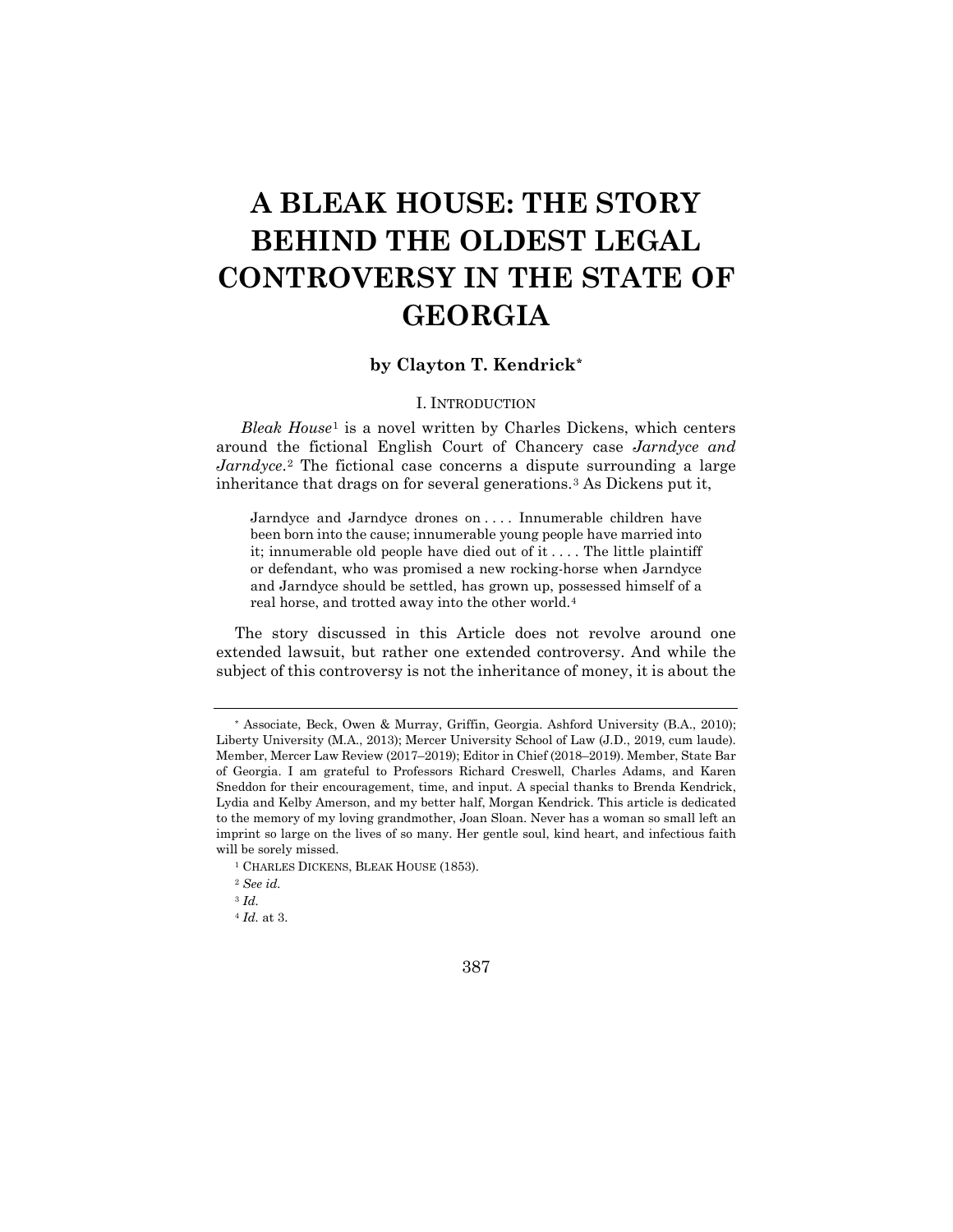inheritance of a difficult situation complicated by politics, greed, and tragedy.

In 2018, the United States District Court for the Southern District of Georgia played host to a matter of first impression regarding the Eleventh Amendment[5](#page-2-0) and sovereign immunity.[6](#page-2-1) The matter was implicated by an argument unique to Chatham County, Georgia—an argument linked to the intriguing and untold story of the oldest legal controversy in the state: the management of the Chatham County jail. [7](#page-2-2) 

This controversy finds its roots in 1760, just before King George III began his reign as King of Great Britain (and Ireland), fifteen years before the American Revolution, and twenty-eight years before Georgia became a state by ratifying the United States Constitution. The controversy continued throughout the Nineteenth century and was largely settled by 1881, sixteen years after the end of the American Civil War. But the controversy reappeared in 1979, 1990, and again in 2018.

Stretching four centuries, this story involves a struggle for control of the Chatham County jail and its revenue, and public outcry over the jail's conditions. And while documentation of this controversy consists largely of legislation and local newspapers, there are five cases that provide insight into the story. This Article will discuss the controversy's background, all relevant legislation, cases, and public references throughout the Eighteenth, Nineteenth, and Twentieth centuries. This Article will then discuss the most recent case and how the United States District Court for the Southern District of Georgia addressed a matter of first impression stemming from legislation related to this controversy.

#### II. BACKGROUND

#### *A. Georgia & Savannah*

Named after King George II, the colony of Georgia was founded in 1733 by James Edward Oglethorpe who soon laid plans for the town of Savannah. Before leaving England, Oglethorpe was very active in prison reform. In those times, prisoners were required to pay fees to prison administration for decent arrangements. In 1728, a close friend of Oglethorpe's who was imprisoned for a simple debt, and was therefore

<sup>5</sup> U.S. CONST. amend. XI.

<span id="page-2-2"></span><span id="page-2-1"></span><span id="page-2-0"></span><sup>6</sup> Ajibade v. Wilcher, No. CV416-082, 2018 U.S. Dist. LEXIS 12386, at \*3 (S.D. Ga. Jan. 25, 2018).

<sup>7</sup> Griffin v. Chatham Cty., 244 Ga. 628, 628, 261 S.E.2d 570, 571 (1979).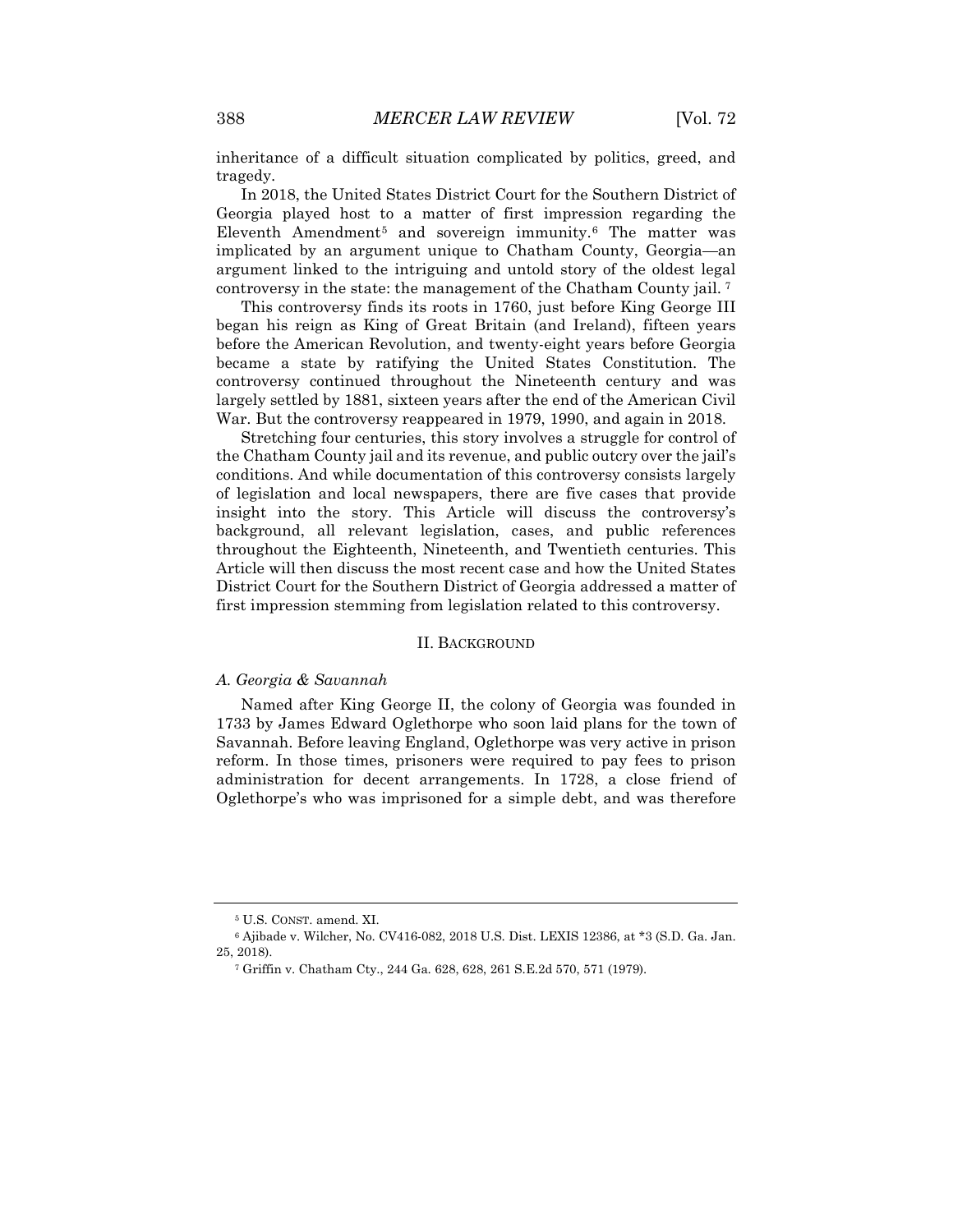unable to pay any fees, died after he was placed in a cell with a prisoner suffering from smallpox.<sup>[8](#page-3-0)</sup>

Oglethorpe was alarmed, not only at the horrible conditions of prisons in England, but also at the number of British citizens incarcerated for simple indebtedness. As a result, Oglethorpe and other reformers decided to create a colony in America that would give England's debtors a place and an opportunity to become skilled workers and hopefully avoid prison. By the time Oglethorpe and others left for America, however, there was not a single formerly jailed debtor among them because King George II's funding was conditioned on advancing England's economic circumstances rather than a charitable idea.[9](#page-3-1)

Consider the irony. The founder of Georgia was a well-known leader in prison reform who originally sought to establish a colony in North America to reform debtors without imprisonment. Yet, this Article details the plight of the Chatham County jail and its prisoners, many of whom were imprisoned for simple debts. Also consider that Oglethorpe banned lawyers in Georgia until 1755.[10](#page-3-2) In what is perhaps a mere coincidence, it was only five years later that the oldest legal controversy in the state began.

Between 1760, where this story begins, and 1777, when the Georgia General Assembly was created, Georgia was under British rule.[11](#page-3-3) During this time period, legislative power was vested in three branches: the Royal Governor, the Upper House, and the Commons House of Assembly. The Upper House was made up of leading men in the colony, but was not representative in its makeup, and the Commons House was made up of elected delegates.[12](#page-3-4) This General Assembly met in Savannah as directed by the Royal Governor, who, much like today, had the power to veto laws passed by the General Assembly.[13](#page-3-5)

Once the General Assembly was created, it met in Savannah (the capital at the time) from 1777 to 1778 before retreating to Augusta when the British captured the city during the Revolutionary War. The General Assembly returned to Savannah when the British left in 1782, and

<span id="page-3-0"></span><sup>8</sup> Edwin L. Jackson, *James Oglethorpe (1696–1785)*, NEW GA. ENCYCLOPEDIA (Dec. 2, 2003), https://www.georgiaencyclopedia.org/articles/government-politics/james-oglethorpe-1696-1785 (last updated Aug. 1, 2019).

<sup>9</sup> *Id.*

<span id="page-3-2"></span><span id="page-3-1"></span><sup>10</sup> *History of Savannah*, VISITHISTORICSAVANNAH.COM, https://www.visitsavannah.com/article/history-savannah.html (last visited Nov. 1, 2019). <sup>11</sup> Edward J. Cashin, *Royal Georgia, 1752–1776*, NEW GA. ENCYCLOPEDIA (June 8, 2017),

<span id="page-3-4"></span><span id="page-3-3"></span>https://www.georgiaencyclopedia.org/articles/history-archaeology/royal-georgia-1752-1776. <sup>12</sup> *History of the Georgia House*, GA. GEN. ASSEMBLY, http://www.legis.ga.gov/Legislation/Archives/19951996/house/hishou.htm (last visited

<span id="page-3-5"></span>December 21, 2019).

<sup>13</sup> Cashin, *supra* note 11.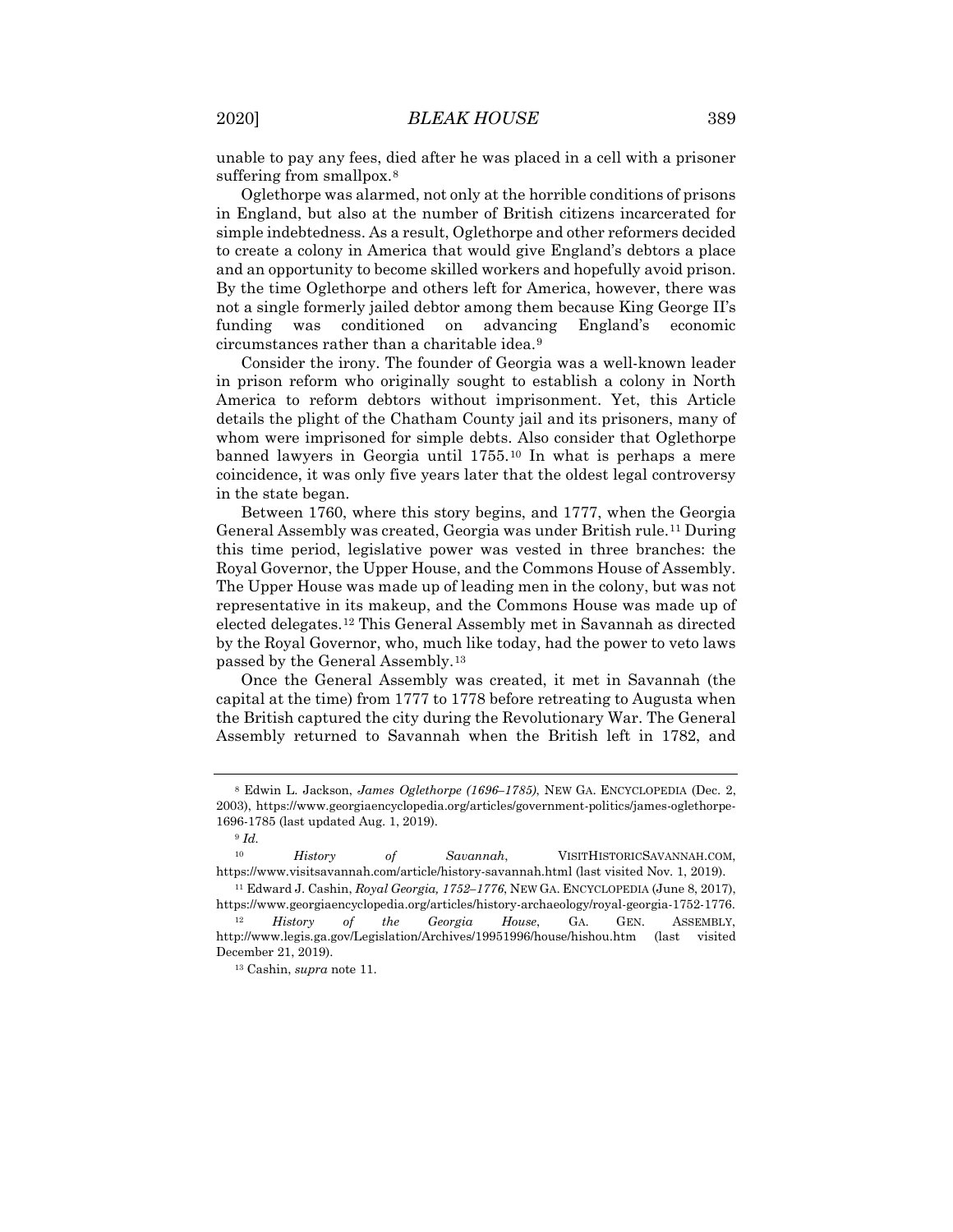between 1783 and 1795 the General Assembly met in both Savannah and Augusta (which was Georgia's second capital).<sup>[14](#page-4-0)</sup> In 1796, Louisville<sup>[15](#page-4-1)</sup> became the capital of Georgia; the General Assembly met there until 1804, when the capital was moved to Milledgeville. The General Assembly remained in Milledgeville until 1868, when the capital moved to Atlanta.[16](#page-4-2) The legislation in this story stems from both the Commons House of Assembly and the General Assembly, and there is legislation from the General Assembly that comes from each of Georgia's previous capitals. There is not one capital or location in which the General Assembly was held that did not produce legislation related to this story.

As this story progresses, the reader will see a distinction between the city of Savannah's government and Chatham County's government. Savannah is located in Chatham County, Georgia. The county is governed by a board of commissioners, led by a chairman; whereas the city is governed by the mayor, who works with aldermen who serve in certain districts throughout the city (much like city commissioners). Remember these distinctions going forward. The mayor and aldermen are characters in this story as are, eventually, the county commissioners.

#### *B. The Research Process*

What stuck with the Author while researching this story was the ease of access to the many sources relied upon for this Article. There is a searchable, online database for Georgia historical newspapers between the years 1763 and 1963.[17](#page-4-3) These archives, however, do not always contain complete sets. In those instances, there are fairly complete sets of microfilmed newspapers in the basement of the University of Georgia's main-campus library and at the Georgia Historical Society in Savannah. Two other excellent resources were the Digital Commons<sup>[18](#page-4-4)</sup> for the University of Georgia's School of Law and the Digital Collections[19](#page-4-5) for the city of Savannah.

The Digital Commons for the University of Georgia's School of Law maintains copies of legislation that were passed prior to the Georgia Public Laws collection. Prior to Georgia maintaining its own collection of

<sup>16</sup> *Id*.

<sup>14</sup> *Id*.

<span id="page-4-1"></span><span id="page-4-0"></span><sup>15</sup> Louisville was named after King Louis XVI of France in honor of France's aid during the Revolutionary War. *Id*.

<span id="page-4-3"></span><span id="page-4-2"></span><sup>17</sup> *Georgia Historic Newspapers*, DIGITAL LIBR. GA., https://gahistoricnewspapers.galileo.usg.edu (last visited Nov. 4, 2019).

<span id="page-4-4"></span><sup>18</sup> *See* https://digitalcommons.law.uga.edu. This website contains archived collections of Georgia laws.

<span id="page-4-5"></span><sup>19</sup> *See* https://www.savannahga.gov/747/Digital-Collections. This website contains archived collections of city ordinances and letters from the Mayor.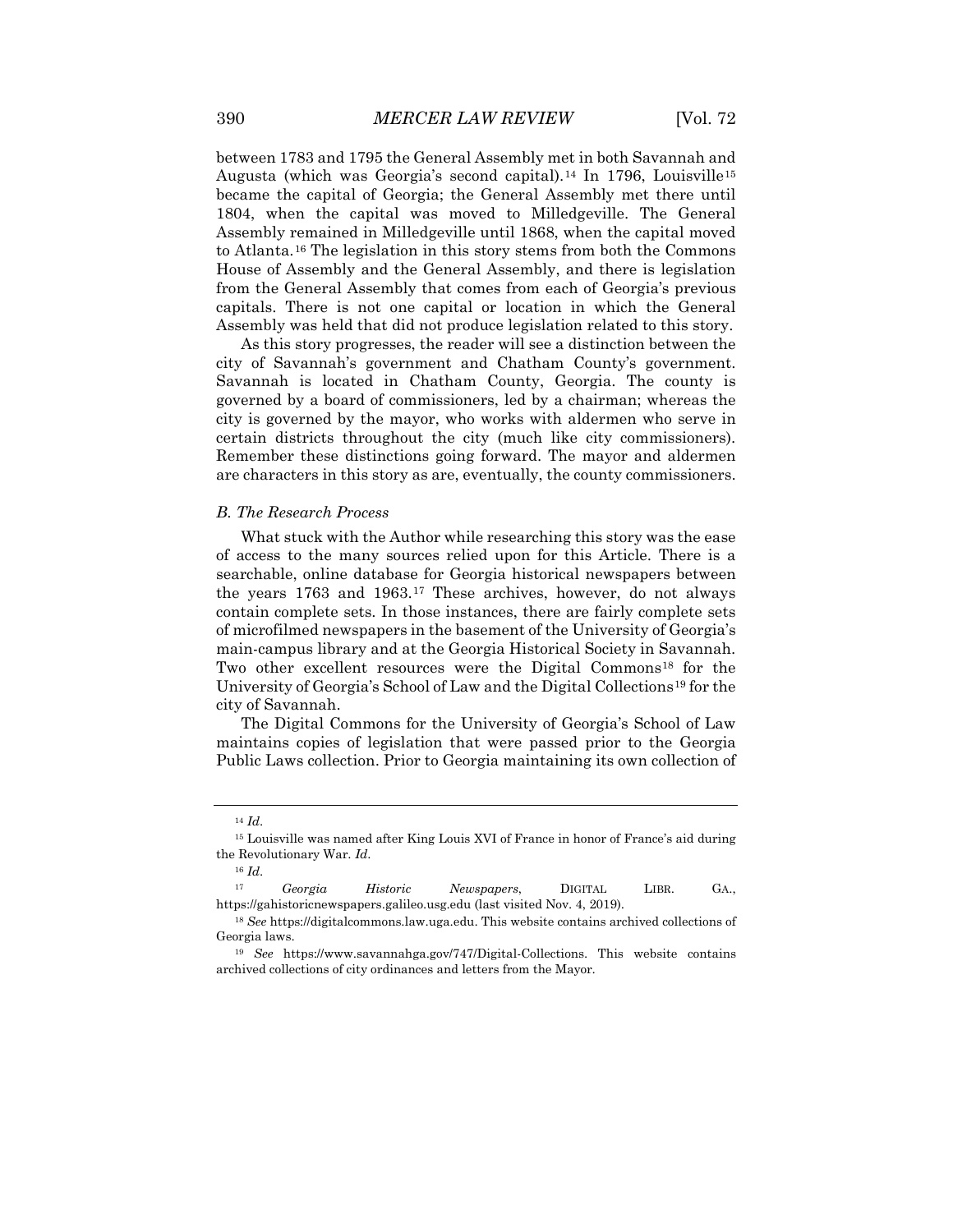public laws, private individuals maintained collections, such as Watkins Digest (Robert Watkins, for whom Watkinsville, Georgia is named)<sup>[20](#page-5-0)</sup> or Clayton's Compilation (Augustin Smith Clayton, for whom Clayton County and Clayton, Georgia are named).<sup>[21](#page-5-1)</sup> Even old superior court opinions were maintained in private collections. In this Article, the first two cases discussed come from the R.M. Charlton collection. Robert M. Charlton, coincidentally, was the mayor of Savannah from 1839 to 1841.[22](#page-5-2)

The majority of sources used in this Article are quite old. The English language has evolved and the reader may notice outdated spelling, grammar, and punctuation. For example, the word jail was spelled "gaol," the word jailer was spelled "gaoler," or "jailor," and the word authorize was spelled "authorise," just to name a few. Rather than make changes to spelling and grammar, the Author has largely left quotations as they appear in their original source to preserve authenticity. Additionally, many of the sources used in this Article have deteriorated over time, such as handwritten letters from the mayor; the paper has deteriorated and the ink faded.

The reader will also notice that as time passes in the Article, spelling and grammar evolve. And while ink and paper may lose their integrity over time, and spelling and grammar may change, what is just as strong today as it was then is the power of the English language. The Author has consciously chosen to heavily quote material from these sources for three reasons: (1) so the reader can experience how this story revealed itself to the Author; (2) so the reader can experience the inspiring and compelling way in which people so commonly used the English language in the past; and (3) so the sources that make up this story, which required substantial time to gather, can be accumulated all in one place. This Article seeks not only to tell the story of the oldest legal controversy in the state, but to also serve as a collection of content for all related materials, such as newspaper articles, city ordinances, letters, and legislation. This story will be told in chronological order, beginning with the Eighteenth century.

<span id="page-5-0"></span><sup>20</sup> Robert E. Luckett, *Watkinsville*, NEW GA. ENCYCLOPEDIA (Sept. 24, 2014), https://www.georgiaencyclopedia.org/articles/counties-cities-neighborhoods/watkinsville.

<span id="page-5-1"></span><sup>21</sup> Michael J. Gagnon, *Augustin Smith Clayton (1783–1839)*, NEW. GA. ENCYCLOPEDIA (Aug. 5, 2015), https://www.georgiaencyclopedia.org/articles/government-politics/augustinsmith-clayton-1783-1839.

<span id="page-5-2"></span><sup>22</sup> *See* BETHANY L. FORD, A LIST OF MAYORS AND ALDERMEN OF THE CITY OF SAVANNAH, GEORGIA, 1790–2012 (1981).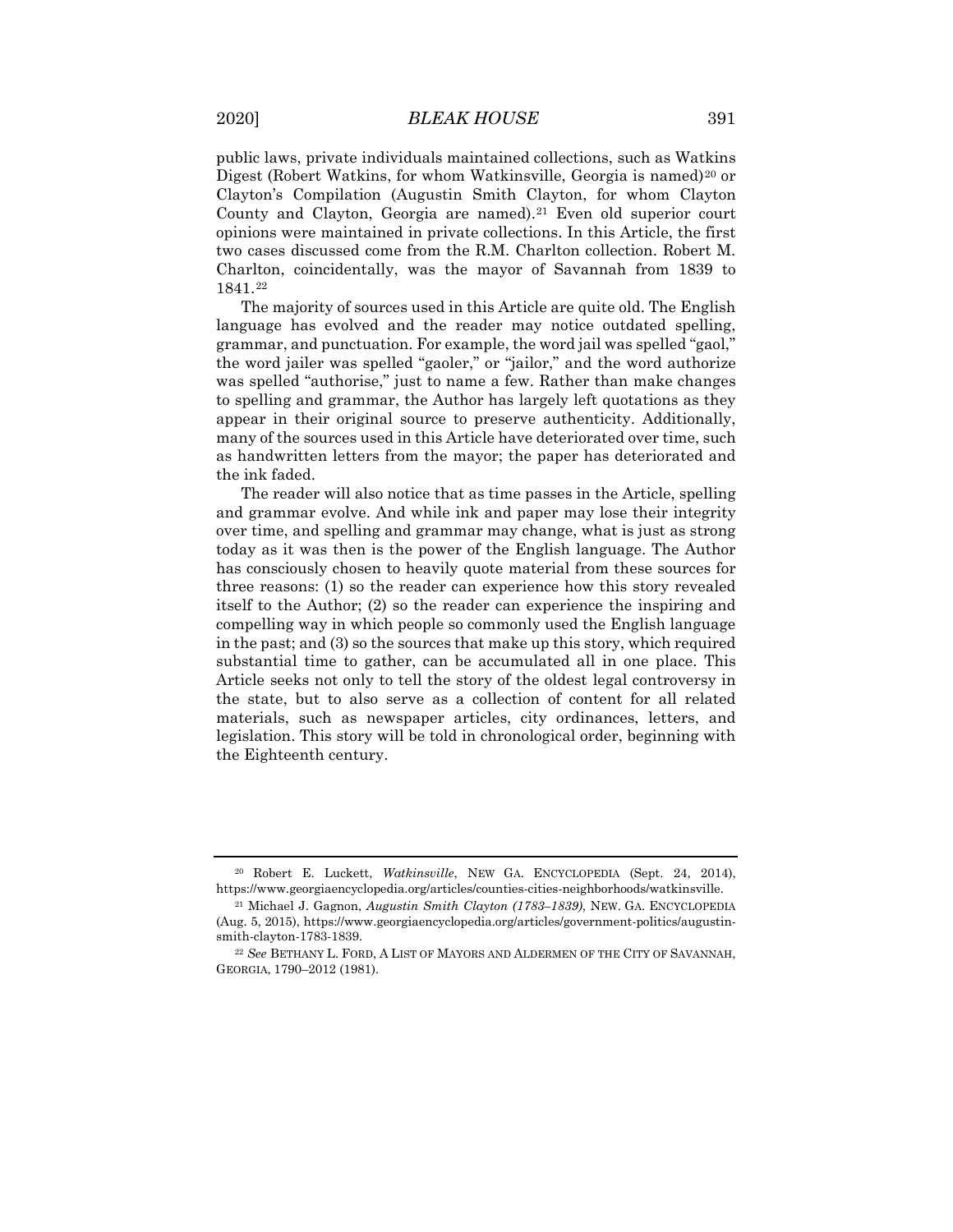#### III. EIGHTEENTH CENTURY

In 1979, in a case regarding control over the prisoners of the Chatham County jail, the court in *Griffin v. Chatham County*[23](#page-6-0) noted that "[this] controversy was already mature in 1823, having been a legislative controversy since 1760."[24](#page-6-1) This statement was likely informed by the 1823 lawsuit *The State v. Mayor and Aldermen, City of Savannah*,[25](#page-6-2) in which the presiding judge referenced a May 1, 1760 Act.<sup>[26](#page-6-3)</sup>

The 1760 Act ascertains the boundaries of the town common of Savannah and states that the land within the town common "shall be and continue the common property of the lot-holders in the said town, and shall not be aliened or granted away for any purpose whatsoever, than by act of the general assembly."[27](#page-6-4)

The 1760 Act, however, did not quite serve its purpose; one year later, a June 9, 1761 Act[28](#page-6-5) was passed to ratify the unauthorized appropriation of land in the town common that had already been allotted for public use without permission.[29](#page-6-6) In particular, the 1761 Act appropriated Lot G to the town common of Savannah "whereon a prison formerly stood" stating that Lot G "shall be and continue for the use and purpose of a public g[ao]l."[30](#page-6-7)

It only took one year to violate the 1760 Act. But perhaps that speaks to the need the city had for a jail at the time. It was so necessary that local officials saw fit to violate the law. Indeed, a large part of this story is about the necessity of a new jail. This Article contains numerous references to a new jail and numerous acts of the Georgia General Assembly regarding a new jail (although the majority of these acts never actually resulted in a new jail). The first reference comes from a February 26, 1784 Act.[31](#page-6-8) This Act instructs that "[t]he court house and gaol shall be erected, and the elections held in and for the county of Chatham, in the town of Savannah."[32](#page-6-9)

<sup>23</sup> 244 Ga. at 628, 261 S.E.2d at 570.

<sup>24</sup> *Id.* at 628 n.1, 261 S.E.2d at 571 n.1.

<sup>25</sup> R.M. Charlton 250 (1823).

<span id="page-6-3"></span><span id="page-6-2"></span><span id="page-6-1"></span><span id="page-6-0"></span><sup>26</sup> *Id.* at 251 (citing An Act for the Better Regulating [sic] the Town of Savannah, and for Ascertaining the Common Thereunto Belonging, WATKINS DIGEST, No. 66, at 65 (1800)).

<sup>27</sup> WATKINS DIGEST, No. 66, § 2, at 66.

<span id="page-6-5"></span><span id="page-6-4"></span><sup>28</sup> An Act for Amending an Act, entitled "An Act for the Better Regulating [sic] the Town of Savannah, and for Ascertaining the Common Thereunto Belonging," WATKINS DIGEST, No. 78, at 73.

<sup>29</sup> *Id.* § 1, at 73.

<sup>30</sup> *Id.* § 1, at 74.

<span id="page-6-9"></span><span id="page-6-8"></span><span id="page-6-7"></span><span id="page-6-6"></span><sup>31</sup> An Act for the Fixing and Establishing [sic] Court Houses and Gaols, and the Fixing and Regulating [sic] Elections in the Different Counties of this State, WATKINS DIGEST, No. 291, at 298.

<sup>32</sup> *Id.* § 1, at 298.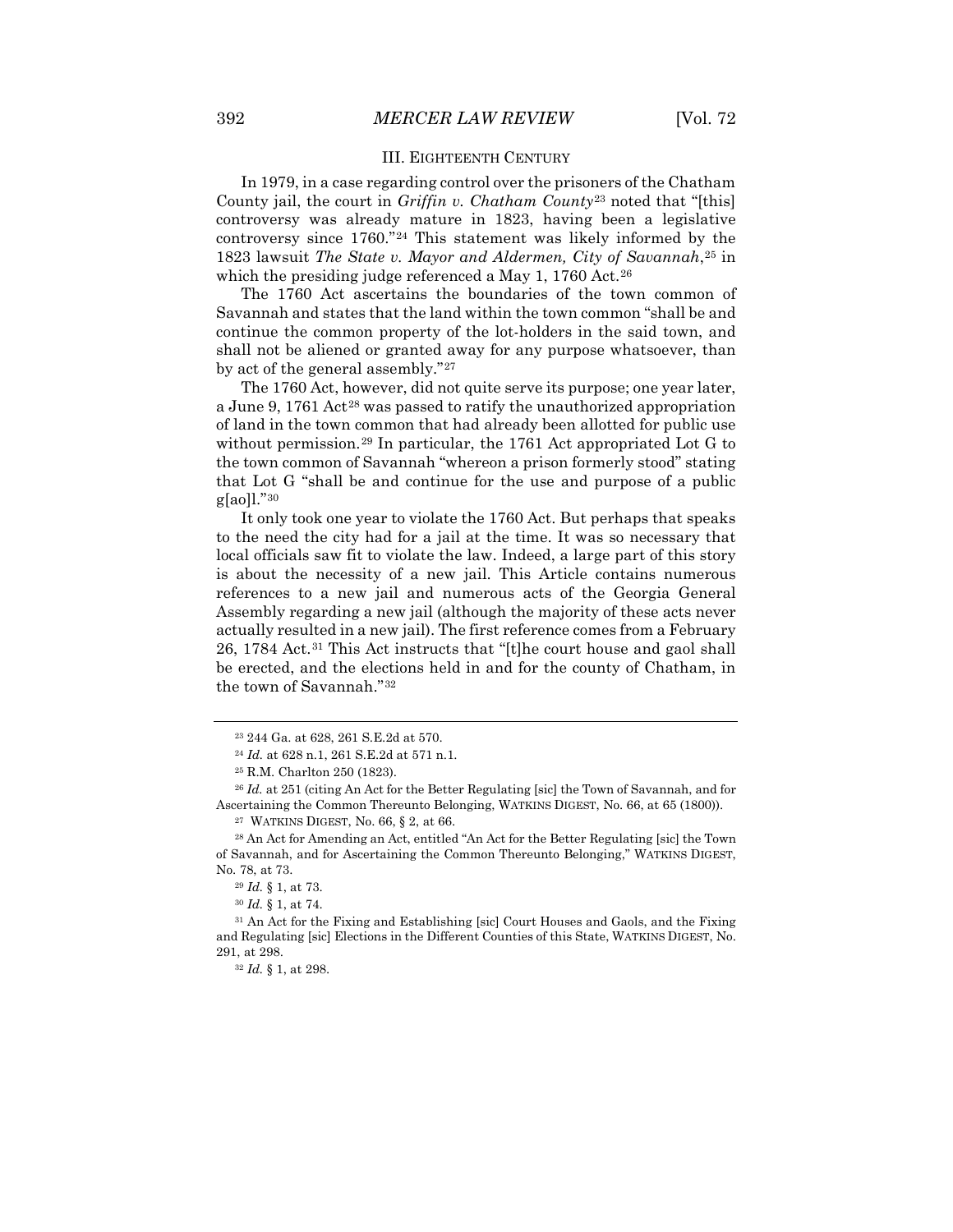Recall the 1760 and 1761 Acts regulating the town of Savannah; these Acts prohibited conveying land in the town common without an act by the General Assembly. Not anymore. A February 19, 1787 Act<sup>[33](#page-7-0)</sup> repealed all former laws passed for the better regulation of Savannah.[34](#page-7-1) Land could now be conveyed without an act by the General Assembly, although there seems to be some confusion in the future about whether that is true.

Up to this point, the General Assembly had called for a jail to be built in Savannah, and all other counties throughout the state. But who was to oversee these jails? That question was answered by a February 1, 1788 Act,<sup>[35](#page-7-2)</sup> which granted the judges of the superior courts of each county the power to appoint three or more people to be commissioners of the jail and courthouse.[36](#page-7-3) These commissioners would collect fines and other monies resulting from the management of the courthouse and jail and, at the superior court judges' discretion, use those funds to either repair the structures or build new ones—meaning, having control over the jail could be a source of revenue.<sup>[37](#page-7-4)</sup> The superior courts would soon have a counterpart to assist in such matters after the passage of the first comprehensive Judicial Regulatory Act[38](#page-7-5) in Georgia.

A December 23, 1789 Act<sup>[39](#page-7-6)</sup> established the inferior court<sup>[40](#page-7-7)</sup> and called for five justices to be named in the commission of the peace by the governor (what would today be an appointment process).[41](#page-7-8) Pay attention to the development of the inferior court, it will be a recurring character in this story.

<span id="page-7-0"></span><sup>33</sup> An Act for Better Regulating the Town of Savannah and the Hamlets Thereof, WATKINS DIGEST, No. 367, at 354.

<sup>34</sup> *Id.* § 11, at 355.

<span id="page-7-2"></span><span id="page-7-1"></span><sup>35</sup> An Act for the Better Regulating of Taverns; and for Establishing a Fund for Building and Keeping in Repair the Court Houses and Jails in the Counties of this State, WATKINS DIGEST, No. 389, at 374.

<sup>36</sup> *Id.* § 3, at 374.

<sup>37</sup> *Id.*

<span id="page-7-5"></span><span id="page-7-4"></span><span id="page-7-3"></span><sup>38</sup> An Act for Regulating the Judiciary Departments of this State, WATKINS DIGEST, No. 421, at 389. Perhaps this Act was inspired by the Judiciary Act of 1789, which was signed into law by President George Washington three months earlier on September 24, 1789. 1 Stat. 73 (establishing a six-member Supreme Court of the United States, federal circuit courts, and federal district courts).

<span id="page-7-6"></span><sup>39</sup> An Act for Regulating the Judiciary Departments of this State, supra note 39, No. 421 § 36, at 396.

<span id="page-7-7"></span><sup>40</sup> For a detailed history of the inferior court in Georgia *see* Warren Grice, *The Old Inferior Court*, 1942 GA. B. J. 5, 9–10 ("It was a court whose judges received no compensation. The leading citizens of the county accepted the office willingly, and cheerfully gave to the public the benefit of their services without any compensation whatever.").

<span id="page-7-8"></span><sup>41</sup> An Act for Regulating the Judiciary Departments of this State, *supra* note 39, No. 421 § 36, at 396.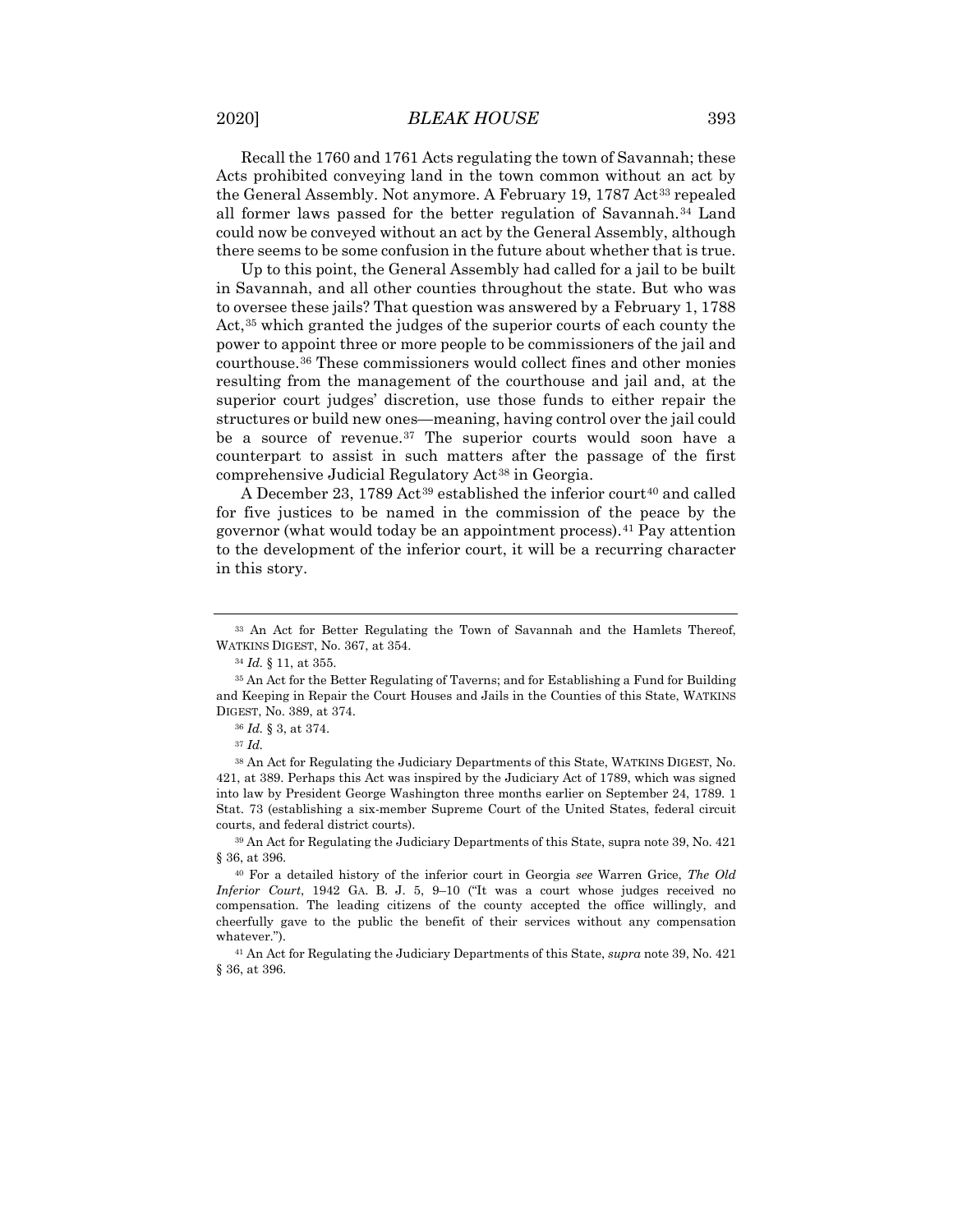Two years later, a December 15, 1791 Act<sup>[42](#page-8-0)</sup> called for the government to render aid towards building and repairing courthouses and jails throughout the state:

WHEREAS it is but reasonable that government shall render its support and aid towards building and repairing court houses and gaols in the different counties . . . . *Be it enacted by the senate and house of representatives of the State of Georgia* . . . [t]hat the commissioners of the court houses and gaols . . . which have not heretofore received such sum of money from the government . . . shall be and they are hereby entitled to receive from the public treasury, for and to the use of said several court houses and gaols, the sum of one hundred pounds sterling, the said several commissioners giving security for the faithful application of such monies to the uses intended by this act.<sup>[43](#page-8-1)</sup>

The Act also mandated that "the mayor and aldermen of the city of Savannah, for the time being, and their successors in office shall be, and they are hereby appointed commissioners of the court house and gaol in Chatham county."[44](#page-8-2) This meant that the commissioners selected by the superior court judges pursuant to the 1788 Act no longer held that title, the mayor and aldermen did. This marks the beginning of the struggle for control over the Chatham County jail.

One year later, a December 18, 1792 Act<sup>[45](#page-8-3)</sup> authorized the commissioners of the courthouse and jail (the mayor and aldermen), together with the justices of the inferior court to levy a tax on citizens of Chatham County for the purpose of repairing the courthouse, building a new jail, poor house, and hospital.<sup>[46](#page-8-4)</sup> This led to action. A few months later an advertisement ran in the *Georgia Gazette*[47](#page-8-5) newspaper. It read as follows:

The Justices of the Inferior Court, and the Commissioners of the Courthouse and Gaol, in the County of Chatham, being empowered by an act of the Legislature to build a Gaol and Hospital in the City of Savannah, give notice to any persons who are desirous of undertaking the said buildings that they may send in their plans and proposals to

<span id="page-8-1"></span><span id="page-8-0"></span><sup>42</sup> An Act to Grant Monies for the Purpose of Building and Repairing Court Houses and Gaols, WATKINS DIGEST, No. 452, at 433.

<sup>43</sup> *Id.* § 1, at 433.

<sup>44</sup> *Id.* § 2, at 433.

<span id="page-8-3"></span><span id="page-8-2"></span><sup>45</sup> An Act for Vesting Certain Powers in the Commissioners of the Court House and Jail in the County of Chatham, and for Other Purposes Therein Mentioned, WATKINS DIGEST, No. 473, at 471.

<sup>46</sup> *Id.* § 2, at 471.

<span id="page-8-5"></span><span id="page-8-4"></span><sup>47</sup> The *Georgia Gazette Newspaper* was the first newspaper in Georgia, published as early as 1763. *See* Georgia Historic Newspapers, DIGITAL LIBR. GA., https://gahistoricnewspapers.galileo.usg.edu (last visited Nov. 28, 2019).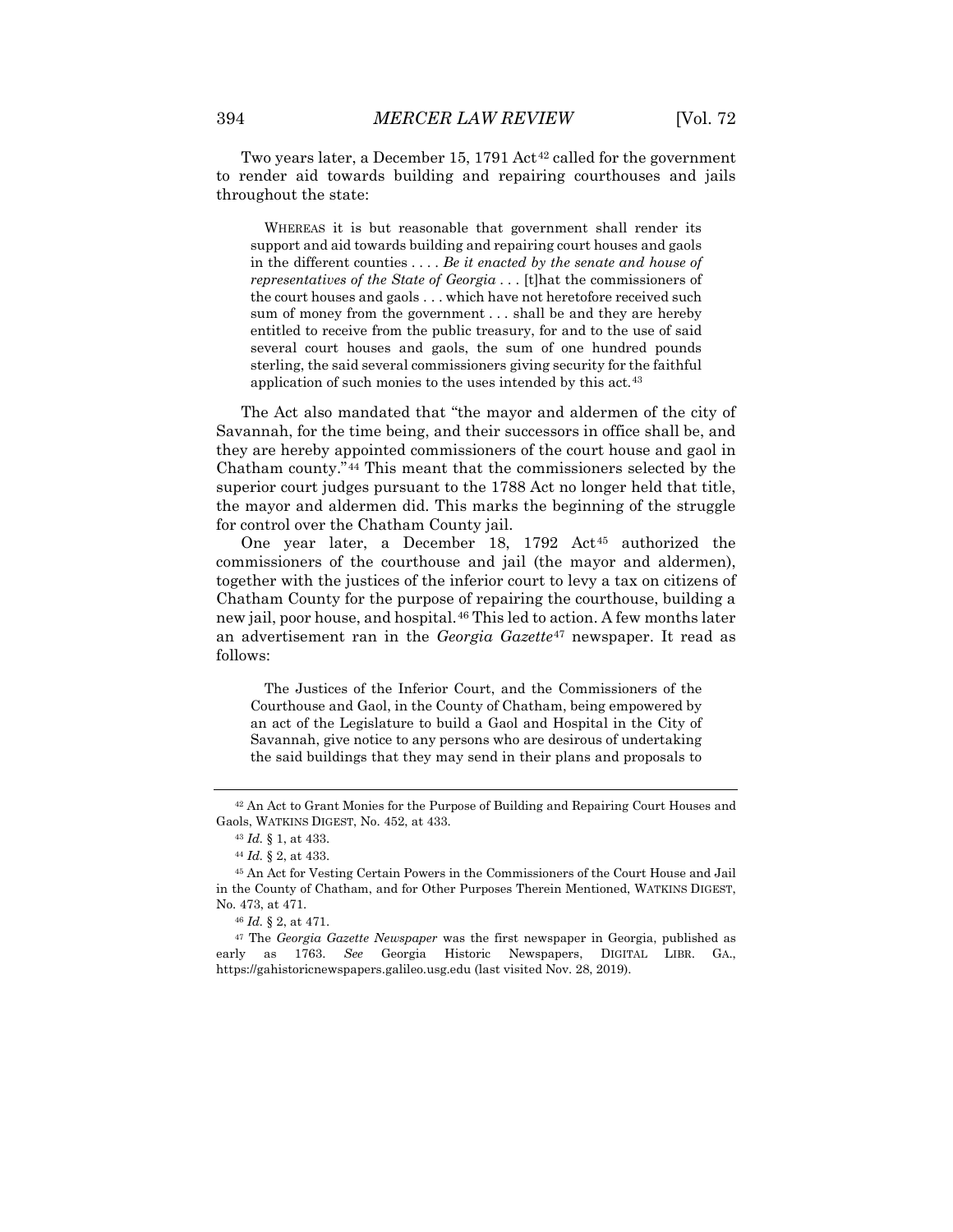either of the subscribers on or before the 10th day of July next. The buildings are to be made of brick or stone, on the most modern and convenient construction, of the same model and dimensions, and not to exceed 70 feet square and two stories high. Any person who will contract for supplying stone, brick, or lime, or for the iron work of the gaol, will please deliver in their terms to [the commissioners of the courthouse and gaol][.48](#page-9-0)

It is unclear if or when this jail was completed. But on February 13, 1796, an Act<sup>[49](#page-9-1)</sup> was passed that may have helped the city raise funds that could be used for a new jail and courthouse. The Act read as follows:

WHEREAS, it would greatly promote the welfare and advantage of the city of Savannah and the inhabitants, to grant to the corporation thereof, the power of holding courts for the trial of causes to a certain fixed amount:

I. *Be it therefore enacted by the senate and house of representatives of the State of Georgia in general assembly met*, That it shall be lawful for the mayor and aldermen of the city of Savannah, and they are empowered at any time after the passing of this act, to hold courts once in every month throughout the year, to appoint such officers as they may deem necessary, and to settle and allow reasonable fees not exceeding one half the fees allowed for like services in the inferior courts in suits cognizable therein; and to have jurisdiction of, and to hear and determine all civil causes not involving the right or title to any land or real estate arising within the jurisdiction of the corporation, so [long] as the demand in such suit or action do[es] not exceed fifty dollars; and to give judgment, and award execution therein, according to law.[50](#page-9-2)

The court this Act created became known as the Mayor's Court. Note, this Act allows the mayor and aldermen to collect reasonable fees not exceeding half of that which the inferior court would have made for similar services. Furthermore, the preamble of this Act identifies it as beneficial ("greatly promote the welfare and advantage of the city") to the city and its inhabitants. Therefore, it is likely that the Mayor's Court provided a source of revenue for the city.

<span id="page-9-0"></span><sup>48</sup> *The Justices of the Inferior Court*, GA. GAZETTE, May 23, 1793. Seventy square feet is the size of a small guest bedroom.

<span id="page-9-2"></span><span id="page-9-1"></span><sup>49</sup> An Act to Extend the Authority of the Mayor and Aldermen of Savannah to Have Jurisdiction of Civil Causes to a Certain Amount, WATKINS DIGEST, No. 548, at 589.

<sup>50</sup> *Id.*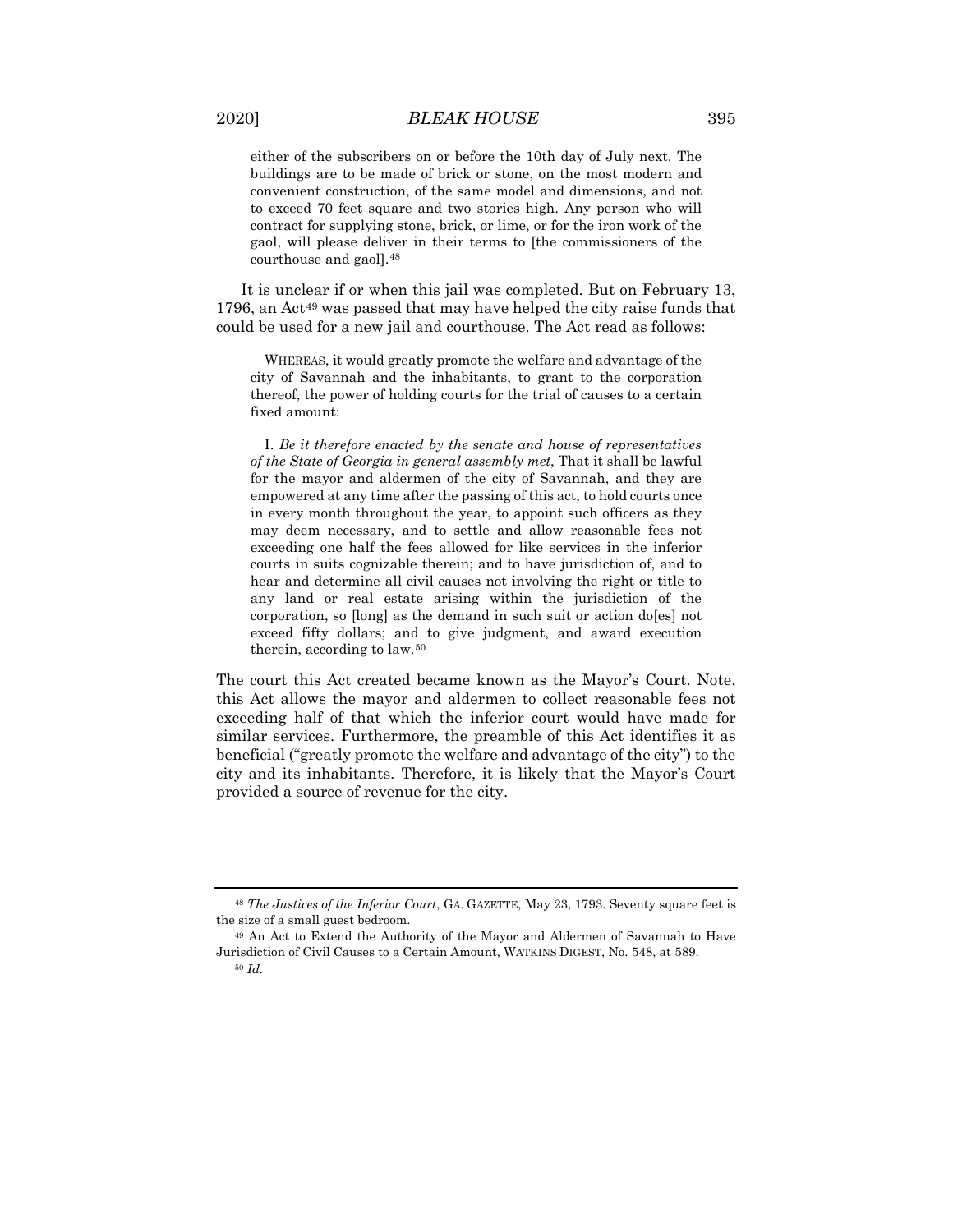On February 21, 1796, another  $Act<sup>51</sup>$  $Act<sup>51</sup>$  $Act<sup>51</sup>$  was passed empowering the justices of the inferior courts to erect and keep in good repair, at the expense of the county, one courthouse and "one sufficient gaol, with the necessary apartments for the safe keeping of criminals and debtors, well secured with iron bars, bolts and locks, and shall cause to be erected contiguous thereto, one pillory, whipping-post and stocks."[52](#page-10-1)

Additionally, the justices of the inferior court were given full power and authority by the 1796 Act to "inquire into the conduct of gaolers and the state of gaols in their respective counties, and on neglect of duty to cause such gaolers to be removed by an order to the sheriff for that purpose."[53](#page-10-2) The justices of the inferior courts were even given power to collect county funds for the purpose of building courthouses and jails.<sup>[54](#page-10-3)</sup> Nearing the close of the Eighteenth century, through a February 9, 1797 Act,<sup>[55](#page-10-4)</sup> the inferior courts were given full and concurrent jurisdiction with superior courts in all civil cases, with few exceptions.<sup>[56](#page-10-5)</sup>

The inferior court grew in power and responsibility. Not only did its jurisdiction grow, allowing it to hear more cases, but its role in the community grew, leaving it the task of overseeing the jail alongside the mayor and aldermen of the city of Savannah; hence the justices of the inferior court's role in this controversy.

An April 28, 1797 newspaper article[57](#page-10-6) in the *Columbian Museum and Savannah Advertiser* shed some light on the progress (or lack thereof) of the new jail mentioned in the 1792 Act and the 1793 newspaper article. In what appears to be a superior court judge's presentment to a grand jury, it is discussed that amongst the grievances that may come to the grand jury's knowledge there is none of "greater magnitude" than the lack of a decent jail. The judge calls the jail a "house of misery" and tells the grand jury that upon viewing the jail they will be set on inquiring into the funds for building a new jail with the mayor and aldermen of the city of Savannah.[58](#page-10-7)

<span id="page-10-1"></span><span id="page-10-0"></span><sup>51</sup> An Act for Building and Keeping in Repair the Court Houses and Gaols in the Respective Counties Within this State, and for the Support of the Poor, WATKINS DIGEST, No. 555, at 595.

<sup>52</sup> *Id.* § 1, at 595.

<sup>53</sup> *Id.*§ 2, at 595.

<sup>54</sup> *Id.*

<span id="page-10-4"></span><span id="page-10-3"></span><span id="page-10-2"></span><sup>55</sup> An Act to Revise and Amend the Judiciary System of this State, WATKINS DIGEST, No. 582, at 619.

<span id="page-10-5"></span><sup>56</sup> *Id.* § 60, at 636 (leaving real estate matters and appeals to the exclusive jurisdiction of the superior courts).

<span id="page-10-7"></span><span id="page-10-6"></span><sup>57</sup> *Gentlemen of the Grand Jury*, COLUMBIAN MUSEUM & SAVANNAH ADVERTISER, April 28, 1797.

<sup>58</sup> *Id.*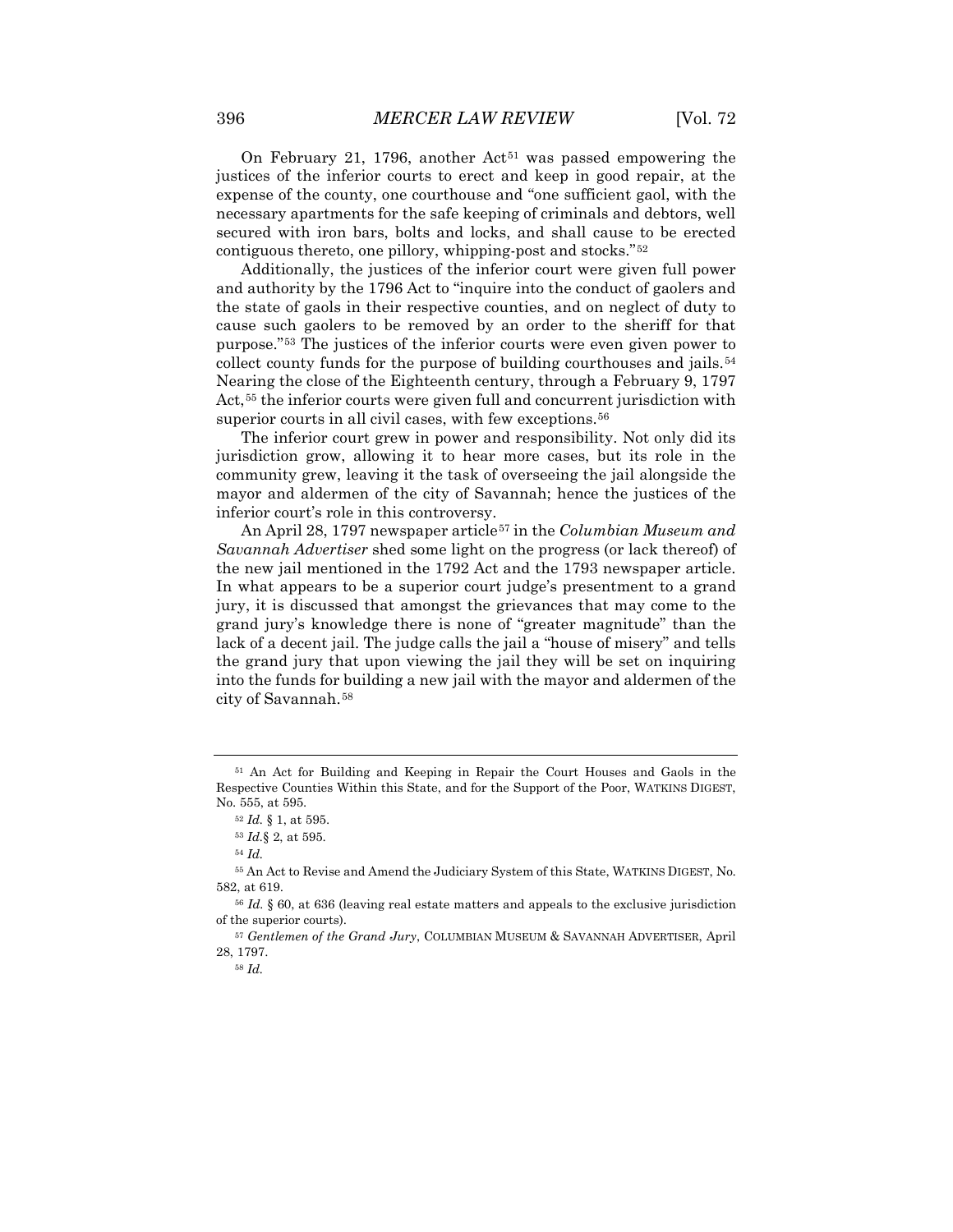The grand jury found there were considerable funds belonging to the courthouse and jail of Chatham County and recommended the commissioners pay to house prisoners who had violated state law in the federal jail because the present state of the local jail was not "suitable."[59](#page-11-0) The grand jury's final recommendation was that the commissioners of the jail (the mayor and aldermen of the city of Savannah) adopt a "speedy mode" for the erection of a jail and the rebuilding of the courthouse.<sup>[60](#page-11-1)</sup> It seems the repeatedly proposed new jail had not yet been built.

Perhaps in response to the outcry above, a February 2,  $1798 \,\text{Act}^{61}$  $1798 \,\text{Act}^{61}$  $1798 \,\text{Act}^{61}$  was passed empowering the mayor and aldermen of the city of Savannah (because of its size and resources) to draw the sum of 100 pounds sterling without the requirement of entering bond and security.<sup>[62](#page-11-3)</sup> The reader may recall a similar Act from 1791.[63](#page-11-4) The 1791 Act required the commissioners of the courthouses and jails across the state to give security ensuring they would use the 100 pounds sterling for the purposes of building a courthouse and jail, while simultaneously stripping the previous commissioners of the courthouse and jail in Chatham County (who had been selected by the superior court judges) of their power by appointing the mayor and aldermen of the city of Savannah as commissioners of the courthouse and jail.<sup>[64](#page-11-5)</sup>

Judging by this 1798 Act, it appears the city of Savannah never received its government funds from 1791 to build a courthouse and jail because of a failure to pay security. Why would the newly appointed commissioners of the jail not pay security ensuring they would use the government funds for the appropriate reasons when the city desperately needed a new jail?

Before entering the Nineteenth century, it is important to note two significant events that happened in the late 1700s that likely affected this story. First, note the gap in legislation between 1761 and 1784.[65](#page-11-6) This was most likely the result, in part, of a higher priority at the time: independence. The American Revolutionary War took place between 1775 and 1783. Once the war was over, the 1784 Act was passed

<sup>59</sup> *Id.*

<sup>60</sup> *Id.*

<span id="page-11-4"></span><span id="page-11-3"></span><span id="page-11-2"></span><span id="page-11-1"></span><span id="page-11-0"></span><sup>61</sup> An Act to Authorize the Mayor and Aldermen of the City of Savannah, as Commissioners of the Court House and Jail of the County of Chatham, to Draw the Sum Granted by Law, to Each County, for Building and Repairing Court Houses and Jails, WATKINS DIGEST, No. 613, at 675.

<sup>62</sup> *Id.*

<sup>63</sup> *See* text accompanying *supra* notes 42–43.

<span id="page-11-5"></span><sup>64</sup> *See* text accompanying *supra* notes 42–44.

<span id="page-11-6"></span><sup>65</sup> *See* text accompanying *supra* notes 28–31.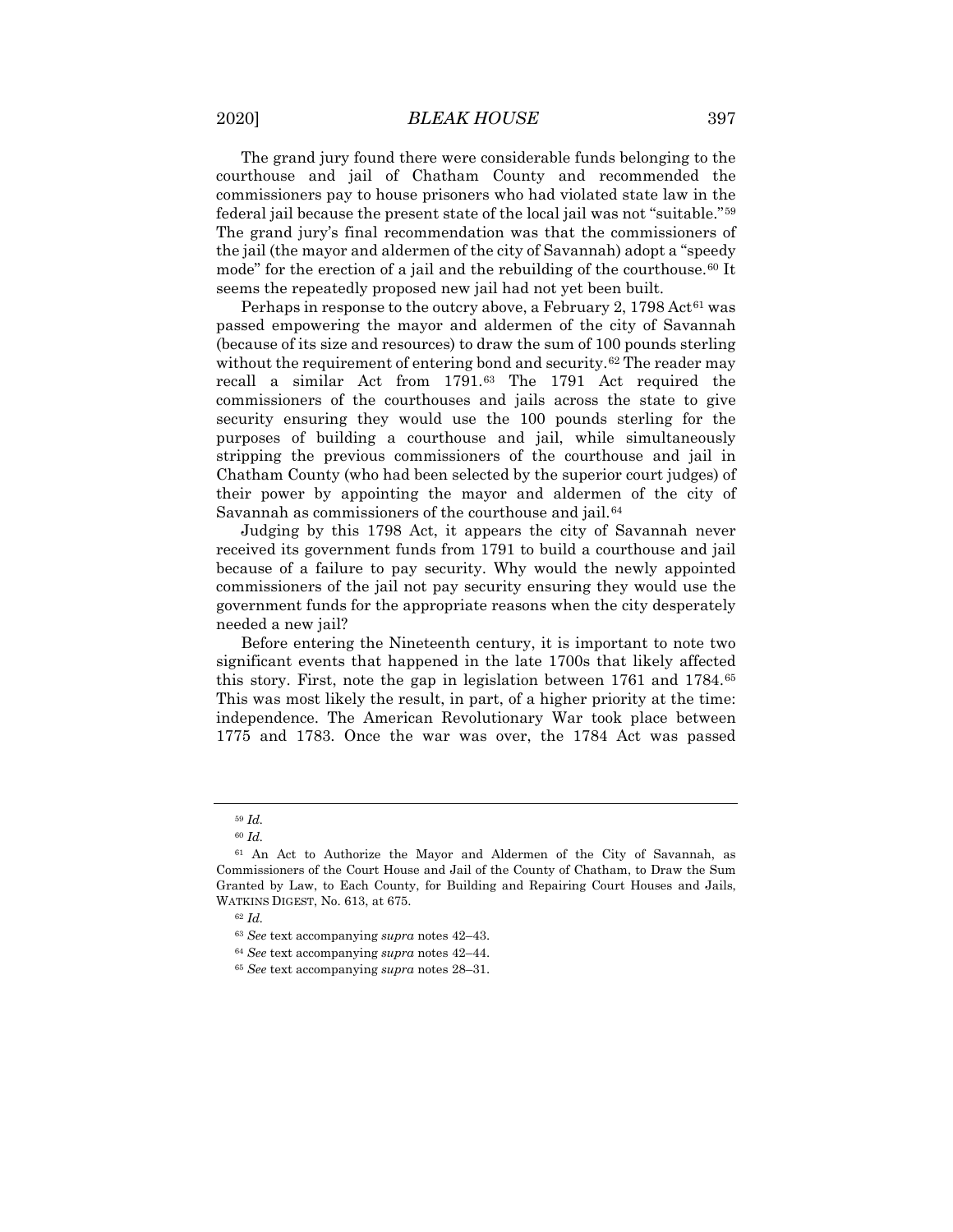regarding courthouses, jails, and the fixing and regulating of elections (something quite important to a free country).[66](#page-12-0)

Second, the Great Fire of 1796. One evening in late November of 1796, a small fire broke out and began to spread across the city of Savannah.<sup>[67](#page-12-1)</sup> By the next morning, a majority of the city had been burned to the ground leaving hundreds homeless and many without work.<sup>[68](#page-12-2)</sup> Note that the grand jury's recommendations about an unsuitable jail and the superior court judge's deeming of the jail as a "house of misery" came only a few months after the fire.<sup>[69](#page-12-3)</sup> It is likely the fire played a role in the need for a new jail. As this story enters the next century, try to remember the events and legislation discussed above.

#### IV. NINETEENTH CENTURY

### *A. The City's Contribution*

At the turn of the century, a November 30,  $1801$  Act<sup>[70](#page-12-4)</sup> served to give sole power over the Chatham County jail to the mayor and aldermen of the city of Savannah. The Act read as follows:

WHEREAS, the gaol of the county of Chatham has been built and erected on lots belonging to, and within the jurisdiction and chartered limits of the city of Savannah, and out of the funds of the said city; and whereas, it will be expedient and proper to place the entire management, care, inspection and direction of the same, together with the court-house of the said county, which also stands within the same jurisdiction and limits, in the mayor and aldermen of the said city of Savannah, for the time being . . . . [they] are hereby vested with the sole management, care, inspection and direction of the same, with full power and authority to appoint a gaoler and such other officers as may be necessary; and also to pass such ordinances and resolutions for the government and direction of the said gaoler and other officers, and all persons confined in the said gaol, as they shall from time to time deem necessary and proper[.][71](#page-12-5)

<sup>66</sup> *See* text accompanying *supra* notes 31–32.

<span id="page-12-1"></span><span id="page-12-0"></span><sup>67</sup> THOMAS GAMBLE, JR., A HISTORY OF THE CITY GOVERNMENT OF SAVANNAH, GA., FROM 1790 TO 1901 (1900). In 1900, Thomas Gamble, Jr. was secretary to the mayor of Savannah and the book he wrote was done under the direction of the city council. *See id.* The Author points this out to alert the reader to any potential for bias when citing this source.

<sup>68</sup> *Id.*

<sup>69</sup> *See* text accompanying *supra* notes 58–60.

<span id="page-12-5"></span><span id="page-12-4"></span><span id="page-12-3"></span><span id="page-12-2"></span><sup>70</sup> To Vest the Government and Regulation of the Gaol of the County of Chatham, in the Mayor and Aldermen of the City of Savannah, and Appointing Them Sole Commissioners of the Court-House and Gaol of the Said County, CLAYTON'S COMPILATION, No. 6, at 5.

<sup>71</sup> *Id.* § 1, at 5.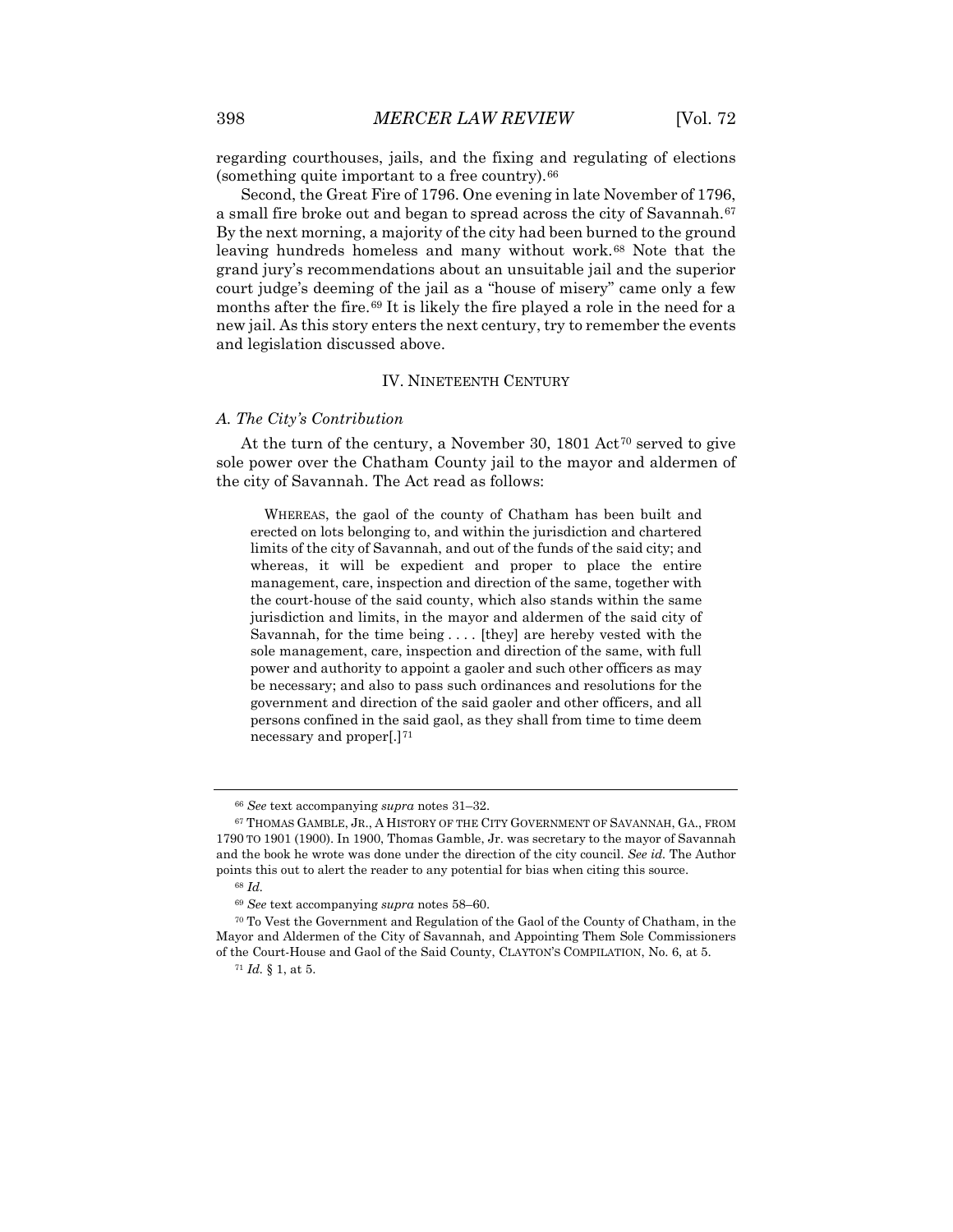Where the inferior court once had the authority to inquire into the state of the jail and the conduct of the jailer, this Act took that power away and vested it solely with the mayor and aldermen. This Act also makes clear three things: (1) in 1801 there was at long last a new jail; (2) the Chatham County jail was built within the city limits of Savannah on lots belonging to the city; and (3) the jail was built with city funds. Any sense of entitlement over the jail exhibited by the city was likely the result of the city's investment in the jail. In fact, there is record of Mayor John Young Noel's inaugural address in July 1804 where he stated,

Despite the liberal resources of which this city has had the benefit during several years, that its revenues should still be scanty and inadequate to extensive improvements is due to the erection of the gaol and rebuilding the court house for the use of the county with funds of the city, producing a deficit of more than \$30,000. This use of the city funds for a purpose so beneficial and important was made in reliance on the good faith of the State in imposing an annual tax on the county for the purpose of gradually refunding to the city the sums which it might expend upon these county buildings. For want of this just provision the corporation has necessarily been employed during several years past in putting into execution one resource after another until it is ascertained that our revenues still continue in a state of depression from which nothing but the justice of the Legislature can relieve it.[72](#page-13-0)

The tension is palpable in this address. And it stewed for years. That is, until the 1820s when the city made a decision it thought would relieve the apparent burden of maintaining the jail—a decision it would soon regret.

#### *B. A Change of Heart*

The next relevant mention of the Chatham County jail was over twenty years later in the *Savannah Daily Republican* newspaper in the city treasurer's yearly financial report.[73](#page-13-1) The report implies that there had been previous writings on the jail, none of which could be found by the Author. But luckily, the report gives some insight into what was going on with the jail before the 1820s:

I must again advert to the situation of the County Jail .... Every exertion has been made within the scope of the authority of Council to remove paupers from the building—but when imprisoned for crimes, by state officers, or plaintiffs in execution[,] their efforts are fruitless. The only remedy for this increasing evil appears to be by an

<sup>72</sup> GAMBLE, *supra* note 67, at 66.

<span id="page-13-1"></span><span id="page-13-0"></span><sup>73</sup> *Finances of the City*, SAVANNAH DAILY REPUBLICAN, August 1, 1822.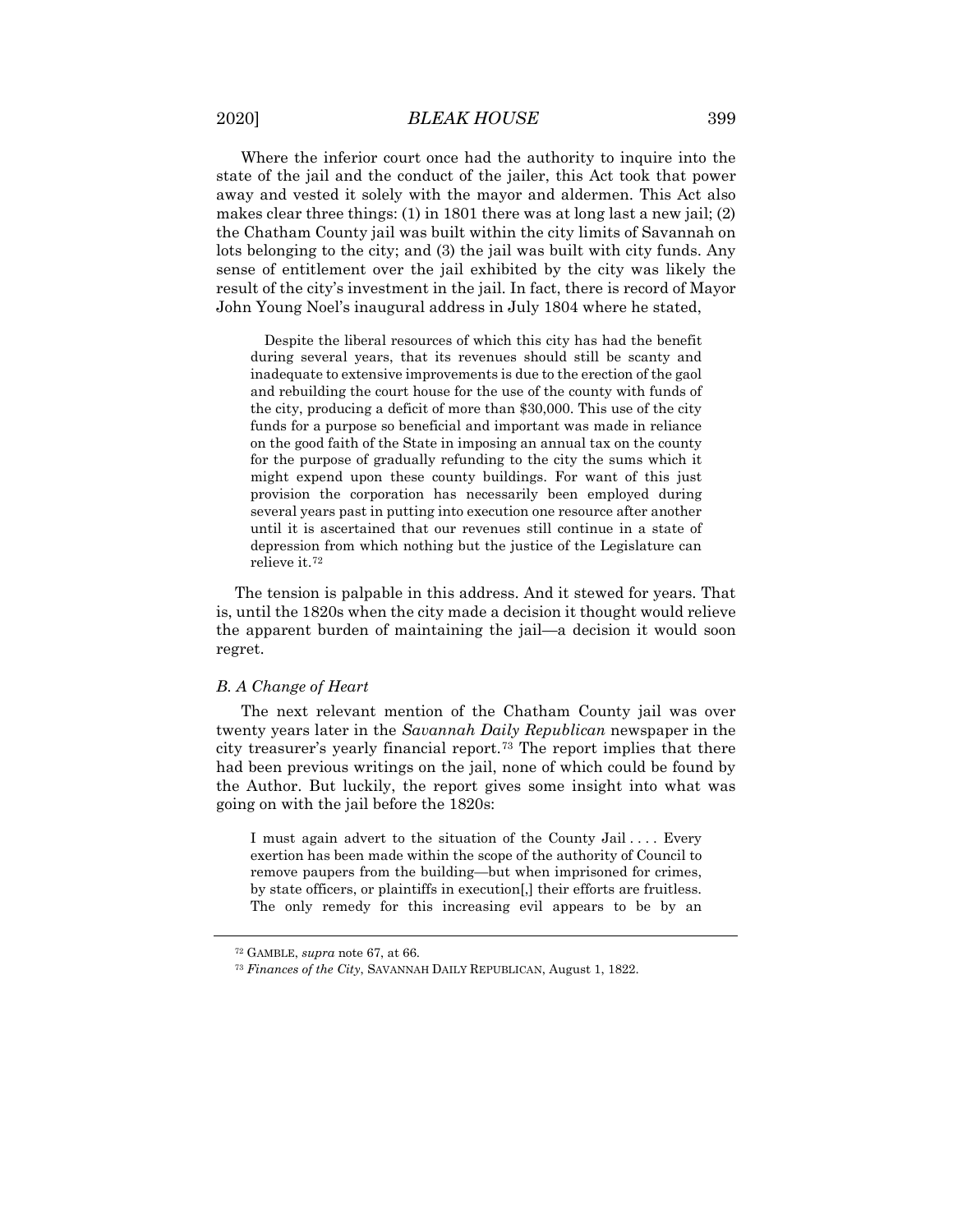application to the Legislature for the passage of an act compelling plaintiffs in execution in all cases to give security for the payment of Jail fees; and an additional act, compelling the Justices of the Inferior Court, under a stipulated penalty, to levy a tax upon the county to raise the ballance [sic] required. It is true they are now authorized to adopt that measure, yet the other expences [sic] of the County, have for many years past absorbed the county tax, and the city is left alone to bear this heavy burthen [sic]. Why should this continue?[74](#page-14-0)

This newspaper article expresses the city's frustration with footing the bill of the "county" jail. Remember that, during those times, people were imprisoned for debts. When a debtor was placed in jail, it was unlikely he could pay the required jail fine. This report also submits that legislation should be passed requiring a plaintiff in execution of a debt to pay security for their debtor's jail fees. And lastly, the report submits that legislation should be passed compelling the justices of the inferior court to levy a tax upon the county to cover these unpaid expenses, or risk penalty (something, according to Mayor Noel, the city relied on when using its own funds to erect the new courthouse and jail). The city was not happy about the current apportionment of the county tax.

Three years earlier, on December 18, 1819, an Act<sup>[75](#page-14-1)</sup> was passed that nullified the Mayor's Court,[76](#page-14-2) which was created for the benefit of Savannah and its inhabitants. This 1819 Act created the "Court of Common Pleas and Oyer and Terminer," mandated that all open cases in the Mayor's Court be transferred to the newly created court, and repealed the Act that created the Mayor's Court.[77](#page-14-3) One source attributes the following development to the lost revenue resulting from the abolishment of the Mayor's Court and the expense of maintaining the Court of Common Pleas and Oyer and Terminer.[78](#page-14-4)

<sup>74</sup> *Id*.

<span id="page-14-1"></span><span id="page-14-0"></span><sup>75</sup> An Act for the Organization of a Court of Common Pleas, and of Oyer and Terminer, for the City of Savannah, and for Repealing the Civil Jurisdiction Given by the Laws of this State to the Mayor and Aldermen, or to the Mayor of said City, LAMAR'S COMPILATION, No. 296, at 387 (1821) [hereinafter An Act for the Organization of a Court of Common Pleas]. Lamar's Compilation was compiled by Lucius Quintus Cincinnatus Lamar I, a member of the Georgia Bar in the early 1800s whose son, Lucius Quintus Cincinnatus Lamar II, served as a United States Senator and an Associate Justice of the Supreme Court of the United States, and who also served as the namesake for Lamar County, Georgia. Nancy Dixon Anderson, *Lamar County*, NEW GA. ENCYCLOPEDIA (Dec. 10, 2019), https://www.georgiaencyclopedia.org/articles/counties-cities-neighborhoods/lamar-county.

<sup>76</sup> *See* text accompanying *supra* notes 49–50.

<span id="page-14-4"></span><span id="page-14-3"></span><span id="page-14-2"></span><sup>77</sup> An Act for the Organization of a Court of Common Pleas, *supra* note 75, No. 296 §§ 23, 24, at 392.

<sup>78</sup> GAMBLE, *supra* note 67, at 155.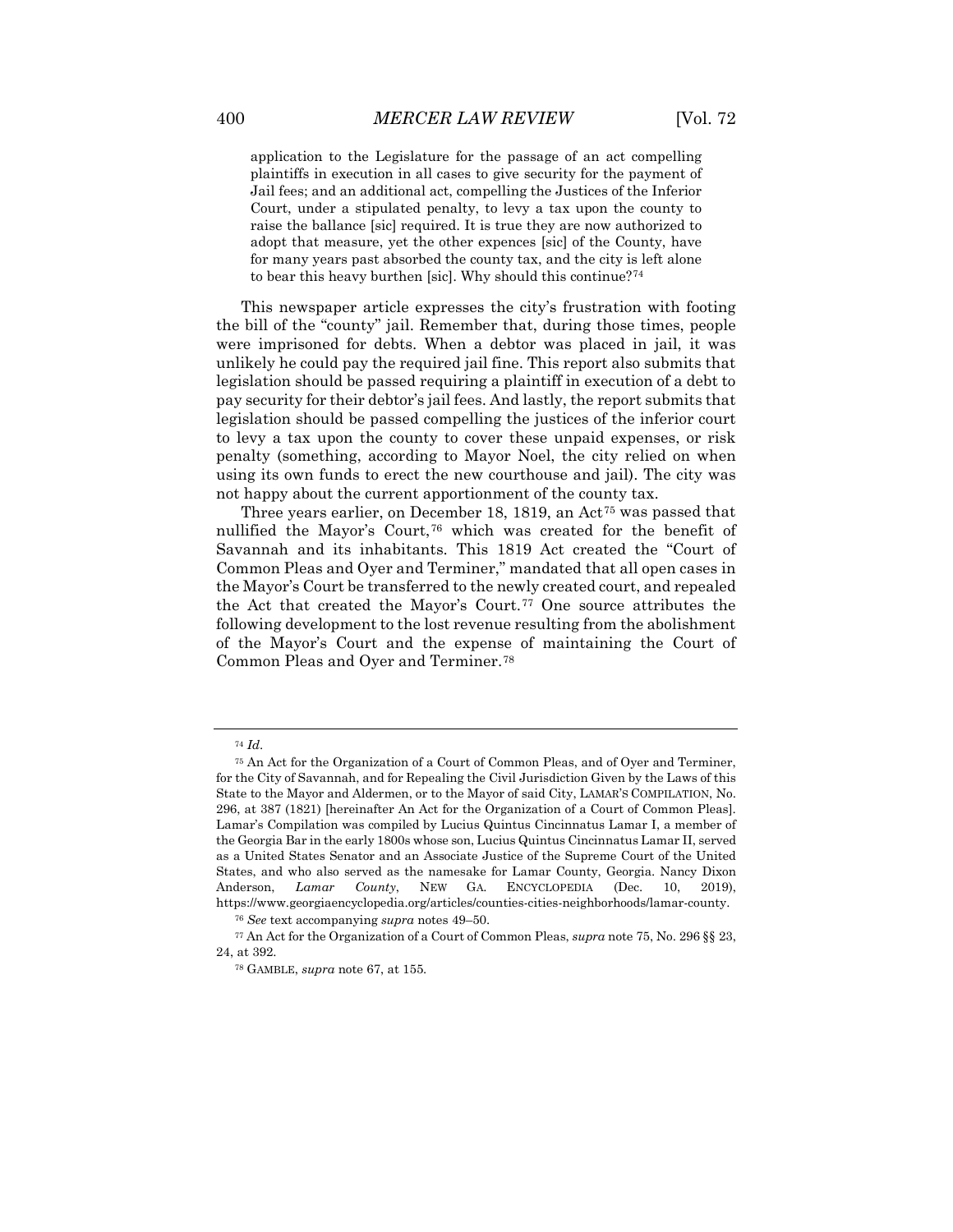The aforementioned development came in October of 1822 in the form of two letters written by Savannah's clerk of council *pro tempore*. The letters are found in the mayor's letter book. This first letter stated,

His Honor the Mayor [r]esolved that the Mayor be authorized to apply to the delegation of Chatham County in the legislature on behalf of this Body requesting their exertions to have repealed the law of the State vesting the control of the court house and jail of Chatham County in the Mayor and Aldermen of the City of Savannah.[79](#page-15-0)

In another letter written the same day, the mayor urges the representatives in the legislature to pass an act "confirming the titles heretofore made by council in fee simple or otherwise of any session of the City Common according to the terms [] in said titles."[80](#page-15-1)

On November 11, 1822, the mayor of the city of Savannah, James Morrison, wrote a letter<sup>[81](#page-15-2)</sup> to Joseph Webber Jackson, <sup>[82](#page-15-3)</sup> a member of the Georgia House of Representatives.<sup>[83](#page-15-4)</sup> The letter read as follows:

Upon referring to an act of the Legislature [passed] Dec. 15, 1791[,] it will appear that the Mayor and aldermen of the City of Savannah were appointed for the time being Commissioners of the Court House [and] Jail in the County of Chatham—the object which [the] Legislature had in mind was to enable the Corporation to receive the surplus revenue arising from the jail[,] which it was then believed would be a source of revenue to the Commissioners. So far from realizing the expectations [therein contained,] the Corporation ha[s] been subjected to an annual expence [sic] in supporting those institutions for the last seventeen years of one thousand dollars per annum. The amount now due to the City from the County falls but little short of fifty thousand dollars. Nearly thirty thousand dollars were expended by the City in building the jail and nearly twenty have

<span id="page-15-0"></span><sup>79</sup> Letter from Savannah's Clerk of Council *pro tempore* to John M. Berrien, Mordecai Sheftall, Sr., and Steele White (October 31, 1822), *in* Mayor's Letter Book of Savannah, Georgia, 1817–1851, at 44 (1851). John M. Berrien was a Georgia senator; Mordecai Sheftall, Sr. and Steele White were members of the Georgia House of Representatives. *See The Election*, SAVANNAH DAILY REPUBLICAN, Oct. 8, 1822.

<span id="page-15-1"></span><sup>80</sup> Letter from Savannah's Clerk of Council *pro tempore* to John M. Berrien, Mordecai Sheftall, Sr., and Steele White (October 31, 1822), *in* Mayor's Letter Book of Savannah, Georgia, 1817–1851, at 44.

<span id="page-15-2"></span><sup>81</sup> Letter from James Morrison to Joseph Webber Jackson (Nov. 11, 1822), *in* Mayor's Letter Book of Savannah, Georgia, 1817–1851, at 42–43.

<span id="page-15-4"></span><span id="page-15-3"></span><sup>82</sup> Joseph Webber Jackson was born near Savannah, Georgia in 1796. *Jackson, Joseph Webber*, HISTORY.HOUSE.GOV, https://history.house.gov/People/Listing/J/JACKSON,- Joseph-Webber-(J000023)/. In his lifetime, he was a member of the Georgia Bar, the mayor of Savannah, a Georgia senator, and a member of the thirty-first and thirty-second Congress. *Id.* He also served as a superior court judge. *Id.*

<sup>83</sup> *The Election*, *supra* note 79.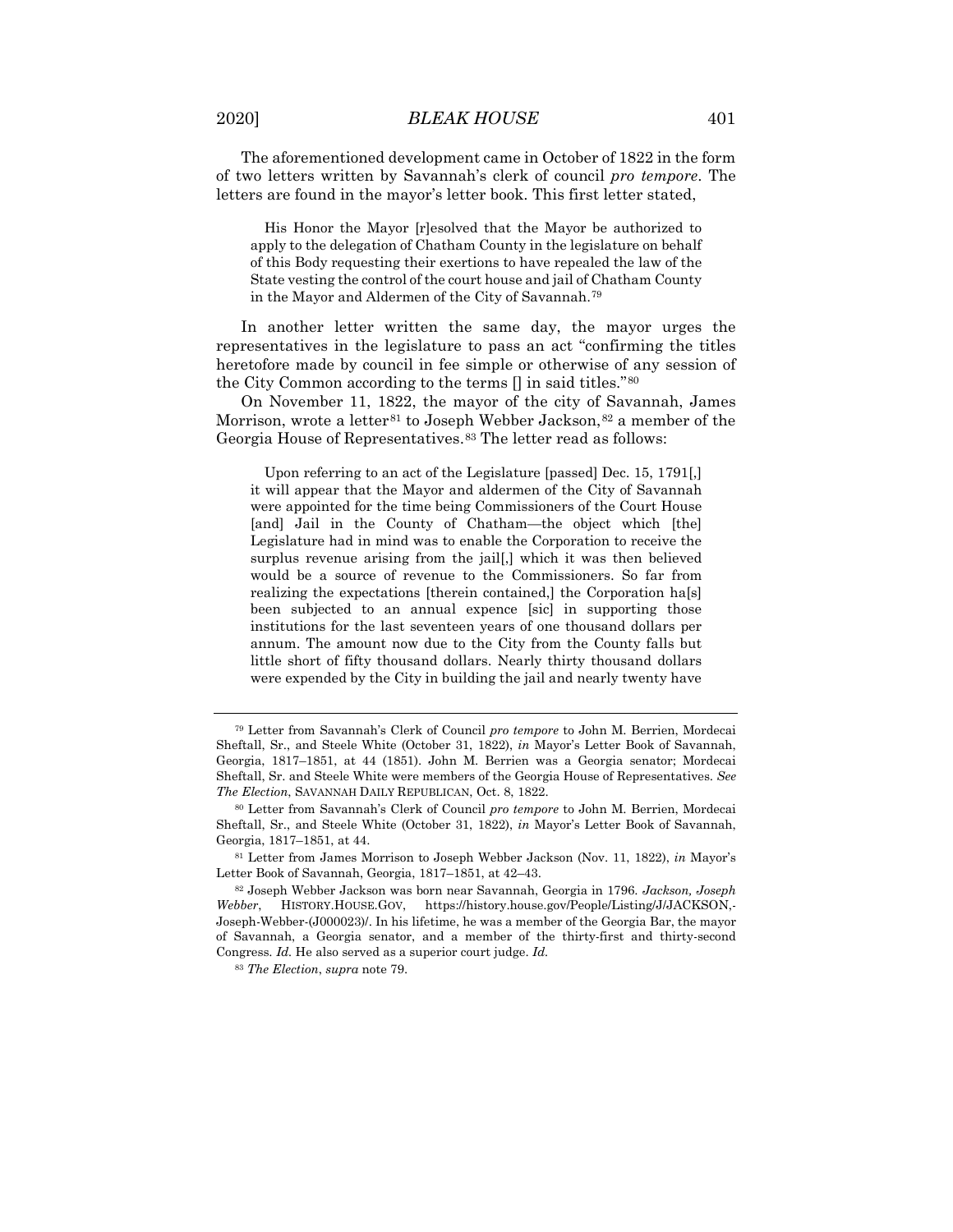since been expended[, we suspect]. It is true that the justices of the inferior court are authorized to levy a tax to support the jail, but the amount which they have heretofore levied has been exhausted by them in repairing [roads,] and not more than one thousand dollars even have been appropriated to the support of the jail. The Corporation feel[s] that in permitting this state of things to continue they are doing a manifest injustice to the Citizens of Savannah in as much as they are compelling them to assist the expence [sic] of an institution which should be borne by the whole County.[84](#page-16-0)

These letters reflect an adoption of the city treasurer's report and recommendations.[85](#page-16-1) At this juncture, the city of Savannah no longer wished to maintain control over the Chatham County jail. Where it once desired sole authority over the jail, it now sought to transition that authority to the county. The letters also express the initial motivation for maintaining control over the jail: the idea of "surplus revenue" from the jail being available to the commissioners of the courthouse and jail (the mayor and aldermen). After seventeen years of falling short of that hope, the mayor wanted change.

The November 11, 1822 letter also referenced the 1760 Act that prohibited conveying land in the town common.[86](#page-16-2) Apparently, the city of Savannah had conveyed property within the town common and was questioned about the legitimacy of those conveyances by way of the 1760 Act.[87](#page-16-3) In the letter, the mayor urges that these prior conveyances be confirmed.[88](#page-16-4) In the Author's opinion, these conveyances would have been legal, assuming they were made after the 1787 Act, which repealed the law requiring permission from the General Assembly to convey land within the town common.<sup>[89](#page-16-5)</sup> Regardless, the above letters proved effective. A December 21, 1822 Act<sup>[90](#page-16-6)</sup> declared as follows:

The mayor and aldermen of the city of Savannah having been prohibited, by an act passed on the first of December, [1760], from alienating or granting away for any purpose whatsoever, than by an act of the General Assembly, the common appertaining to the said town; and it being represented to the Legislature that the said mayor and aldermen, to the great advantage of the lot holders, and with much profit to the treasury of said city, have at different times heretofore alienated, granted, and conveyed certain parts or lots of the said

<span id="page-16-0"></span><sup>84</sup> Morrison, s*upra* note 81.

<span id="page-16-1"></span><sup>85</sup> *See* text accompanying *supra* notes 73–74.

<span id="page-16-2"></span><sup>86</sup> Morrison, s*upra* note 81.

<span id="page-16-4"></span><span id="page-16-3"></span><sup>87</sup> *Id.*

<sup>88</sup> *Id.*

<sup>89</sup> *See* text accompanying *supra* notes 33–34.

<span id="page-16-6"></span><span id="page-16-5"></span><sup>90</sup> 1822 Ga. Laws 132.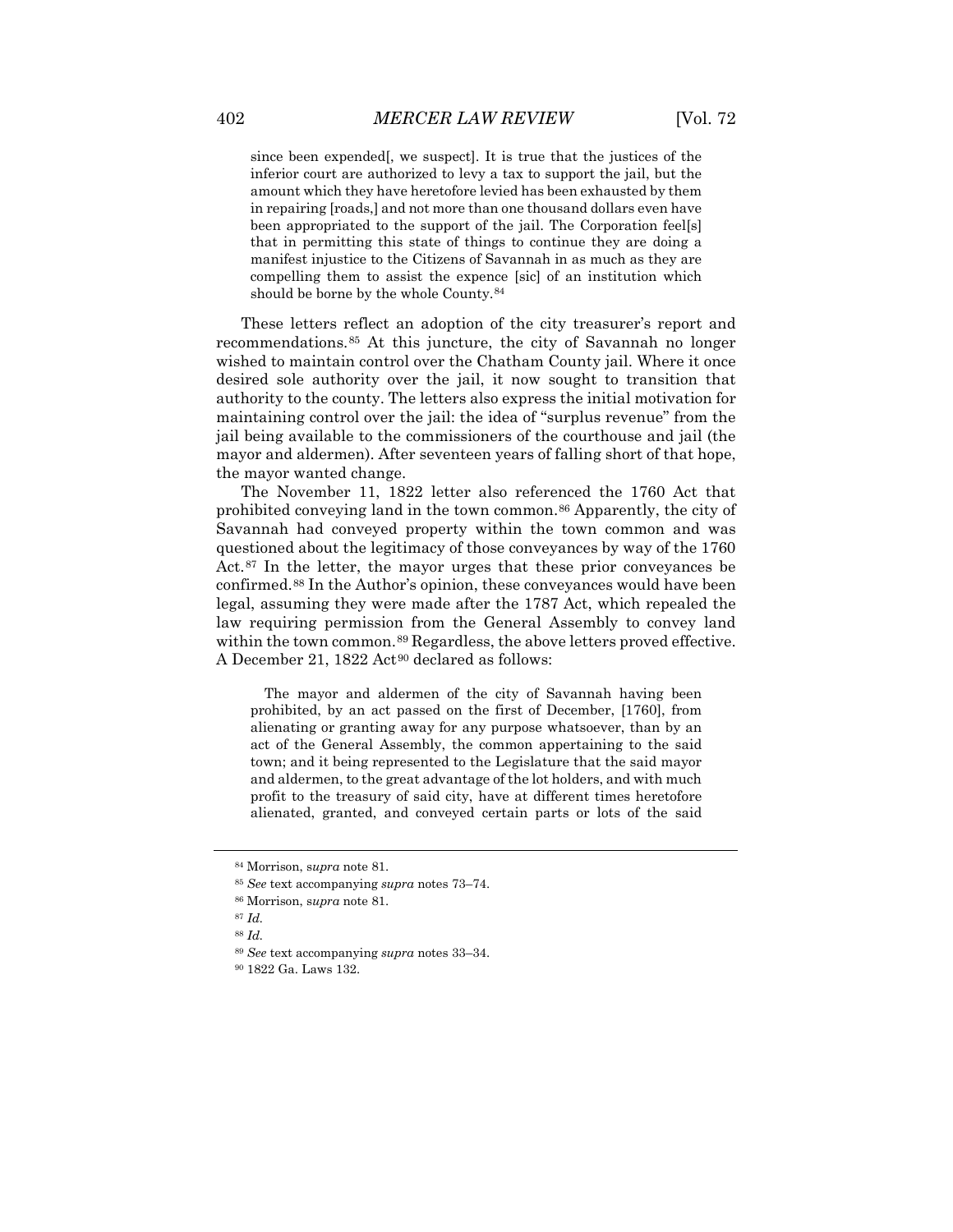common; and justice requiring that the agreements made by the corporation with the purchasers be confirmed;

Be it enacted by the Senate and House of Representatives of the State of Georgia, in General Assembly met, and it is hereby enacted by the authority of the same, That all and singular the conveyances heretofore made of the said town common under the authority of the mayor and aldermen, whether in fee-simple or otherwise, shall be, and they are hereby declared to be legalized, confirmed, and made valid, to all intents and purposes, according to the covenants, limitations and agreements of the same.

§ 2. *And be it further enacted*, That from and after the first day of January next, the direction of the court-house and jail of Chatham county, hitherto under the superintendence of the corporation of Savannah, shall be vested and continued in the justices of the Inferior Court and in the sheriff of said county, under the general laws regulating county jails in this State; and the mayor and aldermen shall thenceforth be discharged from the rights and duties of commissioners of the said court-house and jail: *Provided always*, that nothing herein contained shall operate to deprive the said mayor and aldermen of their right to sue for and recover any moneys which may be due to them from other counties during the time the said mayor and aldermen were commissioners of the jail of the county of Chatham under the act hereby repealed; *and provided further* that the said mayor and aldermen of the city of Savannah shall be, and they are hereby authorized to prosecute their claim for the recovery of any moneys due in manner aforesaid, by action at law against the justices of the Inferior Court of the county from which such money is due[.][91](#page-17-0)

In addition to confirming previous conveyances that were thought to be in violation of the 1760 Act, the city of Savannah was now less likely to be responsible for financing the jail, and it had an avenue to pursue money owed to it from other counties and the justices of the Inferior Court of Chatham County. It seems the mayor got what he hoped for. Or maybe not. He got the legislation he wanted, but when the time came to relinquish control of the jail, he was not willing to do so.

#### *C. Why the Resistance?*

What follows is a collection of letters sent from Mayor James Morrison two months after his requested legislation was passed, all relating to the Chatham County jail.

<span id="page-17-0"></span><sup>91</sup> *Id.*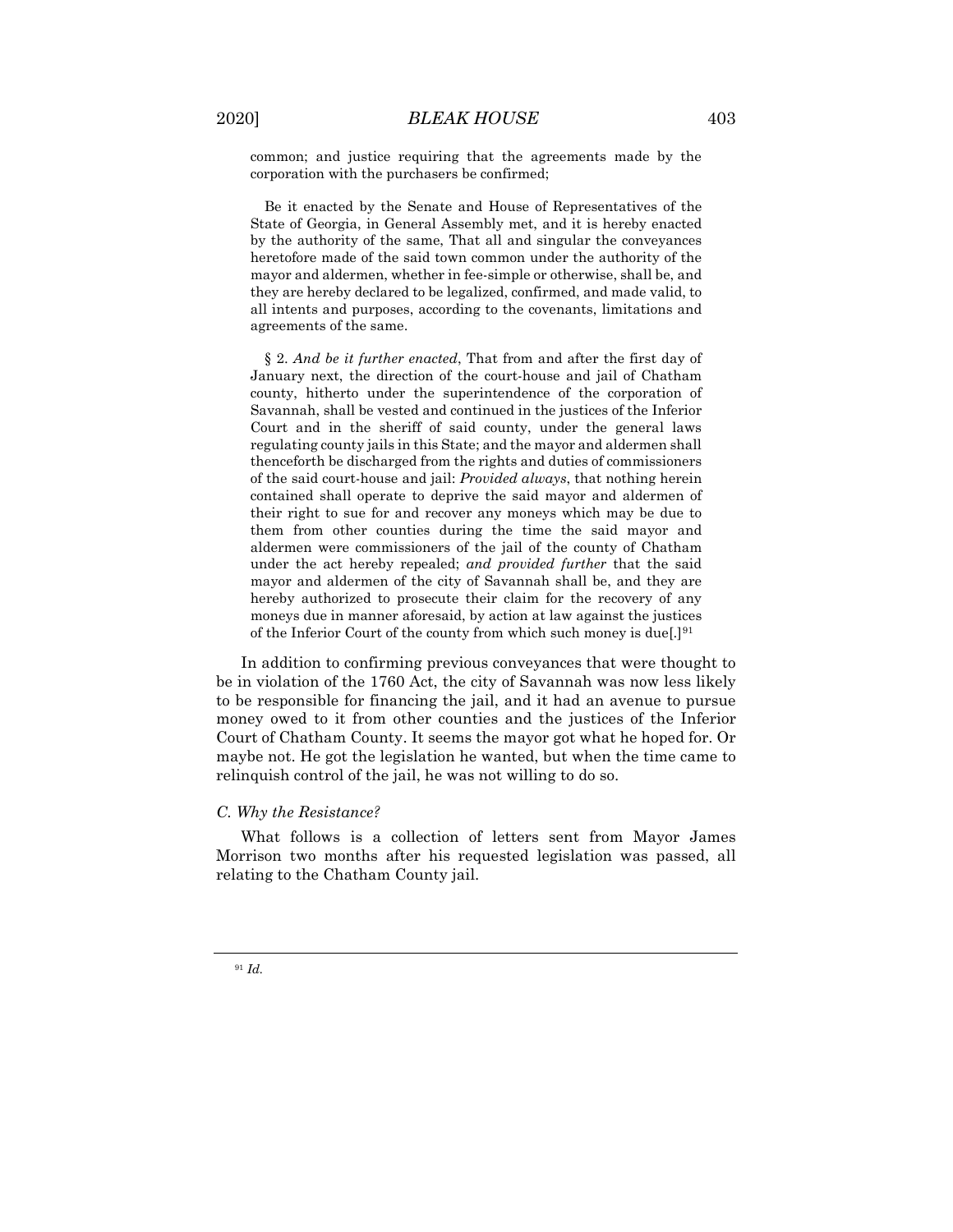#### **1. To Sheriff Abraham D'Lyon—January 1, 1823**[92](#page-18-0)

Sir,

In answer to your communication requesting the possession of the keys of the jail, I have to remark that Council will be convening tomorrow at 10 O'clock when the subject will be laid before them and an answer will be immediately given to you[.93](#page-18-1)

#### **2. To the Jailor, Major Hugh McCall—January 1, 1823**[94](#page-18-2)

Sir,

You will please retain in your possession the keys of the jail until Council shall direct to whom they shall be delivered.[95](#page-18-3)

#### **3. To Sheriff D'Lyon—January 2, 1823**[96](#page-18-4)

Sir,

In conformity with my note to you of yesterday, Council has this day convened and the above resolution[[97\]](#page-18-5) will inform you of their proceedings. I will communicate further to you on Saturday.[98](#page-18-6)

#### **4. To Sheriff D'Lyon—January 14, 1823**[99](#page-18-7)

Sir,

Your communication of yesterday in relation to the jail has been received, and will be laid before Council at their next session when the result of their deliberations will be communicated to you.[100](#page-18-8)

<sup>100</sup> *Id.*

<span id="page-18-0"></span><sup>92</sup> Letter from James Morrison to Abraham D'Lyon (Jan. 1, 1823), *in* Mayor's Letter Book of Savannah, Georgia, 1817–1851, at 45.

<sup>93</sup> *Id.*

<span id="page-18-2"></span><span id="page-18-1"></span><sup>94</sup> Letter from James Morrison to Hugh McCall (Jan. 1, 1823), *in* Mayor's Letter Book of Savannah, Georgia, 1817–1851, at 46.

<sup>95</sup> *Id.*

<span id="page-18-4"></span><span id="page-18-3"></span><sup>96</sup> Letter from James Morrison to Abraham D'Lyon (Jan. 2, 1823), *in* Mayor's Letter Book of Savannah, Georgia, 1817–1851, at 46.

<span id="page-18-5"></span><sup>&</sup>lt;sup>97</sup> The Author could not locate a legible resolution of the city council within this specified time frame.

<sup>98</sup> Morrison, *supra* note 96.

<span id="page-18-8"></span><span id="page-18-7"></span><span id="page-18-6"></span><sup>99</sup> Letter from James Morrison to Abraham D'Lyon (Jan. 14, 1823), *in* Mayor's Letter Book of Savannah, Georgia, 1817–1851, at 46.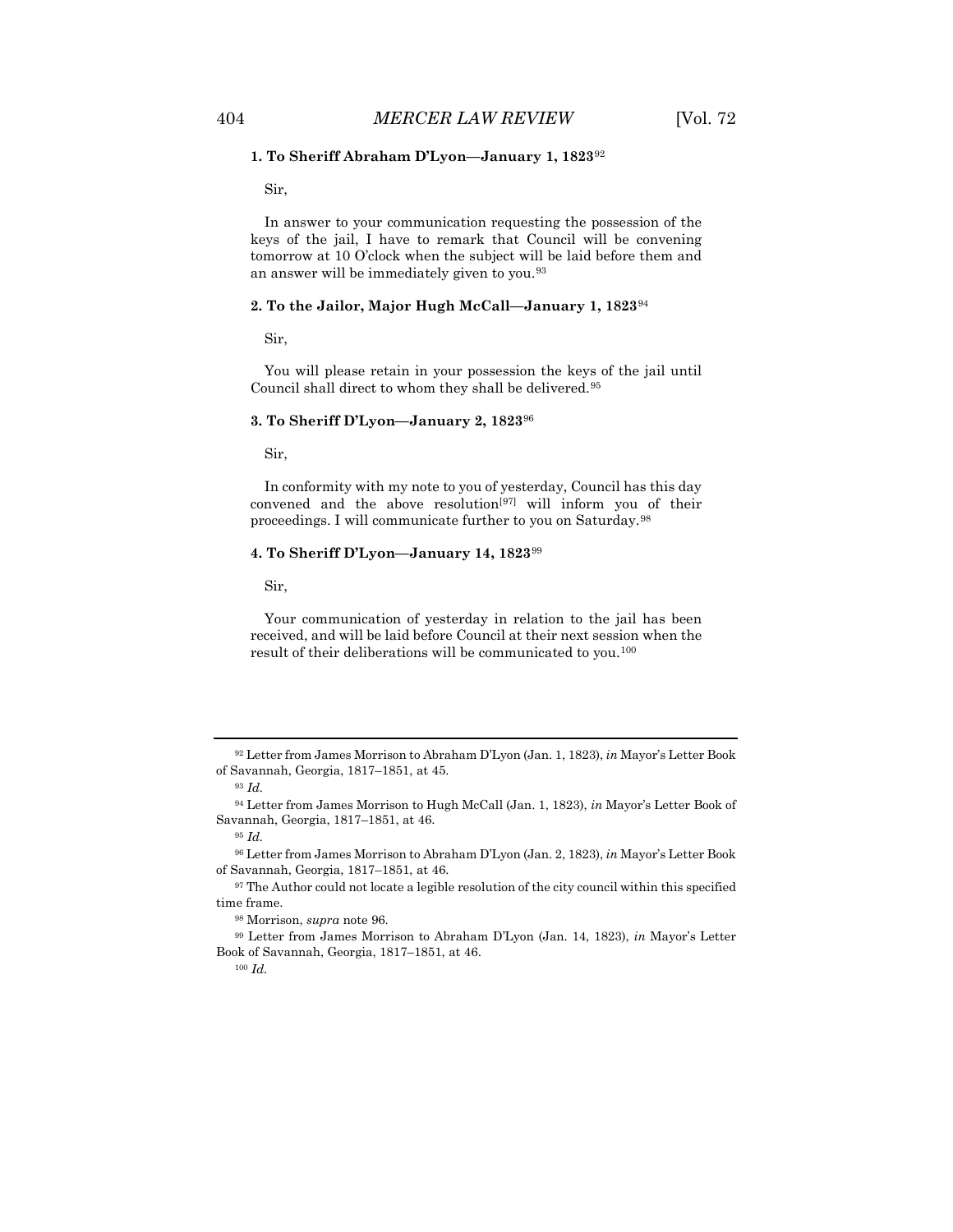#### **5. To Sheriff D'Lyon and the City of Savannah Police— February 19, 1823**[101](#page-19-0)

Sir,

I have the honor to acknowledge, this evening the receipt of the writ of mandamus from the Judge of the Superior Court of the County of Chatham commanding the mayor and aldermen of the City of Savannah "To admit or cause to be admitted Abraham D'Lyon the Sheriff of the County of Chatham to the possession of the jail of the County of Chatham and the custody of the prisoners confined in the same." This late hour on which the writ was served on me precludes the possibility of convening Council this evening. Tomorrow morning at 10 O'clock the aldermen will be convened, the writ will be laid before them and an answer immediately furnished you.<sup>[102](#page-19-1)</sup>

#### **6. To Major McCall and the City of Savannah Police—February 20, 1823**[103](#page-19-2)

Sir,

Enclosed you will receive an extract from the proceedings of Council at their session this day. In obedience to its provisions you will please deliver to Abraham D'Lyon Sheriff of the county of Chatham the possession of the jail, the custody of the prisoners confined therein, retaining in your possession all evidence of debts to the corporation of the city of Savannah from any individual or corporate body.[104](#page-19-3)

#### **7. To Sheriff D'Lyon—February 20, 1823**[105](#page-19-4)

Sir,

In furtherance of the remark in the letter I last night addressed you I have to [observe[106](#page-19-5)] that enclosed are the proceedings of the Council in relation to the surrender of the jail. Major McCall the present jailor will deliver to you the possession of the jail [and] the custody of the prisoners in conformity to the same[.107](#page-19-6)

<span id="page-19-0"></span><sup>101</sup> Letter from James Morrison to Abraham D'Lyon and the City of Savannah Police Office (Feb. 19, 1823), *in* Mayor's Letter Book of Savannah, Georgia, 1817–1851, at 47. <sup>102</sup> *Id.*

<span id="page-19-2"></span><span id="page-19-1"></span><sup>103</sup> Letter from James Morrison to Hugh McCall and the City of Savannah Police Office (Feb. 20, 1823), *in* Mayor's Letter Book of Savannah, Georgia, 1817–1851, at 48. <sup>104</sup> *Id.*

<span id="page-19-6"></span><span id="page-19-5"></span><span id="page-19-4"></span><span id="page-19-3"></span><sup>105</sup> Letter from James Morrison to Abraham D'Lyon (Feb. 20, 1823), *in* Mayor's Letter Book of Savannah, Georgia, 1817–1851, at 48.

<sup>106</sup> This word was illegible and is the Author's best guess.

<sup>107</sup> Morrison*, supra* note 105.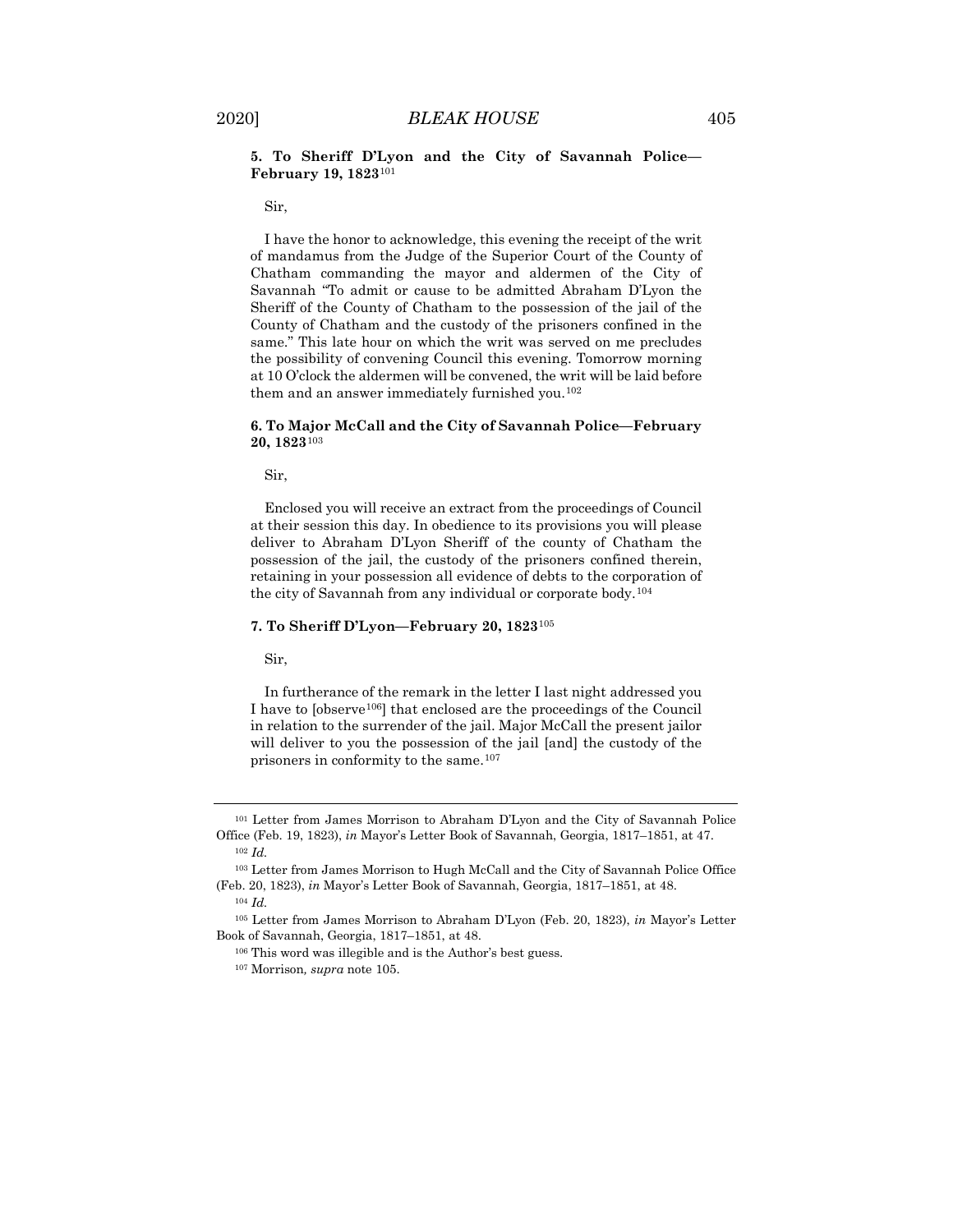Judicial intervention was required before the mayor would give possession of the jail to the sheriff—even though it was the mayor's letter that prompted the new Act (transferring control of the jail from the city of Savannah to the sheriff and justices of the Inferior Court of Chatham County). Apparently, the city sought to hold the jail ransom until the county reimbursed it for funds it had expended on the jail.[108](#page-20-0) The next section of this Article will discuss the case that resulted in the writ of mandamus mentioned in the above letters: State v. Mayor & Aldermen.[109](#page-20-1)

# *D. The First Lawsuit*

The mayor and aldermen presented three arguments in resistance to the writ of mandamus: (1) the jail and the lots upon which it was built are the property of the mayor and aldermen; (2) by virtue of prior Acts of the General Assembly, the mayor and aldermen are vested with the care, management, and direction of the jail; and (3) that as commissioners of the jail, the mayor and aldermen were never entitled to the possession of the jail, but rather the jailer, Major Hugh McCall, was entitled to possession.[110](#page-20-2)

# **1. The Lots upon Which the Jail Stand are the Property of the Mayor and Aldermen and, as such, are Subject to Their Control**

In asserting this claim, the mayor and aldermen referenced heavily the language of the 1801 Act, which states the jail was built on lots belonging to the city with funds belonging to the city.[111](#page-20-3) Additionally, the mayor and aldermen pointed out that they expended large sums of money to maintain the jail without assistance from the county.<sup>[112](#page-20-4)</sup>

Even so, the superior court reminded the parties that the property upon which the jail sat formed

part of the town common which by the Act of 1760, is declared to be common property of the lot holders of Savannah. But neither the advances of money to put up the buildings, nor the fact that it is erected upon lots belonging to and within the chartered limits of the city of Savannah, can give to the Mayor and Aldermen such an exclusive ownership of the premises, as will authorize them to direct it to any other object than a county Jail, or to exclude the Sheriff of the

<sup>108</sup> GAMBLE, *supra* note 67, at 155.

<sup>109</sup> R.M. Charlton 250 (1823).

<span id="page-20-4"></span><span id="page-20-3"></span><span id="page-20-2"></span><span id="page-20-1"></span><span id="page-20-0"></span><sup>110</sup> *Id.* at 250–51. The mayor and aldermen also argued that Abraham D'Lyon was not the true sheriff of Chatham County, but the court gave that argument little attention. *Id.*

<sup>111</sup> *See* text accompanying *supra* notes 70–71.

<sup>112</sup> *Mayor & Aldermen*, R.M. Charlton at 251–52.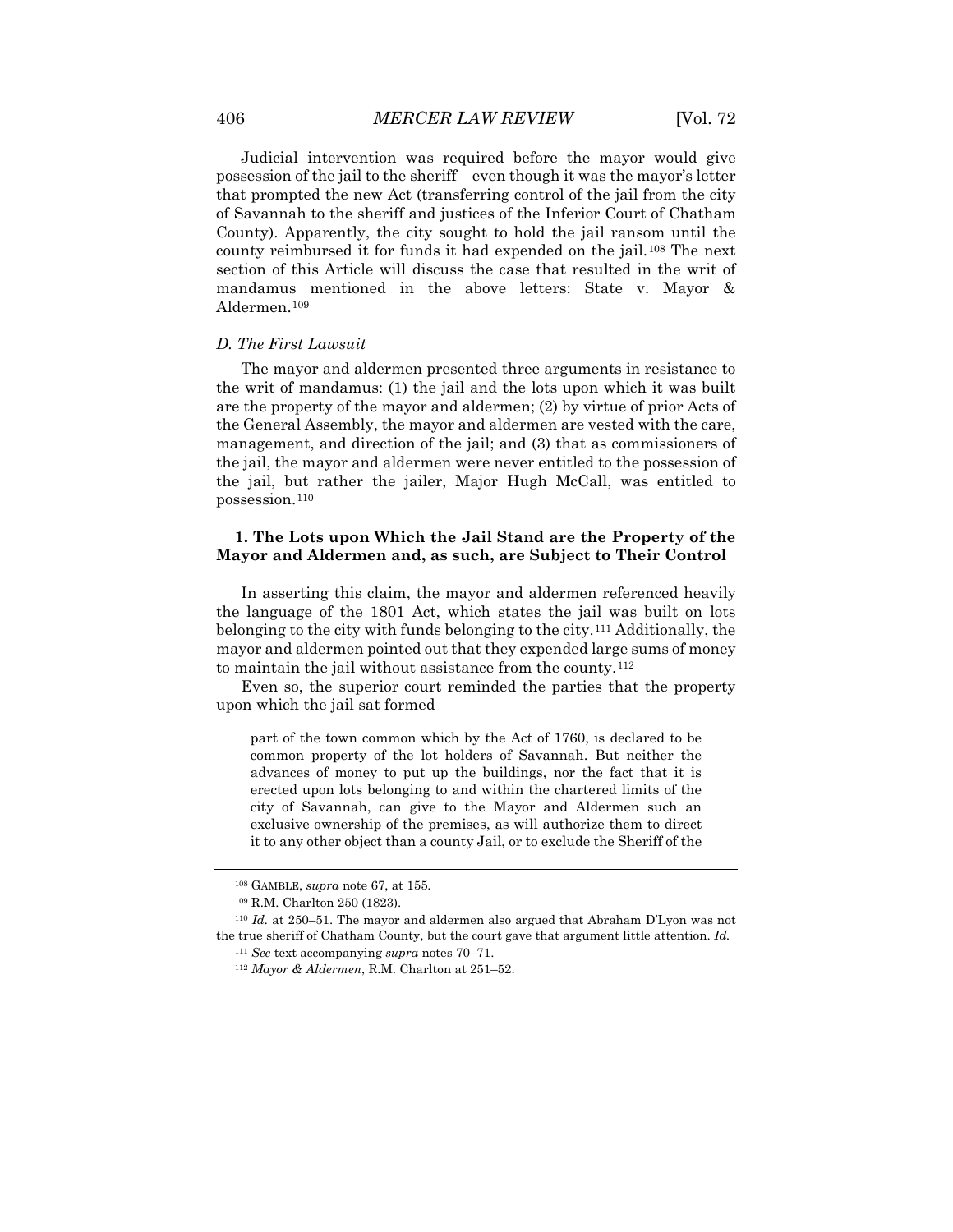county for using it as such, if the Legislature has repealed the laws, which made the Mayor and Aldermen the commissioners of the Jail.<sup>[113](#page-21-0)</sup>

The court then identified several acts done by the mayor and aldermen that only served to dismantle their argument. In December 1798, the city council took steps to begin work on the jail despite its knowledge of inadequate funds between the city treasury and the county.[114](#page-21-1) Accordingly, the council chose to sell lots (something many believed it did not have the authority to do according to the 1760 Act) to accomplish the building of the jail, as evidenced by a council report stating that

although the erecting of a Jail is the duty of the county at large, as it will be for their benefit and use, and ought to be their property, yet it appears it will be in vain to wait the slow and ineffectual progress of county funds, for the accomplishment of an object in which the city is so materially interested, and that the safety and reputation of the city, render it the duty of the corporation without delay to apply such funds as can be raised for this valuable purpose, hoping for reimbursement hereafter, by such sums of money belonging to the county as may come into their hands.[115](#page-21-2)

There can be no doubt, the court stated, that the city council looked to the county for reimbursement from the tax the county was empowered to levy by the Act of 1796.[116](#page-21-3) But this was not the only instance of the city applying county funds to the jail. On February 25, 1799, the city council applied for 100 pounds sterling, which had been previously allotted to the county for a courthouse and jail by the legislature in 1795, and placed it in the city treasury.[117](#page-21-4) In summary on this point, the court stated,

In December 1798 [the city council] determined to build a County Jail, and used their powers in many instances as commissioners of the county Jail. To effect this object, county funds [were] applied by them in common with their own to such purpose. On the 19th October, 1801, after the present Jail had been completed, by a resolution of their own body, they applied to the Legislature to have vested in them the sole and entire government of the Jail of Chatham County. Such an Act was passed, and on the 1st February 1802, they accept[ed] the trust

<span id="page-21-0"></span><sup>113</sup> *Id.* at 252. Despite this portion of the opinion regarding ownership of the jail not being exclusively that of the mayor and aldermen, this argument is made persistently throughout the Nineteenth century.

<sup>114</sup> *Id.* at 252–53.

<span id="page-21-4"></span><span id="page-21-3"></span><span id="page-21-2"></span><span id="page-21-1"></span><sup>115</sup> *Id.* (quoting a report from city council regarding the building of the jail). The Author was unable to locate the original report of council.

<sup>116</sup> *Id.*; *see also* text accompanying *supra* notes 51–54.

<sup>117</sup> *Mayor & Aldermen*, R.M. Charlton at 253–54.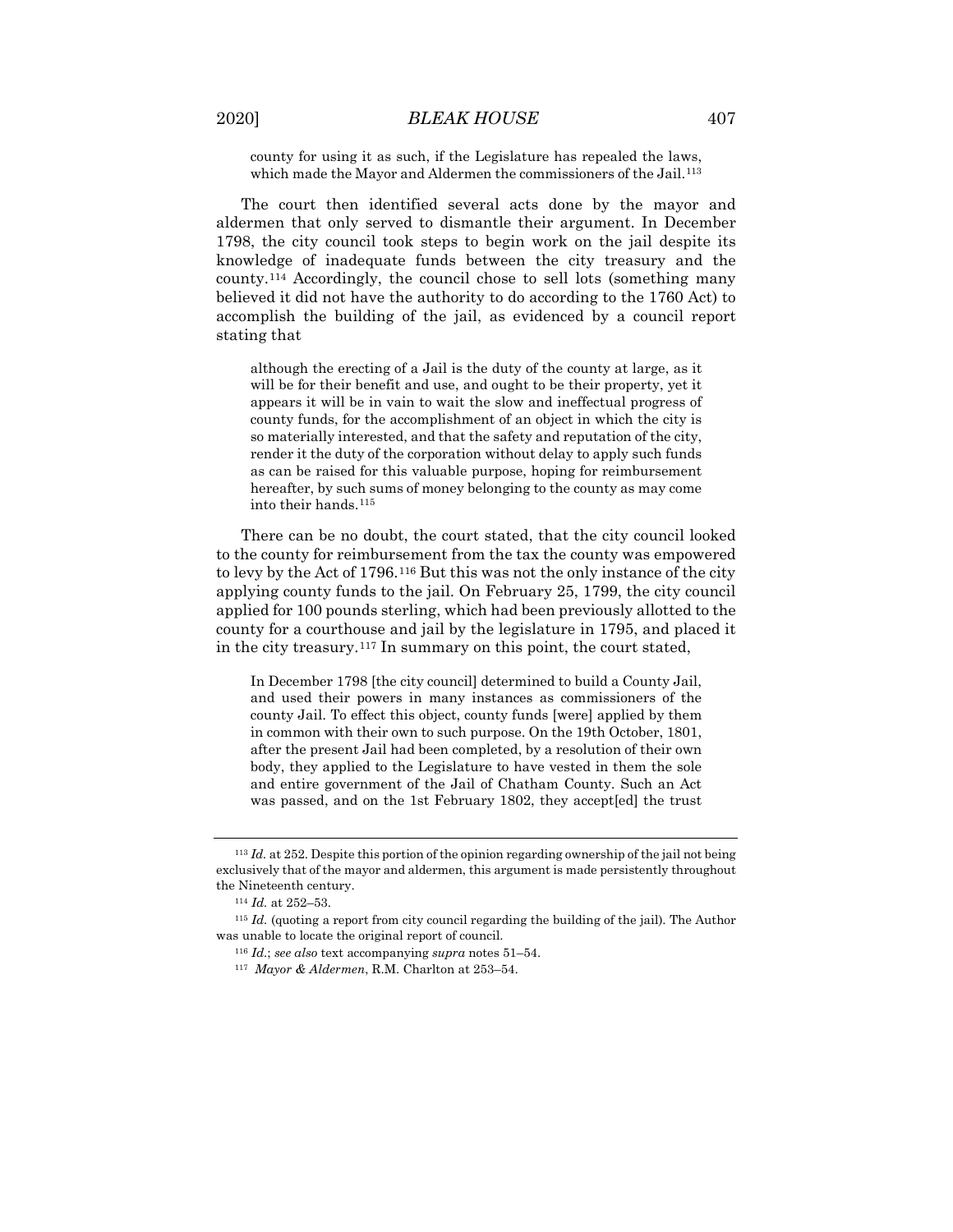and advertise[d] for the election of Jailor, who, by the same ordinance, (in which they speak of themselves as commissioners of the Jail of Chatham County,) is sworn in as the Jailor of Chatham County. The title and preamble of the act of 1801, with their consent designate this building as the Jail of the County of Chatham; and lastly, from the year 1801 to 1819, they apply for and receive money at different times from the Justices of the Inferior Court, for advances made by them on account of the Jail of Chatham County. I cannot but believe that enough has been shown to disprove the claim of all exclusive property in these premises.[118](#page-22-0)

This opinion sheds light on the 1801 Act where the mayor and aldermen were given sole power over the jail. Once again, it seems the city wanted sole power over the jail in 1801 because it believed it alone financially contributed to the jail's completion. The opinion also reveals what was happening during the period of silence between 1801 and 1822[119:](#page-22-1) the city council was applying for funds from the justices of the inferior court to reimburse themselves for money spent on the jail.

# **2. The Mayor and Aldermen are Entitled to the Management, Care, Inspection, and Direction of the Jail by the 1791 and 1801 Acts of the General Assembly**

In response to the mayor and aldermen's second argument, the court's reasoning was straightforward: what the legislature giveth, it can taketh away. The court stated that city government is a creature of the legislature and has "no power which is not held at the will of the Legislature."[120](#page-22-2) In perhaps the most powerful part of this section of the opinion, the court stated that,

if the statute destroys the character in which persons have acted in a civil or public trust, without pointing out a new mode how the trust is to be performed, the trust and the character are both at an end. In this instance however, we are not left to conjecture. The intention of the Legislature by the introduction of the Sheriff in conjunction with the Justices into the Act, manifests an obvious intention to put the Jail upon the old footing, and the utmost certainty upon this point is attained, when the Act declares, that the Jail shall be vested in the Justices and the Sheriff[.]<sup>[121](#page-22-3)</sup>

<span id="page-22-0"></span><sup>118</sup> *Id.* at 254–55.

<span id="page-22-1"></span><sup>119</sup> *See* text accompanying *supra* notes 70–71.

<span id="page-22-2"></span><sup>120</sup> *Mayor & Aldermen*, R.M. Charlton at 256.

<span id="page-22-3"></span><sup>121</sup> *Id.* at 257.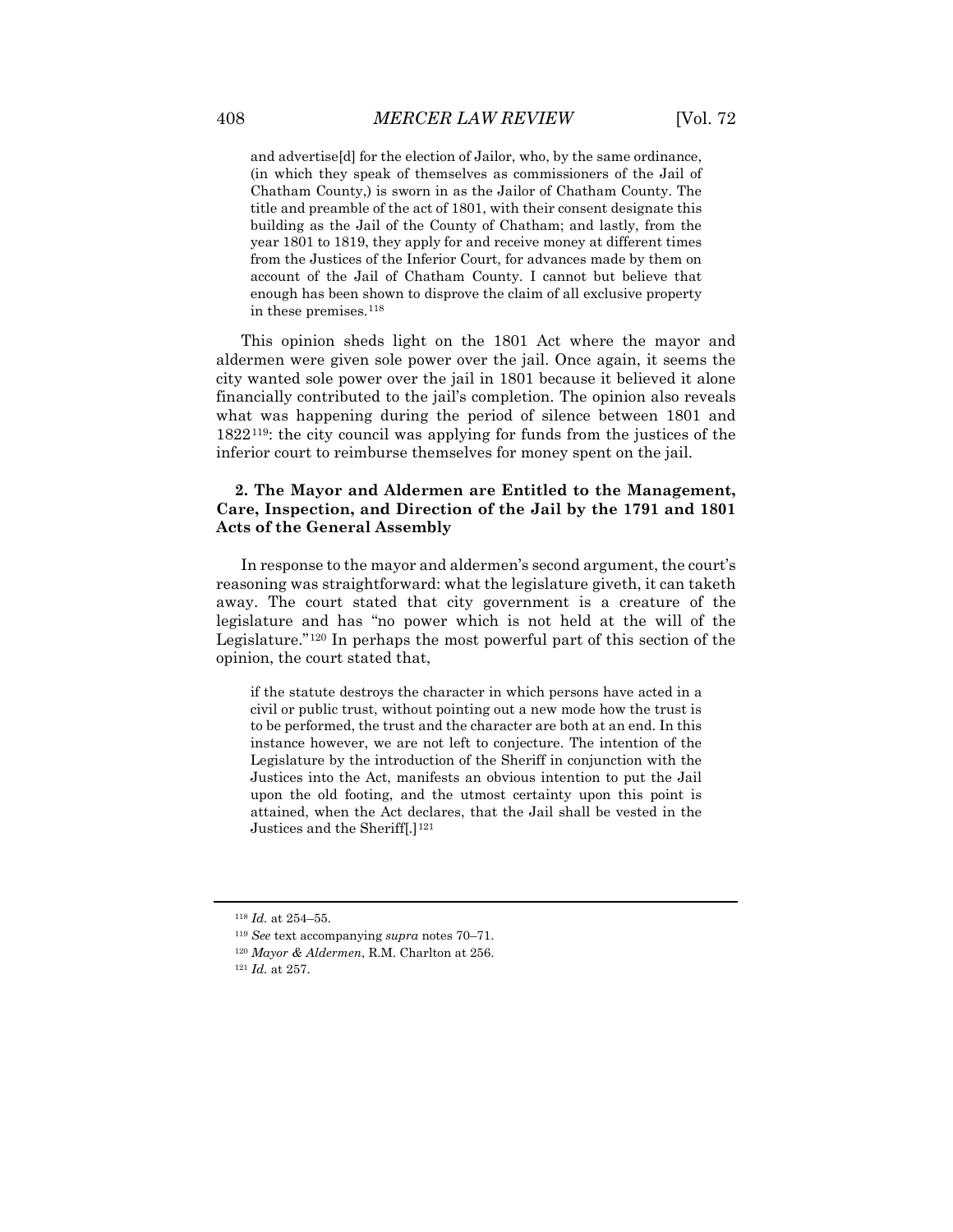# **3. The Jailor is Entitled to Possession of the Jail and Its Prisoners, Not the Sheriff**

Lastly, the mayor and aldermen argued that, regardless of who controls the jail, it is the jailer who maintains possession.<sup>[122](#page-23-0)</sup> The court had two things to say about this. First, the jailer was appointed by the mayor and aldermen under the 1801 Act, and as soon as that law was repealed "which gave existence to his place, the place fell with it."[123](#page-23-1)

Second, the court referenced the letter in which the mayor commanded the jailer to retain the keys to the jail until further directed,<sup>[124](#page-23-2)</sup> concluding as follows:

I cannot close my eyes to the source from which the obstruction to the operation of the Act of 1822 has arisen, and against it must the remedy be directed. In fine, the views which I entertain upon this subject and which are the result of laborious research, []are, that the act of 1822, vesting the Jail in the Justices and the Sheriff, is an entire repeal of the powers which the Mayor and the Aldermen had, as former commissioners, under the Acts of 1791 and 1801: that the Jail is the County Jail, and subject to such regulations, as the Legislature may, from time to time enact; and that the only officers who can by law exercise any control over it, are the Justices of the Inferior Court and the Sheriff of the County of Chatham.[125](#page-23-3)

And that is the first lawsuit involving the Chatham County jail. The court's opinion is the timeliest recollection of the earliest events that embody this controversy and provides unique insight into its origins. This is also the last mention of the jail in historical records for twelve years. Without much warning, the story picks back up in 1834.

#### *E. The Second Lawsuit*

The events leading up to the second lawsuit involve an  $1834 \,\text{Act}^{126}$  $1834 \,\text{Act}^{126}$  $1834 \,\text{Act}^{126}$  of the General Assembly and some discussion in local Savannah newspapers. Although, to begin, a prior Act<sup>[127](#page-23-5)</sup> was passed in 1825 "to amend and consolidate the several acts which have been passed in relation to the powers and privileges of the corporation of the city of

<sup>122</sup> *Id.* at 257–58.

<span id="page-23-2"></span><span id="page-23-1"></span><span id="page-23-0"></span><sup>123</sup> *Id.* at 257.

<sup>124</sup> *See* text accompanying *supra* notes 94–95.

<span id="page-23-3"></span><sup>125</sup> *Mayor & Aldermen*, R.M. Charlton at 258–59.

<sup>126</sup> 1834 Ga. Laws 246.

<span id="page-23-5"></span><span id="page-23-4"></span><sup>127</sup> 1825 Ga. Laws 186.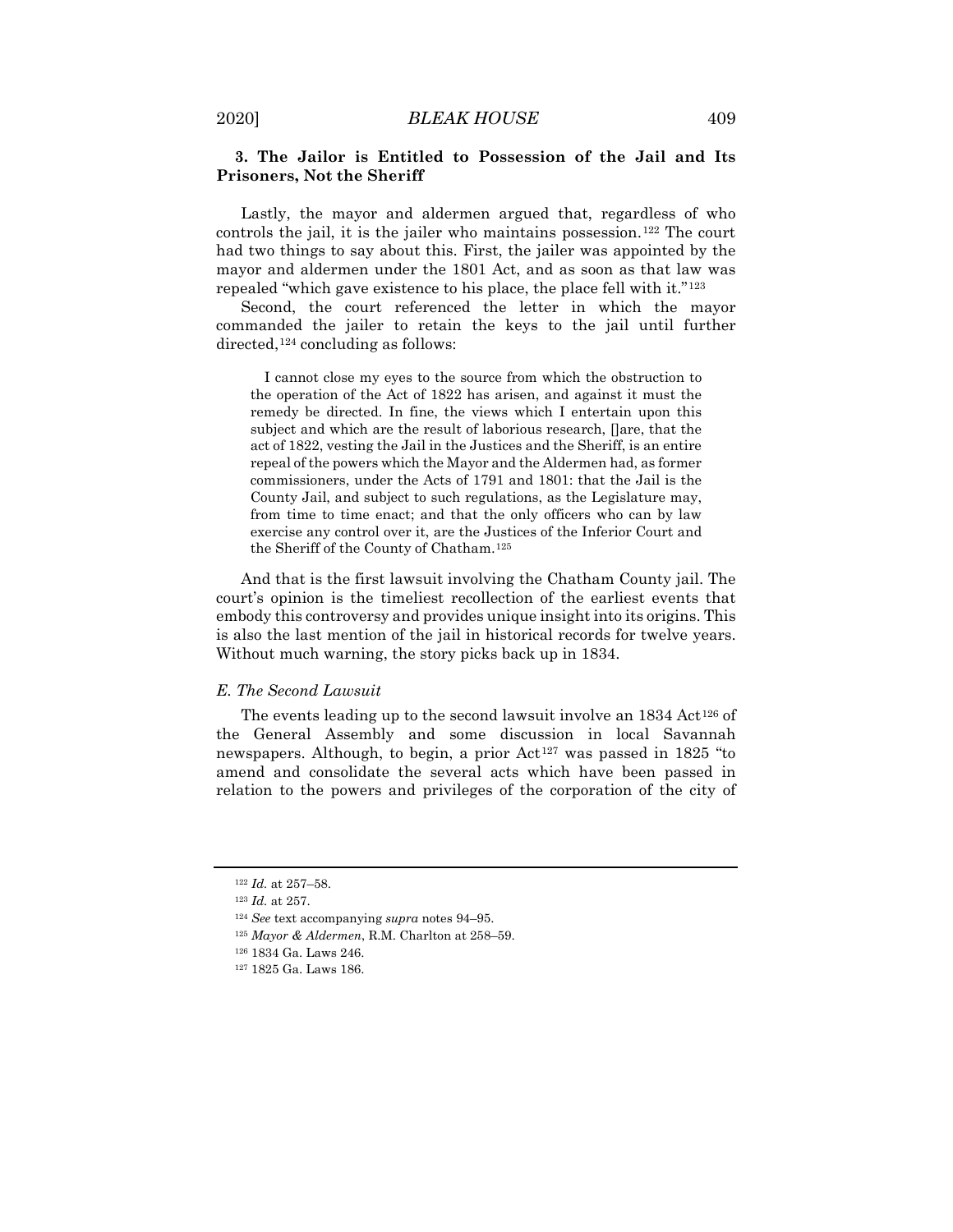Savannah and the hamlets thereof,"[128](#page-24-0) which might have inspired the 1834 Act. The preamble of the 1825 Act reads as follows:

WHEREAS, the various acts of the legislature passed in relation to the incorporated and chartered rights of the city of Savannah and the hamlets thereof are subject to much difference of opinion, thereby occasioning much embarrassment, and requiring frequent appeals to legislative interference in relation to concerns purely municipal and local:

. . . .

SEC. 7. *And be it further enacted by the authority aforesaid*, That the said mayor and aldermen or a majority of them, are hereby authorised to raise by a poll tax upon all such persons as reside within the corporate limits of Savannah . . . or by tax or assessment upon all real and personal estate within the corporate limits as aforesaid, any sum or sums of money necessary for the use and good government of the said city of Savannah and the hamlets thereof . . . .

SEC. 8. *And be it further enacted by the authority aforesaid*, That the said mayor and aldermen or a majority of them shall have power and authority to borrow money or contract loans for the use of the city, . . . and also shall have power to purchase any real or personal estate for the use and benefit of the corporation, and sell and dispose of all or any part of the property[.]<sup>[129](#page-24-1)</sup>

This Act confirmed that the city of Savannah no longer needed approval from the General Assembly to convey property within the town common, as was previously thought (or debated).[130](#page-24-2) The "occasioning much embarrassment" portion of the preamble likely referred to previous occasions where the city had to ask for approval of conveyances of property made without permission (whether or not that permission was actually needed).[131](#page-24-3) The Act also reveals that the city now had several avenues through which to levy taxes and collect fines, including the ability to arrest and confine offenders of the law and impose fines up to \$100.[132](#page-24-4) Perhaps the newfound approval for these sources of revenue gave the city the funds it needed to feel comfortable with managing the jail again after the nullification of the Mayor's Court and the creation of the Court of Common Pleas and Oyer and Terminer. On November 13, 1834, there was a correspondence in the newspaper which read,

<span id="page-24-1"></span><span id="page-24-0"></span><sup>128</sup> *Id.*

<sup>129</sup> *Id.* §§ 7, 8, pp. 186–88.

<sup>130</sup> *See* text accompanying *supra* notes 27, 33–34, & 86–89.

<span id="page-24-4"></span><span id="page-24-3"></span><span id="page-24-2"></span><sup>131</sup> *See* text accompanying *supra* notes 33–34 & 87–89.

<sup>132</sup> *See* 1825 Ga. Laws 186, 188–89 §§ 10, 11.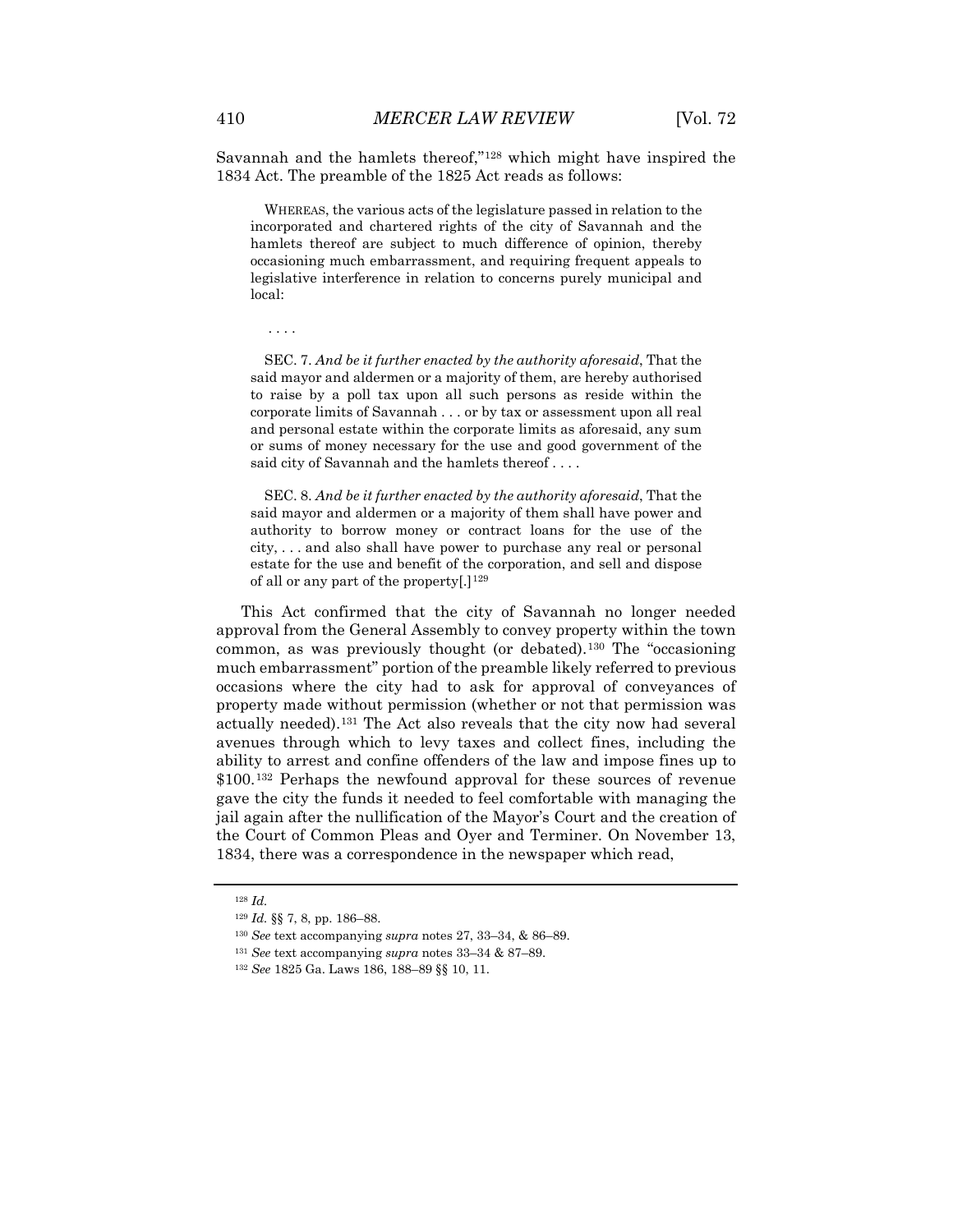Gentlemen:

I have sent you all the information I can procure today. I was in the Senate Chamber all the morning, and am therefore unable to send you the Journal of the House, but learn that Mr. Shick, of our city, gave notice that he would move for the appointment of a Committee to report a Bill to restore to the Corporation of Savannah, the control of the Jail of Chatham county.<sup>133</sup>

A few days later, a citizen going by the pen name "WATCH" had this to say to the editor of the *Daily Savannah Republican* newspaper:

Mr. Editor—It appears that a member from Chatham has obeyed the Petition of the Honorable Corporation of the City of Savannah by introducing into the Representative Branch of the Legislature a Bill to divest the Sheriff of Chatham County of the Jail, or to vest it in the Corporation and Justices of the Inferior Courts. It is something extraordinary, that the application of Council was not known to the body of the people, and equally so, that its proceedings on a matter of such importance should not have been published for general information. I know not from whose brain emanated the scheme, perhaps it gently flowed from one, who is attached to experiments, particularly, if they promised pay to new born partisans. But we shall see how things will terminate in due season.<sup>[134](#page-25-1)</sup>

The writer of this correspondence wrote as though he had insider information. Whatever the case, this was an intriguing publication. It implied that the city council (and perhaps the editor of the *Daily Savannah Republican* newspaper) took steps to influence favorable correspondence to the legislature to spearhead a changing of the guard regarding control and management of the jail. There is no documentation, however, of the mayor resolving to address the legislature as there was before the 1822 Act.

A few weeks later, on December 8, 1834, the previously eluded to Act[135](#page-25-2) was passed. The 1834 Act served to repeal the 1822 Act and mandated that, beginning January 1835, "the direction, management, and control of the jail of Chatham county shall be vested in the Mayor and Aldermen of the city of Savannah."[136](#page-25-3) The mayor and aldermen were also given the authority to appoint a jailer and other officers (removeable at their will) for terms no longer than three years.[137](#page-25-4) The Act also empowered the justices of the Inferior Court of Chatham County, "in

<span id="page-25-1"></span><span id="page-25-0"></span><sup>133</sup> *Editorial Correspondence*, THE GEORGIAN, Nov. 13, 1834.

<sup>134</sup> *For the Savannah Republican*, DAILY SAVANNAH REPUBLICAN, Nov. 18, 1834.

<span id="page-25-2"></span><sup>135</sup> 1834 Ga. Laws 246.

<span id="page-25-3"></span><sup>136</sup> *Id.* § 1.

<span id="page-25-4"></span><sup>137</sup> *Id.*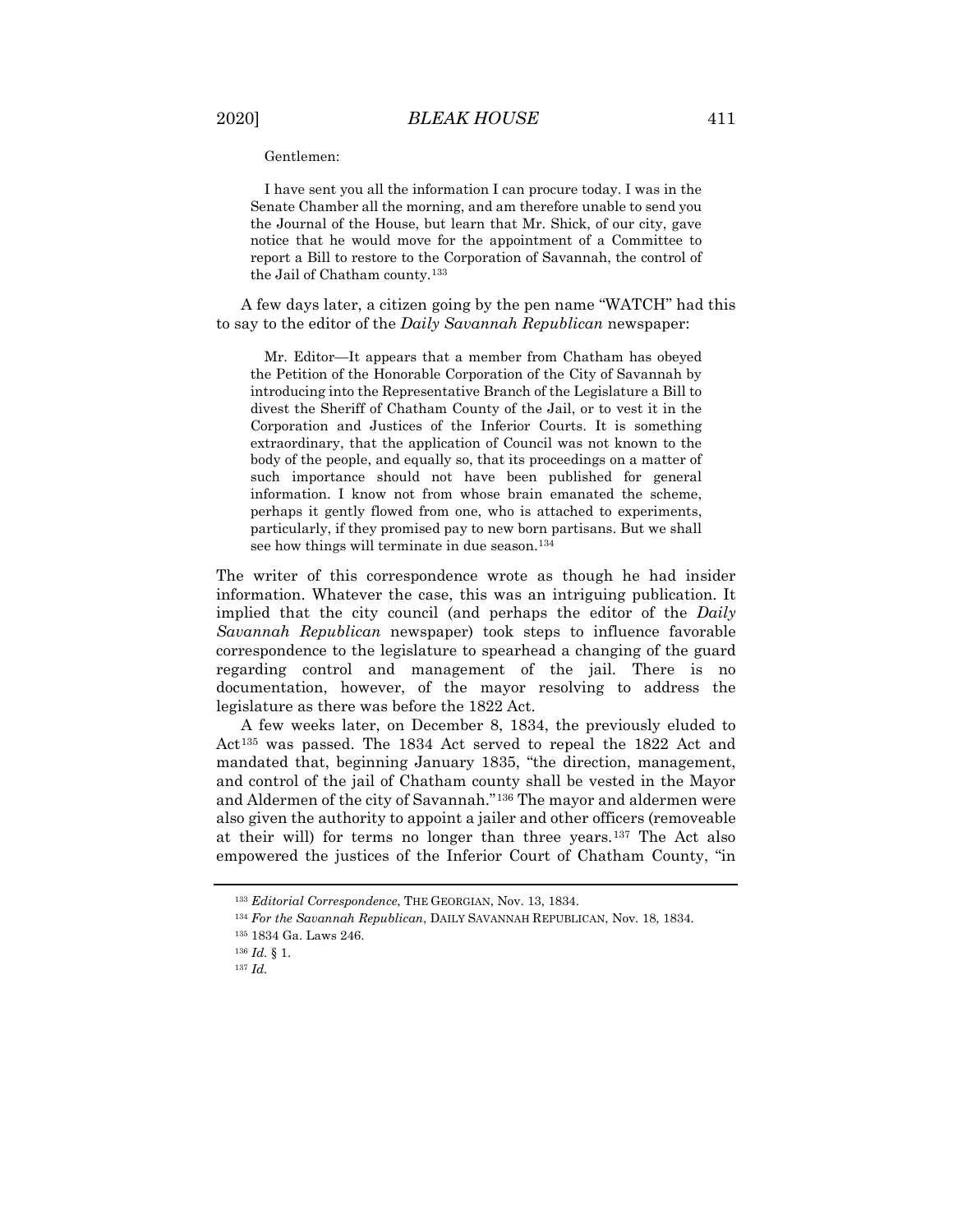their discretion, to appropriate and apply any county funds . . . to the erection of a new jail, which, when so erected, shall become the jail of said county, under the direction of the said Mayor and Aldermen of the City of Savannah[.]"[138](#page-26-0) Finally, the Act subjected the jail to visits and inspections by the justices of the inferior court and the grand jury.[139](#page-26-1) The justices and the grand jury were to report to the city council any misconduct or concerns they witnessed, and to make recommendations for redress or remedy.[140](#page-26-2)

One month later, in the January term of the Superior Court of Chatham County, *State v. Dews*[141](#page-26-3) was decided. John I. Dews, who had been elected sheriff in January 1834, resisted the 1834 Act by refusing to give control and possession of the jail over to the newly appointed jailer, arguing that, by virtue of his recent election, he was entitled to hold the office of sheriff for the duration of his elected term, and entitled to enjoy the rights and privileges attached to said office—namely, possession of the jail and the custody of its prisoners. Dews believed his interest in the office of sheriff could not be divested "by any Act of the Legislature before the expiration of his term of office[,]" and therefore, he argued, the portion of the 1834 Act that gave the mayor and aldermen control of the jail was void.[142](#page-26-4)

The court's opinion can be summarized by the following excerpt:

It is true, that the appointment of Sheriff confers upon him the right to execute the duties of the office, but from the nature of the office, those duties may be changed by law. It is in this State a purely ministerial office, whose function and province is, to execute duties prescribed by law . . . . The idea that the duties of a ministerial officer cannot be changed, will involve an inversion of the order of things, and be a flagrant absurdity; it would invest him, who is a mere minister and servant, with authority to limit the power of, and exercise an overmastering control over those from whom he is to receive the law.[143](#page-26-5)

The opinion in this case was forty-five pages long and read like a treatise on constitutional law. It does little to add to the facts of this story other than to—once again—show how controversial a change in control over the jail was, and to show how the sheriff used tactics similar to those previously used by the city in the face of unfavorable legislation.

<sup>138</sup> *Id.* § 2.

<span id="page-26-2"></span><span id="page-26-1"></span><span id="page-26-0"></span><sup>139</sup> *Id.* § 3.

<span id="page-26-3"></span><sup>140</sup> *Id.*

<sup>141</sup> R.M. Charlton 397 (1834).

<span id="page-26-5"></span><span id="page-26-4"></span><sup>142</sup> *Id.* at 399.

<sup>143</sup> *Id.* at 404.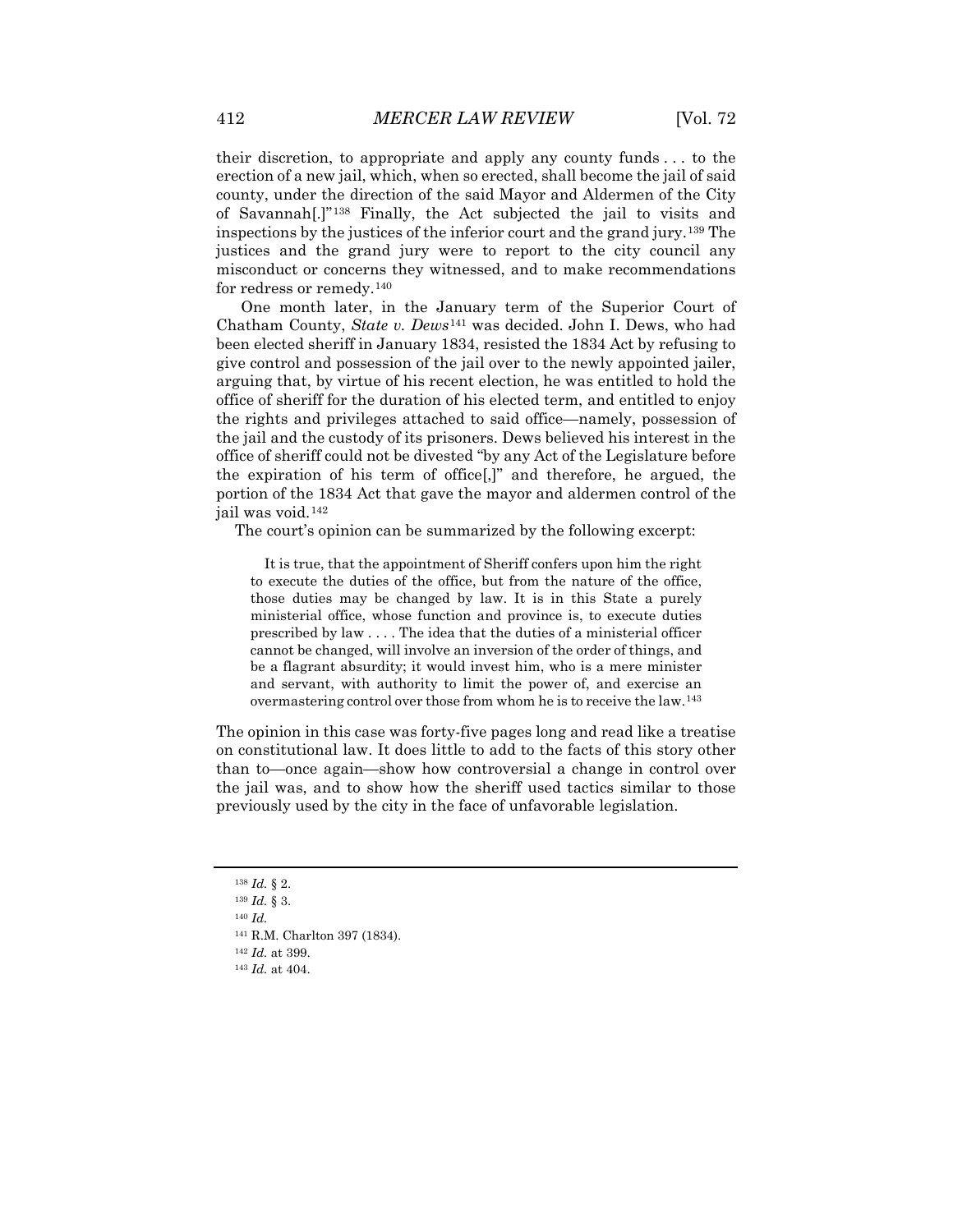#### *F. Working Towards a New Jail*

Recall that the 1834 Act empowered the justices of the inferior court to appropriate and apply county funds to the erection of a new jail.[144](#page-27-0) According to the following August 5, 1839 excerpt from the *Daily Savannah Republican*, the justices were ready to begin work towards a new jail: "The communication from the Justices of the Inferior Court of Chatham county in relation to building a new Jail was referred to a select committee, composed of aldermen Cuyler, Cumming and Anderson."[145](#page-27-1)

Two years passed before another mention of the jail. On September 20, 1841, there was an advertisement in the newspaper seeking bids for building a new jail.[146](#page-27-2) The specifications allowed two years for completion of the work and demanded the best quality materials be used.[147](#page-27-3) The building was "[t]o contain 60 cells, a chapel, workroom, and hospital, 12 rooms for superior prisoners, and suitable apartments for the Jailor and his family—the whole enclosed by a boundary wall to cover a space of 300 feet east and west, by 222 feet north and south."[148](#page-27-4)

Unfortunately, this plan never came to fruition. Three years later, new plans were submitted for a jail, and on November 18, 1844, a new call for proposals to build a jail was published in the local newspaper.[149](#page-27-5) These efforts were fruitful. A new jail was built by the county in 1845, but at a higher cost than planned.

One year later, on September 17, 1846, a city ordinance<sup>[150](#page-27-6)</sup> conveyed the justices of the Inferior Court of Chatham County four lots in Lafayette ward, along with the brick wall enclosing said lots, in fee simple in hopes that the lots would be sold by the justices and the proceeds paid to the city. The ordinance read as follows:

WHEREAS, in and by a memorial of the honorable, the Justices of the Inferior Court of Chatham County, it is represented to the city council, that after many embarrassments they have succeeded in accomplishing their wishes by the erection of a new jail and are waiting only until the walls have become sufficiently dry to authorize its being inhabited, to place it under the control of the city authorities, and also that "the cost of the building has not only exhausted the funds of the county, but it has also exceeded the means of payment," and they request them that an Ordinance be passed, or such other means

<sup>144</sup> *See* text accompanying *supra* notes 135–138.

<span id="page-27-1"></span><span id="page-27-0"></span><sup>145</sup> *Proceedings of Council*, DAILY SAVANNAH REPUBLICAN, Aug. 5, 1839.

<sup>146</sup> *Proposals*, THE GEORGIAN, Sept. 20, 1841.

<sup>147</sup> *Id.*

<sup>148</sup> *Id.*

<sup>149</sup> *To Builders*, SAVANNAH DAILY REPUBLICAN, Nov. 18, 1844.

<span id="page-27-6"></span><span id="page-27-5"></span><span id="page-27-4"></span><span id="page-27-3"></span><span id="page-27-2"></span><sup>150</sup> CHARLES S. HENRY, A DIGEST OF ALL THE ORDINANCES OF THE CITY OF SAVANNAH 236 (Savannah, Purse's Print 1854).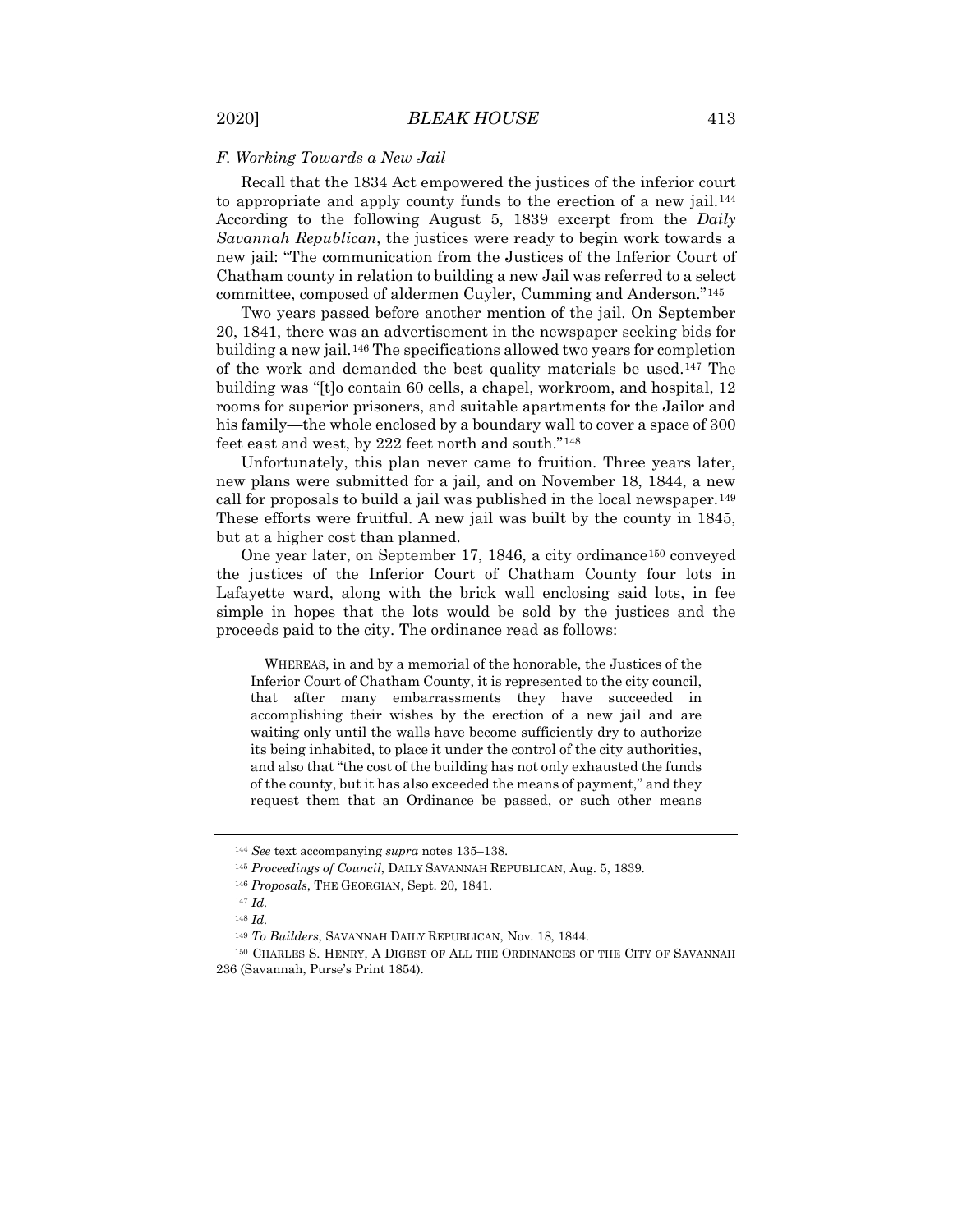adopted as will carry into effect the resolution of council, of the 19th of August, 1839[[151\]](#page-28-0) : And whereas, by a report of a committee of council, adopted by council on that day it was recommended "that the proceeds of the sales of the four lots which will be laid off from the present jail lot to be given for the purpose of aiding in the erection of a new jail," as well as the materials of the present jail, or an equivalent thereto in money.

SEC. 1. Be it ordained by the Mayor and Aldermen of the City of Savannah and the Hamlets thereof, in Council assembled, and it is hereby ordained by the authority of the same, That lots Nos. (11, 12, 13, and 14,) . . . and the wall now enclosing and all the buildings and improvements on the same and within the said wall, be and the same are hereby granted to the Justices of the Inferior Court of Chatham County and their successors in office and assigns in fee simple, this grant to take effect from and immediately after the delivery of the new jail to the city authorities. [152](#page-28-1)

This ordinance mentions that the county "exhausted" its funds in erecting the new jail. It must have made the city happy to see the shoe on the other foot (with county money being spent on the jail and not city money). And surely added pleasure was taken in labeling the county's prior attempts at erecting a new jail as "embarrassing." Two weeks later, a local newspaper reported the new jail complete and the prisoners transferred<sup>153</sup>:

We are requested to mention that the prisoners were all yesterday removed to the new Jail recently erected by order of the Inferior Court of Chatham County. It is a very substantial, convenient, and costly structure, and we have no doubt [it] will be kept in superior order by the careful and efficient Jailor[.]<sup>[154](#page-28-3)</sup>

One month later, on November 3, 1846, an advertisement was run in the newspaper by the justices of the Inferior Court of Chatham County offering for sale the four lots and encompassing wall previously

<sup>151</sup> The Author could not find any resolution dated August 19, 1839.

<sup>152</sup> HENRY, *supra* note 150, at 236–37.

<sup>153</sup> *The New Jail*, SAVANNAH DAILY REPUBLICAN, Oct. 3, 1846.

<span id="page-28-3"></span><span id="page-28-2"></span><span id="page-28-1"></span><span id="page-28-0"></span><sup>&</sup>lt;sup>154</sup> *Id.* The Author cannot help but detect sarcasm. Recall that the city believed the jailer was the rightful caretaker of the jail, regardless of whose control the jail was under. This newspaper article somewhat begrudgingly ("We are requested to mention" and "costly structure") mentions the new jail and ultimately gives its praise to the jailer ("careful and efficient jailor"). As is the case today, certain media outlets have a reputation for picking sides. *See* text accompanying *supra* note 134 where a citizen writing under the pen name "WATCH" expresses his suspicion that the editor of a local newspaper sided with the city in the jail controversy and was perhaps complicit in a scheme to further the city's position in the matter.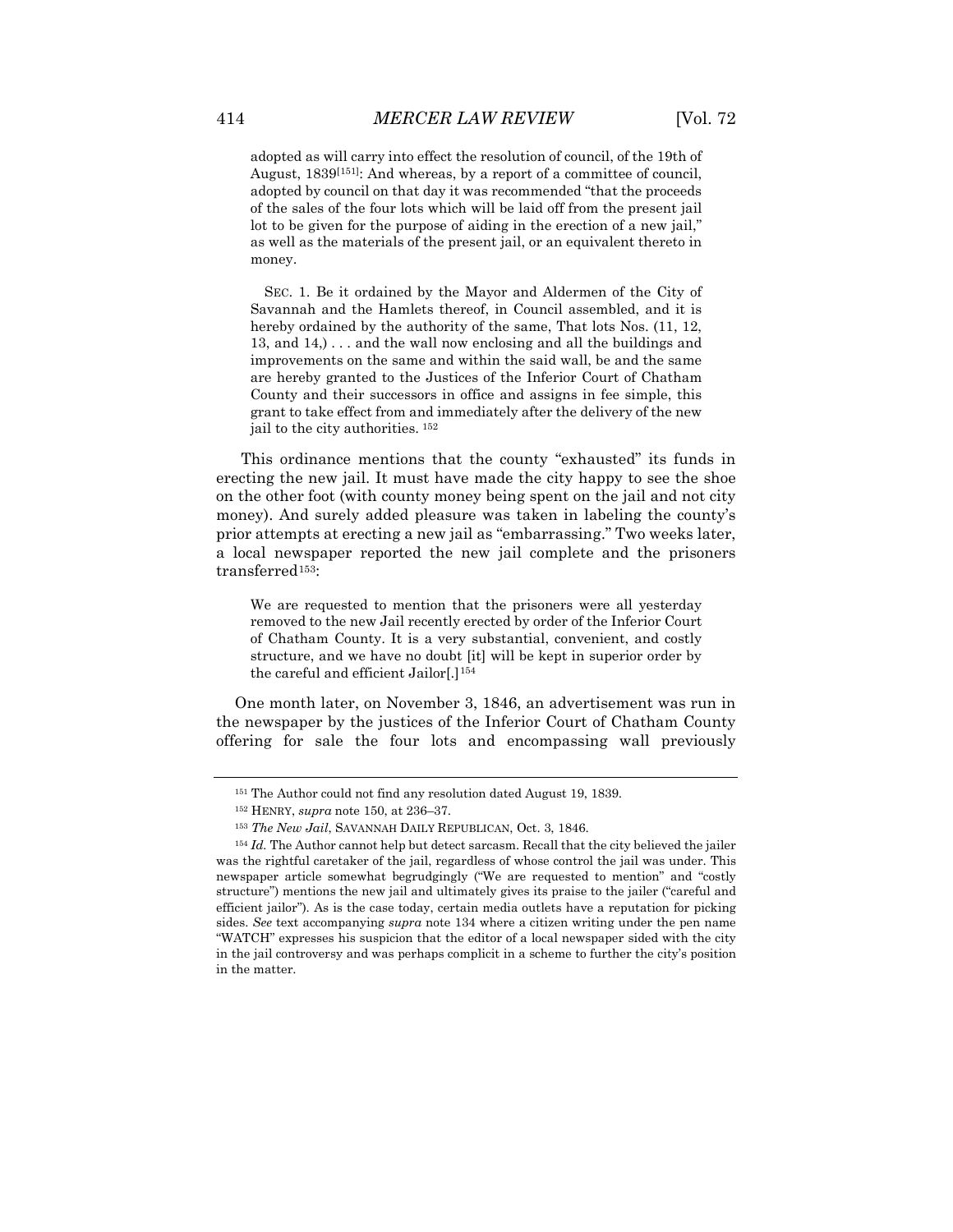mentioned.[155](#page-29-0) The following month, another article[156](#page-29-1) was written about the new jail in the local newspaper:

The Committee on the Jail take much pleasure in being able to report that the new Jail is completely finished and has been occupied the past two months, sufficiently long to test its comparative advantages and disadvantages. We congratulate its projectors in being able to combine so much neatness, comfort and security. The building, externally, is comely in its general appearance, displaying great skill in the architect and builders.

The apartments provided for the family of the Jailor are spacious, comfortable and convenient. Passing through which, and entering the prison, you can scarcely realize the change. The cells are constructed in such a manner as to preclude the possibility of an escape. It being necessary in all cities to have a prison, we congratulate ourselves and the community generally, in having one that can be relied on for strength, neatness of appearance and durability.

With regard to the management of the Jail the past year, it has been conducted by the same person who had charge of it the two previous years, and gave such general satisfaction.—While the expenses have been nearly the same as former years, it is a source of gratulation that the receipts have considerably diminished, shewing [sic] an evident improvement in the morals of our city.[157](#page-29-2)

Officials seemed quite happy with the new jail (and themselves). But pride always comes before a fall. It was a mere two years before the community's perception of the jail changed.

#### *G. Living Graves*

This section of the Article consists of several grand jury presentments and other spectators' opinions, as seen in local newspapers, along with local ordinances and acts related to the condition of the long-awaited jail built in 1845. A collection of these newspaper articles and other materials are presented with little narration to paint a clear picture of the public's perception of the jail at the time.

On May 16, 1848, the *Savannah Daily Republican* published a grand jury presentment regarding the jail.<sup>[158](#page-29-3)</sup> The grand jury resolved to create

<sup>155</sup> *Old Jail and Lots*, SAVANNAH DAILY REPUBLICAN, Nov. 3, 1846.

<sup>156</sup> *Jail*, SAVANNAH DAILY REPUBLICAN, Dec. 1, 1846.

<span id="page-29-2"></span><span id="page-29-1"></span><span id="page-29-0"></span><sup>157</sup> *Id.* This article was authored by the committee on the jail and, for obvious reasons, provides a more colorful review than the initial newspaper announcement.

<span id="page-29-3"></span><sup>158</sup> *Grand Jury Presentments*, SAVANNAH DAILY REPUBLICAN, May 16, 1848. The Grand Jury Presentment was dated May 11, 1848.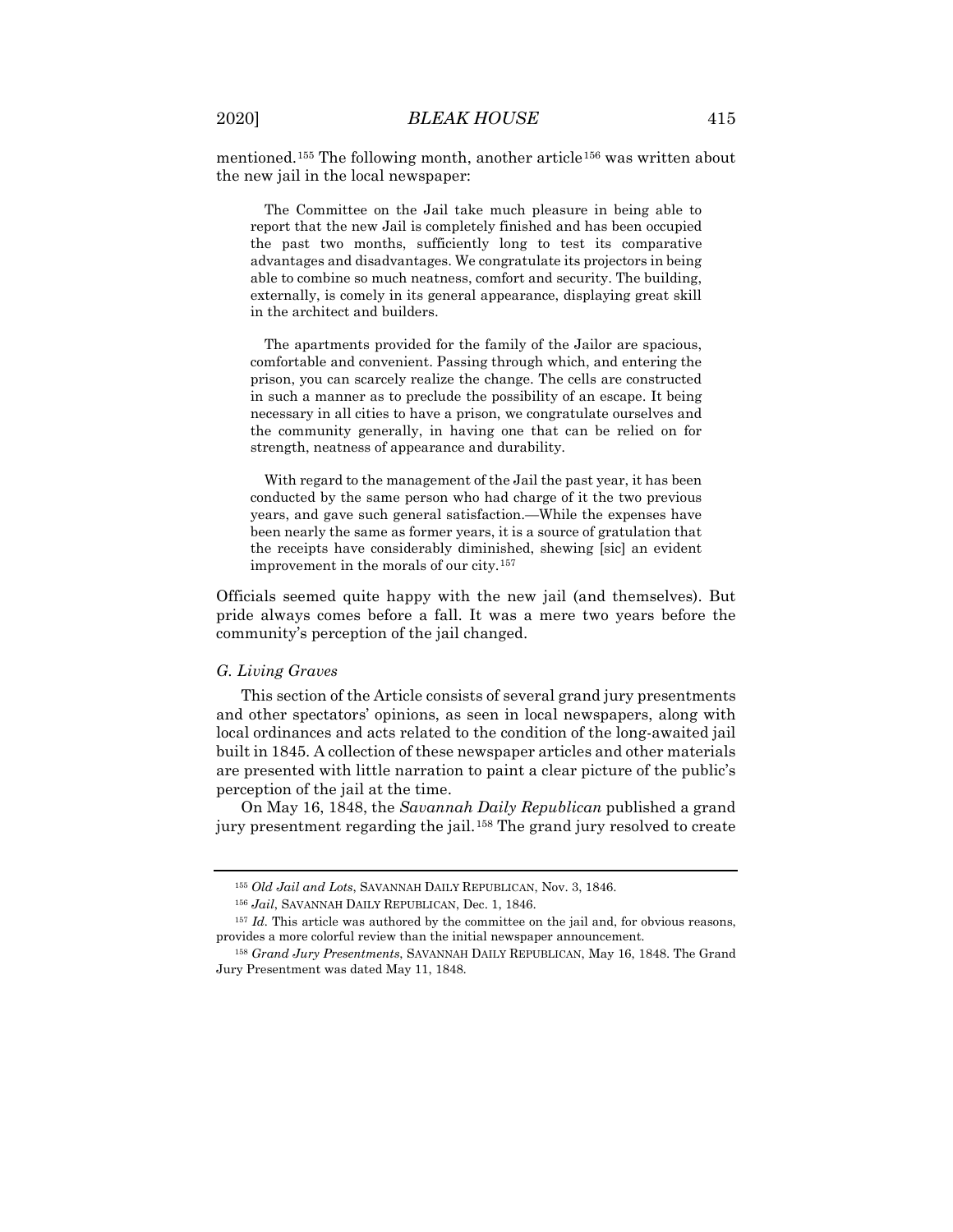a committee of three to examine the jail and report back to the grand jury itself after investigating the state of the jail.[159](#page-30-0) The presentment read as follows:

The Committee of the Grand Jury who were appointed to examine into the condition of the Jail and its Police, have discharged that duty, and beg leave to Report, That they proceeded through the whole of the building and visited the cells, and that they conceive that its whole structure is defective. The cells are too narrow and contracted—the ventilation Imperfect, and from the inadequate supply of water, the sewers communicating with the cells, from their imperfection, are continually being obstructed, the accumulation of an atmosphere at once disgusting and deleterious is the consequence—the latter, however, is an evil incident to continued dry weather, but as this is liable to recur at any time, proper means ought to be adopted, to ensure an ample supply of water. The Jailor reports that to purify the building daily three thousand gallons of water are necessary that [sic] now all that is obtained does not exceed three hundred gallons, a quantity altogether insufficient. Your Committee are of the opinion, that this is an evil requiring prompt and immediate action. The cells in which the prisoners are confined, your Committee report to be unfit for occupation by human beings. The law in its tenderness presumes all men innocent of crime until conviction, but in these living graves, there appears to be no discrimination between the accused and the guilty. Such unmitigated rigor, not to use a harsher term, might have been tolerated in the dark ages, but that a grievance so great should exist unrebuked at the present time, when an advanced state of civilization has spread its softened and ameliorating influence over society, we cannot repress the expression of our surprise and reprobation—These cells are (we suppose) 10 feet by 5, with a small aperture for ventilation. The sewer opening within a few inches of the head of the bedstead, with the outer door closed, ventilation is impossible. Living in such an atmosphere, vitiated and deprived of its vital principle, and encompassed with filth, as the prisoner must be, is a condition incompatible with a healthy existence. The criminal, under the grave charge of murder, or the man committed for some slight misdemeanor, in the absence of security, alike become the inmates of these cells. Surely humanity and common reason dictates a different arrangement.

<span id="page-30-0"></span>The associating together of slaves and free persons of colour, confined as aliens, is not now permitted; this evil has been rectified within a few days, but to what extent the injury from free intercourse has gone is yet to be seen. During the day the slaves of both sexes are allowed to be together, unless specially ordered by their owners to close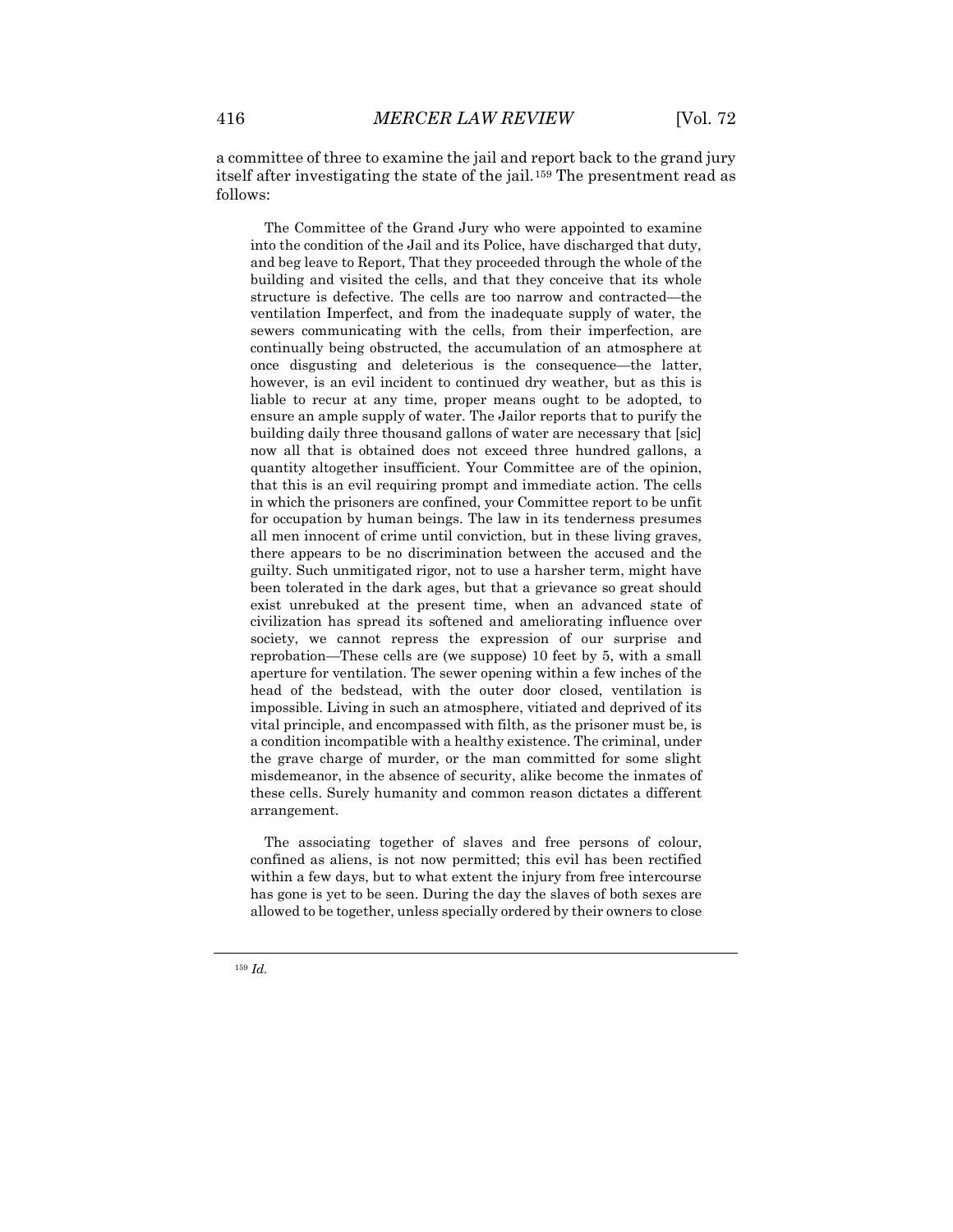confinement. A continued supervision over them is impossible, as the Jailor or Deputy has other duties. Your Committee do not deem this condition of things as being conducive to enhance the value or improve the morals of the slave. At night they are locked up in their cells to meditate on the lessons that a free and unintercepted communion with each have given them during the day. Your Committee are perhaps trespassing beyond the latitude conferred by your body, but they cannot close their report without urging a recommendation on the part of the Grand Jury that some occupation be required from the slaves confined, by which they may be debarred from mutual improper intercourse, and at the same time, that their services may be made available to the County.[160](#page-31-0)

Of course, as was so entertainingly common at the time, a reply was to be expected. On May 22, 1848, the jailer, Charles B. Patterson, wrote the following letter to the editors of the *Savannah Daily Republican*:

Gentlemen:—It is not without reluctance that I ask leave to trespass on your columns. If the public mind is prejudiced against the Jail, and the Grand Jury see fit to condemn it, I do not, nevertheless, see why an attack should be made upon me in consequence of it, nor am I willing to acknowledge the justice of passing censure on my administration of the establishment. Any person or persons who assert that I do not faithfully use my best endeavors to keep the County Jail in a clean and healthy condition, do me great injustice. When originally, I took charge of the old Jail, it was in a miserably filthy condition—and how long did it remain so under my supervision? I can say what is within the knowledge of scores of my fellow citizens, that in less than two months, the prison was put in repair, cleansed and purified throughout, that the offensive odor was subdued, and the premises kept clean and sweet thereafter.

....I know too well by my own experience, that these gentlemen<sup>[[161\]](#page-31-1)</sup> cannot please everybody. The public condemned the old Jail because many prisoners were necessarily put in company with each other. As they could not be separately confined, the fact of confinement had very few terrors for those disposed to misbehave themselves. The Justices

<span id="page-31-0"></span><sup>&</sup>lt;sup>160</sup> *Id.* This presentment ends with a recommendation of prisoner labor for the benefit of the county. This would likely be in the form of a chain gang, which was eventually established. *See* text accompanying *infra* notes 231–234.

<span id="page-31-1"></span><sup>&</sup>lt;sup>161</sup> The ellipsis that begins this paragraph takes the place of one sentence that cannot be completely read due to a crease in the newspaper itself before it was scanned into the Georgia Historical Newspaper online database, which can be accessed at https://gahistoricnewspapers.galileo.usg.edu. For context to the "gentlemen" comment, the omitted sentence references, in part, "the Honorable Justices of the Inferior Court." *To the Editors of the Republican*, SAVANNAH DAILY REPUBLICAN, May 22, 1848. The "gentlemen" referred to is likely the justices of the inferior court.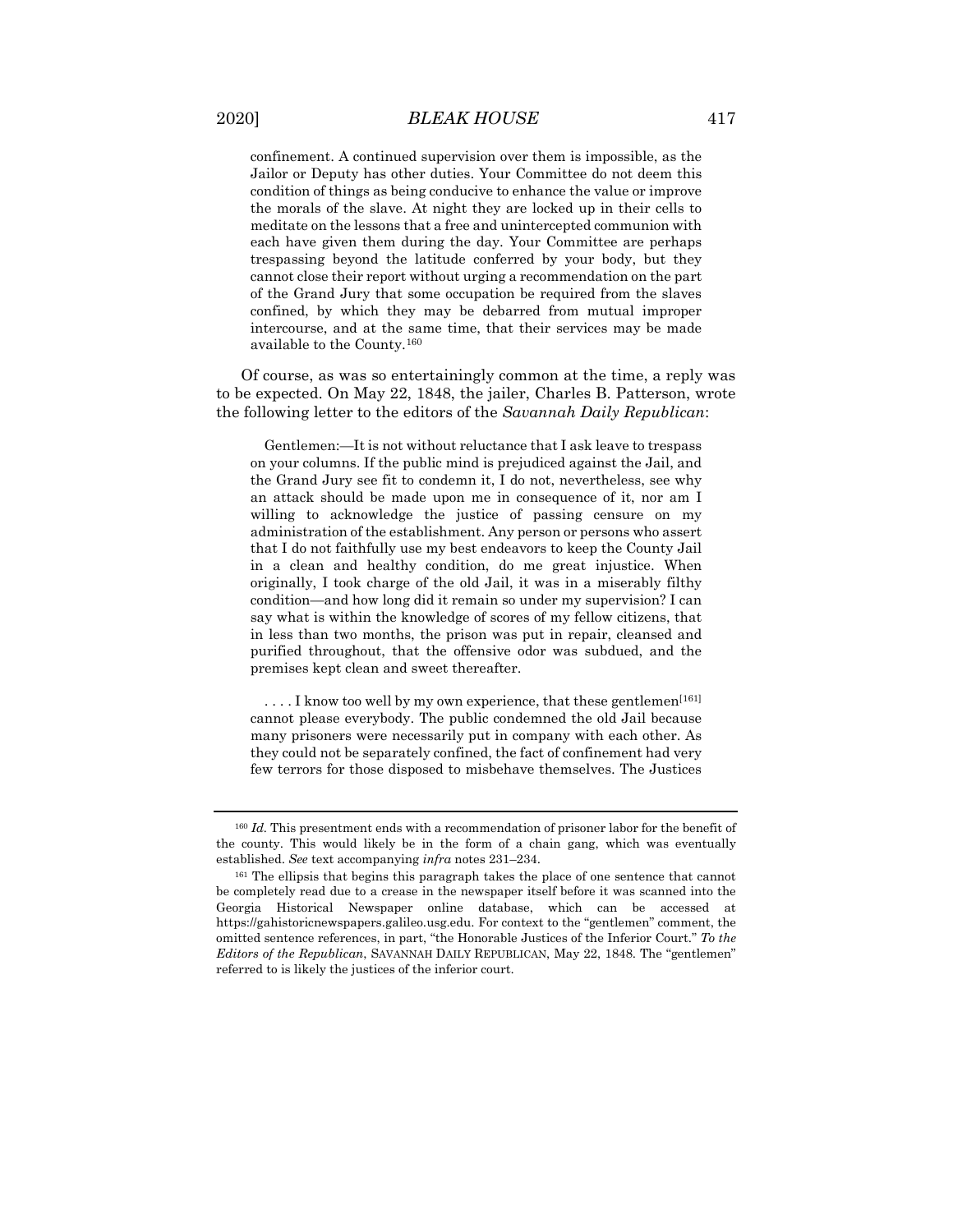have provided a remedy for that difficulty by erecting a Jail with separate cells, and this plan of construction is now condemned by many. I do not think it right that censure should be cast upon the Justices. Their intentions were honorable and just, and they took counsel of individuals said to be skilled in these matters. They were doubtless informed, that if the cistern were kept full of water, no unpleasant odor would arise from the cells. For myself, I was so informed. Now, that this assertion is erroneous, was proved during the heavy rains of last summer. We had as much water as we could manage, with chloride of lime in different parts of the Jail, and yet an offensive odor existed to a considerable degree.

But let me not be understood as objecting to the cells altogether, for I think them indispensable with the outer or wooden door unclosed, nor do I think it humane to confine a prisoner in one of the cells who may be guilty only of some trifling offence. No doubt the Justices thought it would be proper to confine prisoners in them incarcerated for slight offences, but not so thinking myself, I have taken the liberty of suggesting an addition of four rooms to the Jail. It has always been my wish too, to have a watchman or guard at the Jail, but I have no power to employ one. The power belongs to Council alone.

His Honor the Mayor, and the members of Council, composing the Jail Committee, have spared no trouble nor expense to keep the Jail in order. They have both pumps put down as deep as the markmen said it could be done, and they continue to do all they can for the health and comfort of the prisoners.

In conclusion, I am proud to say that my prisoners like me, and believe that I do all I can for their health and comfort.<sup>[162](#page-32-0)</sup>

Another grand jury presentment was published exactly one year later in the *Savannah Georgian*.[163](#page-32-1) It appears the previous year's recommendations were somewhat heeded and this grand jury was careful to avoid offending the jailer. A large portion of this newspaper article contains an excerpt from the previous year's presentment quoted above, and has therefore been removed:

The Grand Jury, through a Committee of their body, have examined the condition and management of the County Jail, and although they find no neglect of duty on the part of the Jailor, who has discharged his trust with ability and fidelity, they view with deep concern the present condition of the Jail, arising chiefly from its imperfect construction, being altogether inadequate to the original design.—In

<sup>162</sup> *To the Editors of the Republican*, *supra* note 161.

<span id="page-32-1"></span><span id="page-32-0"></span><sup>163</sup> *Presentments of the Grand Jury of Chatham County*, SAVANNAH GEORGIAN, May 22, 1849.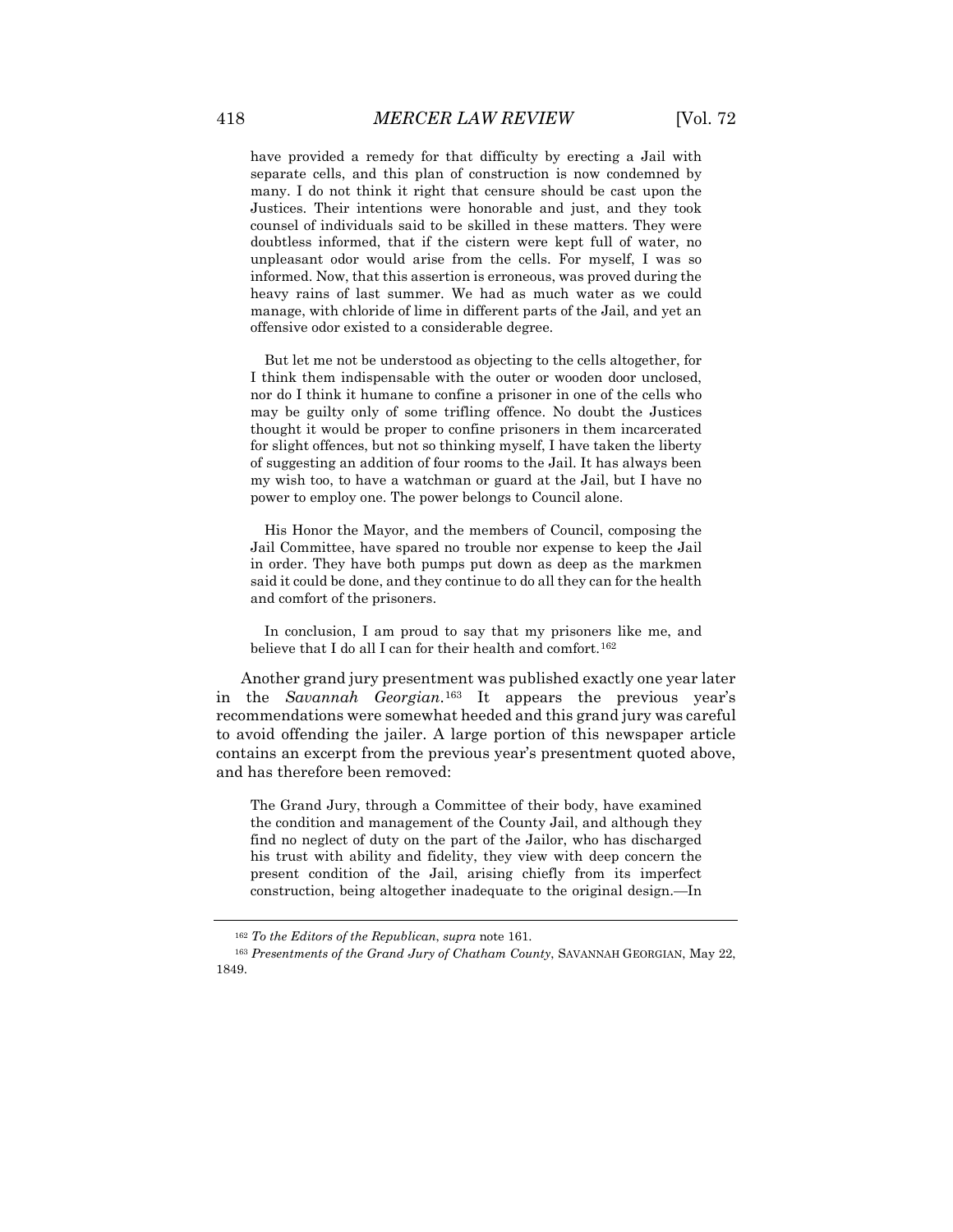confirmation of their views on this subject, they would refer to a report contained in the presentment of the Grand Jury, May Term, 1848 . . . . The Grand Jury have ascertained, that although means have been adopted whereby a sufficient supply of water has been procured necessary for the cleanliness of the Jail and the health and comfort of its inmates, the evils arising from the construction of the sewers, the vitiated state of the atmosphere where ventilation is almost impossible and the confinement of prisoners within damp, narrow and contracted cells, still exist to a fearful extent. They believe the present condition of the Jail deserves prompt and immediate attention, and ought no longer to be tolerated in an enlightened and civilized community, alive to the dictates of justice and feelings of humanity.[164](#page-33-0)

The next mention of the Chatham County Jail came one year later in a May 28, 1850 grand jury presentment published in the *Daily Morning News*.[165](#page-33-1) It read as follows:

The Grand Jury, in presenting the condition of the Common Jail of the County, are aware that on two former occasions presentments have been made by Juries, and both have passed unnoticed and disregarded. With the expectation that this presentment may meet a similar fate, they still deem it their duty to bring the condition of the Jail before the notice of the Court, and through it to the public, with the hope that this reiterated expression of disapprobation on the part of the Grand Inquest of the county, may not be unattended, with, at least, respectful attention. The importunity of the widow compelled the unrighteous Judge to redress her wrongs.[[166\]](#page-33-2) On a like principle, those who have the control of the Jail, if "they fear not God or regard man," may, to escape importunity, consent to remove these grounds of complaint on the part of the Grand Jury. We present the Jail as defective in its construction. We present it as being insecure,—as being inhuman,—and as demoralizing to those whose crimes or misfortunes bring them within its portals.

This being the case, in our opinion, we have no other mode to effect a reform, than by this indirect appeal to the power under whose control the Jail is.

<sup>164</sup> *Id.*

<span id="page-33-1"></span><span id="page-33-0"></span><sup>165</sup> *Presentments of the Grand Jury of Chatham Co., May Term, 1850*, DAILY MORNING NEWS, May 28, 1850 [hereinafter *Presentments of the Grand Jury*].

<span id="page-33-2"></span><sup>&</sup>lt;sup>166</sup> This is a reference to the parable in the Bible often referred to as the parable of the persistent widow. The story involves a poor widow repeatedly approaching an unsympathetic judge who constantly rejects her requests only to later give in to her persistence to save himself the trouble. *See Luke* 18:1–8. This is also where the quote in the next sentence comes from ("if they fear not God or regard man").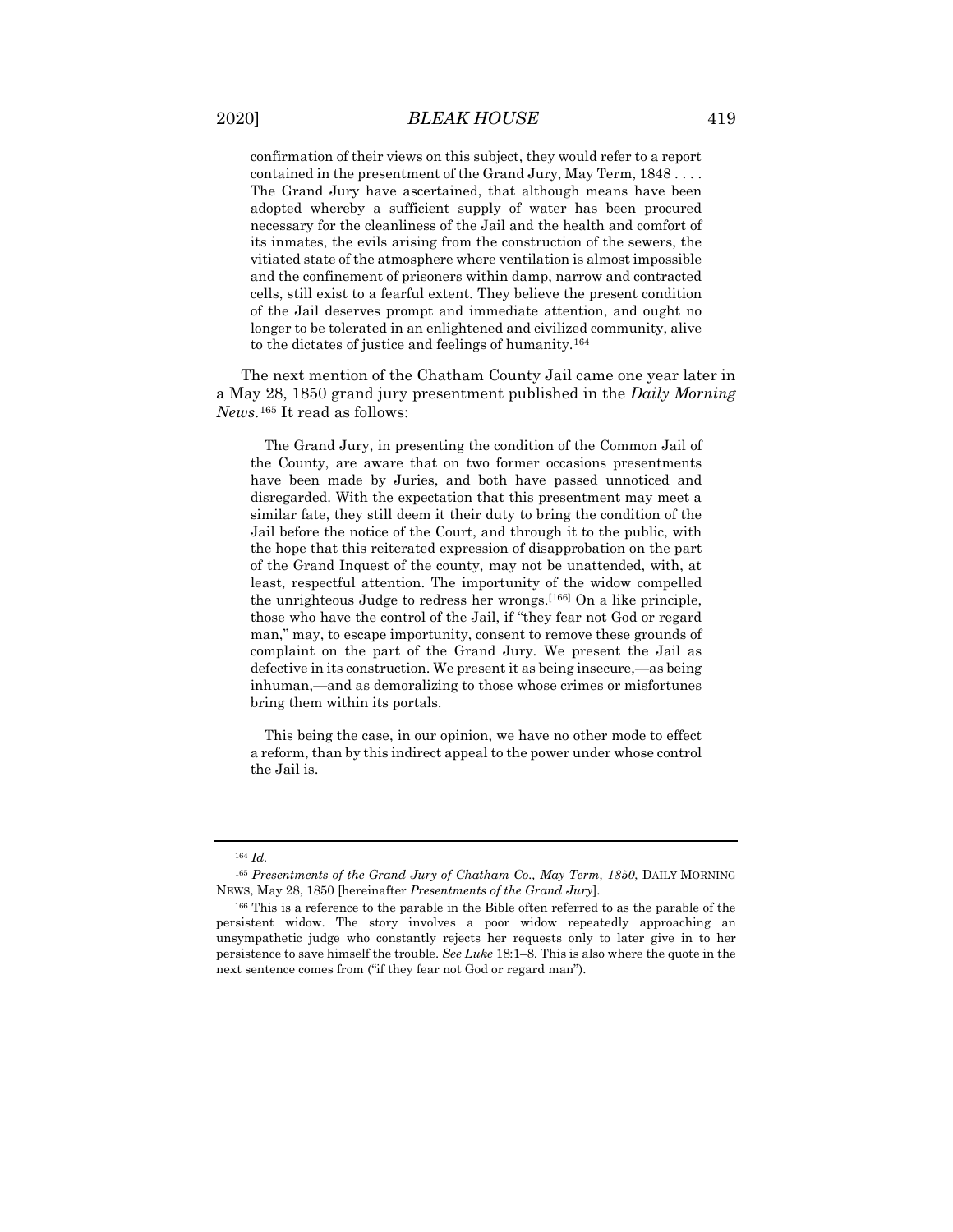*First,* We present the Jail as being defective in its structure. Security of the prisoner is all that the law expects; to ensure which, apartments might be constructed, having a due regard to ventilation, cleanliness, and personal comfort. As it now stands, the cells are 9[.5] by 5 feet, flagged with stone, and humid to such a degree, that, by report of the Jailor, in the morning the sides and floors are washed with moisture; ventilation is very imperfect, and with the doors closed, appears nearly impossible. Such a condition of things appears entirely incompatible with health and, if persisted in, any protracted confinement, should it not destroy at once, will entail lasting disease on its inmate. In a northern and cold climate, cells so constructed would be endurable, but in a damp, hot climate such as ours, the air becoming vitiated and redolent with all sorts of miasma, no extenuation can be offered, unless, in this boasted age of progress, we are emulous of surpassing in rigor the prisons of the Inquisition.

*Secondly*, We present the Jail as being insecure. Out of the number of cells, there is but one from which escape would not be easily accomplished. Every lock but that of the one mentioned being defective.

*Thirdly*, We present the condition of the Jail, because no distinction is made in the treatment of him who is incarcerated for a trivial offence, or, it may be, on suspicion, and the convicted felon. Both alike are immured in these living graves. The law, in its tenderness, supposes all men innocent until convicted. The exercise of some discrimination, it seems to the Grand Jury, would not be misplaced or inappropriate. A Jail is intended as a place of safe keeping. Punishment belongs to the Penetentiary,—with wonderful economy, the Jail of Chatham county answers for both.

*Lastly*, We present the condition of the Jail, because the wards for the colored prisoners are still common to male and female; during the day they mingle together without any restraint, and having no occupation, can it be supposed otherwise, but that corruption and debasement must follow? Did propriety admit of it, revelations could be made, amply confirming that this is the fact. This is a prominent evil and calls loudly for redress.

The Grand Jury present this opinion of the condition of the Jail to the Court, with the most entire respect.—If the language be strong, it at least carries with it no exaggeration, it being the desire of this body to state only facts, and to hope that some step be taken by those who have the power to remove or modify what we consider a great grievance.

This presentment does not mean to reflect at all on the Jailor. The Grand Jury takes pleasure in awarding him all praise for his assiduity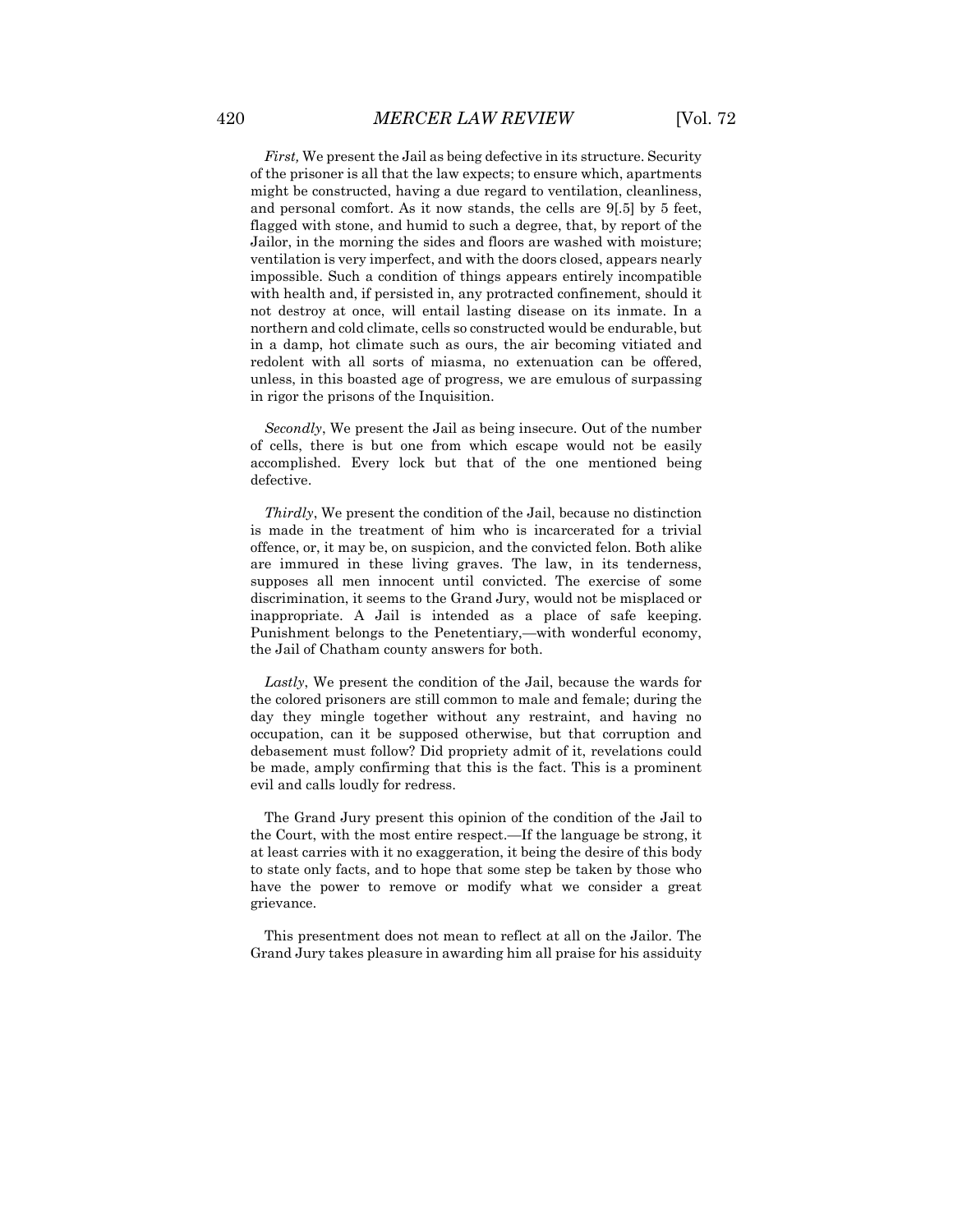in maintaining the cleanliness of the building under his charge—and still more for his humane consideration for the comfort of those placed in his custody[.167](#page-35-0)

After all the public flattery, it may not come as a surprise that on January 16, 1851, the jailer received a raise in salary: up to \$1500 annually.[168](#page-35-1) There was no more mention of the jail in local newspapers for three years. But on June 15, 1854, a city ordinance was passed setting aside a triangular space of ground in what was known as Crawford Ward for the site of a new jail.[169](#page-35-2) The drawback, however, was if the building of the jail was not commenced by June 1, 1855, the land would revert back to the city.[170](#page-35-3)

Unfortunately, there is nothing to indicate that the building of a new jail ever commenced in or around 1855. The land previously set aside for a new jail presumably reverted back to the city. On December 3, 1855, there was again mention of the poor jail conditions in the *Savannah Daily Republican*:

The committee have nothing favorable to say in their final report about the Jail. It is in wretched condition, and is incapable of being repaired. It is also unhealthy, rendered so by its peculiar construction and want of ventilation. It should be a cause of gratulation that the subject has been brought before the Legislature, and that authority is now sought from that body to levy a tax to erect a new and suitable building. Of the propriety and absolute necessity of building a new Jail at a more suitable place, and of appointing an energetic and active jailor to superintend it, there can be no doubt.<sup>[171](#page-35-4)</sup>

This was certainly a step in the right direction. It is curious, though, that the appointment of an "energetic and active jailor" was mentioned, as if the perception of the then-current jailer had changed. Soon thereafter, an Act titled, "An Act to authorise the Justices of the Inferior Court of Chatham county to borrow money, and levy and collect an extraordinary tax for the building of a new Jail for said county" [172](#page-35-5) was passed.[173](#page-35-6) The Act, which was approved on February 16, 1856, read as follows:

<span id="page-35-0"></span><sup>167</sup> *Presentments of the Grand Jury*, *supra* note 165.

<span id="page-35-1"></span><sup>168</sup> HENRY, *supra* note 150, at 71.

<span id="page-35-2"></span><sup>169</sup> *Id.* at 242.

<span id="page-35-3"></span><sup>170</sup> *Id.*

<span id="page-35-4"></span><sup>171</sup> *Jail*, SAVANNAH DAILY REPUBLICAN, Dec. 3, 1855.

<span id="page-35-5"></span><sup>172</sup> 1855 Ga. Laws 483.

<span id="page-35-6"></span><sup>173</sup> *Id*.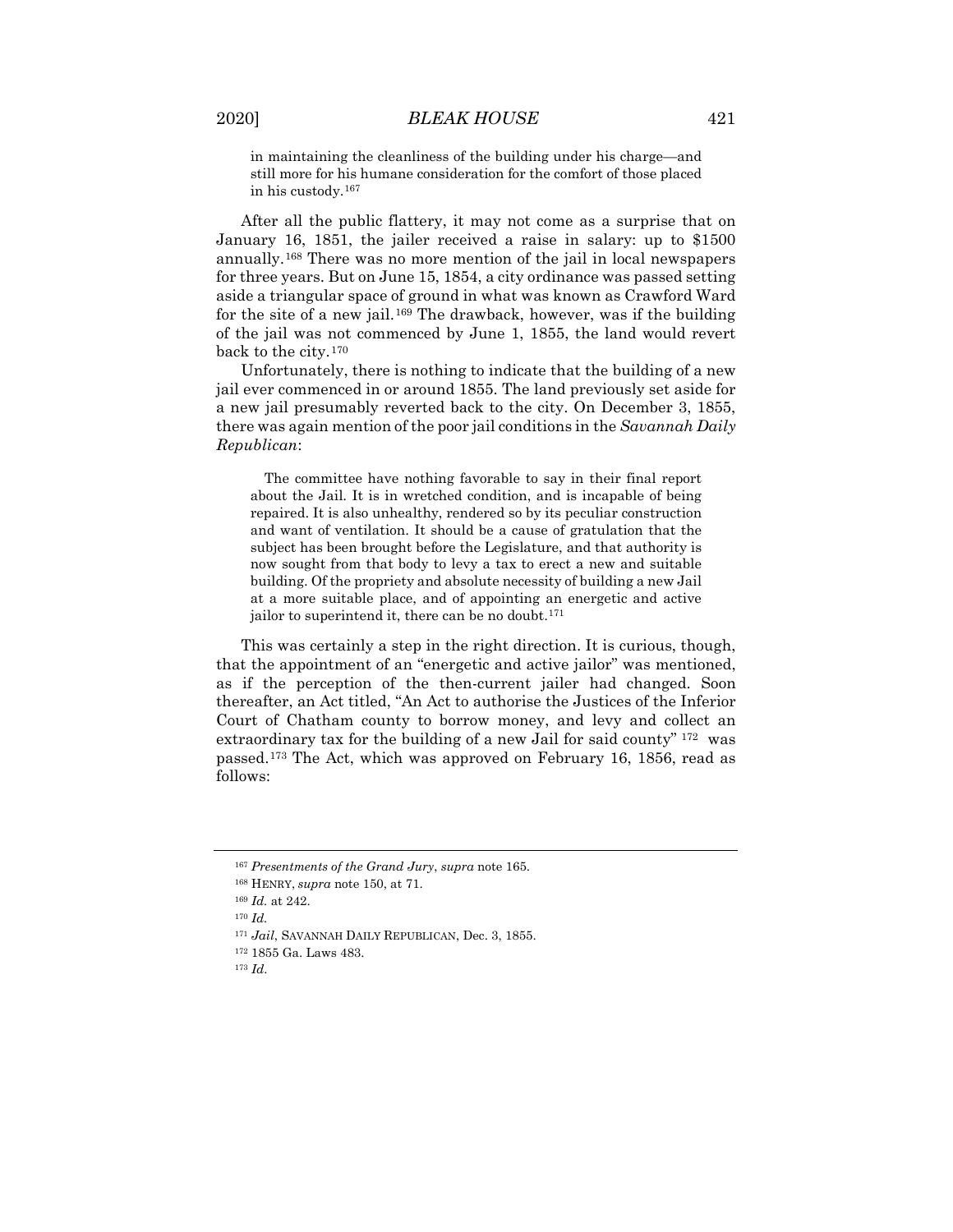WHEREAS, the present Jail of said county is inadequate to the purposes for which it was intended, and the Justices of the Inferior Court of Chatham county, on repeated presentments of Grand Juries of said county, deem it proper to erect a new Jail suitable to the public wants, but have not the means of doing so without borrowing money, and refunding the same out of taxes for that purpose to be raised:

14. Section I. Be it therefore enacted, . . . That the Justices of the Inferior Court of Chatham county, or any three of them, be, and they are hereby authorised and empowered to obtain on loan, not to exceed the term of three years, the sum of thirty thousand dollars on the faith and credit of said county, for the purpose of erecting or aiding in the erection of a new county Jail in the city of Savannah[.]

15. Sec. II. And be it further enacted, That the said Justices of the Inferior Court of Chatham county, or any three of the bench of Justices of said Court shall have power, and they are hereby authorised and empowered to levy a tax upon the inhabitants of said county, (over and above the State and county tax,) not to exceed the sum of ten thousand dollars each and every year, for the space of three years, so as to make the said sum of thirty thousand dollars, and shall be authorised to have the same collected by the Tax Collector of said county, which said tax when so levied and collected, shall be by the said Tax Collector paid over to the Justices of the Inferior Court of Chatham county, and be by them applied to the payment of such loan[.]<sup>[174](#page-36-0)</sup>

This was certainly good news. A loan for \$30,000 would have been a huge step towards building a new jail. Unfortunately, not much seemed to happen. About one year later, on December 2, 1856, what appears to be a grand jury presentment was published in the *Savannah Georgian & Journal*.[175](#page-36-1)

The Committee on the Jail respectfully report:

That the Jail has been repaired throughout at a cost of some five hundred dollars, one-half of which was borne by the county. The tank upon the roof having been repaired and thoroughly cleared out of deposit and rubbish, and a new force-pump put into operation, (all of which is embraced in the expenditure above stated,) an ample supply of water is now at all times afforded for the regular cleansing of the cells. About one-half of these having been found unavailable from broken fastenings and other insecurity,—rendering it necessary to crowd the prisoners several in one cell,—have also been repaired and brought into use. A portion of the roof has also been retinned, and the whole made perfectly tight. A new set of books has been opened;

<sup>174</sup> *Id.* at 483–84.

<span id="page-36-1"></span><span id="page-36-0"></span><sup>175</sup> *The Committee on the Jail Report*, SAVANNAH GEORGIAN & J., Dec. 2, 1856.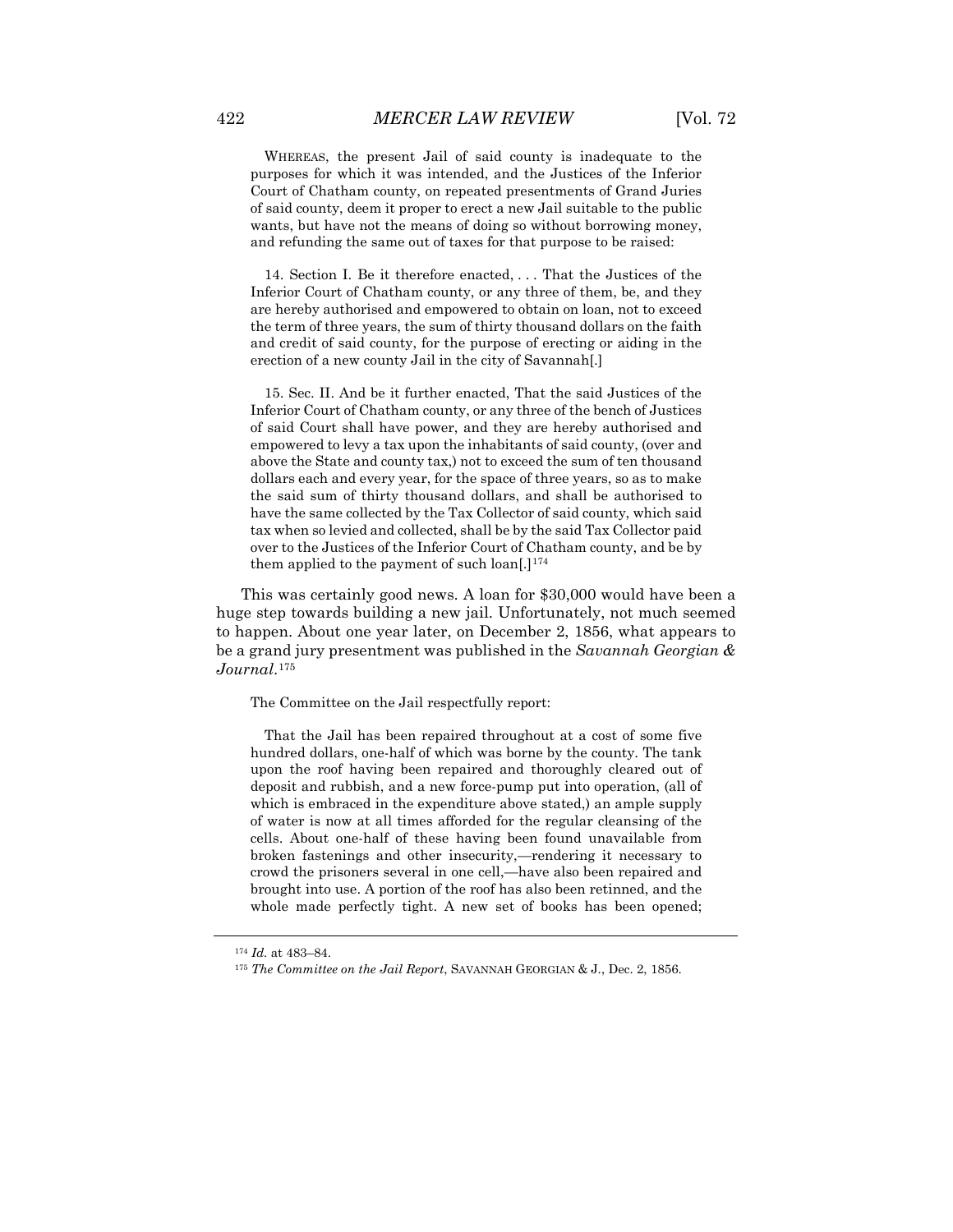embracing in one book both white and colored prisoners, instead of having separate books for each, as heretofore, and by a new arrangement, in other respects, presenting upon each page a full record for the day in every particular, and affording new checks upon the Jailor, and all the data at a glance, for an examination into the condition of the Jail, its conduct, and management. The rules for its government, adapted by Council in 1838, which had been lost sight of entirely have also been re-printed and revived. The diminution in the revenue of the Jail is attributable mainly to the existence of private establishments in our city, to which colored prisoners are now mostly sent for temporary confinement. Formerly the proportion of white and colored inmates of the Jail were about one-half of each, whilst the latter are now only in the proportion of one to about five or six to the former. There are also a great number of paupers who are committed and from whom no fees can be collected, and there has perhaps been more of this class the past year than usual. Many of these persons remain there perfectly indifferent as to their release, and oftentimes are recommitted, time after time, within a few hours after their discharge. A new and proper Jail, in a more convenient location, with a workhouse attached, it is believed, would be an efficient remedy for the whole matter. The Jail, as it is and where it is, will always remain a tax upon the city, and which will be constantly increasing. It is impossible for any committee to give it the necessary supervision at its present distance. It is also too far from the Courts, and too far from districts where arrests are usually made. From its isolation also, it is much less secure than it otherwise would be. Should at any time the Jailor, or a party committing a prisoner, need assistance at a late hour of the night, it would be difficult, if not impossible, to obtain it. As it is there is no security either night or day. The committee are of the opinion that a location east of or near the old cemetery is unquestionably the best, and should if possible be made available, even though it involved some expenditure on the part of the city.

The committee concur in and reiterate all that has been said by previous committees in regard to the Jail's general unfitness and unhealthfulness. It is unworthy of our city and of the age, and humanity as well as the public interest, calls aloud for immediate action in the work of reform.

The Jailor should always be a man of family (who should reside with him at the Jail) and of well known humanity of disposition as well as of general reliability of character.[176](#page-37-0)

<span id="page-37-0"></span>Although much more subtle in its approach, and even somewhat complimentary, this report still conveyed the need for a new jail. The report also indicated a significant drop in jail population, and a decline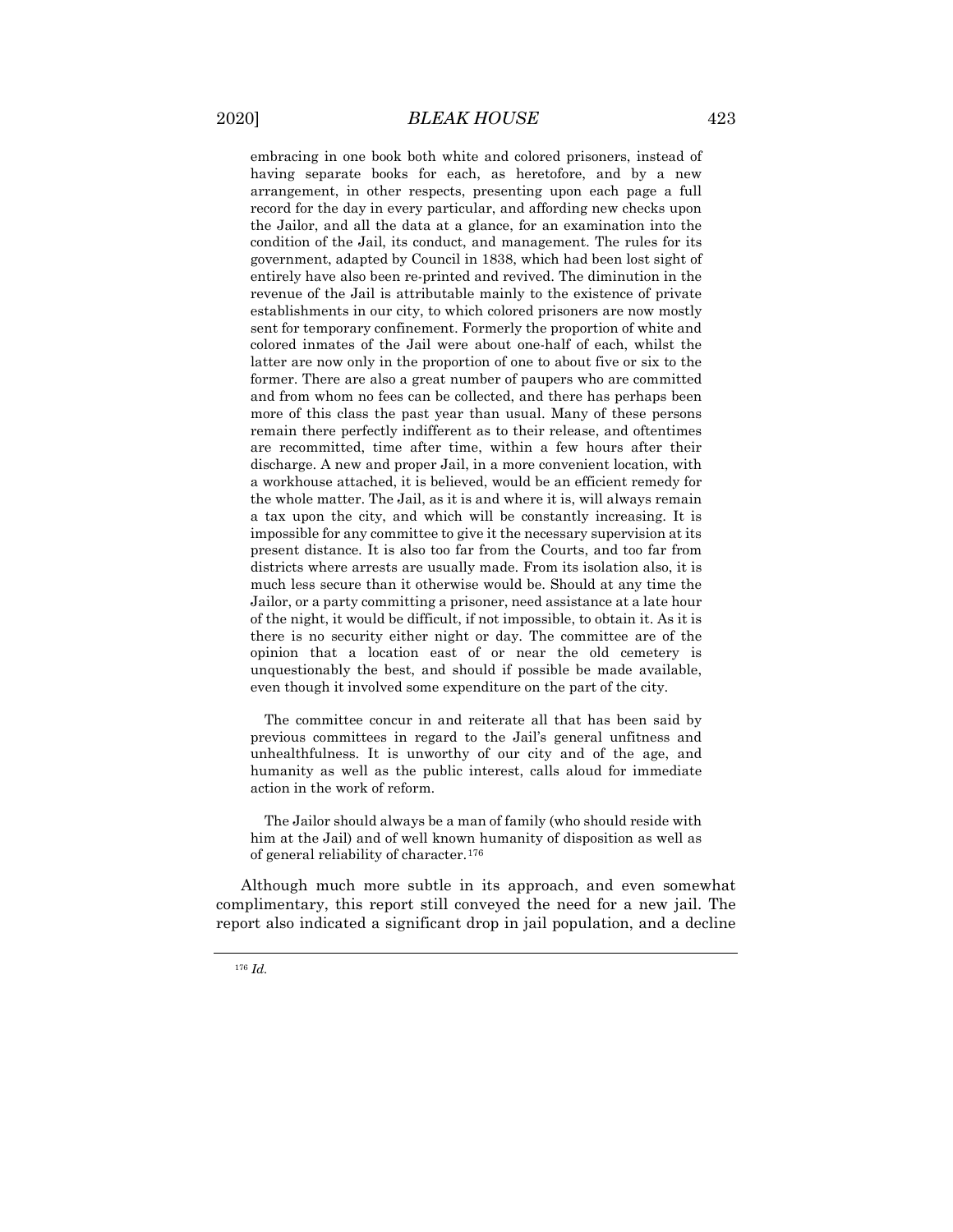in revenue due to private establishments housing the majority of African-American inmates—the ratio once being one-half, it had become approximately one-fifth. It also indicated a rise in the incarceration rates of paupers who were unable to pay jail fees. Revenue from the jail was negatively impacted by all of these factors.

After such a continued negative perception of the jail, it is likely some of that negativity was attributed to the mayor and aldermen of the city of Savannah. So far, though, it seems any disapproval was directed towards the jailer or the justices of the inferior court. But a short publication in the *Daily Morning News* on November 30, 1857, may show some disapproval of the mayor and aldermen. [177](#page-38-0) The publication identifies a bill that was introduced by Mr. Harrison "to transfer the jurisdiction of the jail of Chatham county, from the Mayor and Aldermen of the city of Savannah, to the Inferior Court and Sheriff of said county."[178](#page-38-1) Up to this point, there have been two shifts in control over the jail: (1) from the mayor and aldermen to the sheriff and justices of the inferior court, and (2) back to the mayor and aldermen. This publication proposes an additional shift. With the last two shifts ending in lawsuits, this must have upset local politicians. Who was this Mr. Harrison?

George Paul Harrison. Sr., coincidentally, was a justice of the Inferior Court of Chatham County in 1857 and, eventually, served as a Brigadier General in the Georgia militia during the American Civil War.[179](#page-38-2) The mayor and aldermen could rest easy though. Mr. Harrison's proposal went nowhere. Nearly two years later, however, on March 19, 1859, an insightful piece was published in the *Daily Morning News*.[180](#page-38-3) It was insightful because it quoted a justice of the inferior court who spoke to the city council and gave an explanation as to why having control of the jail was desirable:

Of the Justices of the Inferior Court of Chatham County, relative to a new jail, stating "that this court is fully impressed with the importance of removing the present structure, not only with a view to the erection of a more humane and more secure place of confinement, but of promoting the improvement of a valuable portion of the City of Savannah"—asking Council to make an appropriation of land suitable for the location of the new jail, and to donate the land occupied by the present jail, so that this court may begin the construction of a new jail—the county having contributed \$30,000 towards the construction

<sup>177</sup> *Bills Introduced*, DAILY MORNING NEWS, Nov. 30, 1857.

<sup>178</sup> *Id.*

<span id="page-38-3"></span><span id="page-38-2"></span><span id="page-38-1"></span><span id="page-38-0"></span><sup>179</sup> A.B. Caldwell, *George Paul Harrison, Sr.*, *in* 3 MEN OF MARK IN GEORGIA 141 (William J. Northern ed., 1911); *see also Election Notice*, DAILY MORNING NEWS, OCT. 3, 1857.

<sup>180</sup> *Proceedings of Council*, DAILY MORNING NEWS, Mar. 19, 1859.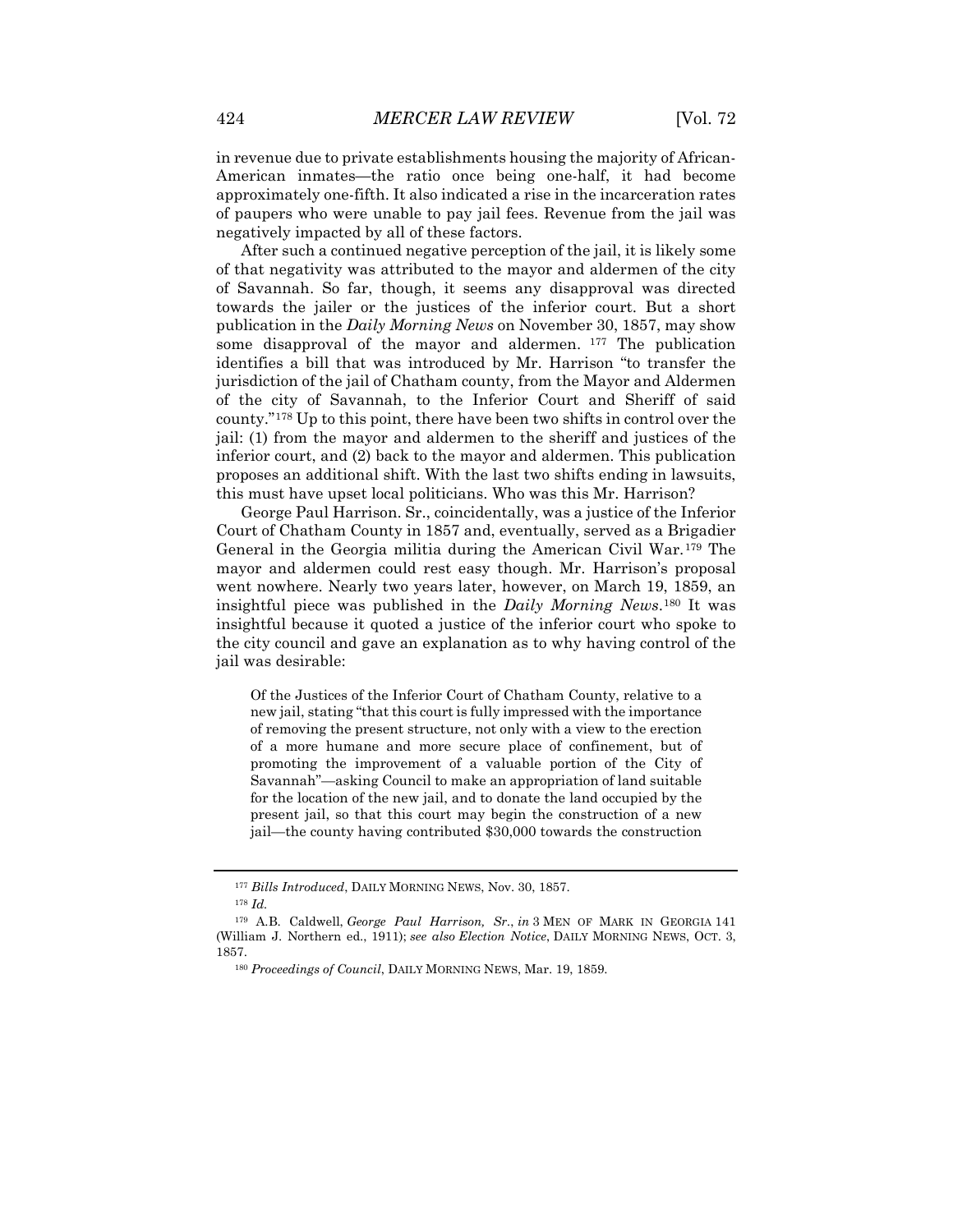of the new jail—"of which the corporation over which you preside will reap the benefit; this court respectfully suggests, finally, that the donation of the land would be an easy and not disproportionable contribution on its part—such a donation would involve no outlay of money; and the corporation constituting by far the most important interest in the county, has the use and absolute control of the jail, and derives from it whatever revenue it may be capable of producing."[181](#page-39-0)

This confirms the justices of the inferior court successfully levied taxes "not to exceed the sum of ten thousand dollars each and every year, for the space of three years" as provided in the 1856 Act.[182](#page-39-1) It also confirms the justices contributed that money towards the completion of a new jail. Seven months later, the chairman of the committee on the jail, an alderman, "called the attention of Council to the unhealthy and insecure condition of the present Jail building, and requested the Justices of the Inferior Court of Chatham county and the Jail Committee to meet at the Mayor's office" the following week to have a conference about the building of a new jail.[183](#page-39-2) This was at least one showing of the city and the justices of the inferior court attempting to work together towards a new jail. Perhaps the meeting at the mayor's office was to discuss whether the city would donate the land requested during the city council meeting. There is no evidence to suggest the land was donated, however.

Just over one year later, an Act[184](#page-39-3) was passed to help raise funds for a new jail. The Act was titled, "An Act to authorize the Justices of the Inferior Court of Chatham county to levy and collect an extra tax for the building of a new Jail for said county, and for other purposes."[185](#page-39-4) The preamble states that "[t]he amount already raised for the erection of a new jail under the Act of 1856 by the Inferior Court of Chatham county, is insufficient for the purpose desired."[186](#page-39-5) The Georgia General Assembly, therefore, enacted that the justices be empowered to, once again, levy an extra tax on Chatham County citizens "not to exceed the sum of ten thousand dollars each and every year, for the space of three years, so as to make the sum of thirty thousand dollars[.]"[187](#page-39-6) Unfortunately, this proved ineffective as the new jail would not soon be built. One large factor in the 1860 Act's ineffectiveness was undoubtedly the American Civil

<span id="page-39-0"></span><sup>181</sup> *Id.*

<span id="page-39-2"></span><span id="page-39-1"></span><sup>182</sup> 1855 Ga. Laws at 484. *See* text accompanying *supra* note 174.

<span id="page-39-3"></span><sup>183</sup> *New Jail*, DAILY MORNING NEWS, Oct. 29, 1859.

<sup>184</sup> 1860 Ga. Laws 227.

<sup>185</sup> *Id.*

<span id="page-39-6"></span><span id="page-39-5"></span><span id="page-39-4"></span><sup>186</sup> *Id.*

<sup>187</sup> *Id.*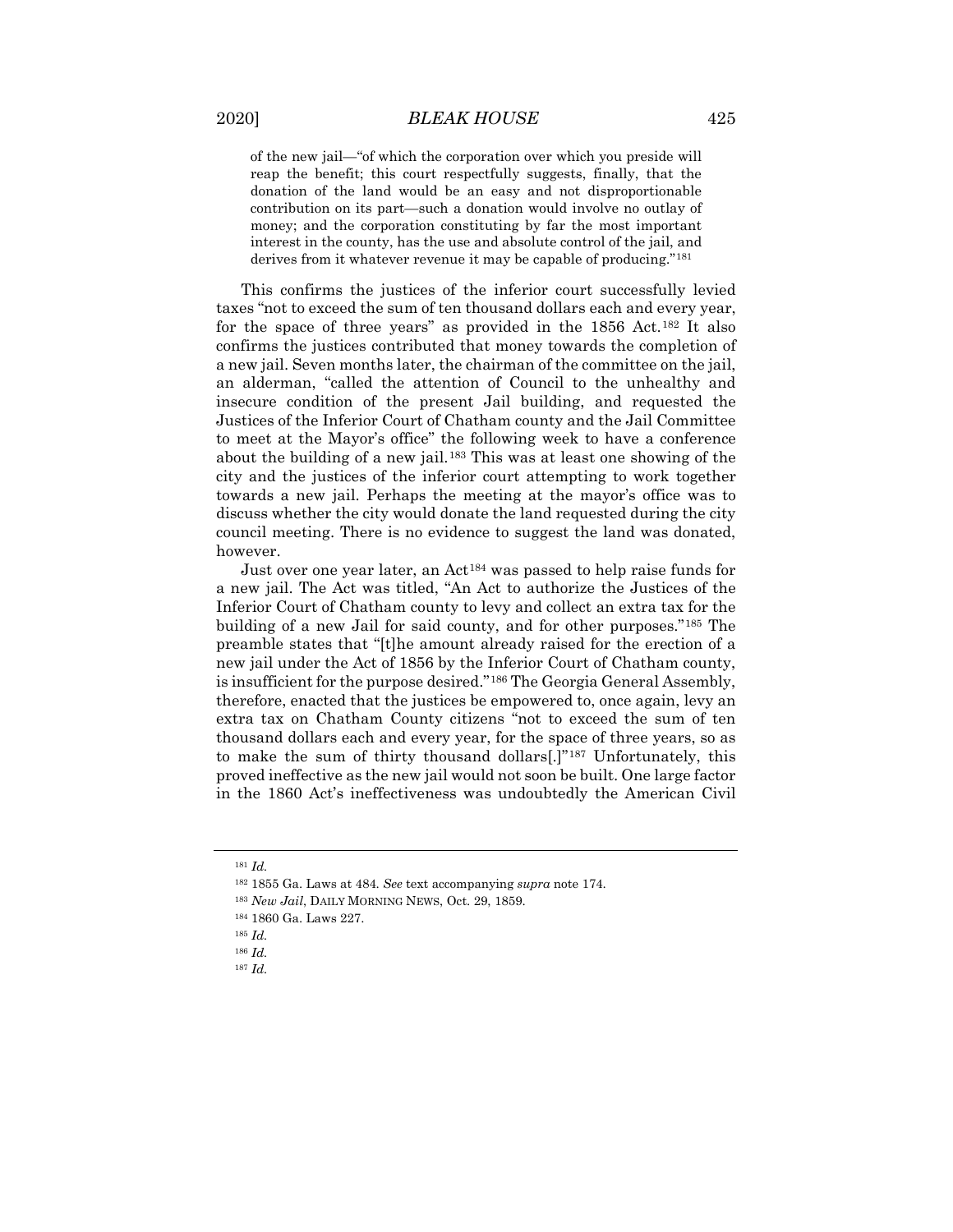War, which lasted from 1861–1865. The war placed a temporary hold on the discussion of the jail.

The next mention of the jail came nine years later on January 12, 1869, in the *Savannah Morning News* where the newspaper presents a letter<sup>[188](#page-40-0)</sup> from the sheriff affirming its previous remarks:

We present below a note from Sheriff Dooner, substantiating our remarks regarding the condition of the County Jail. The Sheriff says:

Savannah, January 11th, 1869.

Editors Morning News:

In connection with your remarks upon the County Jail, in this place, permit me to say that I have inspected that institution, and I found it unclean, badly ventilated, very much out of repair, and by no means a secure place of confinement for the large number of prisoners now in the custody of the Jailor.

Very respectfully,

James Dooner, Sheriff of Chatham County.

We understand, also, that owing to the present condition of the Jail, policemen have to be withdrawn from their proper sphere of duty in the city, and sent out to the jail every night as an extra guard. It is a duty which the Board of Aldermen owe to humanity, to its own reputation and the safety of our citizens, to take the condition of the jail into immediate consideration, with a view to its improvement. Reports of its being unfit for the confinement of criminals reached us weeks ago, but we had no idea that the jail was so badly in need of attention as it proved to be on examination.[189](#page-40-1)

It is hard to believe that someone "had no idea that the jail was so badly in need of attention."[190](#page-40-2) But perhaps that was the product of nine years of silence regarding the jail. This particular newspaper, however, is not done with its condemnation of the jail. Approximately two months later, on March 22, 1869, it published the following:

We paid a visit to the Jail the other day and we wish many of our readers would do the same and see the condition of things there for themselves. We do not know who is to blame, but we do know that the

<sup>188</sup> *Local Matters: The Jail*, SAVANNAH MORNING NEWS, Jan. 12, 1869.

<span id="page-40-2"></span><span id="page-40-1"></span><span id="page-40-0"></span><sup>189</sup> *Id.*

<sup>190</sup> *Id.*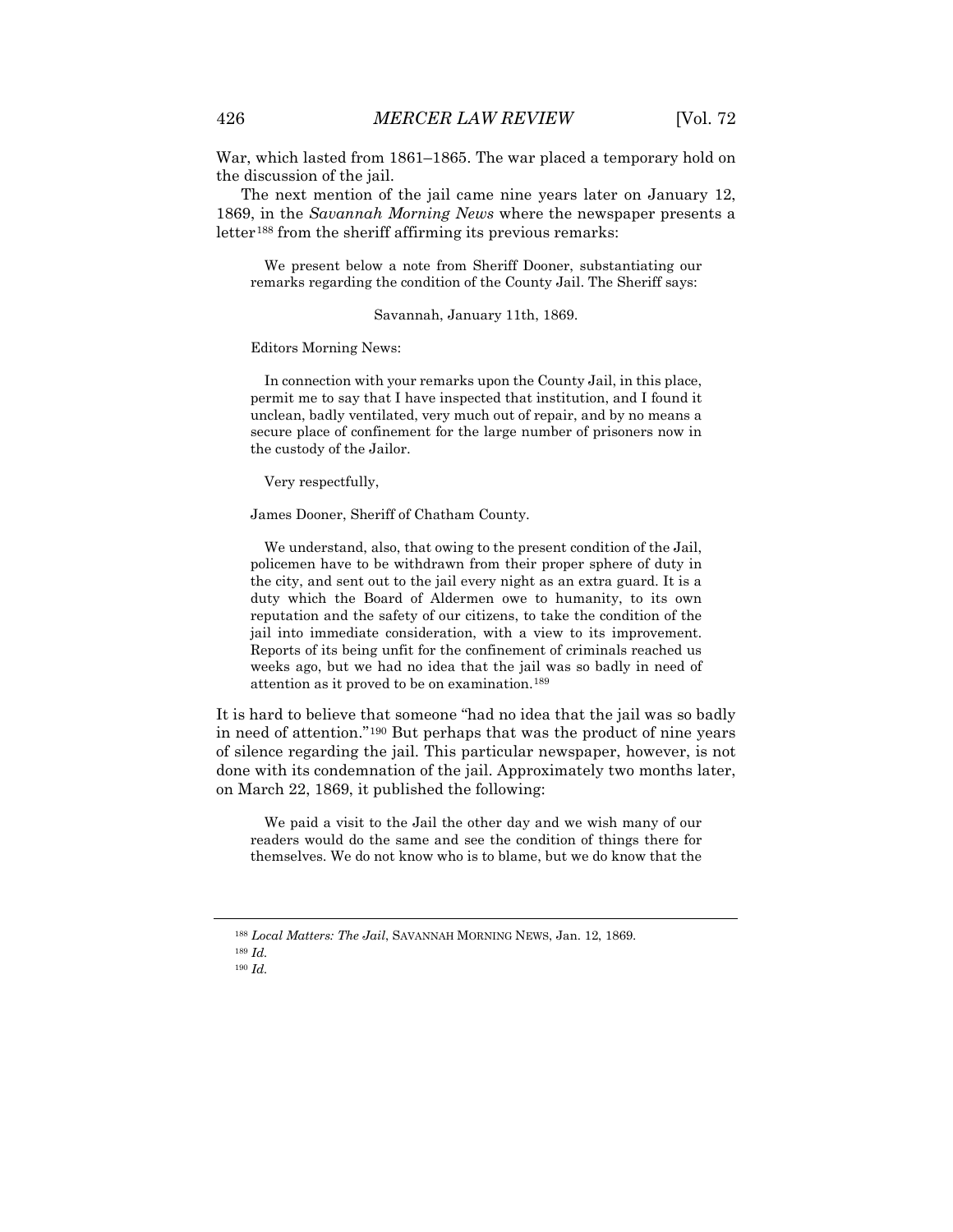prisoners there are living in a state that is a reflection upon the humanity of their keepers.

Passing around through the halls we find the cells small, not ventilated, and with no means of making their occupants in the least comfortable, or providing for their health, as the law requires distinctly. The bolts are many of them loose and in an unsafe condition, the prisoners are huddled together, five or six in a cell, without any fresh air to prevent them from sickening from sheer deprivation of that greatest of all human needs. Many of them are there in filthy rags, which they have no means of replacing. During all the cold weather which has occurred lately very many of these prisoners have been without blankets or covering of any kind. During the last week or so there were fifty persons without blankets, and during the month of February there were one hundred.

We have examined into the law upon this subject which reads:

"It shall also be the duty of the Sheriff to furnish such persons so confined with a sufficient quantity of blankets and clothing for the health and comfort of persons so confined; provided the person or persons so confined have not the power of procuring blankets and clothing themselves."

Another section of the same law declares that where the Sheriff neglects to perform this duty he shall be liable to a penalty of \$500; and section four further provides that where he shall have incurred any expense in the performance of this duty, the Inferior Court (now the Ordinary)[191](#page-41-0) shall pay the same in preference to all other claims.

The condition of the prisoners is then clearly in violation of the law. In this county it is the Jailor and not the Sheriff who is responsible for the condition of the Jail. Now, whoever it is that is responsible for the wretched condition of the prisoners, it should be known. There is clearly neglect of duty somewhere: and whatever the offences these persons confined in Jail may have committed, and no matter how great a pest they may be to society, there can be no excuse for treating them with downright cruelty. We think this matter needs investigation. The law which we have quoted above is plain and distinct, and it should be known to the people who it is that is responsible for its violation.[192](#page-41-1)

<span id="page-41-1"></span><span id="page-41-0"></span><sup>191</sup> The inferior courts were abolished in 1868 and replaced by the Court of Ordinary. *See* GA. CONST. of 1868, art. V, §§ 1, 5, & 14.

<sup>192</sup> *Locals Matters: The Jail*, SAVANNAH MORNING NEWS, Mar. 22, 1869.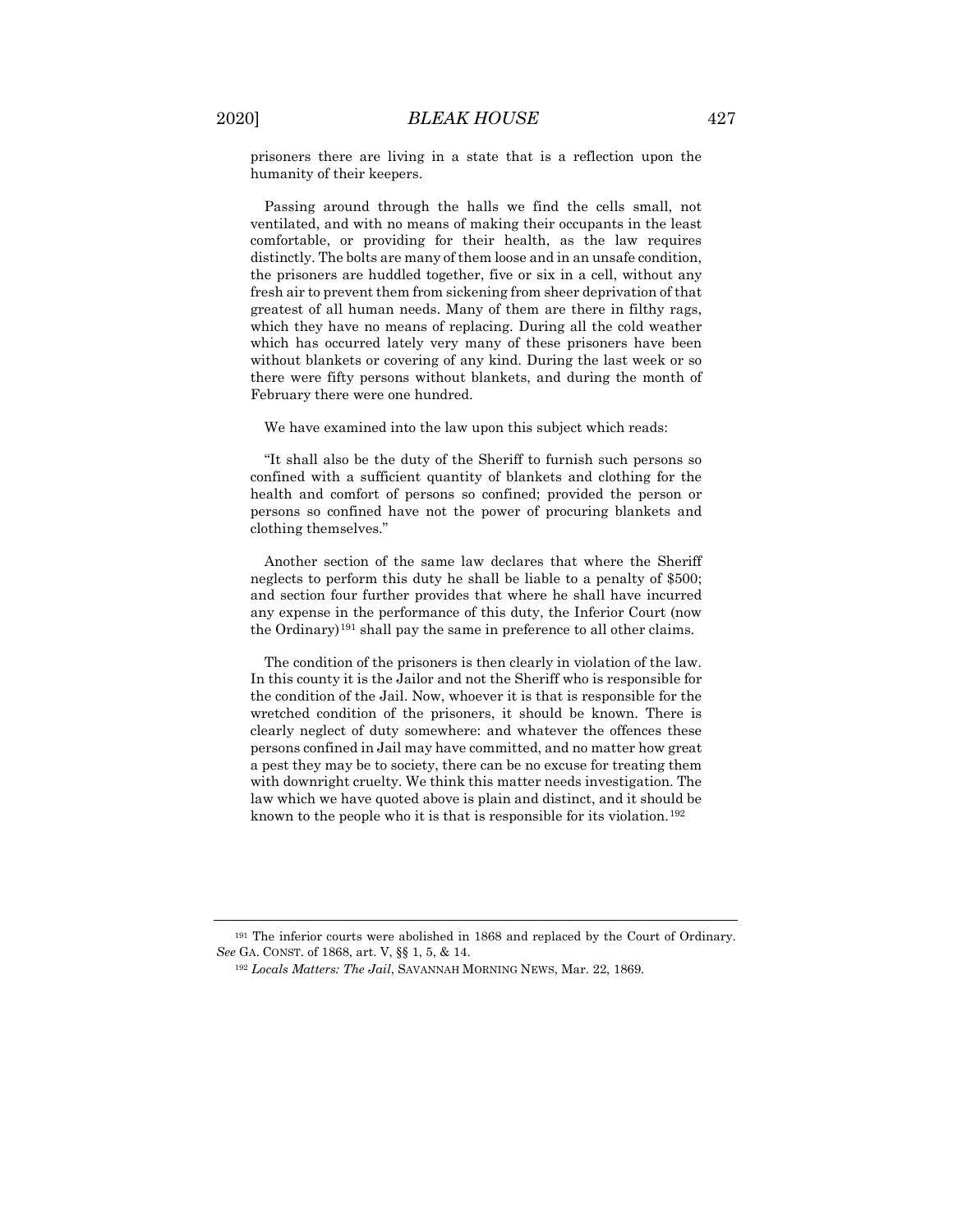Two years later a grand jury presentment<sup>193</sup> was published—again discussing the poor condition of the county jail:

The condition of the Public Jail is a matter which has caused an extended investigation on our part. It is very much out of repair, and we believe it is not secure. It will be necessary, in order to make it safe and comfortable, to expend a large amount of money. And as it seems to be the general desire of our people to have another jail erected on some other site, we hesitate to recommend the appropriation of the large amount of money we think necessary to put the old jail in proper repair. It will be necessary, however, to put some work upon it, in order to make it safe until the county feels itself able to enter upon the enterprise of building a new one.[194](#page-42-1)

This presentment makes it clear the community wanted a new jail, but felt money should be spent to make repairs that were immediately necessary. Given the length of outcry over the conditions of the jail, it seems likely the jail underwent several futile attempts at repair.

On August 23, 1872, an Act<sup>[195](#page-42-2)</sup> was passed that altered some of the management structure of the jail. The Act read as follows:

SECTION 1. *The General Assembly of Georgia do hereby enact*, That, from and immediately after the passage of this act, the mayor and aldermen of the city of Savannah shall have the right to fix and regulate the fees for dieting county prisoners in the jail of Chatham county, under the direction, control and management of the mayor and aldermen of the city of Savannah; and further, the fees and charges for examining and auditing jail bills against said Chatham county shall be payable by the county, and not by the said city.<sup>[196](#page-42-3)</sup>

This Act did two things: (1) it allowed the mayor and aldermen to regulate fees for dieting prisoners and (2) it shifted the responsibility of paying for audits of those fees from the city to the county. Surely the mayor and aldermen intended to raise fees so they could collect more money from the jail, which had proven to be a poor investment. This Act allowed the mayor and alderman to both make more money and save more money.

Two years later, an Act<sup>[197](#page-42-4)</sup> was passed that related to the election process of the jailer and the jailer's salary.[198](#page-42-5) Curiosly though, section

<span id="page-42-5"></span><sup>198</sup> *See id.*

<span id="page-42-4"></span><span id="page-42-3"></span><span id="page-42-2"></span><span id="page-42-1"></span><span id="page-42-0"></span><sup>193</sup> *Presentment of the Grand Jury of Chatham County, Georgia—January Term*, SAVANNAH MORNING NEWS, Feb. 14, 1871.

<sup>194</sup> *Id.*

<sup>195</sup> 1872 Ga. Laws 255.

<sup>196</sup> *Id.* at 255–56.

<sup>197</sup> 1874 Ga. Laws 386.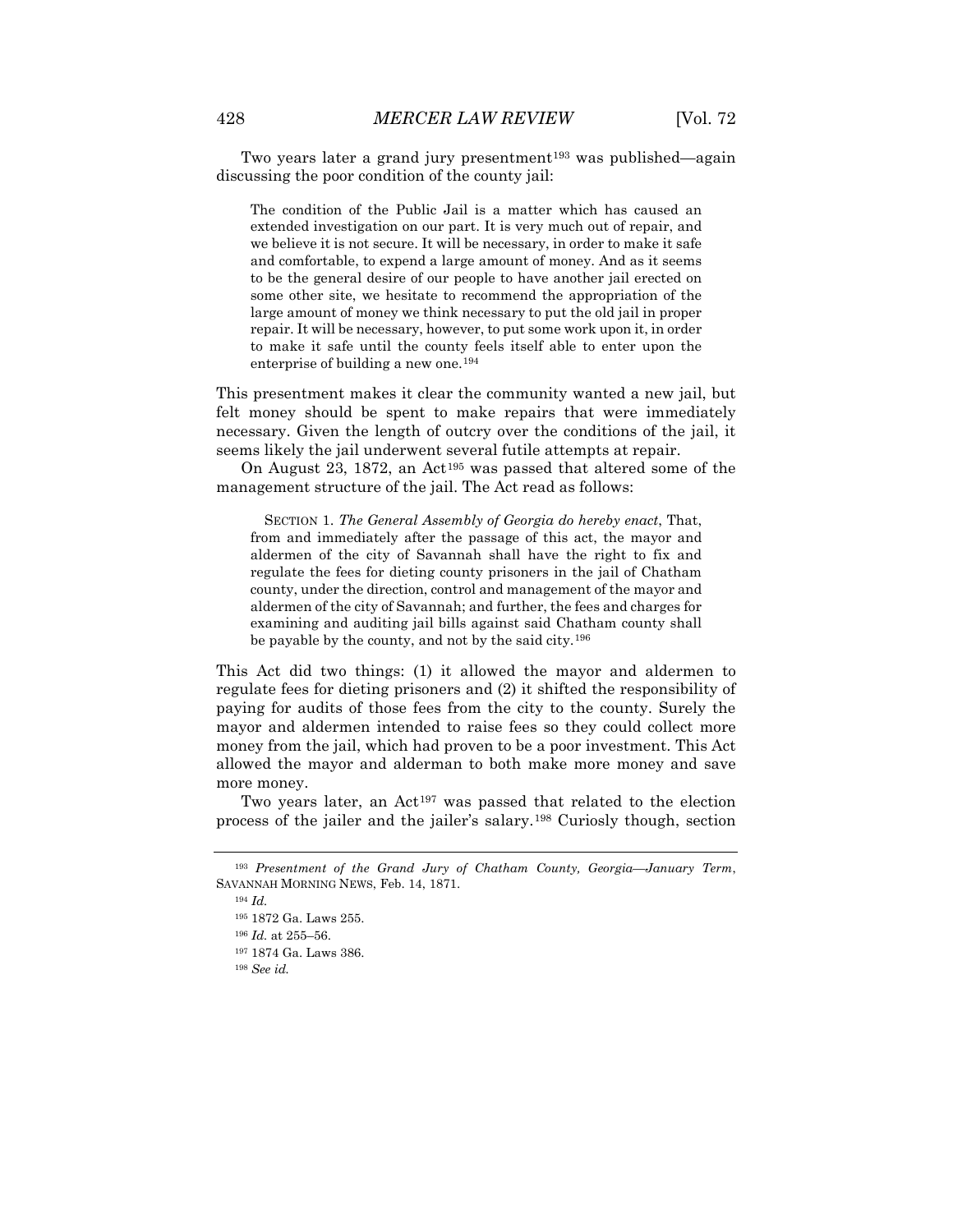one of the Act states that "the jail of Chatham county shall continue, as heretofore, under the direction, control and management of the Mayor and Aldermen of Savannah, with all rights and duties of Commissioners of the same."[199](#page-43-0) This seems like an odd codification. Why "enact" something that was already in place? Perhaps this was meant to send a message to the community or to give the mayor and aldermen some reassurance. Either way, it likely stemmed from a conversation in the community that disapproved of the mayor and aldermen's influence over the jail. The Act also stated that the jailer's salary was to be set at \$2500 (a \$1000 raise), and that the deputy jailer's salary was to be \$900.[200](#page-43-1)

A few days later, the mayor published his annual report in the *Savannah Morning News* on February 18, 1874[201](#page-43-2):

The Jailor's report shows that the total number of prisoners received during the year were  $1,255...$  The amount due<sup>[[202\]](#page-43-3)</sup> the city of Savannah by the county of Chatham is \$2,292.80; by other counties \$1,196.25.

The Jailor casually remarks that the jail was originally built to accommodate forty-eight prisoners, while, during the past year, there has been an average of eighty confined in it. The condition of the institution is none of the best, and as may be inferred, there has been some crowding among the prisoners.<sup>[203](#page-43-4)</sup>

This report confirms the jail produced at least some revenue for the city of Savannah. In fact, the amount listed as due in this report would have covered the jailer and his deputy's salary.

#### *H. A Taxation Problem*

In the mid-1870s, the city council's finance committee prepared a statement for the board of aldermen, which read as follows:

By strict economy and a reduction of expenditures, the committee stated, the City had endeavored to make its resources equal to the demands upon it. The object in view, though, was defeated by the action of citizens. The system of taxation which had been pursued by

<sup>199</sup> *Id.*

<sup>200</sup> *Id.* at 386–87 §§ 4, 5.

<sup>201</sup> *The Mayor's Annual Report*, SAVANNAH MORNING NEWS, Feb. 18, 1874.

<span id="page-43-4"></span><span id="page-43-3"></span><span id="page-43-2"></span><span id="page-43-1"></span><span id="page-43-0"></span><sup>202</sup> It is unclear whether "due" refers to charges outstanding or an annual invoice. If it refers to charges outstanding, then the revenue produced by the jail would seem fairly adequate. If "due" refers to an annual invoice, then the revenue produced by the jail was less appealing. See text accompanying *infra* note 204 for context, where it appears the revenue from the jail is typically much higher than that just mentioned.

<sup>203</sup> *The Mayor's Annual Report*, *supra* note 201.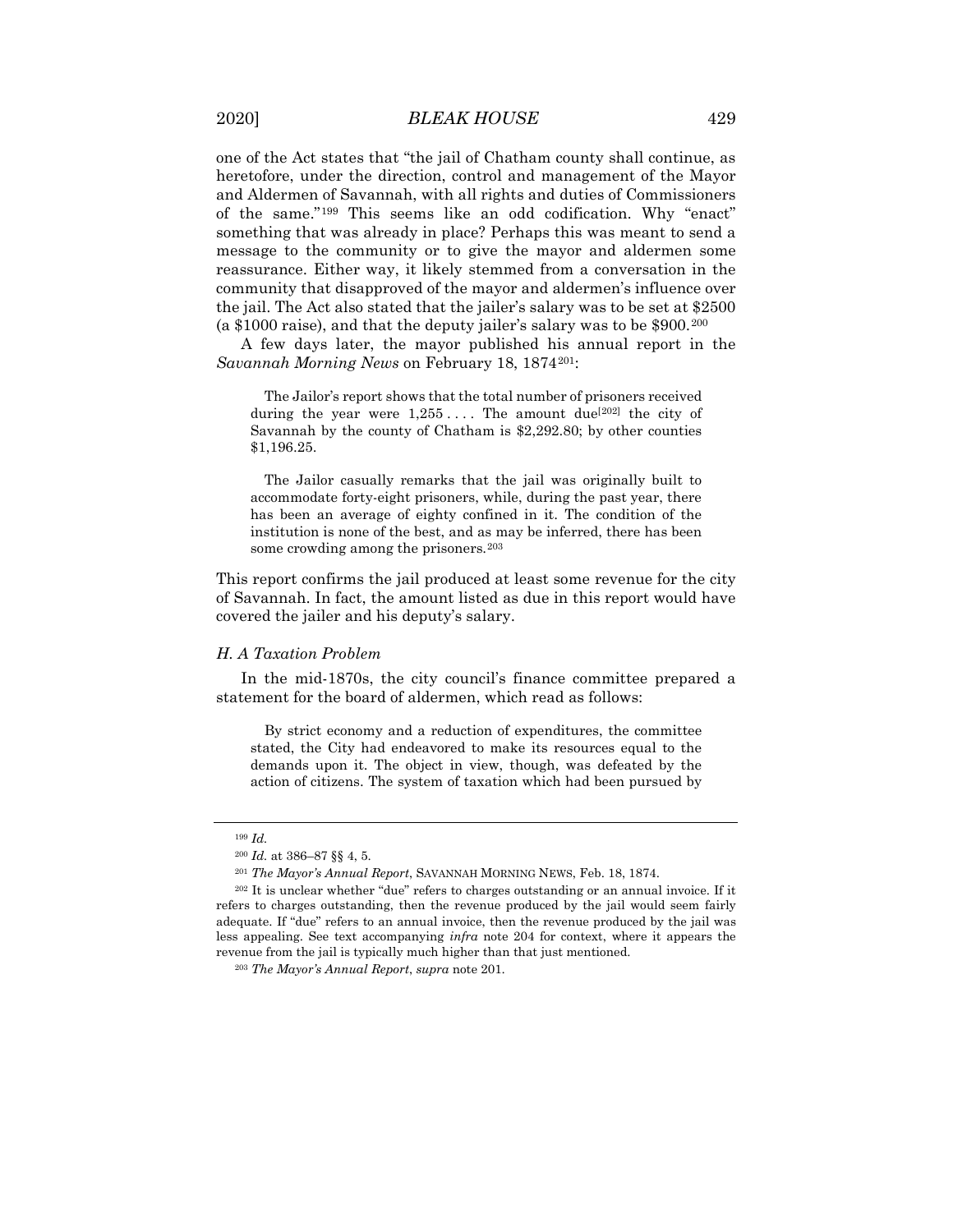different administrations for many years as apparently satisfactory to the public, had been continued by the present Board when it assumed charge. It was unexpectedly discovered, late in 1874, to be in conflict in its principal feature with one of the provisions of the State Constitution of 1868, and proceedings were commenced by several citizens to obtain an injunction against the City to prevent the collection of taxes alleged to be thus illegal. It was then too late to correct the defect in the tax ordinance already passed or to provide new taxes for the year 1874. And as it was absolutely necessary to meet the current expenses of the City, Council continued to receive taxes under these ordinances from all that would voluntarily pay, but was obviously unable to enforce payment from any. Thus not only those who had applied for the injunction, but all who would not voluntarily pay, withheld their taxes from the treasury, thereby entailing great actual loss, and resulting finally in compelling the administration to stop the payment of its coupons, increasing the public debt, and forcing a condition of things in the highest degree detrimental to all private as well as public interests. In framing the tax ordinance for the year 1875, the illegal feature of the previous ordinance was abandoned. But similar litigation was commenced with regard to that ordinance also, which remained pending in the courts at the close of 1876. The Supreme Court decided during the progress of the litigation that the collection of City revenues could not be thus interrupted by injunction, but this decision was announced late in 1876, so that the pendency of the controversy had the same effect upon the collection of the taxes for 1875 and 1876 as in 1874.

The city government was scarcely set free from the operation of the temporary injunction thus disapproved by the Supreme Court, than the yellow fever appeared. The ravages of this scourge had a disastrous effect upon all pecuniary interests. Distressed as the treasury was, it was no time to pursue the unfortunate citizens with demands for taxes, whether for other reasons they had merited clemency or not. Forbearance was imperatively demanded by a decent respect for the common misfortune. By these means the revenue of the City unexpectedly fell short in the following amounts: Taxes for 1874 \$10,837.69, taxes for 1875 \$51,602.28, taxes for 1876 \$200,619.01, a total of \$263,058.98, to which there was to be added \$27,103.30, due from Chatham county on jail account and \$3,201.60 due by other counties, making a total due the City from these sources of \$293,363.78 in three years. Had the large sums due been collected, the committee held, the reasonable hopes of Council would have been realized and the floating debt of the City reduced to an inconsiderable sum notwithstanding the paralyzing effects of the epidemic.[204](#page-44-0)

<span id="page-44-0"></span><sup>204</sup> GAMBLE, *supra* note 67, at 292–93.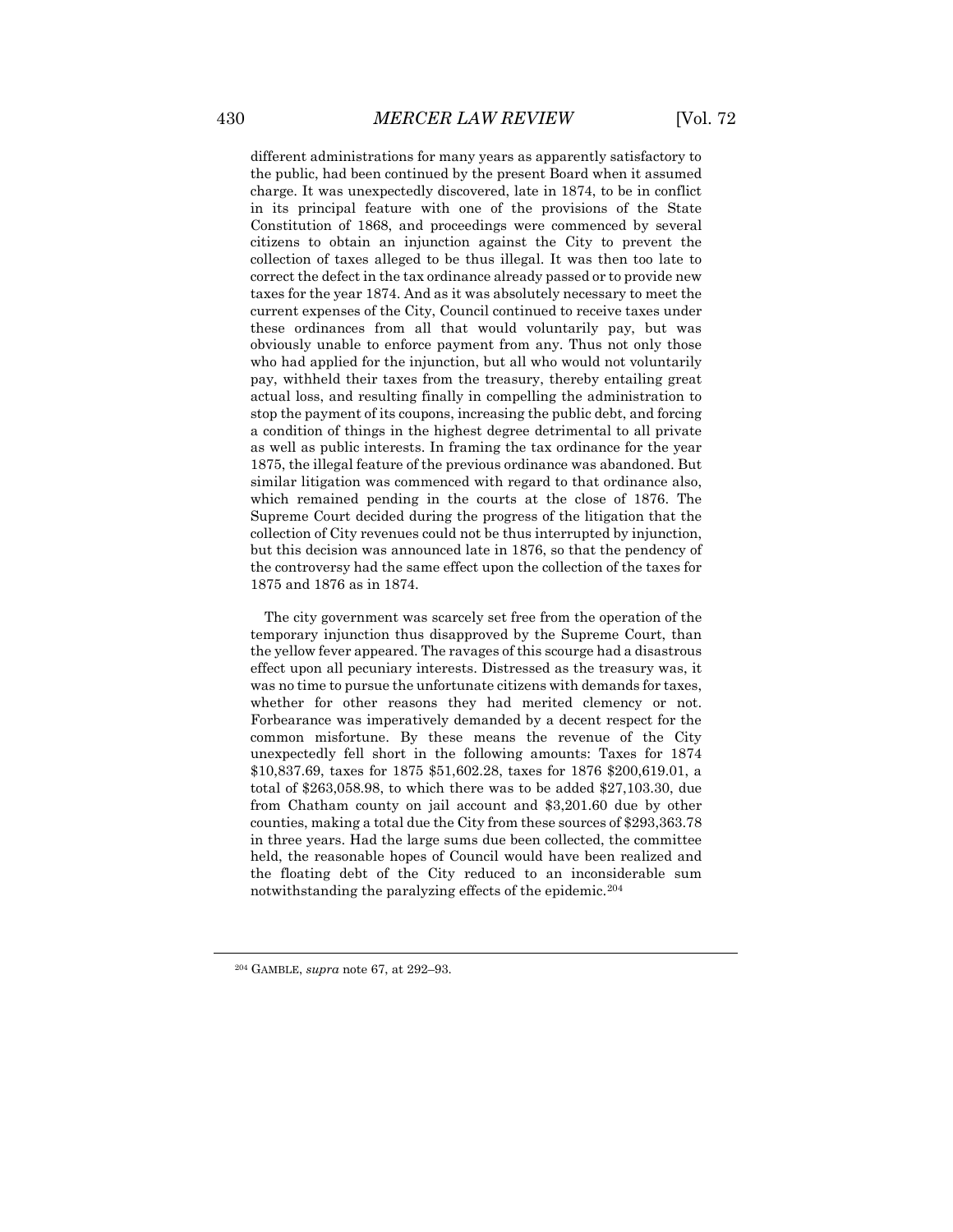The report goes on to say that a resolution was introduced before council to declare the city bankrupt and to suspend "the payment of all outstanding liabilities excepting current expenses until such time as the debts could be arranged in a manner satisfactory to the creditors and the people of Savannah."[205](#page-45-0) The resolution did not pass, however, and council eventually called on citizens to "contribute to aid the City in its embarrassment."[206](#page-45-1) This would certainly explain the lack of funding for a new jail during the mid-1870s.

### *I. Waring Russell Feud*

This Article would not be complete if it did not mention longtime jailer of the Chatham County jail, Waring Russell. His tenure, however, was almost over before it started because of a feud he had when he first became jailer.

Mr. Russell was elected jailer on September 1, 1859.[207](#page-45-2) His term was to expire in January of 1862.[208](#page-45-3) Just two months after his election, on November 14, 1859, however, he was tried by a special meeting of council on the charge that "on November 11 he sent and had delivered to Hon. John M. Millen, when in the court house on his way to take his seat as Judge of the City Court, a challenge for a duel."[209](#page-45-4) The council concluded that this was official misconduct because "Judge Millen [wa]s a judicial officer and sworn to maintain the laws, and Mr. Russell [wa]s the official keeper of all such as may be convicted thereof and confined to prison when the offense had been committed in the city or county[.]"<sup>[210](#page-45-5)</sup> This resulted in Mr. Russell's removal from office.[211](#page-45-6)

Mr. Russell appealed this decision to the superior court and, in 1861, the superior court "reversed the action of Council and ordered Mr. Russell re-instated."[212](#page-45-7) In making the decision, Judge Fleming of the superior court stated that Mr. Russell was "responsible to the Mayor and Aldermen for the faithful discharge of his [official] duties, and to the laws of the country for the discharge of his duties as a citizen."[213](#page-45-8) The superior court did not want to hold Mr. Russell's personal actions as a citizen against him in his official capacity as jailer. On September 11, 1861, Waring Russell was reinstated as jailer by the city council and paid a

<span id="page-45-8"></span><span id="page-45-7"></span><span id="page-45-6"></span><span id="page-45-5"></span><span id="page-45-4"></span><span id="page-45-3"></span><span id="page-45-2"></span><span id="page-45-1"></span><span id="page-45-0"></span><sup>205</sup> *Id.* at 293. <sup>206</sup> *Id.* <sup>207</sup> *Id.* at 242. <sup>208</sup> *Id.* <sup>209</sup> *Id.* <sup>210</sup> *Id.* <sup>211</sup> *Id.* <sup>212</sup> *Id.* <sup>213</sup> *Id.*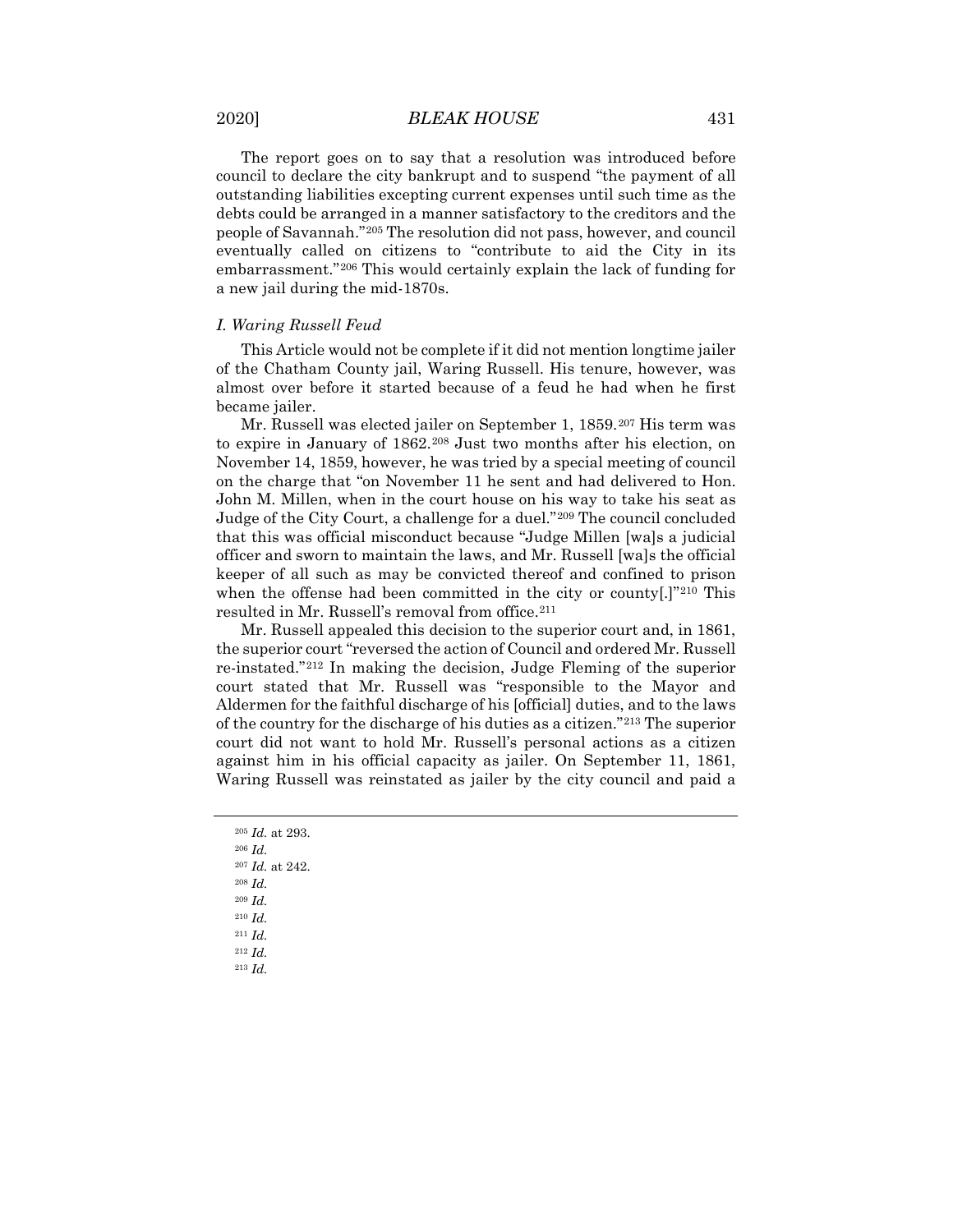settlement of \$3007.<sup>[214](#page-46-0)</sup> Not only was he reinstated as jailer, but he was re-elected several times despite his prior removal from office. He must have been well liked by the community.

That story certainly sets the stage for Mr. Russell's 1875 feud. As previously mentioned, during the public outrage over jail conditions, the jailer was occasionally scrutinized. Waring Russell, however, was not one to be accused lightly. A fierce craftsman of words, his critics were often left crippled, peeling their pride from the pages of the local newspaper. One such example (the Author's favorite) can be found in a February 5, 1875 newspaper article entitled "To the Public."[215](#page-46-1)

The article starts, "For some months past[,] myself and my official position have from time to time been made the subject of editorial comment in the columns of the Savannah *Advertiser*."[216](#page-46-2) It appears the manager of the *Advertiser*, F.W. Sims, published letters between the mayor of Savannah and the General Assembly in which Waring Russell was falsely identified as the author of a scandalous letter addressed to local representatives in the General Assembly.<sup>[217](#page-46-3)</sup> The letter discussed the salary of the jailer and was seen as an unauthorized communication by Waring Russell to influence local representatives.<sup>[218](#page-46-4)</sup>

The only problem was Waring Russell claimed he never wrote such a letter. And he presented evidence to that effect in the form of a letter from two local representatives apologizing for any misunderstanding.[219](#page-46-5) Mr. Russell sent this letter to F.W. Sims requesting as follows: "I ask that these matters be laid before the readers of the *Advertiser* in the same manner in which the various assaults you have been pleased to make upon me have been given."[220](#page-46-6) Mr. Sims, however, refused to publish the letter as written, stating, "Sir: I decline to publish the correspondence and therefore return it entire."[221](#page-46-7)

This refusal led to Waring Russell publishing with the *Savannah Morning News* all communications between himself, local

<span id="page-46-0"></span><sup>214</sup> *Id. See also Proceedings of Council*, SAVANNAH MORNING NEWS, Nov. 16, 1859; *Proceedings of Council*, SAVANNAH REPUBLICAN, Sept. 14, 1861 ("That the word misconduct in the [1834 Act] means *official misconduct*, I think is evident because the power to remove necessarily implies the right to *try* the Jailer for the misconduct. Now the Corporation has no power to try its officers except for misconduct in office.").

<sup>215</sup> *To the Public*, SAVANNAH MORNING NEWS, Feb. 5, 1875.

<sup>216</sup> *Id.*

<span id="page-46-6"></span><span id="page-46-5"></span><span id="page-46-4"></span><span id="page-46-3"></span><span id="page-46-2"></span><span id="page-46-1"></span><sup>217</sup> *Id.* The newspaper article Waring Russell references could not be found in the online database, or on microfilm at the University of Georgia or the Georgia Historical Society. Mr. Russell's article, however, provides great context.

<sup>218</sup> *Id.*

<sup>219</sup> *Id.*

<sup>220</sup> *Id.*

<span id="page-46-7"></span><sup>221</sup> *Id.*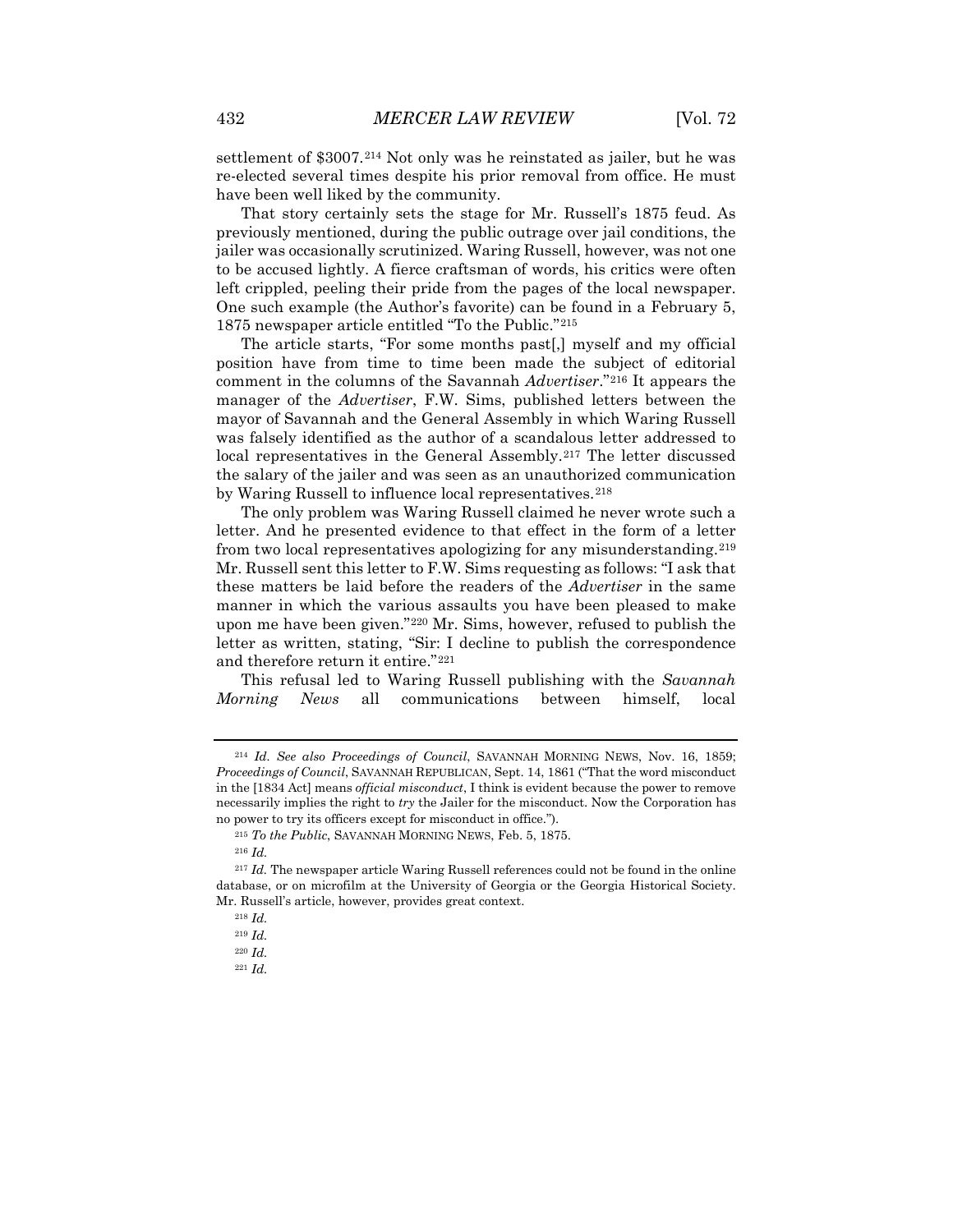representatives, and Mr. Sims.[222](#page-47-0) Mr. Russell then proclaimed the following:

My fellow-citizens of Savannah, who have been familiar with the controversy from its inception to its close, will, after a careful perusal of the foregoing, bear me out in the assertion that I have used every legitimate and honorable means within my reach to obtain from Mr. Sims the justice which is due me. Failing in this, they can but sustain me in the only resource which is left to me—the one which I now pursue. In the opinion of some valued and trusted friends, I know I would be warranted in adopting a more summary and violent remedy for the persistent wrong which has been done me without provocation. In the opinion of many others, I am sure, I should be justified if I should pursue this remedy. But in deference to a popular sentiment which I respect, and which, as an officer of the law, I feel bound to regard, I elect to submit the matter in this shape to the calm judgment of a just and enlightened people.

As a public journalist Mr. Sims has seen fit to assail without cause myself and family. Upon a respectful demand for reparation he added injury to insult by contemporaneous comment upon myself and the gentleman who bore my demand. As a public journalist Mr. Sims has used his power and position to publish matter false in substance and derogatory to my character, both as a man and an officer; and as a public journalist he has persistently and without reason assigned refused to permit me in a respectful manner to vindicate myself through the same medium through which I have been assailed. The merits of this controversy I do not propose to discuss for they are not pertinent to the issue. In enquiry for the cause which should have instigated a series of assaults upon myself, I am left to conjecture that Mr. Sims may still remember with unappeased rancor that many years since, when as a subordinate upon a prominent journal of this city devoted to assaults upon the Democracy, he always met me in the front ranks of that party, the party which he now assumes to lead.

<span id="page-47-0"></span>But be this as it may, he has repeatedly done me wrong, and has as repeatedly refused the slightest reparation. In the face of such fact, I can but conclude and say fortune or accident has placed him in a position, the duties of which he does not understand, and the responsibilities of which he is incompetent to meet. In his action towards myself, he has shown himself as incapable of harboring that first and highest instinct of a gentleman, which makes it a sacred duty always to repair a wrong. He has proven himself full of the bravado and bluster of the bully and blackguard, with none of the courage and courtesy of the gentleman and man of honor. He has not hesitated to prostitute the power of a great and honorable engine of public good, to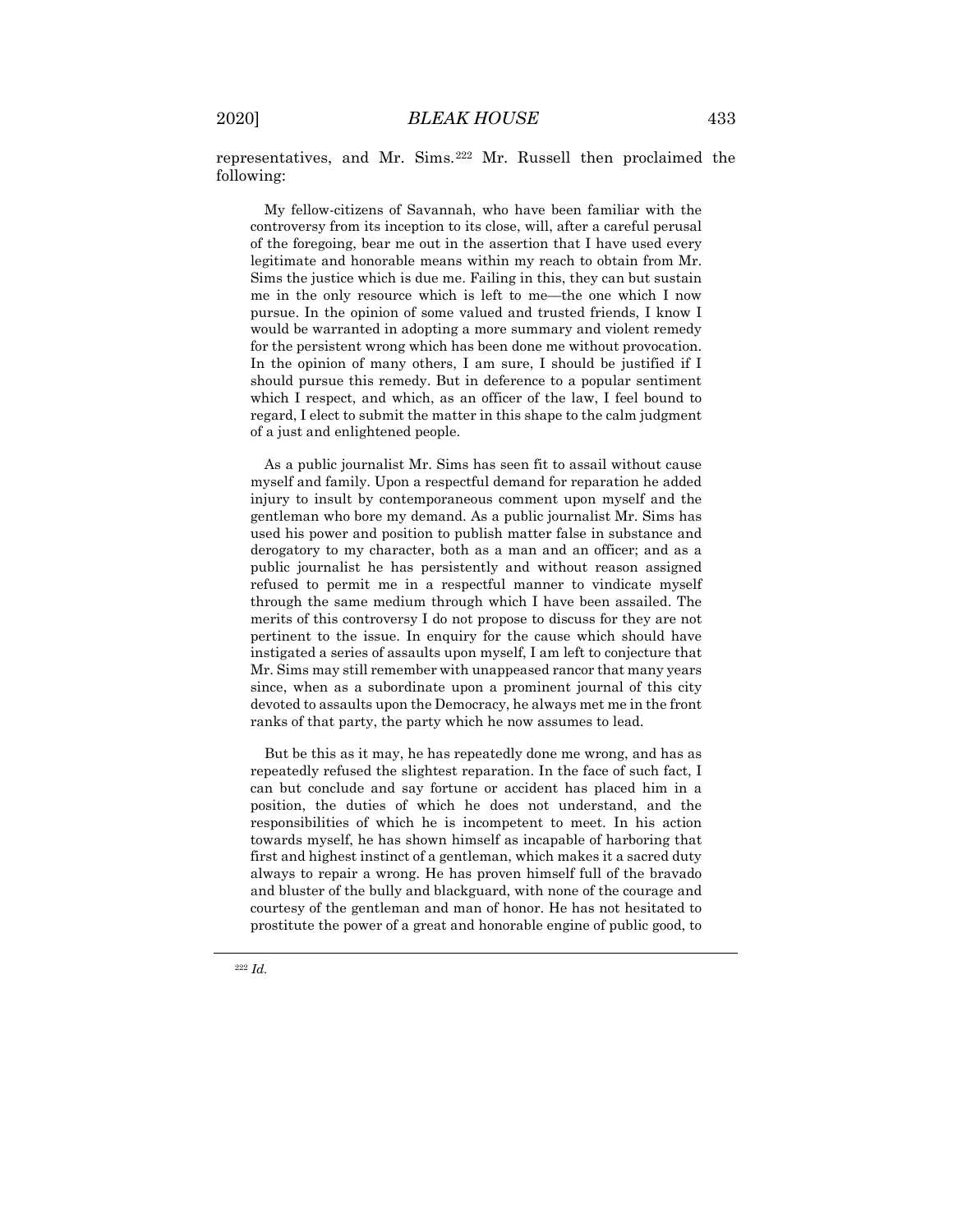his own petty piques and prejudices, and to make it the cover from which to assail public and private reputation.

Having convinced me that he is insensible to justice, a stranger to integrity, a man utterly irresponsible for his words or acts, and a would-be conservator of the peace and morals of a community, while bearing a damaged reputation, dirty hands and besmirched garments, I leave him to the judgment of those whom he essays to teach and lead[.223](#page-48-0)

The Author could not find any reply to this publication. And who could blame Mr. Sims for not responding? The article provided evidence that Mr. Sims wrongly accused Mr. Russell of being the author of the subject letter and then, in the face of such evidence, refused to make amends.

Waring Russell had an accomplished life. His family came to the colony of Georgia with General James Oglethorpe.[224](#page-48-1) After being appointed sheriff of Chatham County in 1857 and holding that position for two years, he went on to serve as jailer for twenty-four years.<sup>[225](#page-48-2)</sup> In 1877, he was a member of the convention responsible for framing the Constitution of the State of Georgia, and, in 1885, he was elected treasurer of Chatham County.[226](#page-48-3) Waring Russell served in public office since the age of twenty one.[227](#page-48-4) It would appear this feud did not negatively affect his public perception.

# *J. The Shame of Chatham County*

Another grand jury presentment<sup>[228](#page-48-5)</sup> painted the jail in a bad light on February 8, 1875, in the *Savannah Morning News*:

The committee of the grand jury appointed for the purpose of examining the condition of the jail and the prisoners confined therein, respectfully report that we found the jail in a clean and healthy condition. The prisoners seem to be well cared for by their custodian, and they appear to be in health. The floor of the cells are of stone and the dampness arising from it is deleterious to the health of any human being. The jail requires considerable repairs, and it is undoubtedly unsafe in the present dilapidated condition. Your committee

<sup>223</sup> *Id.*

<span id="page-48-2"></span><span id="page-48-1"></span><span id="page-48-0"></span><sup>224</sup> BIOGRAPHICAL SOUVENIR OF THE STATES OF GEORGIA AND FLORIDA: CONTAINING BIOGRAPHICAL SKETCHES OF THE REPRESENTATIVE PUBLIC, AND MANY EARLY SETTLED FAMILIES IN THESE STATES 710 (Chicago, F.A. Battey & Co. 1889).

<sup>225</sup> *Id.*

<sup>226</sup> *Id.* at 710–11.

<sup>227</sup> *Id.* at 711.

<span id="page-48-5"></span><span id="page-48-4"></span><span id="page-48-3"></span><sup>228</sup> *Presentments of the Grand Jury: November Term, 1874*, SAVANNAH MORNING NEWS, Feb. 8, 1875.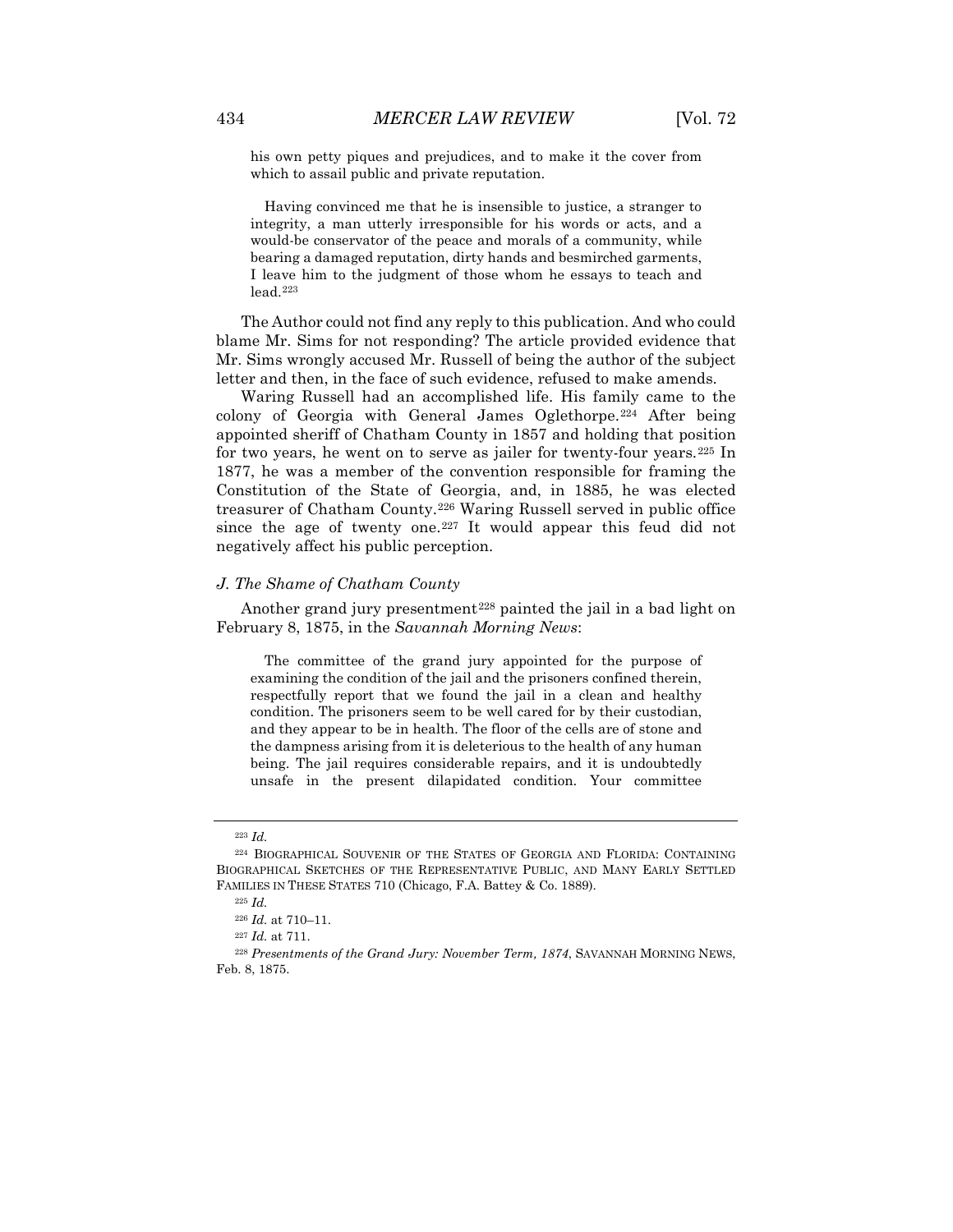recommend that all necessary repairs be immediately commenced, as it is indispensably necessary for the safe keeping of the inmates. We find there is not sufficient light or ventilation on the prison portion of the building, and recommend that four large windows should be made in the upper and lower portion of said building. We further recommend that an additional guard be furnished to the jail, so that the prisoners alternately be allowed out of their cells, at such times as may seem practicable, to enable them to have proper exercise. There were over fourteen hundred prisoners committed to jail for various offence within the last twelve months, of which fifteen were lunatics, eighteen charged with murder, and the others for offences of a lighter grade. Four deaths have occurred in the jail during the year 1874, who were furnished with medical attendance during their illness, three of whom were charged with the offence of murder and who had been confined in jail for nearly two years, and the other was committed to jail when sick for a misdemeanor. There have been no escapes from this prison. We recommend that in addition to the present rations that the prisoners be allowed a pint of coffee in the morning, which, we believe, is allowed by law, and which they do not receive, as coffee is not furnished to the jailer for the prisoners, and we also recommend that vegetables be furnished prisoners who have been in confinement beyond three months.[229](#page-49-0)

In addition to poor conditions, this article paints a grim picture of the jail by citing deaths and recommending basic necessities for prisoners, such as vegetables. Although, oddly, the article starts off positively by describing the jail as being in a "clean and healthy condition."[230](#page-49-1) Another article,[231](#page-49-2) entitled "*The Shame of Chatham County*," was published in the *Savannah Morning News* on July 8, 1875. It read as follows:

Time and again have we called attention in the columns of the Morning News to the condition of the county jail, and suggested, as but in accordance with the dictates of humanity, that the authorities devise some plan whereby the unfortunate wretches confined within its unsightly walls might at least enjoy treatment that is due human creatures. Grand jury after grand jury have commented in the severest terms upon the interior arrangements, and sought to impress upon the authorities the importance of enlarging the jail, or erecting a new and more modern building, not inaptly characterizing the present edifice as a shame to the county, and a blot upon her fair escutcheon. Committees have been appointed to examine into the matter, and have made their reports, and in every instance has there been a remarkable unanimity of opinion expressed as to the importance and necessity of

<sup>229</sup> *Id.*

<span id="page-49-2"></span><span id="page-49-1"></span><span id="page-49-0"></span><sup>230</sup> *Id.*

<sup>231</sup> *The Shame of Chatham County*, SAVANNAH MORNING NEWS, July 8, 1875.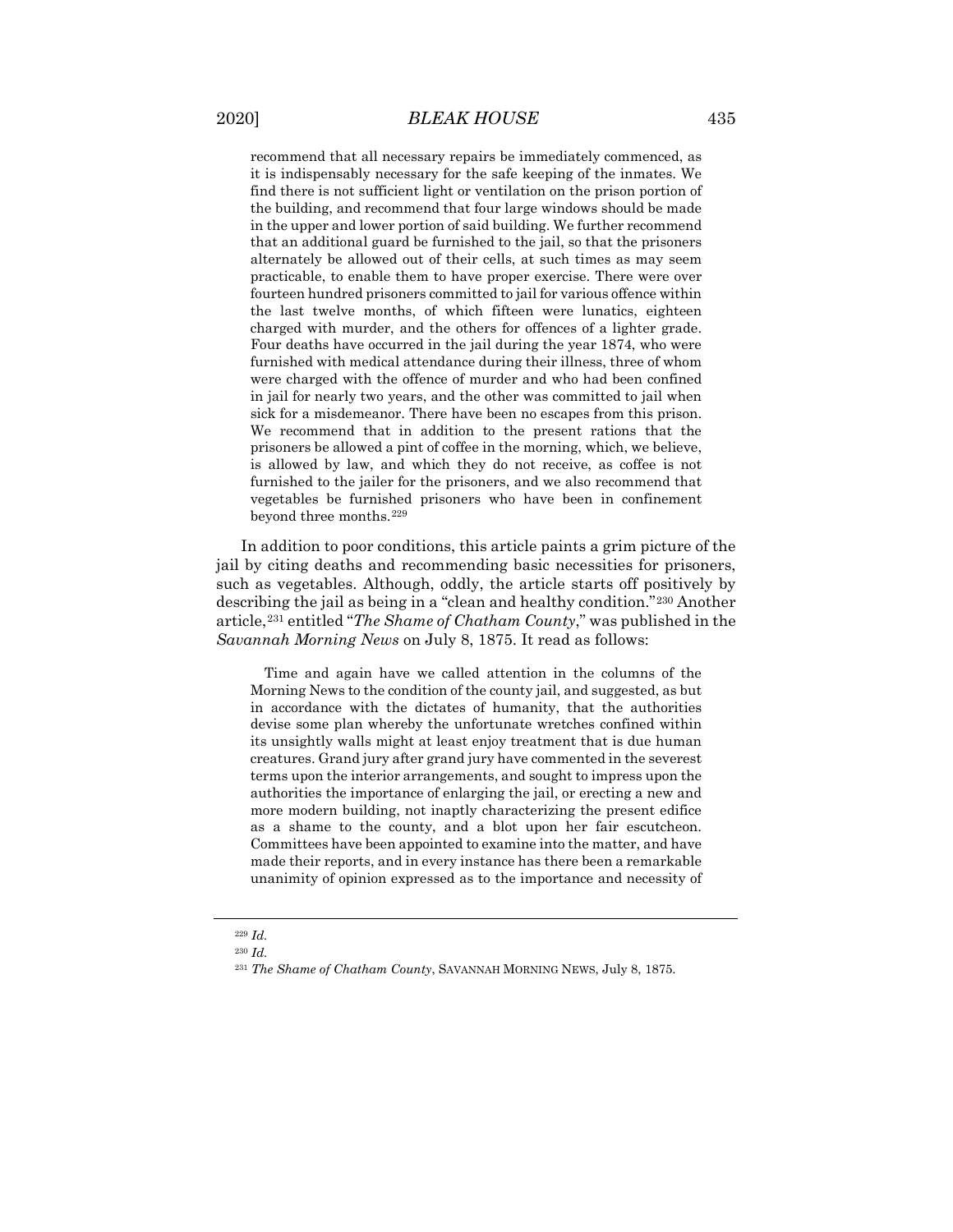action in the premises. These reports, like the presentments of the grand jury, have been read, discussed and filed away as "information." No practical, sensible steps have been taken to remedy or ameliorate the evil complained of.

The reason of this dilatoriness, inaction apathy, or whatever you may call it, is given that the county has no money, is not in a financial condition to enter upon the work. It is well known that Chatham county is one of the largest taxpaying counties in the State, and it seems strange that there should be this continual cry of no money. Taxes are levied, and can be collected, and if collected there should be no difficulty in properly maintaining her public institutions.

With the resources which exist, it seems but reasonable to expect that enterprising, intelligent and progressive administration could utilize them advantageously. Some scheme or plan might be devised by which money could be raised or the taxes more closely collected, and the condition of the county improved.

In reference to the jail, there should be prompt action taken, as there is quite a neat sum in possession of the county, known as the jail fund,[[232](#page-50-0)] it would not appear difficult. It is presumable that this fund is at the disposal of the county authorities, though we hear there is some doubt expressed touching their right to use the money. Upon what grounds we know not and would be pleased to learn if there are any.

These remarks are preliminary to the introduction of a report from the Jail Committee, which was submitted at the meeting of the Board of County Commissioners, and which presents the facts of the case in sufficiently strong terms, to render unnecessary further comments by us. We earnestly hope that some intelligent action will be taken on the subject, and if it be found at all possible that the vacant lot adjoining the police barracks be obtained from the city, and a new building, appropriately designed for the purpose, be erected thereon. We commend the report, which is as follows, to the careful consideration of all who are interested in our county affairs:

#### Savannah, July 7, 1875.

*To the Honorable Commissioners, Etc.:*

Your honorable board is without doubt fully acquainted with the yearly increasing want of room in the Chatham county jail for the custody of its prisoners. Several grand juries have justly and strongly

<span id="page-50-0"></span><sup>232</sup> *See* text accompanying *supra* notes 172–74 & 184–87 to see where this "jail fund" originated.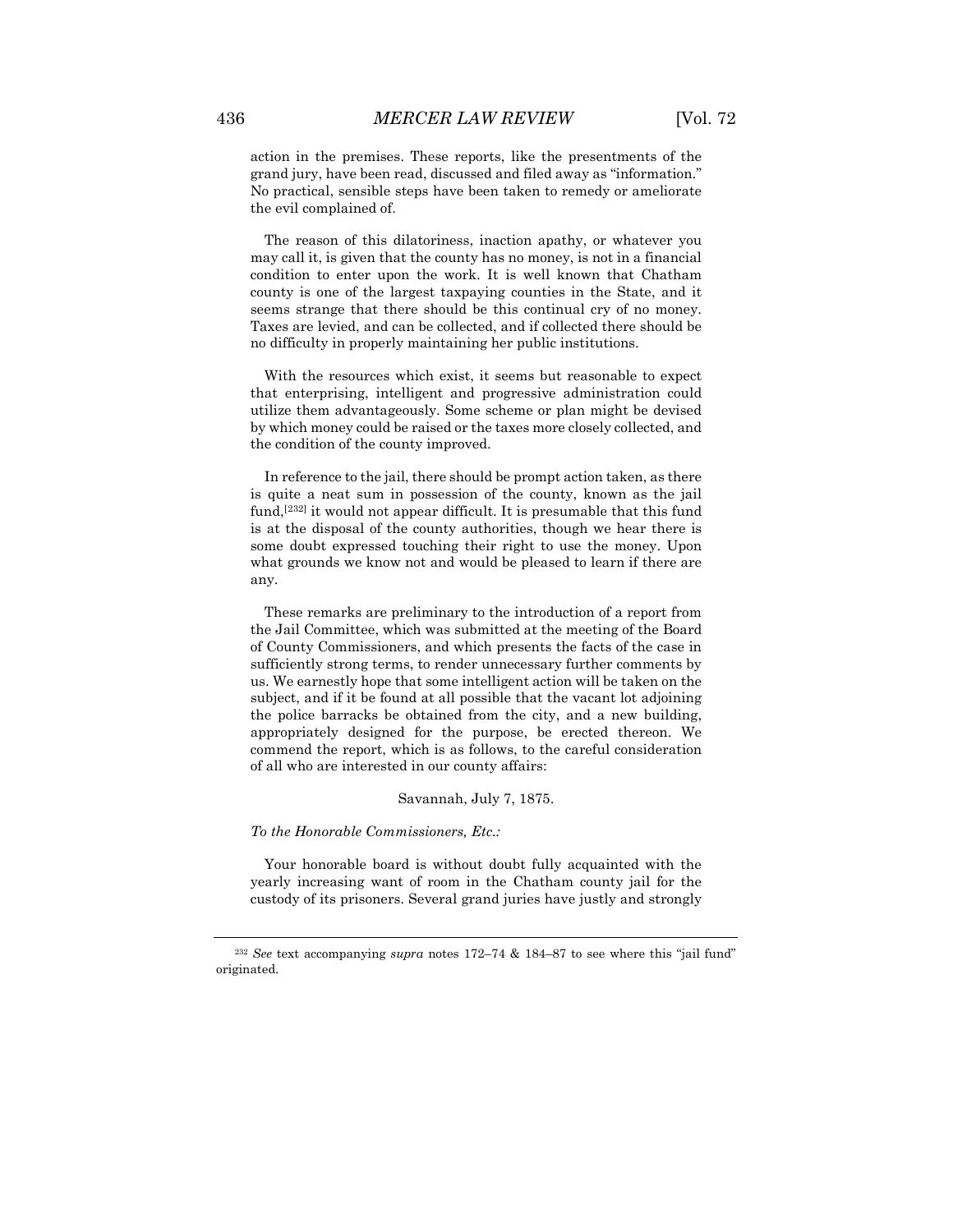adverted to it, embodying in their presentments numerous suggestions for amelioration. The prominent fact is that with only forty-seven cells the jail is required to provide for the custody of an average of ninety prisoners. About one-third of these are usually on the chain-gang, but are brought in for confinement on Saturday evening and taken out on Monday morning. During that period it is not uncommon to see three prisoners confined in one cell.

The direction of the various grand jury presentments has been towards a new jail of a capacity to suit the new condition of society, and a report of the Jail Committee of Council, under date of January 10, 1870, has wisely recommended as a proper site a portion of the city ground near the police barracks. The committee now addressing your honorable board apprehend that the time is still distant in which the said report and county presentments can be carried out.

Meantime, humanity calls for something to be done. Notwithstanding the efficient care of the jailer and the attention of this committee, the jail as it now stands is a blot on this community by reason of the insufficient room provided for its inmates. To remedy this in part this committee now address your honorable body, asking that a small portion of the fund understood to be in your hands be devoted by law to a new jail, or additions to the present building, be applied to carry out the plan embodied in the accompanying sketch of the City Surveyor.

If the hope of a new or better building could soon be realized, this committee would hesitate to recommend any considerable expenditure on the present structure; but not indulging that hope, they are bound in the interest of a common humanity and good government to ask that your honorable board will divert a small portion of the Chatham jail investment for the object stated.[233](#page-51-0)

Not only does this article ask an important question (what is being done with the jail fund?), it introduces a new incentive for why the mayor and aldermen of the city of Savannah might want control over the jail: the free and presumably profitable labor of a chain gang.[234](#page-51-1)

# *K. This Generation Has Had Its Burdens, Let the Next Have Its Share*

A few months later, an informative article[235](#page-51-2) was published that helped explain the history of the jail controversy and the reasons behind

<sup>233</sup> *The Shame of Chatham County*, supra note 231.

<span id="page-51-2"></span><span id="page-51-1"></span><span id="page-51-0"></span><sup>234</sup> For information on the horrors of chain gangs in the south, see DOUGLAS A. BLACKMON, SLAVERY BY ANOTHER NAME: THE RE-ENSLAVEMENT OF BLACK AMERICANS FROM THE CIVIL WAR TO WORLD WAR II (2008).

<sup>235</sup> *Chatham County's Jail*, SAVANNAH MORNING NEWS, Jan. 6, 1876.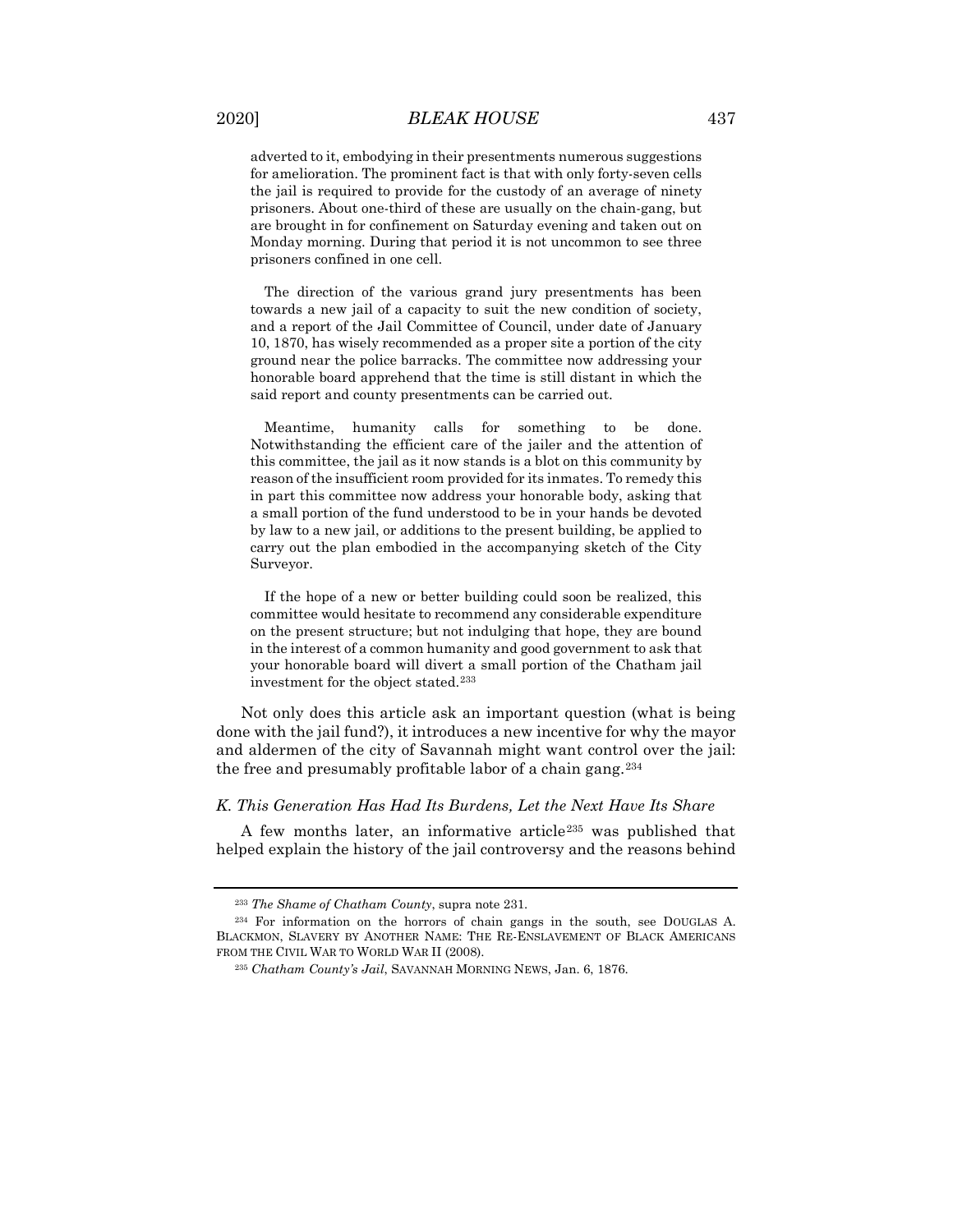its delay.[236](#page-52-0) The article recapped the key pieces of legislation discussed thus far and put them into perspective. It read as follows:

The condition of our county jail has for many months been a subject of serious consideration by the authorities, and various projects for its improvement have been suggested, only to be abandoned. Several grand juries have reported upon the matter, and the last one characterized the institution as "an outrage upon humanity, and a disgrace to the city and county." Others have recommended the construction of a new and more modern, as well as more suitable, building, leaving the ways and means necessary for the carrying out of the recommendation to the Board of County Commissioners, who have sole control over the county funds. At a recent meeting of the commissioners the subject was referred to a committee for report, and, as will be observed by the proceedings of the regular monthly meeting held yesterday, the committee have discharged this duty, and we now present the result of their labors in the following very able and interesting report, in which the subject is thoroughly discussed:

The undersigned, a committee appointed under a resolution passed at the last meeting, to look into the matter of building a new jail, the probable cost of the same, and the amount of funds now in the treasury for that purpose, beg leave to make the following report. And your committee think it proper, first to call the attention of the County Commissioners to the local laws which regulate and control the jail of Chatham county:

In the year 1791 the Mayor and Aldermen of the city of Savannah were appointed Commissioners of the court house and jail of Chatham county; and in 1801 they were vested "with full power and authority to appoint a jailor and such other officers as might be necessary," and they had under this act full control of the jail until the passage of the act of the 21st of December, 1822, the first clause of the 2d section of which act reads as follows: "That from and after the first day of January next (1823) the direction of the court house and jail of Chatham county, hitherto under the superintendence of the corporation of Savannah, shall be vested and continued in the Justices of the Inferior Court and in the Sheriff of said county, under the general laws regulating county jails in this State, and the Mayor and Aldermen shall thenceforth be discharged from the rights and duties of Commissioners of the said court house and jail."

<span id="page-52-0"></span>The Justices of the Inferior Court of Chatham county had full control of the jail, after the passage of this act, from January, 1823, to the passage of the act of December 8, 1834, the first clause of the first section of which act is as follows: "That from and after the first day of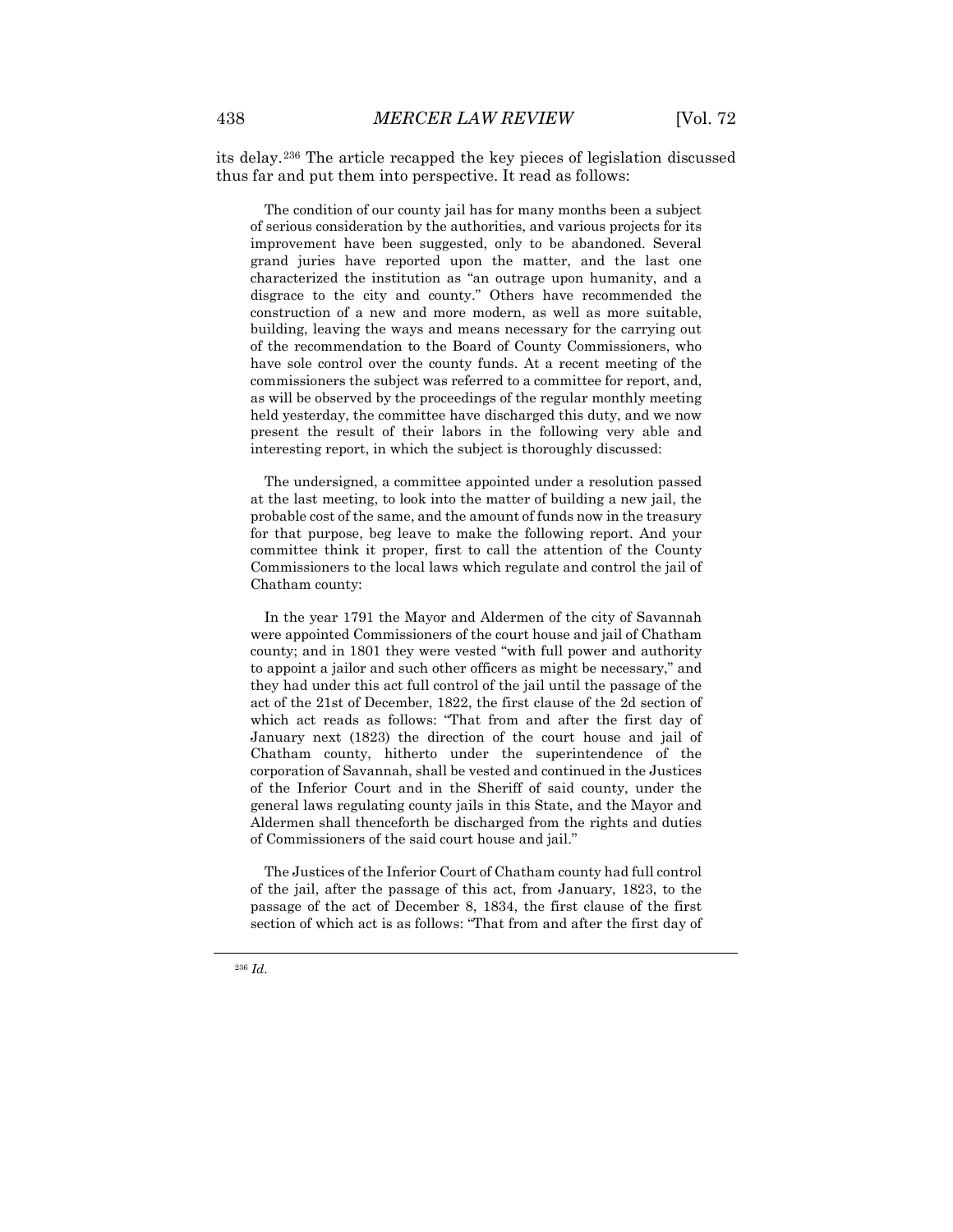January next (1835) the direction, management and control of the jail of Chatham county shall be vested in the Mayor and Aldermen of the city of Savannah and the hamlets thereof, who are hereby constituted Commissioners thereof, with all the rights and duties thereto appertaining."

The second section of this act reads as follows: "That it shall and may be lawful for the Justices of the Inferior Court of Chatham county, in their discretion, to appropriate and apply any county funds in the treasury of said county, or which shall have after come to said treasury, to the erection of a new jail, which, when so erected, shall become the jail of said county under the direction of the Mayor and Aldermen of the city of Savannah, in the same manner and with the same rights, powers and duties as are provided by the first section of this act. Section 3d. That the said jail shall be subject at all times to the visits and inspection of the Justices of the Inferior Court of Chatham county, and the grand inquest of said county and city, who may or shall report to the City Council of said city any misconduct in the officers thereof, or evils existing therein, and recommend to the said City Council any mode of redress or remedy therefor."

It will thus be seen that the act of 1834, under which the present jail was built, vests the full control of the jail of Chatham county in the Mayor and Aldermen of the city of Savannah, and that the County Commissioners have no authority in the matter, except to report any evils which may exist and recommend matters of redress.

In 1856 an act, with the following preamble, was passed. "Whereas, The present jail of said county of Chatham is inadequate to the purposes for which it was intended, and the Justices of the Inferior Court of Chatham county, on repeated presentments of grand juries of said county, deem it proper to erect a new jail suitable to the public wants, but have not the means of doing so without borrowing money and refunding the same out of taxes for that purpose to be raised."

The second section of this act gave the Justices of the Inferior Court authority to levy and collect a special tax—to raise the sum of ten thousand dollars per year for three years. This tax was levied and collected, and thirty thousand dollars raised, which, by the vicissitudes of the war and other causes, dwindled to a fund of eight or nine thousand dollars at the end of the war. This fund, at this date, with interest and dividends on the same, stands thus: 77 shares Southwestern Railroad stock, par value \$7,700, market value \$6,160; 11 city of Savannah bonds, par value \$4,900, market value \$3,410; 1 Savannah, Skidaway and Seaboard Railroad bond, par value \$500, market value \$300; 3 Atlantic and Gulf Railroad income bonds, value \$750; making an available fund of about \$10,620. This sum is too small to build a new jail, unless the lots on which the jail now is were put on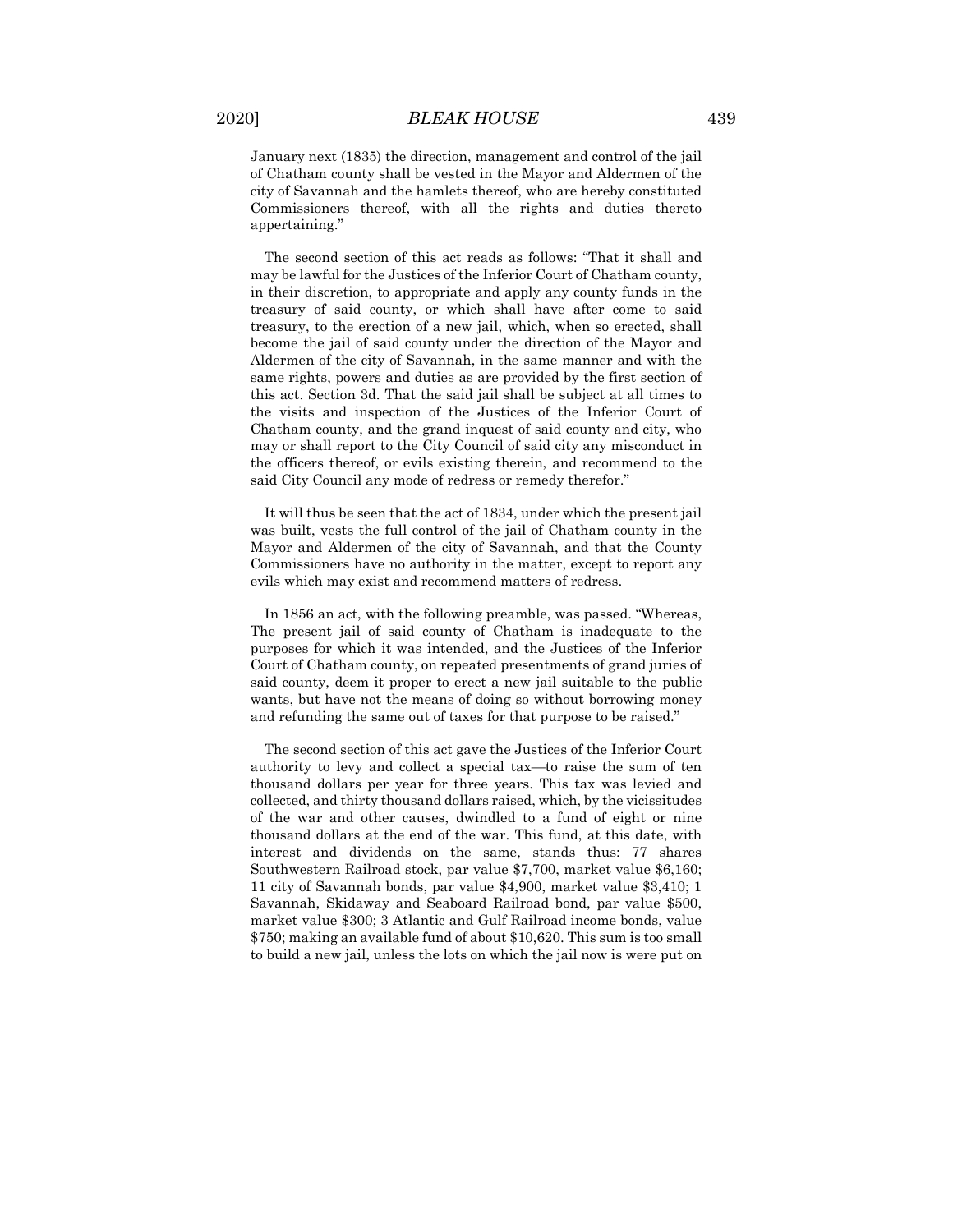the market and sold for a good price; and as we cannot find that the city has ever given these lots to the county, we do not think that they can be sold without the approbation of the Mayor and Aldermen of the city of Savannah.

In view of the present money pressure and the high rate of taxation, we do not feel willing to recommend an additional tax for the purpose of building a new jail.[[237\]](#page-54-0) Whether the fund already in hand, to-wit, the \$10,620, the remnant of the sum which was raised by a special tax levied under a special law, to build a new jail, can be used for the purpose of adding to or repairing the old jail, is extremely doubtful. If the fund can be so used it will be better to do so than to resort to additional taxation. And when times get better, and when we have less taxes to pay—if that desirable day shall ever dawn upon our people we can then build a new jail, with modern improvements and in a new place. This generation has had its burdens and they have been very heavy and are still so: let the next have its share to carry.

Your committee respectfully call attention to the matter of dieting prisoners and the cost to the county of the same. By the act approved August 23, 1872, the Mayor and Aldermen of the city of Savannah have the right to fix and regulate the fee for dieting county prisoners in the jail of Chatham county, and the Mayor and Aldermen have assessed a fee of fifty cents per day for dieting county prisoners, and this is paid into the city treasury. We are of the opinion that twenty cents per day to each county prisoner would be adequate pay.

It is the opinion of your committee that it will require at least the sum of seventy thousand dollars to build a proper jail for Chatham county, and that this sum can only be raised by an additional very heavy percent on the State tax, which additional percent, we do not feel willing to recommend.

As long as criminals cost the county of Chatham such heavy sums as the County Commissioners are compelled by laws both general and special to pay, so long will it be impossible to build a new jail, and other public buildings greatly needed, without large additional tax on a people already afflicted by an overburden of taxation.[238](#page-54-1)

This article shows the effect the American Civil War had on the jail fund, dwindling the fund from \$30,000 to \$10,620. The article also implies that the county is unable to raise and save funds for the new jail

<span id="page-54-1"></span><span id="page-54-0"></span><sup>237</sup> There appears to be a split in the community on whether a new jail is worth an additional or higher tax. *See* text accompanying *supra* notes 231–33 ("Taxes are levied, and can be collected, and if collected there should be no difficulty in properly maintaining her public institutions.").

<sup>238</sup> *Chatham County's Jail*, *supra* note 235.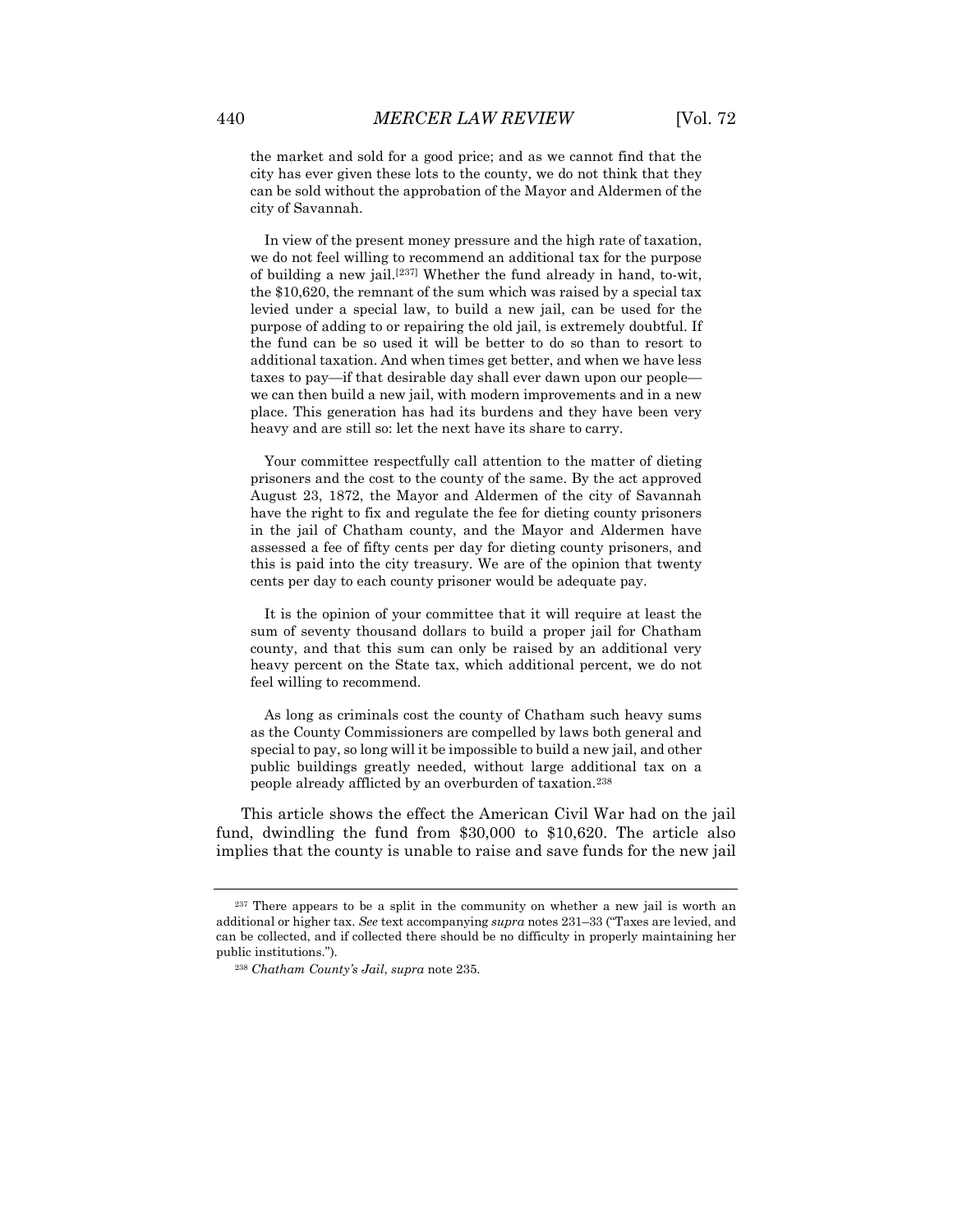because of its obligation to pay heavy sums for housing criminals at the current jail. It is implied that this "heavy sum" is related to unnecessarily high fees for dieting prisoners.

Four years passed before the Chatham County jail appeared in the newspaper again.[239](#page-55-0)

We, the undersigned, have examined into the condition of the public buildings of Chatham county, namely, the court house and the jail, both located within the city of Savannah.

Presentments on the unsatisfactory condition of these buildings have been made repeatedly, and, as far as we know, by every Grand Jury of the Superior Court for many years past, and it becomes almost useless to reiterate these statements, unless there be some prospect of having the recommendations of the Grand Jury carried out.

. . . .

The jail, at least that part of it containing the prisoners' cells, we consider entirely unworthy of the civilization of this progressive city and county. It is to be taken into consideration that these cells have to shut out from the outside world for more or less time, not only convicted criminals, thieves, and murderers, but very often individuals who are not criminal, but only unfortunate, friendless strangers, paupers and the insane, or those who are awaiting their trial, have not been convicted yet and may be innocent.

On entering these premises for the first time, they remind one more of a conglomeration of cages for wild animals than an abode for sentient beings who, though many of them may be justly deprived of their liberty, still have a claim to be treated with humanity. We were informed that there were at present over eighty prisoners in those forty-five cells, and that sometimes two hundred and more have to be crowded together in them; the interior of each cell containing not over 200 cubic feet of air space, and it being well understood by sanitarians that at least 100 cubic feet are necessary for one grown person to live in and keep his health, it may be imagined what an effect a longer confinement in such an overcrowded space will have on a man's constitution; because there is little or no provision made for direct or thorough ventilation. The cells receive the air from the passage ways and these from very small openings in the outside walls, diseases may be communicated from one prisoner to the other with great facility. Little or no sunlight can reach the interior of the cells to eradicate germs of disease, and it is probably only owing to the constant watchfulness, the strict discipline of and the enforcement of

<span id="page-55-0"></span><sup>239</sup> *Grand Jury, General Presentments for the Term: Public Buildings*, SAVANNAH MORNING NEWS, Feb. 20, 1880.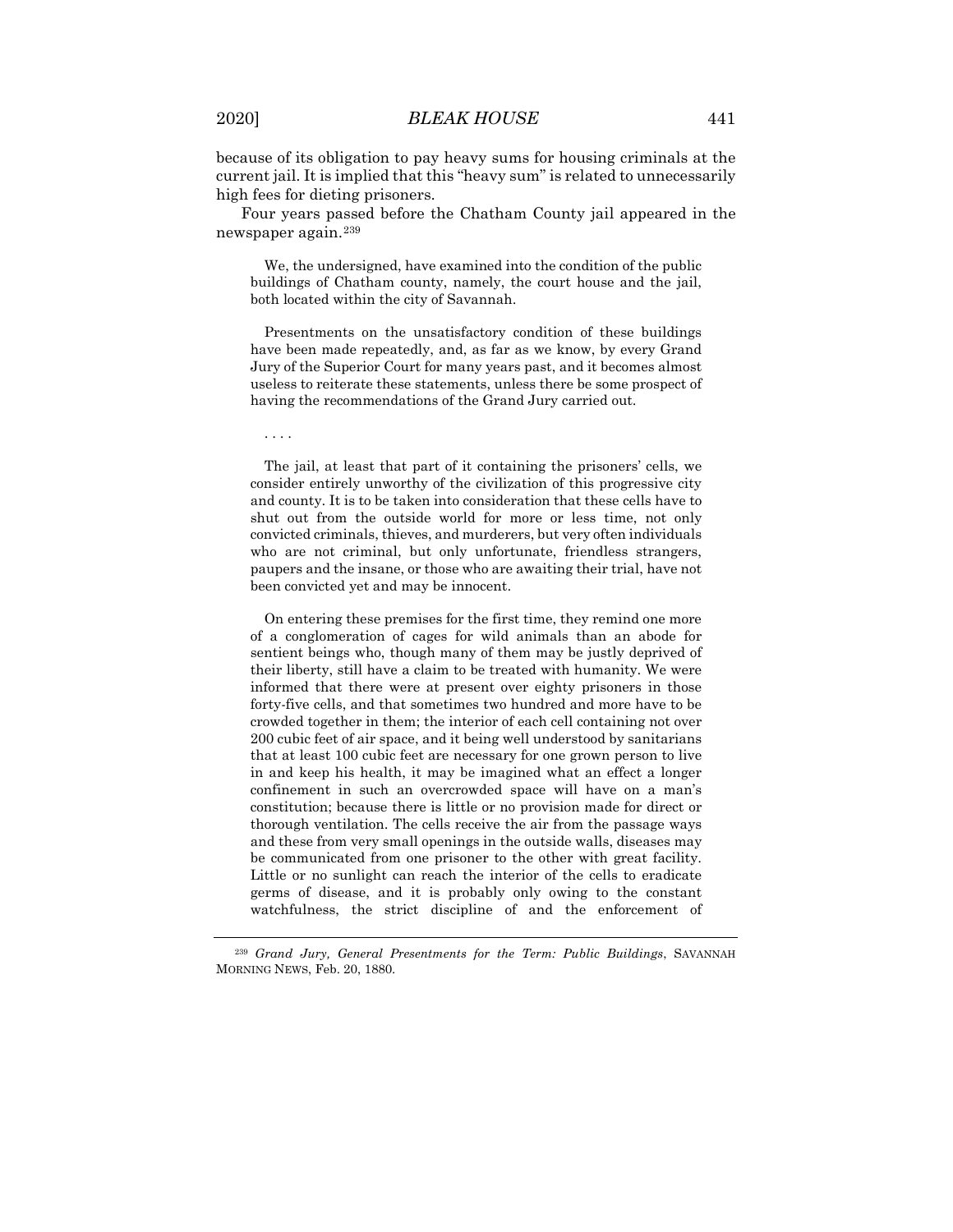cleanliness by the worthy keeper of the jail, that prevents this institution from becoming a pest house or a second "Black Hole of Calcutta."

We find many parts of the walls of this building in a decaying condition, some of the floors out of repair, the iron guards and doors rusting away and becoming unsafe, but still think any money spent on extensive repairs or alterations of the present structure as thrown away, unless it be entirely beyond the means or power of Chatham county to erect a new, better arranged and better constructed jail in a more secluded locality.[240](#page-56-0)

There seemed to be little hope for approval of expending money on a new jail. Grand juries swayed between discussing how horrible the conditions of the jail were and how unwilling they were to approve a higher tax. Yet, despite this, grand juries were hesitant to even expend money on the current jail because it was seen as a waste of money and beyond repair. Something needed to change. In 1881, that change began.

#### *L. Consolidation*

After years of condemnation of the jail and no apparent solution, a conversation began in 1881 that divided the community. It dealt with the consolidation of the offices of jailer and sheriff. On July 21, 1881, the following article[241](#page-56-1) appeared in the *Savannah Morning News*:

It is well known that there has long been a feeling favorable in this community to the consolidation of the offices of Jailer and Sheriff of Chatham county, and the placing of the jail under the management of the latter. This change was advocated on the ground that it would be more economical, and that in many other places the Sheriff was the jailer. A recent grand jury of the City Court passed a resolution indorsing the change, and urging upon the Representatives from Chatham to give support to a bill consolidating the offices, which was to be presented.

It seems, however, that there are others who do not regard the change as desirable, and the proposed bill meets with decided opposition from the Board of Aldermen of the city and the Board of County Commissioners. The latter, under the proposed bill, would, we understand, have jurisdiction of the jail building, which is now vested in the city. The objections of some of the County Commissioners, and also some of the Aldermen, to the bill was known, and the views of

<span id="page-56-1"></span><span id="page-56-0"></span><sup>240</sup> *Id.*

<sup>241</sup> *Opposed to Consolidation*, SAVANNAH MORNING NEWS, July 21, 1881.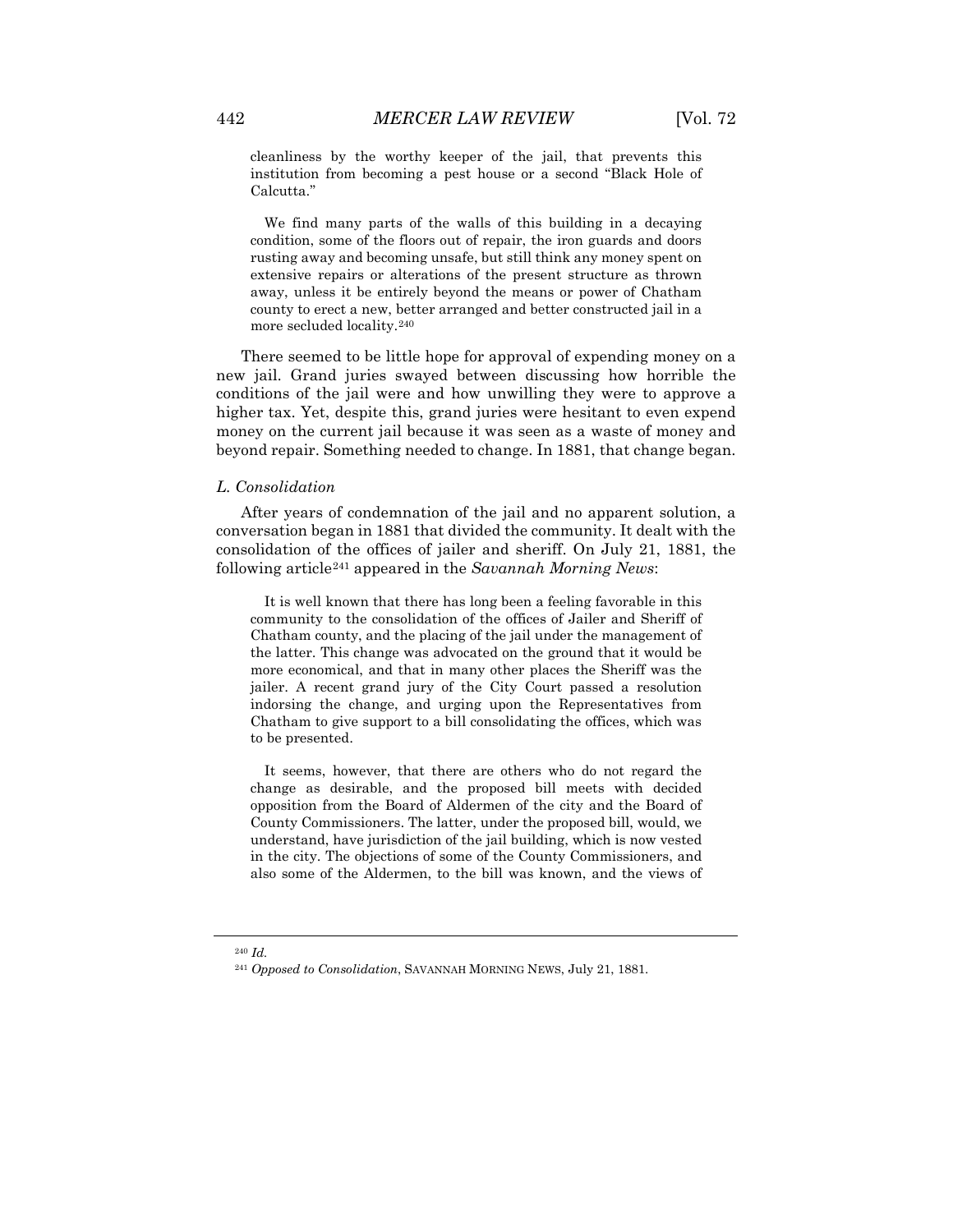those bodies were asked by one of Chatham's Representatives on the subject.

These views have been expressed in emphatic terms, the ground being taken that it is for the public good there should be no change.

At a special meeting of the Board of County Commissioners held yesterday morning, the following preamble and resolution were adopted, and the Clerk instructed to send copies of the same to the Representatives from this county. The Commissioners thus express themselves:

Whereas, By an act of the General Assembly, passed in the year 1791, the Mayor and Aldermen of the city of Savannah were appointed Commissioners of the jail of Chatham county, and have, with the exception of an interval between the years 1822 and 1834, always continued to be such Commissioners:

And whereas, The change which was made by the act of 1822, giving the direction of said jail to the county authorities, proved to be unsatisfactory in its operation, and was repealed by the act of December 8, 1834, and the direction, management and control of said jail again vested in the said Mayor and Aldermen;

And whereas, It is not the wish of the County Commissioners of Chatham County to have the direction of said jail, they being satisfied that it is for the public good that the long established existing system should not be changed—

*Resolved*, That the said County Commissioners respectfully request the General Assembly not to pass any law which will deprive the Mayor and Aldermen of the city of Savannah of the direction, management and control of the said jail, as now vested in them.

Last night at the regular meeting of the City Council the following, on the same subject, introduced by the Jail Committee, was unanimously passed:

Whereas, The jail of Chatham county has been under the control of the Mayor and Aldermen of the city of Savannah, as Commissioners of said jail, continuously since the year 1791, except during the period between the years 1822 to 1834, at which time the control of the same was vested in the Justices of the Inferior Court;

And whereas, In the year 1834 the control of said jail was re-vested in the Mayor and Aldermen as a wise public measure;

And whereas, By publication of a notice that an act would be applied for at the present session of the Legislature, the Mayor and Aldermen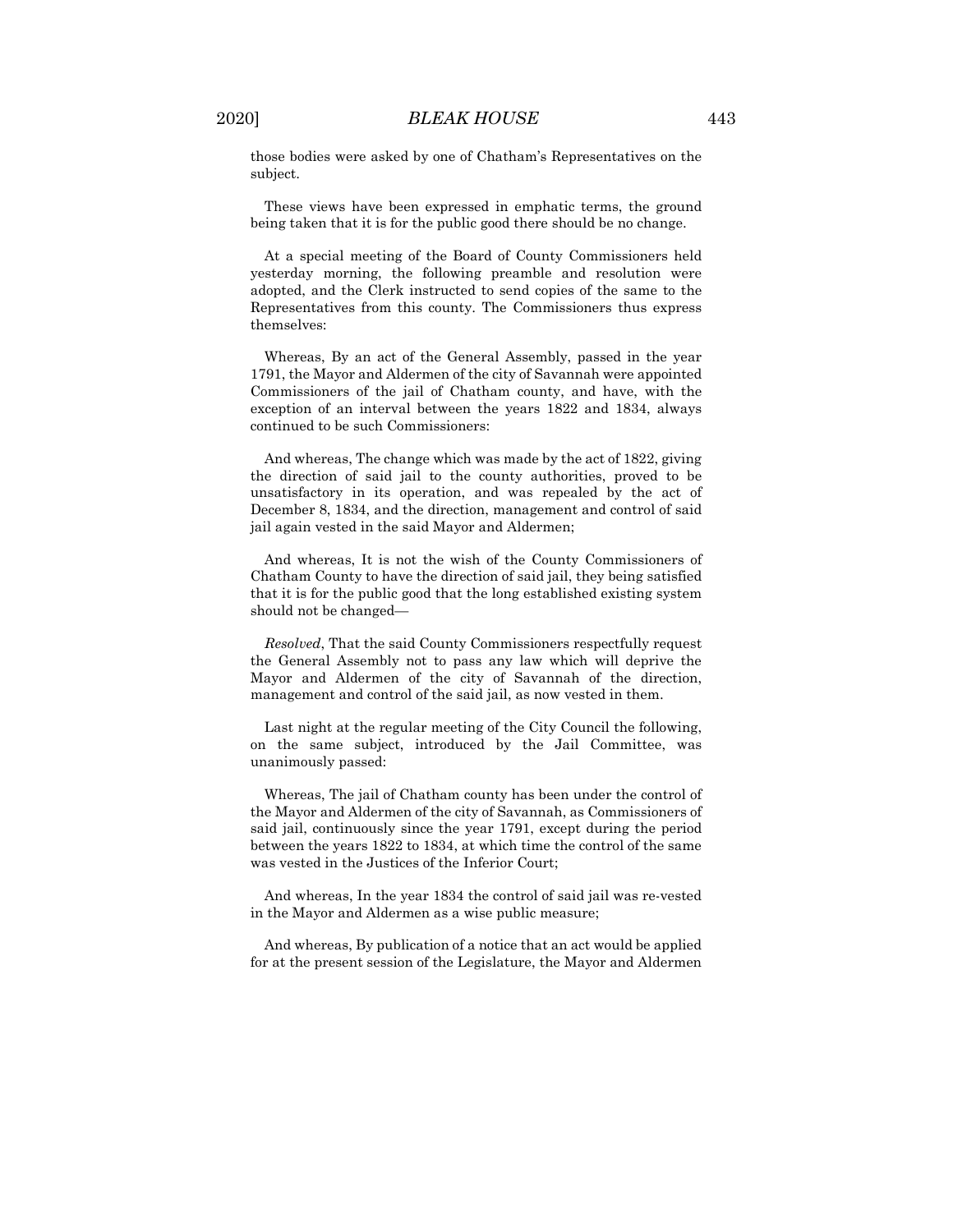are informed that an effort is being made to take away the control of said jail from the city of Savannah;

And whereas, The jail and grounds upon which it is erected are the property of the said the Mayor and Aldermen of the city of Savannah; be it therefore

*Resolved*, *by the Mayor and Aldermen of the city of Savannah, in Council assembled*, That we earnestly protest against said contemplated change as unwise, inexpedient and unwarranted by the present economical management of said jail, and as a measure not calculated to promote the public welfare; that certified copies of this resolution be forwarded to our immediate Representatives and Senator, with a request that they vigorously oppose said bill and bills of similar import.[242](#page-58-0)

The most intriguing aspect of this resolution is the reason cited for not wanting change: the shift in control mandated by the 1822 Act "proved to be unsatisfactory in its operation." There is no evidence to support this alleged unsatisfactory operation. In fact, there is little insight as to the reason behind the change in 1834, other than a brief correspondence from the legislature published in the local newspaper and a letter from a citizen writing under the pen name "WATCH" who points out the lack of transparency leading to the change, which the citizen refers to as a "scheme."[243](#page-58-1) Additionally, this resolution was passed in 1881. It had been forty-seven years since the 1834 Act. If it was so memorably unsatisfactory, surely there would have been documentation to that effect.

One week later, on July 27, 1881, another article<sup>[244](#page-58-2)</sup> was published, which read as follows:

The announcement that a bill would be introduced at the present session of the Legislature to consolidate the offices of Sheriff and Jailer, and to place the jail under the charge of the Sheriff, resulted in an expression of opinion on the subject from the Board of County Commissioners and the Board of Aldermen. Both bodies passed resolutions deprecating any change, and urging upon the representatives of Chatham to oppose such proposed bill. It seems, however, that there are a large number of persons who entertain a different view in regard to the matter, and do not approve of the action of either the Commissioners or Council. Hence a petition very numerously signed by many of the most influential and prominent citizens of Savannah is to be forwarded to the representatives from

<span id="page-58-0"></span><sup>242</sup> *Id.*

<span id="page-58-1"></span><sup>243</sup> *See* text accompanying *supra* note 134.

<span id="page-58-2"></span><sup>244</sup> *Shall the Offices be Consolidated*, SAVANNAH MORNING NEWS, July 27, 1881.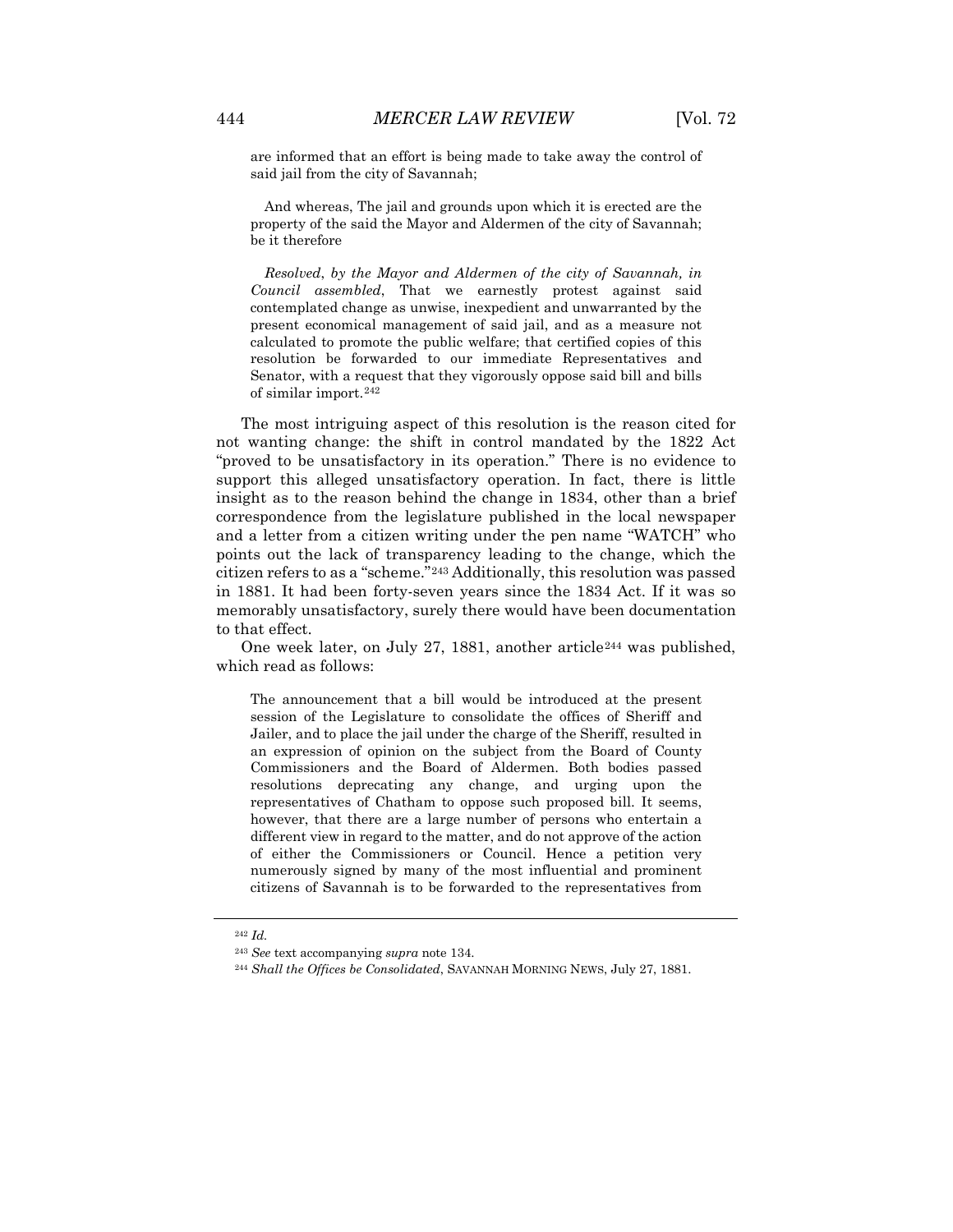this county, cordially approving the bill, and urgently asking its passage. It is stated that a counter petition is being circulated for signatures of those who do approve the action of the Council and city authorities, and who are opposed to the consolidation of the offices, which will also be sent to the Legislature.<sup>[245](#page-59-0)</sup>

Three days later, someone under the signature "H" published their  $opinion<sup>246</sup>$  $opinion<sup>246</sup>$  $opinion<sup>246</sup>$  in the newspaper arguing for consolidation:

| Pay of four guards, \$60 per month 2,880.00                  |  |
|--------------------------------------------------------------|--|
| Pay of cook, which is generally attended to by the prisoners |  |
|                                                              |  |
|                                                              |  |
|                                                              |  |

Is there any sane man who does not think that if the jail was under the charge of the County Sheriff, who must necessarily have deputies, that a great reduction could be made in these expenses?

Now, on the other hand, if the jail is the property of the city—which I must emphatically deny—could not a great saving be made by putting it under charge of the police force, with its one Chief, two Lieutenants, four Sergeants and two turnkeys? Our city is not large enough nor our population great enough, nor do our finances warrant the numerous establishments and officers now under pay, and I can see none that could be so readily spared as the Jailer, and no department where so much money could be saved.<sup>[247](#page-59-2)</sup>

This publication makes a good point: why pay four guards nearly \$3,000 a year to provide a service that could be provided at no extra cost by the sheriff and the guards already under his employ? The divide created by the proposed consolidation resulted in a high-spirited public dialogue between two members of the community with intriguing pen names.

<span id="page-59-0"></span>*M. A Looker-on in Venice v. Reform*

<sup>245</sup> *Id.*

<span id="page-59-1"></span><sup>246</sup> *Figures for Taxpayers*, SAVANNAH MORNING NEWS, July 30, 1881.

<span id="page-59-2"></span><sup>247</sup> *Id.*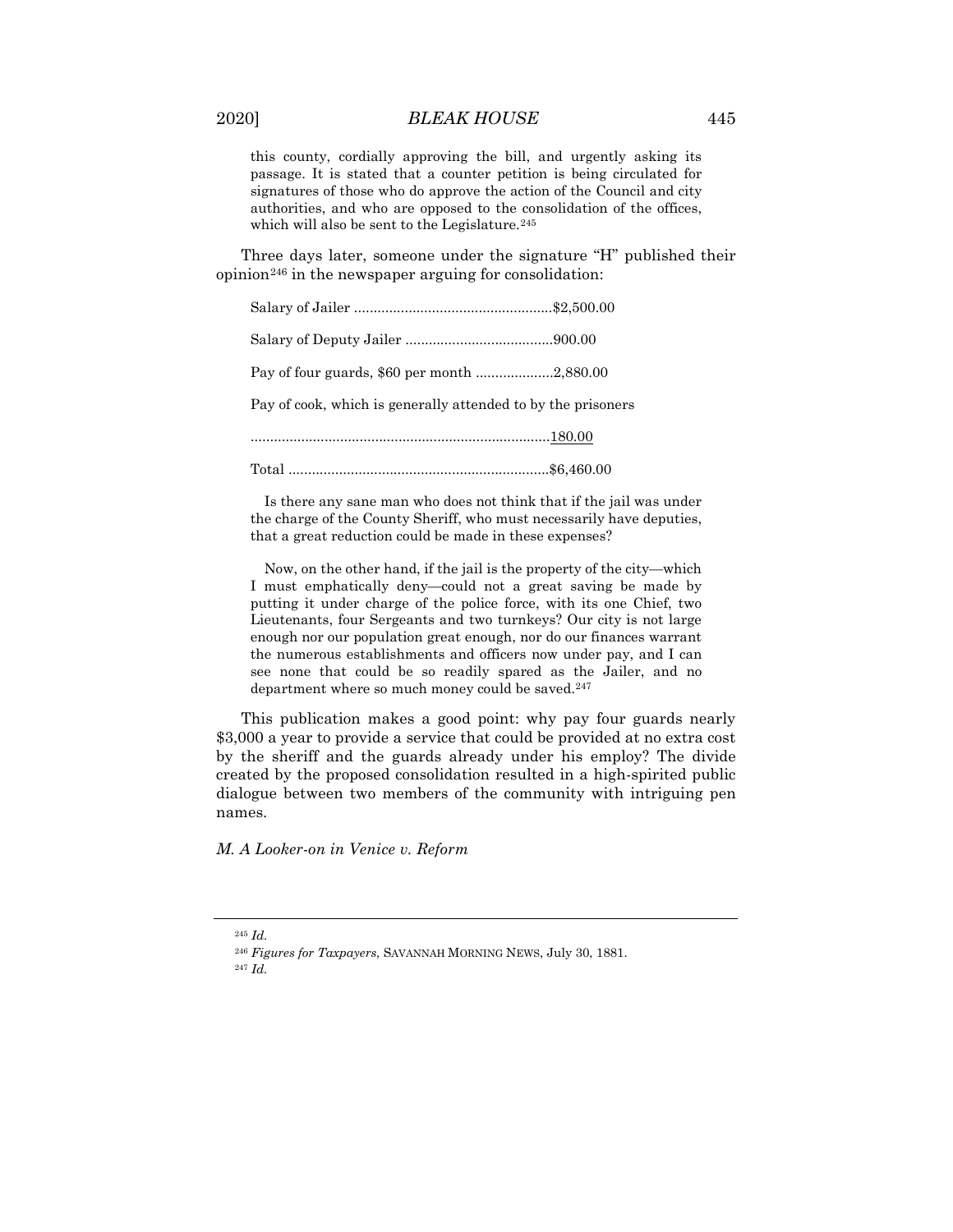What follows is a dialogue between two (presumably) members of the community on each side of the jail-consolidation debate, as published in the *Savannah Morning News*. The dialogue presents each side of the controversy's point of view.

# **1. "A Looker-on in Venice"—August 6, 1881**[248](#page-60-0)

*Editor Morning News:* I beg space for a word in reference to the change of the Jail from Waring Russell to the Sheriff of Chatham county. It is thought by many that the bill for that purpose now before the Legislature will pass, notwithstanding the County Commissioners of Chatham County, as well as the City Council of Savannah, have recommended that no change be made. Why this warfare against Waring Russell? Has he not made a good Jailer? Mr. Russell may have enemies (who hasn't?), but has Chatham county ever had a better Jailer? If he is a good man in that position, why put him out? It is said that Mr. Ronan, the Sheriff, does not desire the change made on his behalf: and for a good reason, doubtless—he would not be able to give his personal attention to the jail, if his time were fully occupied with the work of his office, as it should be. The Sheriff of Chatham county has about all he can do, generally, if he takes care of the Superior Court.

And if this be a personal warfare against Waring Russell (as is said to be the case by some), this community should not be in sympathy with it. Waring Russell, in his way, has done much good in this community. He and his whole family have ever been firm and faithful to the Democratic party. They have wielded an element in the interest of, and for the good of that party, which no other man, or set of men, could have controlled, and much, very much, of the present prosperity of Savannah, politically and otherwise, is due to that peculiar genius on the part of those men which has carried their name far beyond the limits of Savannah.

I have no more interest in the contest than any other reader of the News, but I do not like to see *prejudice control reason*.[249](#page-60-1)

## **2. "Reform"—August 9, 1881**[250](#page-60-2)

*Editor Morning News:* In your last issue "A Looker-on in Venice" calls attention to the pending bill to transfer the management of the jail from the city to the county authorities, and by an error which a mere "Looker-on" could easily have fallen into, he refers to it as a

<span id="page-60-2"></span><span id="page-60-1"></span><span id="page-60-0"></span><sup>248</sup> *The Proposed Consolidation of the Offices of Jailer and Sheriff*, SAVANNAH MORNING NEWS, Aug. 6, 1881.

<sup>249</sup> *Id.*

<sup>250</sup> *The Disposition of the Jail*, SAVANNAH MORNING NEWS, Aug. 9, 1881.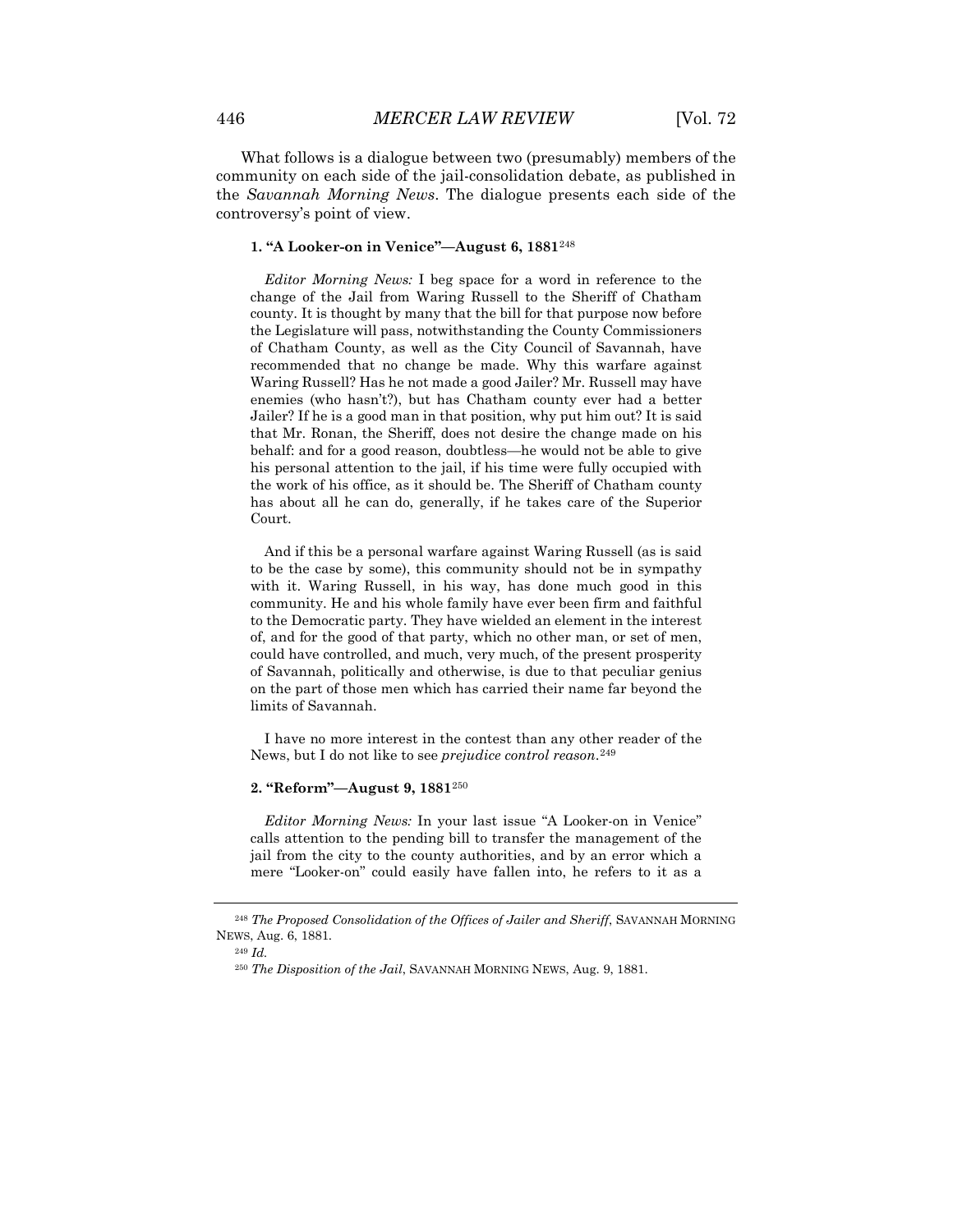"change of the jail from Waring Russell to the Sheriff." He then asserts that "it is said that Mr. Ronan, the Sheriff, does not desire the change made on his behalf," the reason as furnished by the writer being that "if his time were fully occupied, as it should be, he would not be able to give his personal attention to the jail, and this is coupled with the positive statement that "the Sheriff has about all he can do generally if he takes care of the Superior Court." In his last proposition "Lookeron" has again erred. The Superior Court adjourned about one month since and does not meet again for four months. During all this time the Sheriff has comparatively nothing to do, and his duties while the court is in session are not more onerous than those of the Sheriff of New York, who manages the jail there, or the Sheriffs of the other counties in this State, who are required to perform these duties. In regard to the alleged remarks of Mr. Ronan, we[[251](#page-61-0)] doubt his having said anything of the kind, and, if he did, we would only say that laws looking to reform and [sic] economy in the administration of public affairs are generally framed with a view to the benefits to accrue to the people, and not to meet the wishes of those officials whose duty it is to administer them. In the second paragraph of his article, "Looker-on" displays an intuitive knowledge of the past history of the city, and the causes of "its present prosperity politically (?) and otherwise" that does him great credit, but the facts stated and the touching allusions so delicately made hardly furnish a fair argument for the continuation of any unnecessary taxation. The exquisite pathos of his appeal, the charming and graceful tribute to "that peculiar genius" so fragrant that its odor has been wafted far beyond the narrow limits of our little town, may gratify the heart, but should not influence the sober judgment of our law makers upon a measure of public economy conceived in prejudice to no one and advocated in justice to all. In conclusion, allow me, while drawing our friend's attention to the error in his adopted signature, to publish the context in which it appears, that he may realize how inopportune his selection was:

"My business in this State Made me a looker on here in Vienna, Where I have seen corruption boil and bubble, Till it o'erun the stew; laws for all faults; But faults so countenanc'd that the strong statutes Stand like a forfeit in a barber's shop, As much in mock as mark."[252](#page-61-1)

<span id="page-61-0"></span><sup>251</sup> Note Reform's use of "we" and "us" throughout his writings. It seems he speaks for the majority, which is probably why the consolidation bill eventually passed.

<span id="page-61-1"></span><sup>252</sup> *The Disposition of the Jail*, *supra* note 250. Reform attributes Looker-on's signature to a line from a William Shakespeare play. *See* WILLIAM SHAKESPEARE, MEASURE FOR MEASURE act 5, sc. 1. But the Author is not convinced of the accuracy of Reform's assignment. The literature quoted references Vienna, Austria, not Venice, Italy. The "Looker-on in Venice" signature was very popular in the Nineteenth century. It can be found as a pen name in numerous newspaper articles from the early 1800s until the late 1800s. The phrase even appears in Congressional debates from that era. The Author has not been able to find the origin of this phrase, but it no doubt indicates the writer presumes to be no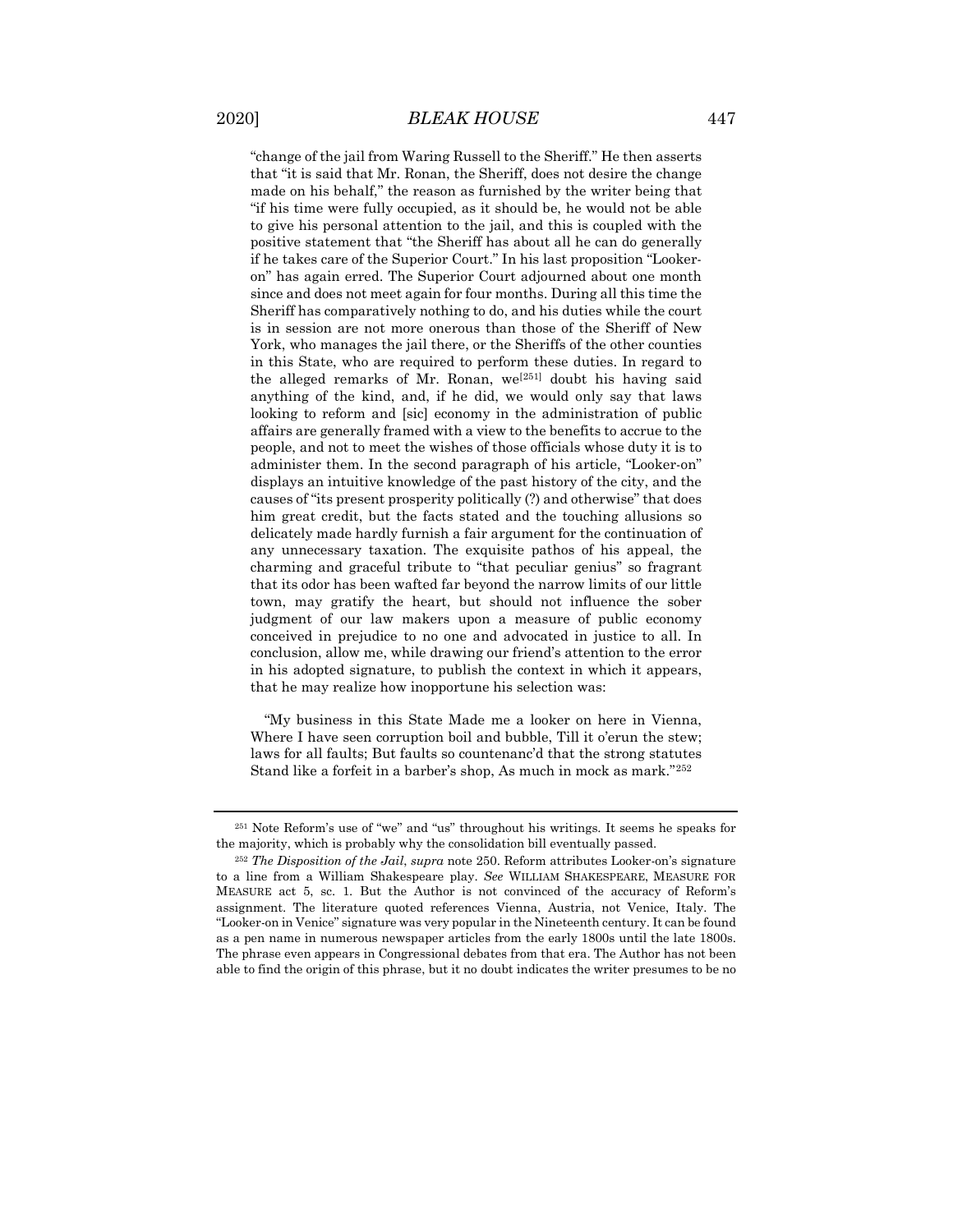### **3. "A Looker-on in Venice"—August 12, 1881**[253](#page-62-0)

*Editor Morning News:* In your issue of the 9th appeared what was intended, I suppose, as an answer to a little squib from "Looker on in Venice," but which, unfortunately, failed of accomplishing anything whatever, if furnishing light to the public as to whether the jail should be taken from the city of Savannah and placed in the keeping of the Sheriff of Chatham county was its object. I confess to some feeling of disappointment that "Reform" does not give us a few *facts* upon which to base his claim to the change as being "a measure of public economy, conceived in prejudice to no one, and advocated in justice to all." As the lawyers would say, we would like to see some *authorities* upon this point. If "Reform" will furnish the public with *facts* and *figures* to sustain his position, then we will say let not only the "sober judgment of our law-makers be influenced," but let this community, also, be convinced and act accordingly. The case of the jail, in behalf of its present status is *prima facie*. The matter has been investigated by the Board of County Commissioners and the City Council of Savannah, and both have declared in favor of allowing matters to stand as they are. Would "Reform" make application *here* of the whole context in which my "adopted" and "inopportune" signature is to be found! It would be hard for him to find excuse for its application to the conduct of the jail. The issue, narrowed down, invalues the jail, nothing more, at least so far as I am concerned.

As to Mr. Ronan's wishes in this connection, I have to say that I do not know of my own knowledge what the views of that gentleman are. All I know of them is hearsay, and I so stated. I have never conversed with him on the subject. And I may here add that I have never spoken a word to Mr. Waring Russell, or even one of the name, on the subject. My conclusions have been formed from observations as an *outside* "Looker on," if not "in Venice"—since "Reform's" application of the "context" may, as a citizen, affect his digestion—at least in Savannah.

As such looker-on, I have found the Superior Court of Chatham county groaning under the weight of unfinished business—business that would take the Judge, the Clerk, the Sheriff and all his deputies years to work off, and leave no time for the latter in which to play the part of jailer.

<span id="page-62-0"></span>more than a mere bystander making lay observations looking in from the outside. The popularity of this phrase in the 1800s might also be attributed to Venice's political and economic decline at the time. Given that context, it is likely that a "Looker-on in Venice" represents a bystander making lay observations as they watch the world around them change for the worse (as is used in the literature Reform cites).

<sup>253</sup> *The Consolidation of Sheriff and Jailer*, SAVANNAH MORNING NEWS, Aug. 12, 1881.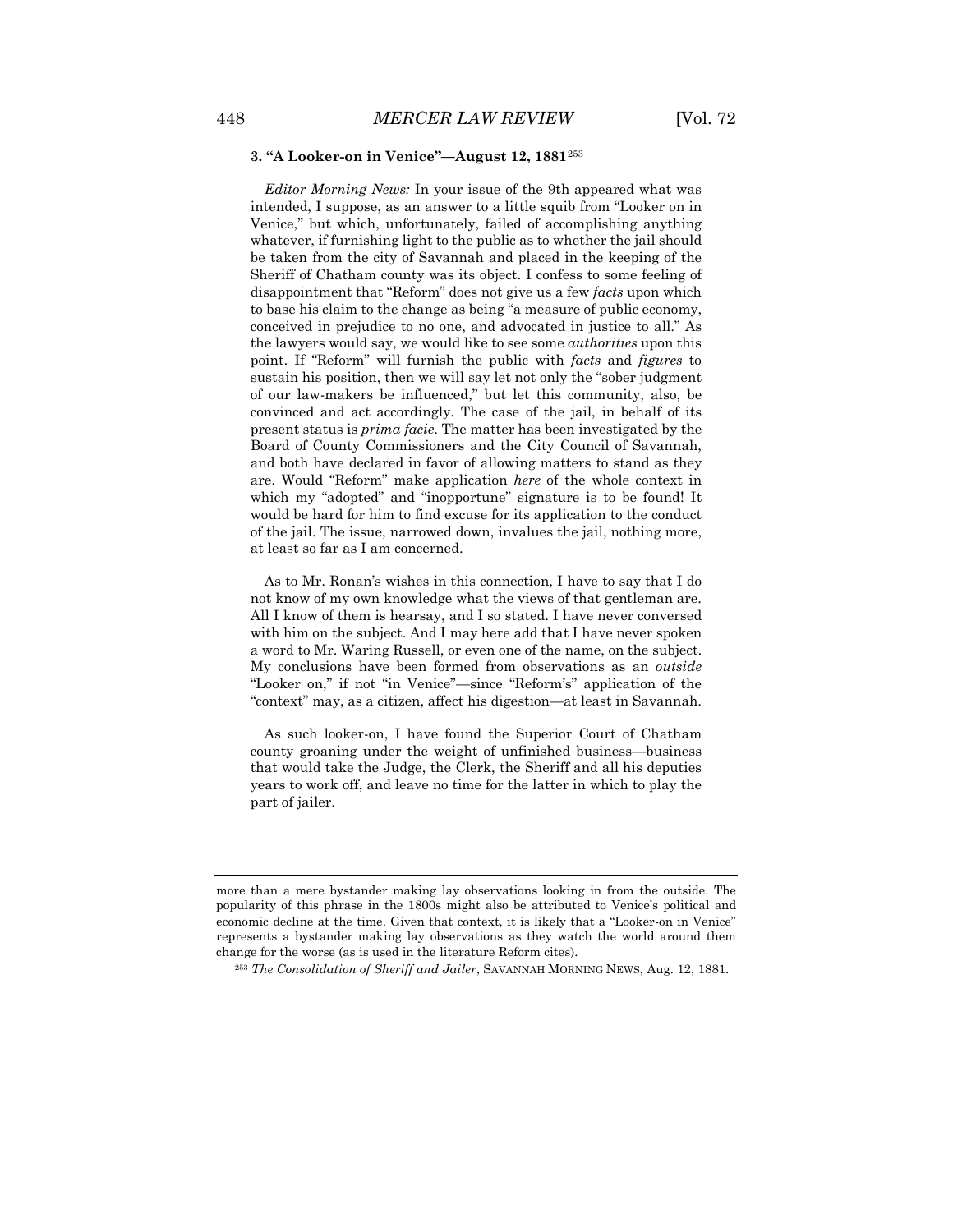I have found, on the other hand, that the jail is the poorest field for a *reformer* to direct his efforts to in the whole city perhaps. I have seen grand jury after grand jury, for years and years past, proclaiming in their general presentments a jail well kept and clean,[[254](#page-63-0)] prisoners well cared for, and *never an escape*; I have heard rumors of political rings, so called, for the purpose of retaining hold upon office.<sup>[[255\]](#page-63-1)</sup> but always worked, so far as the Russells were concerned, in the interest

of the Democratic party *first*, themselves *next*. I doubt if "Reform's" reformation (?) would be any better. The danger is that while it might be abundantly "fragrant with odor"—the worse kind—it would be sadly lacking in Russell's "peculiar genius."[[256\]](#page-63-2)

This is all I have to say as a mere looker on. "Reform," however, is a big sounding name, and it is possible that he may know things that I don't. If he does, and will come out with his *facts* and air them in the light, I may see a reason to apply that context, which seems to have tickled him so much, to Waring Russell and the present management of the jail. But with the light before me I shall, without the context, subscribe myself "A Looker on in Venice."[257](#page-63-3)

#### **4. "Reform"—August 13, 1881**[258](#page-63-4)

*Editor Morning News*: Your correspondent in yesterday's paper evidently desires what he terms "facts." I will, therefore, endeavor briefly to satisfy his apparent craving for this species of material, and inasmuch as he seems to attach some importance to the action of the city and county authorities in favor of allowing matters to stand where they are, we think we can fairly call his attention to the reason of the city, "that the jail belongs to it," in connection with the facts. The minutes of Council February 20th, 1845, show that the present site of the jail was donated to the county. The records of the Inferior Court in the court house confirm this, and show conclusively that the jail was erected by and belongs to the county. See records Superior Court 1841 to 1847. If any other fact is needed, the charter of the city furnishes it. We are not familiar with the reasons of the County Commissioners, but we presume that they are hardly based upon the fact that in 1878 the city fed the prisoners in the jail at *less* than *twelve* cents a piece

<span id="page-63-0"></span><sup>254</sup> While it may be true that past grand jury presentments have not pointed concern at the jailer's efforts, it is certainly innacurate to view previous grand jury presentments as flattering to the condition of the jail itself.

<span id="page-63-1"></span><sup>255</sup> This is most likely a reference to Waring Russell's election misconduct as seen in the text accompanying *infra* notes 270–76.

<span id="page-63-4"></span><span id="page-63-3"></span><span id="page-63-2"></span><sup>256</sup> It does not help Looker-on's credibility in the Author's opinion to be so overtly devoted to Waring Russell. Looker-on seems to share an allegiance, and perhaps chose the wrong pen name.

<sup>257</sup> *The Consolidation of Sheriff and Jailer*, *supra* note 253.

<sup>258</sup> *The Jail Question*, SAVANNAH MORNING NEWS, Aug. 13, 1881.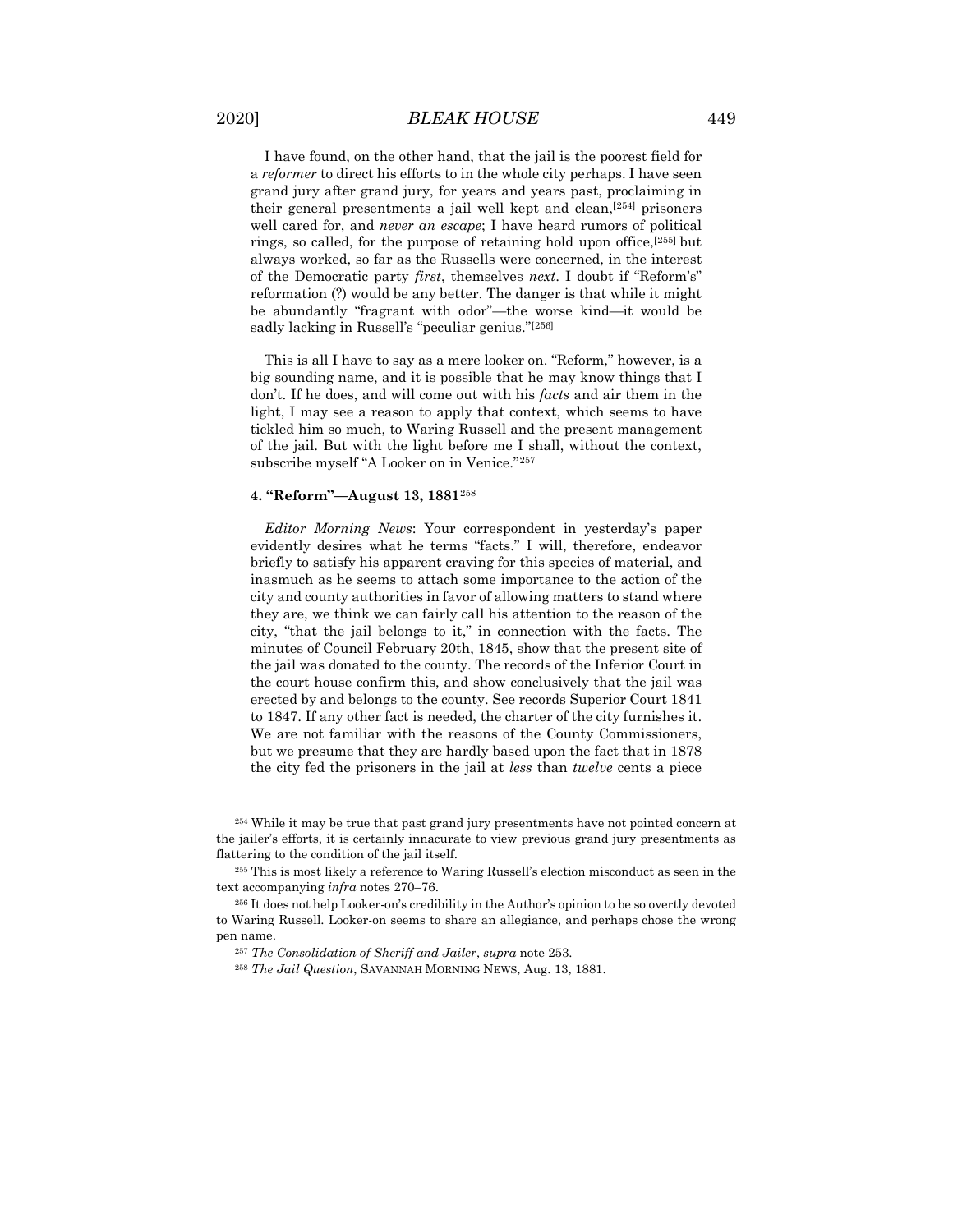per day, and charged the county *fifty*. Mayor Wheaton, in his report for 1880, pages 14, and 15 calls attention to the fact that the convicts have been maintained by the county in the Cuyler swamp, "reducing the number of the prisoners at the jail about forty on an average, while the expenses for salaries, guards, fuel, etc., remain without change." If "Looker On's" appetite remains unsatisfied after he has digested these "facts," we will kindly undertake to furnish him with a few more which we happen to have quite handy.<sup>[259](#page-64-0)</sup>

### **5. "A Looker-on in Venice"—August 17, 1881**[260](#page-64-1)

*Editor Morning News*: Since "Reform's" last article appeared in your paper, I have given some consideration to the jail matter, and have tried to look at it from an impartial standpoint. I have been informed that "Reform" states but the truth when he says that he has other "facts" in reserve with which to supply me in case they should be called for. Indeed, I have been shown a whole pamphlet of these so-called facts—a pamphlet entitled "Facts and Figures, in connection with Chatham County Jail, etc.," fifty-two pages in length, gotten up with a view, it is said, of presenting an argument before the legislative committee having the matter of the jail bill in charge, to show the wonderful advantages to accrue to the county of Chatham from the contemplated change. What pains touching a matter of only a few thousand dollars!

But the question arises, who is to be benefited by this wonderful change! While all of us are citizens of Chatham county, it so happens that, for the most part, we are also citizens of Savannah. How are we to be benefited by taking money out of one pocket and putting it into another? Perhaps "Reform's" ingenious mind may be able to enlighten us, and, if so, we would be extremely obliged to have him "let the cat out of the bag." But is it not possible, nay, probable that the citizens of Chatham county, who happen to have their "little all" within the circumscribed limits of this town, may suffer by this patriotic measure? If property be returned to the county for taxation at one price, and assessed by the City Assessors at a higher price, it will be seen that what we put into our *county* pocket from the profits of the jail would not enable us to meet the increased draft upon our *city* pocket; and, as it must be remembered that all our Representatives in the Legislature, as well as those who are advocating this measure here, so far as I have been able to learn, are residents of the city of Savannah, the fact announced by "Reform" that "it cost less than

<sup>259</sup> *Id.*

<span id="page-64-1"></span><span id="page-64-0"></span><sup>260</sup> *Proposed Consolidation of Sheriff and Jailer*, SAVANNAH MORNING NEWS, Aug. 17, 1881.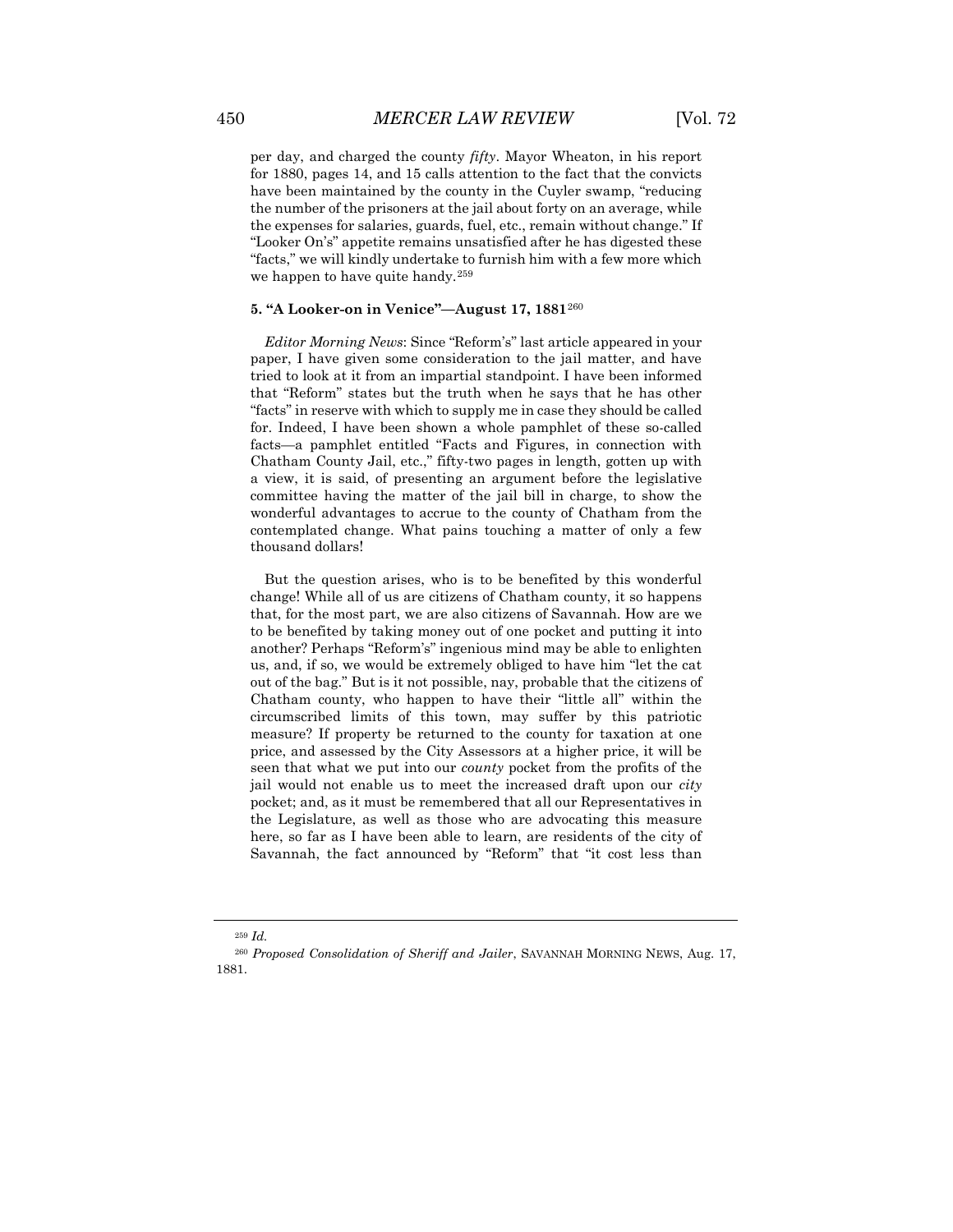twelve cents per day to feed the jail prisoners, when the city charged the county fifty cents," cannot very materially affect them.

The quotation furnished by "Reform" from the Mayor's report for 1880 needs but a passing notice. The expenses for "salaries, guards, fuel, etc.," have remained unchanged, he says, notwithstanding the prisoners at the jail have been reduced to about forty on an average, in consequence of the county having maintained the convicts at Cuyler Swamp. I ask, is it possible that this should affect the expenses of ["]salaries, guards, fuel, etc.," with an institution that must be kept organized for the accommodation of an uncertain number of occupants?

As to the title to the jail property, I can only say that that is a question in dispute between the county and city. I have no opinion to express on that subject; but how it is to be settled by a bill in the Legislature consolidating the offices of Sheriff and Jailer, "Reform" does not say, nor can I imagine.

I need only trouble the readers of the News with one more suggestion, and that is this: In all that has been written by the projectors of this consolidation measure not one word has been said as to the incompetency, mismanagement or dishonesty of Waring Russell as Jailer. It is advocated as a great patriotic measure to *lessen the load of over burdened tax payers*, and yet what is the argument, so full of significance, you hear upon the street! "Turn him out, kick him out." We ask, in Heaven's name, why![261](#page-65-0)

#### **6. "Reform"—August 18, 1881**[262](#page-65-1)

*Editor Morning News*: I had supposed that "Looker On" would have been ravenous for more "facts" by this time, but he has evidently restrained his appetite in this respect in order that he might give full play to his noble sympathy for us, while laboring under such distressing "pains, touching a matter of only a few thousand dollars." Doubtless, to "Looker On," "a few thousands," more or less, are an insignificant matter, but to the great mass of our people, who are less fortunate than he is, every dollar of their taxes represents so much of their labor, and should be expended only for value received. "Looker On" asks "how are we to be benefited by taking money out of one pocket and putting it into another?" We confess we cannot answer this question.[[263\]](#page-65-2) We had supposed this to be the argument of the city

<sup>261</sup> *Id.*

<sup>262</sup> *The Jail Consolidation Bill*, SAVANNAH MORNING NEWS, Aug. 18, 1881.

<span id="page-65-2"></span><span id="page-65-1"></span><span id="page-65-0"></span><sup>263</sup> The city and the county are two separate entities. If the county saves money through this measure then the benefit is to the county and, ultimately, its citizens. The county had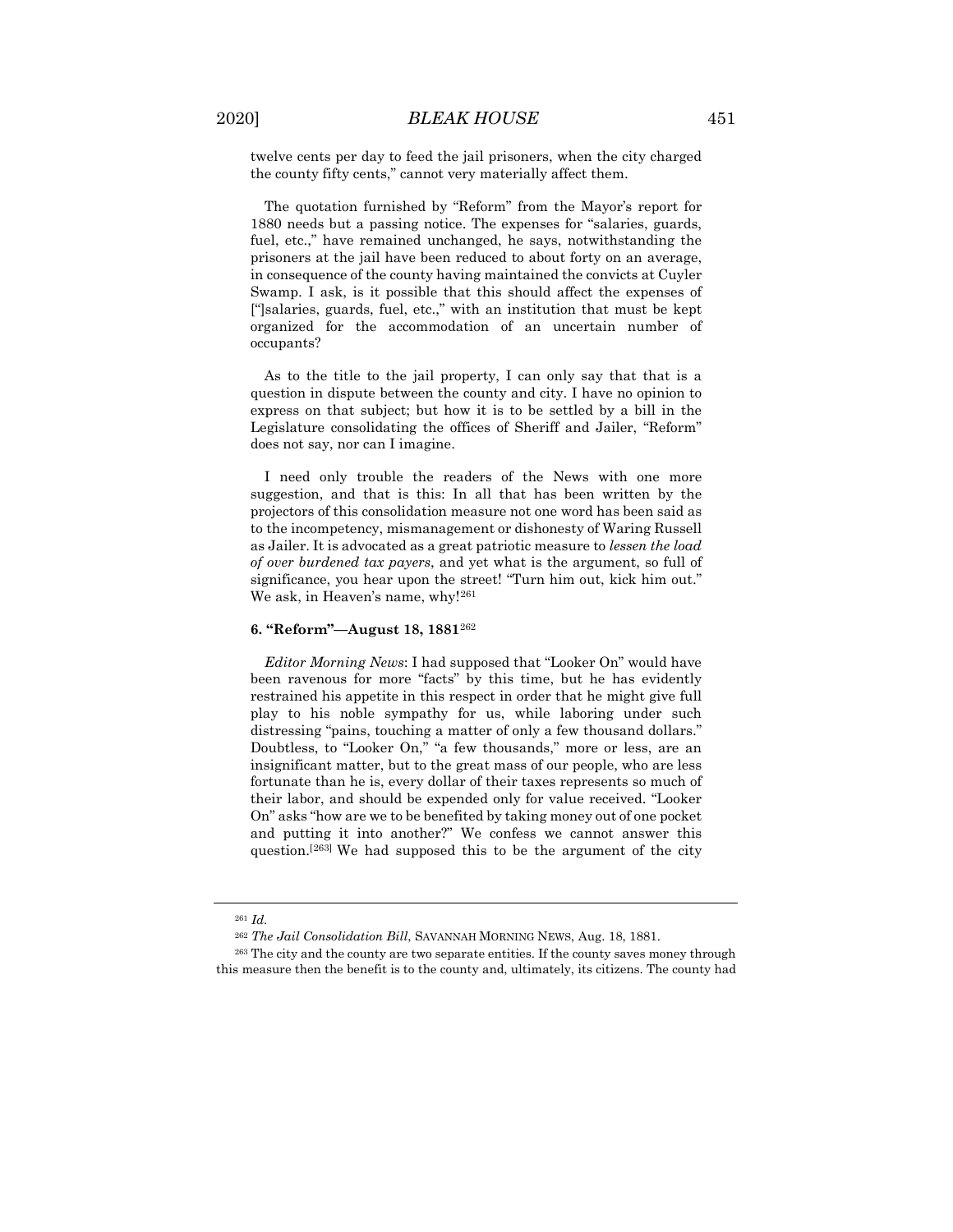fathers, to wit: that the city make money out of the jail by overcharging the county; and yet these assertions are made in the face of the fact that with all its extravagant charges against the county the city treasury shows a clear deficit of forty thousand dollars in the last ten years.[[264](#page-66-0)] My friend needs some more facts here. The money is not taken out of one pocket to be put in the other, but it is taken out of *both* pockets to be returned to *neither*.

In regard to his "passing notice" of the matter alluded to in the Mayor's report for 1880, I would only ask "Looker On" to state whether if his vast business should by any untoward event shrink to half its present proportions, whether he would maintain the same expensive establishment or make a relative reduction in his disbursements? As to the title, he says he has no opinion to express. He should not dodge the issue thus. The public are looking to him for information, and he should not hesitate to say where the record shows the title to be. Concluding, he alludes to the jailer, his competency, etc., and the remarks made upon the street. *These are not the issues.* The personal qualifications of no man can have any bearing upon a system which it is sought to change in the interest of economy. Anything which touches *this question* is legitimate matter for the public to consider. Nothing else can or should concern them.[265](#page-66-1)

### **7. "A Looker-on in Venice"—August 19, 1881**[266](#page-66-2)

*Editor Morning News*: I do not wish to tire your readers with a correspondence which has already reached a length far beyond my intention or expectation at the first, and will, therefore, end this one, so far as I am concerned, with the remark that, as "Reform" has doubtless had quite as good, if not a better, opportunity than I have for ascertaining under what particular *set* of "city fathers" that "deficit" occurred, which he claims "the City Treasury shows in the last ten years," I refrain from offering any suggestions or remarks touching that portion of his last communication, except to say that if his statement be true, the *City Treasury*, rather than the city *jail*, needs the attention of a reformer.

I would again venture to remark that if the object of consolidating the offices of Sheriff and Jailer be to punish the city of Savannah for the mismanagement of its treasury, it is possible that, in a few years, it will be sought to chastise the county of Chatham by putting the jail

its own expenses, such as paying for a drainage project to help reduce the spread of yellow fever, as seen in the text accompanying *infra* notes 278–83.

<span id="page-66-2"></span><span id="page-66-1"></span><span id="page-66-0"></span><sup>264</sup> See text accompanying *supra* note 204 for a recap on the city treasury's taxation struggles in the 1870s.

<sup>265</sup> *The Jail Consolidation Bill*, *supra* note 262.

<sup>266</sup> *The Jail Consolidation Bill*, SAVANNAH MORNING NEWS, Aug. 19, 1881.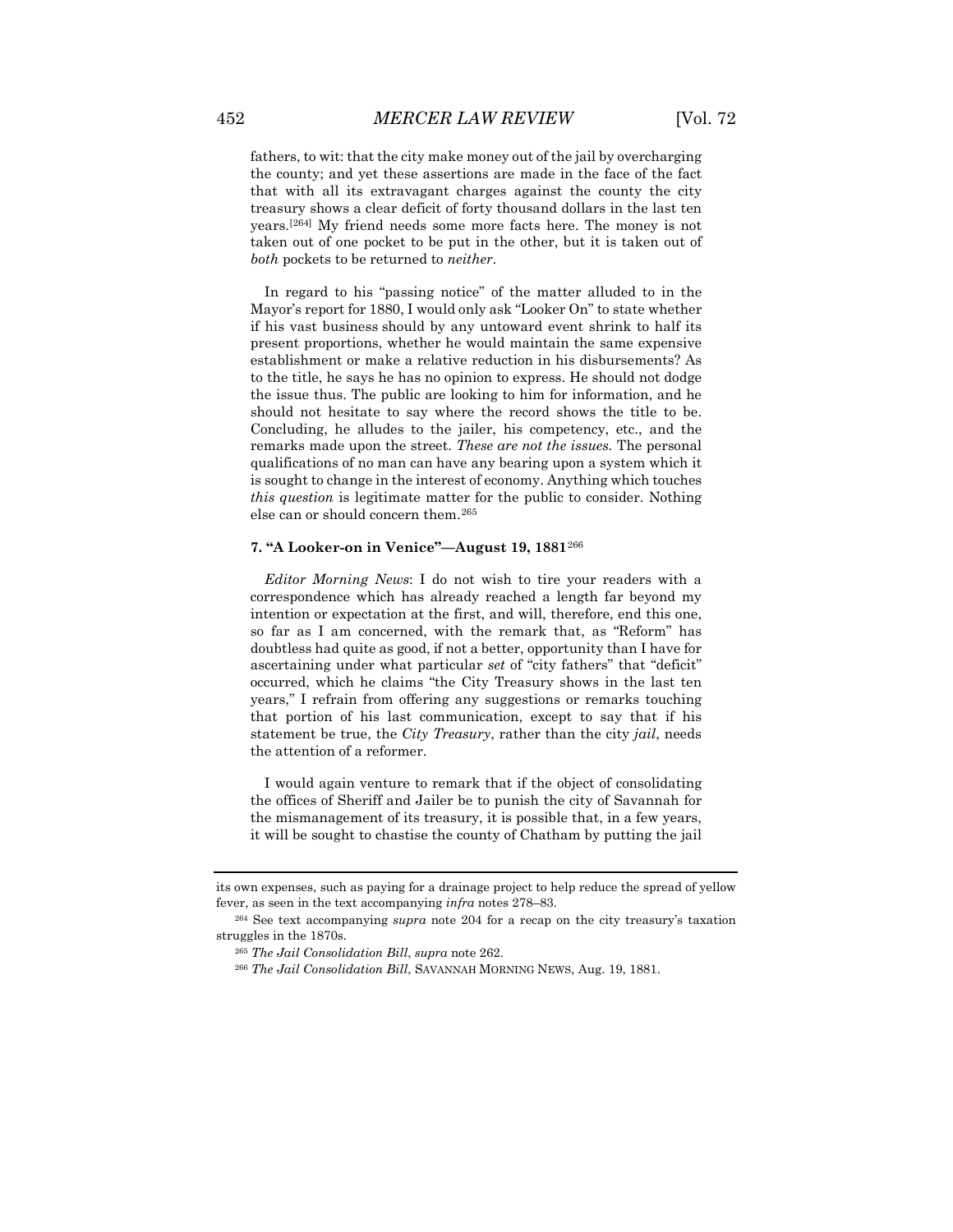back into the hands of the city for the same reason, the wisdom of which proceeding, to most minds, must be extremely refreshing to contemplate.

But should the wonderful change be made it will be quite interesting to all of us to see this matter of "forty thousand dollars," or any other "deficit," kept straight by the bobbing up and down of the "expenses of salaries, guards, fuel, etc," to meet the daily changes in the number of guests at this county hotel. It is a consolation to have that much to look forward to.

And if the thing works well in every way; if we find the flag of Chatham county a better one to sail under than the flag of Savannah; if we find the county of Chatham all right, and the city of Savannah a fraud; if we find the people of Savannah to be of one kind, and the people of Chatham county to be of another and a better kind, then I say not only the jail, but let us move the whole infernal city over into the county of Chatham, and place ourselves under her kind protecting wing. Adieu.<sup>[267](#page-67-0)</sup>

This exchange is both highly informative and highly entertaining. Looker-on argues control of the jail should remain with the city of Savannah and Reform argues for a change. Ultimately, the legislature would take Reform's position. But before this Article turns to this looming change, the reader should know about two things: (1) what may have led to the public's distrust of Waring Russell and (2) what was the Cuyler Swamp project?

First, the reader will notice Waring Russell was thought to be a central reason for wanting to consolidate the offices of sheriff and jailer. Recall Waring Russell's prior removal from office (and eventual reinstatement) for challenging a local judge to a duel in 1859. Also recall his feud with Mr. Sims, the editor of a local newspaper, for publishing inaccurate information. Mr. Russell was not afraid of an altercation. And perhaps that rubbed some people the wrong way. But if it is true that the desire for consolidation was the result of the community's lack of faith in Waring Russell, it is probably due to the events leading up to the local election of 1881.

A December 7, 1880 newspaper article presents testimony given by the clerk of council during an examination by a special committee of council regarding matters connected to the registration of voters in the impending local election.[268](#page-67-1) The end result of the questioning was the

<sup>267</sup> *Id.*

<span id="page-67-1"></span><span id="page-67-0"></span><sup>268</sup> *City Government: Official Proceedings of Council*, SAVANNAH MORNING NEWS, Dec. 7, 1880.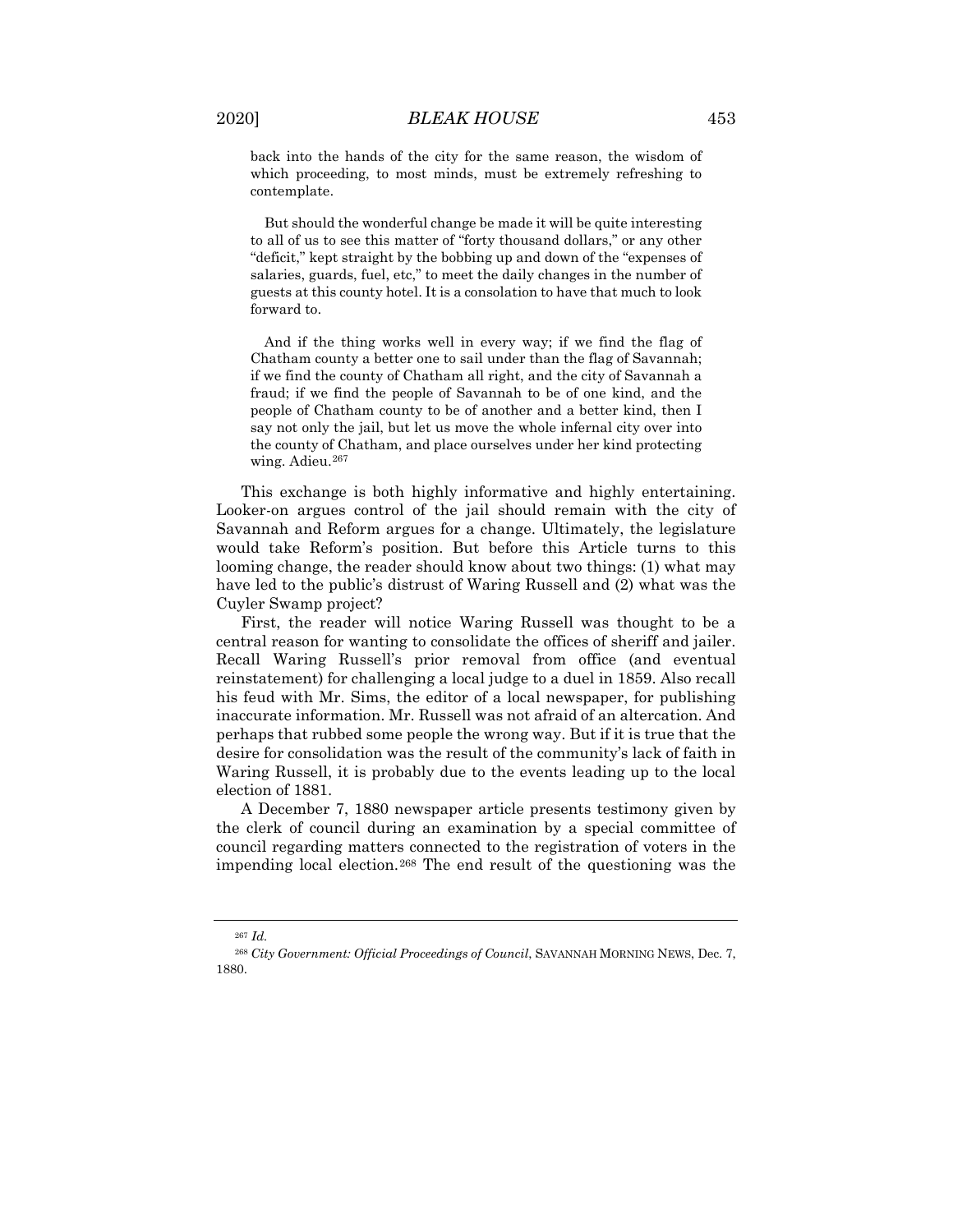committee's recommendation of a change in existing election law.[269](#page-68-0) It seems Waring Russell held an unofficial meeting between various city officers at the jail for the purpose of ensuring the election of a mayor and aldermen who would further his own interests (being re-elected as jailer).[270](#page-68-1)

An article[271](#page-68-2) published on December 11, 1880, gives a better description of the meeting called by Waring Russell at the jail. The article contains several affidavits discussing unscrupulous conduct by Waring Russell. What follows are excerpts from these published affidavits.

That the said Waring Russell stated to the said meeting that its object was to raise money for the expenses of the coming city election (which said election is to take place in January [1881]), and particularly to buy registration tickets; that his intention was to see to it that a Board of Aldermen was elected favorable to the re-election of the city officers then in office; and to this end it was important that they control through him—the said Waring Russell a sufficient number of registration tickets.

. . . .

. . . . Deponent says that the said Waring Russell continued to state in substance and effect that he had concluded to assess the city officers four per cent. of a year's salary as earnings for these expenses; that this assessment had to be paid or the officers refusing must expect to lose their heads.<sup>[272](#page-68-3)</sup>

Other affidavits from city officials in attendance at the meeting affirmed the above statement. Still others had additional remarks. One affiant stated that when he informed Waring Russell he could not afford to pay four percent of his salary, Mr. Russell told him to borrow the money "or make way for somebody that could [afford it]."[273](#page-68-4) When one affiant told Mr. Russell that he was not opposed to the democratic nominee, Mr. Russell stated that "he did not care a d-n for the nomination of the party, that Jack Wheaton would be the next Mayor."[274](#page-68-5) Another affiant said he heard Waring Russell say that "no one could be elected Mayor of Savannah unless he, Waring Russell, said so."[275](#page-68-6) Still another

<sup>269</sup> *Id.*

<sup>270</sup> *Id.*

<span id="page-68-6"></span><span id="page-68-5"></span><span id="page-68-4"></span><span id="page-68-3"></span><span id="page-68-2"></span><span id="page-68-1"></span><span id="page-68-0"></span><sup>271</sup> *The Registration Injunction: The Affidavits of City Officers and Citizens*, SAVANNAH MORNING NEWS, December 11, 1880.

<sup>272</sup> *Id.*

<sup>273</sup> *Id.*

<sup>274</sup> *Id.*

<sup>275</sup> *Id.*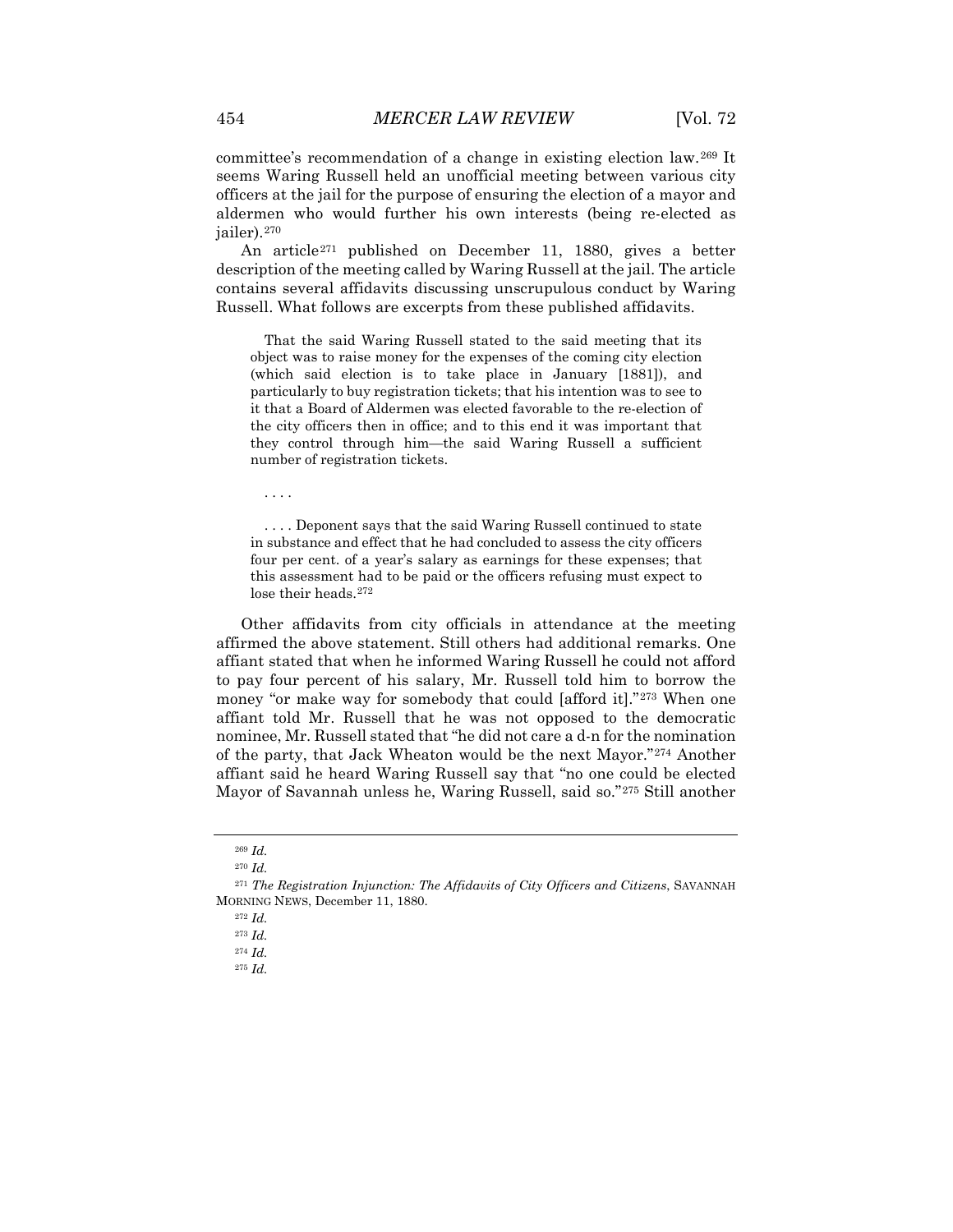affiant, a former clerk in the office of clerk of council who was in charge of the voter registration books, stated in his affidavit as follows:

[A] large number of registry tickets (to the best of deponent's knowledge and belief not less than nine hundred) was [sic] issued to parties who brought with them a due bill or memorandum signed W. R. (meaning Waring Russell) in lieu of the cash. That this was done by direction of the City Treasurer and by the Clerk of Council, deponent being a clerk in the office. Deponent says that it was understood in the said office that the tickets given to parties bringing the said memoranda or due bills signed W. R. were controlled and voted by the said Waring Russell.

Deponent says that to the best of his knowledge and belief, a large portion of the money due the city for the registration of the said nine hundred voters has never been paid into the City Treasury, but about such payment deponent can not be positive.  $[1]^{276}$  $[1]^{276}$  $[1]^{276}$ 

That said, perhaps this is why the public wanted Waring Russell out of office. And yes, John (Jack) Wheaton won the mayoral election in 1881 and Waring Russell remained jailer.[277](#page-69-1) It seems Mr. Russell's tenure as jailer could also be attributed to his knack for behaving like a politician. Could it also be that the sheriff's and the county's rejection of the proposed jail consolidation bill was the result of political influence or fear of negative political consequences should they upset the aptly named Waring Russell?

Next, the discussion between Looker-on and Reform includes references to the Cuyler Swamp project, which many believed should have resulted in a savings in the operation of the jail because of the number of prisoners diverted from the prison to the chain gang. A further look at the Cuyler Swamp project reveals the struggles facing Chatham County at the time, and a potential incentive for having ownership of the jail. According to a local newspaper article,<sup>[278](#page-69-2)</sup> the first portion of the Cuyler Swamp project was completed in 1885. The article stated,

The work of digging the Cuyler swamp canal is completed. The lowlands around the Catholic Cemetery have been thoroughly ditched and drained, and a number of old drains and ditches north of the cemetery have been opened. The chain-gang will be now put to work in digging lateral canals or ditches so as to carry off the water from the

<sup>276</sup> *Id.*

<sup>277</sup> *The Municipal Election*, SAVANNAH MORNING NEWS, Jan. 20, 1881.

<span id="page-69-2"></span><span id="page-69-1"></span><span id="page-69-0"></span><sup>278</sup> *Improving the Lowland: Developing New and Fertile Fields*, SAVANNAH MORNING NEWS, Mar. 31, 1885.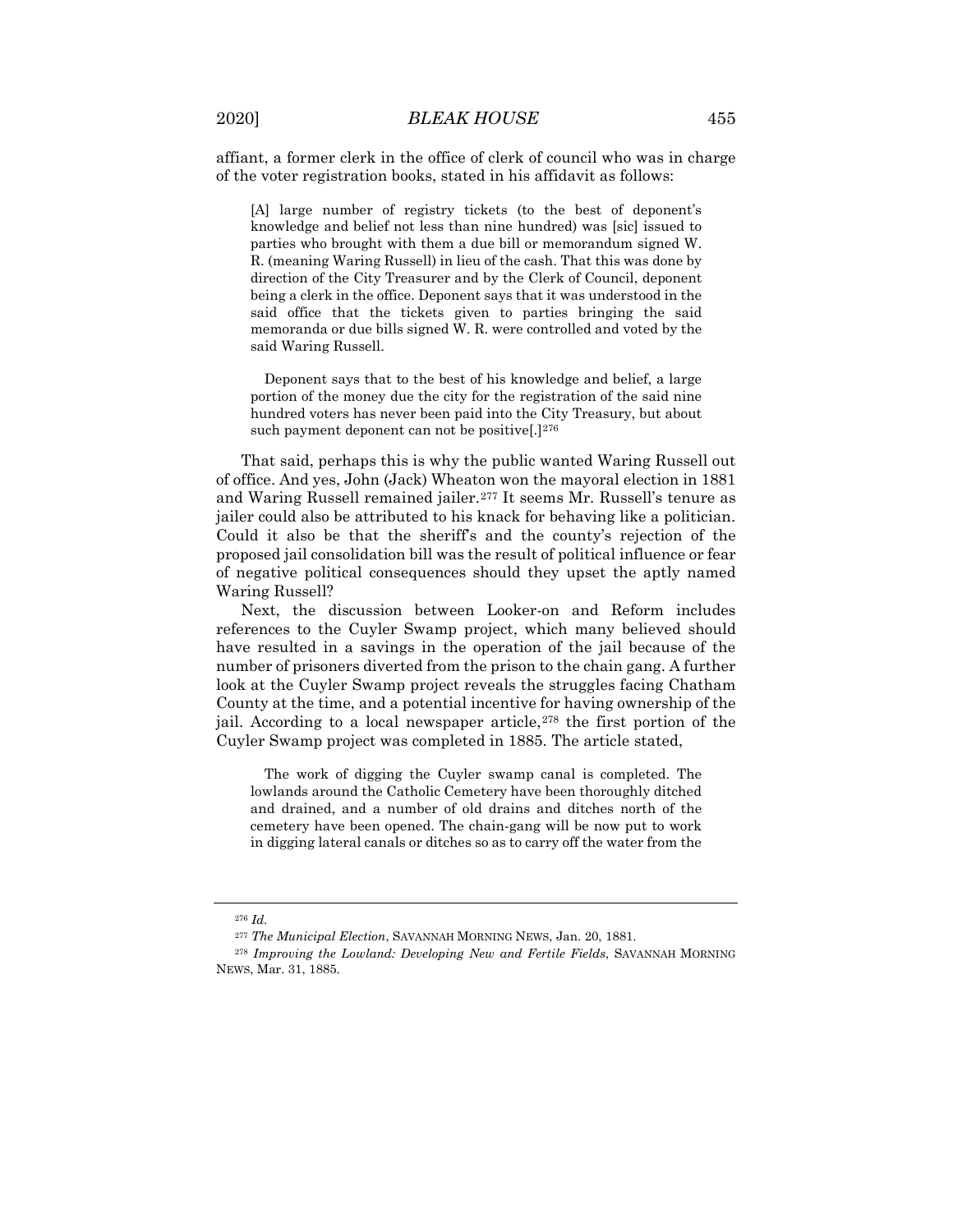lowlands and swamps adjacent to the canal, and also in securing the banks of the main work.[279](#page-70-0)

The newspaper article indicated there were 126 convicts working on the chain gang in 1885 (many more than the forty prisoners on average mentioned in Reform's 1881 letter).[280](#page-70-1)

The Cuyler Swamp project was the result of an 1877 Act entitled "An Act to Provide for the Drainage of Chatham County."[281](#page-70-2) The Act stated,

Whereas, The city of Savannah has recently been visited by an epidemic of yellow fever, that has not only resulted in a great loss of life, but has materially damaged the business interests of said city, and decreased the value of the taxable property therein; and whereas, in order to protect this State from liability to similar epidemics, it is necessary that a thorough system of drainage for said county of Chatham be provided[.][282](#page-70-3)

It also appears Cuyler Swamp was the key to draining the entirety of Chatham County because of its location. A report stated that

[t]he obstacle to [Chatham County's] complete drainage lies in the Cuyler swamp. The Commissioners have recently directed their active attention to the drainage of the latter, as the fundamental basis of the drainage and reclamation not only of all the Teynac swamp, but of the whole district lying southeast of, and in the path of the prevailing summer and early autumn winds toward the city.

The drainage of Cuyler swamp will involve an appropriate canal, sufficient in capacity to receive and carry off the water shed from about five thousand acres of land.[283](#page-70-4)

The Act also required the tax collector of Chatham County to pay one third of Chatham County's state tax of 1877 for the purpose of draining the county.[284](#page-70-5) The one-third tax amounted to \$27,633.73.[285](#page-70-6) Of those funds, \$75.31 was paid towards the chain gang, revealing that there was another benefit to the chain gang aside from free labor—a source of

<sup>279</sup> *Id.*

<sup>280</sup> *Id.*

<sup>281</sup> 1877 Ga. Laws 308.

<sup>282</sup> *Id.*

<span id="page-70-6"></span><span id="page-70-5"></span><span id="page-70-4"></span><span id="page-70-3"></span><span id="page-70-2"></span><span id="page-70-1"></span><span id="page-70-0"></span><sup>283</sup> *The Drainage of Chatham County: The Report of the Commissioners to the Governor— An Interesting Document*, SAVANNAH MORNING NEWS, July 17, 1879.

<sup>284</sup> 1877 Ga. Laws 308 § 1.

<sup>285</sup> *The Drainage of Chatham County*, *supra* note 283.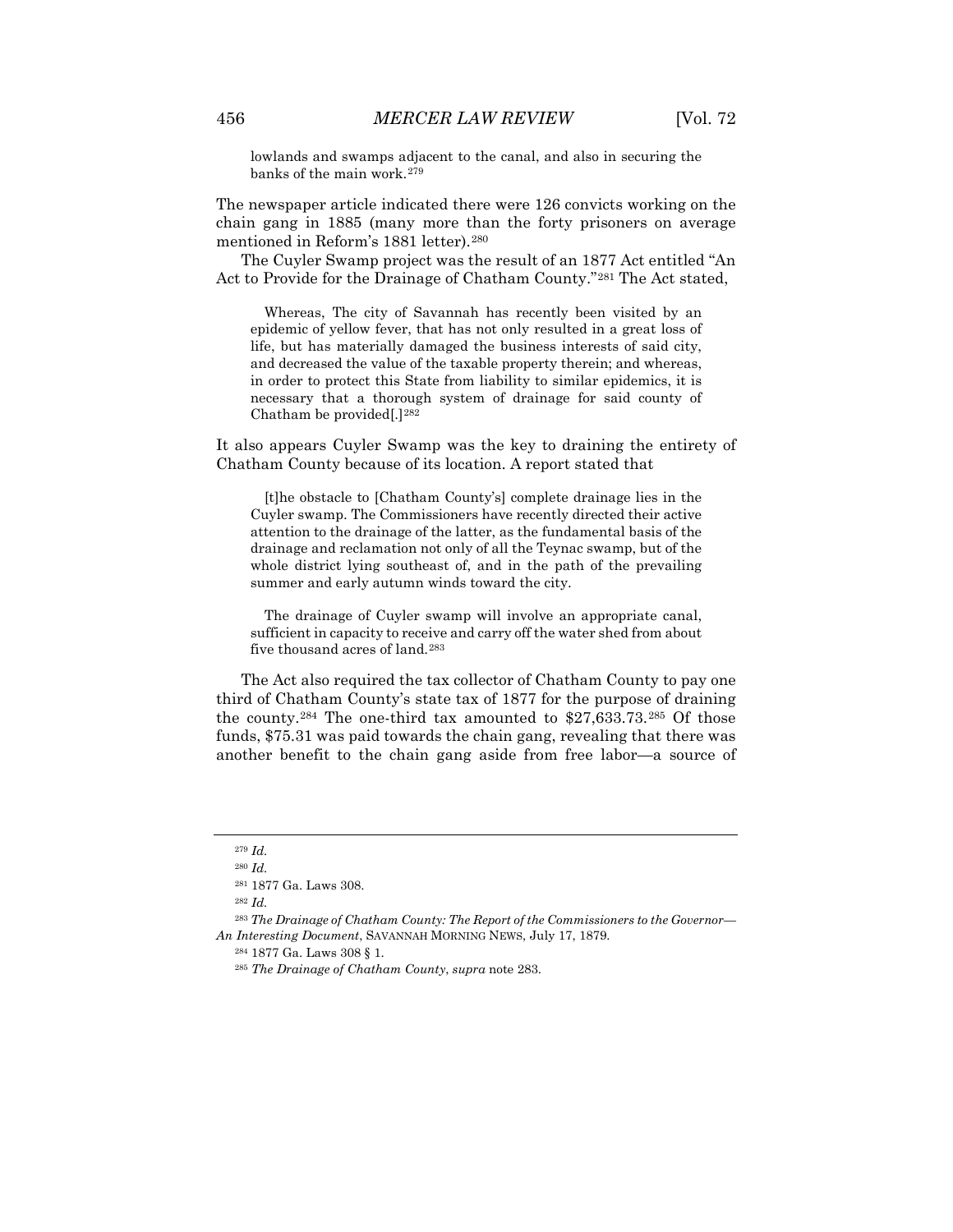revenue (likely paid to the jail, and therefore, the city).<sup>[286](#page-71-0)</sup> Seventy-five dollars might not seem like much, but this accounting comes from 1879. In 1881, according to Reform's letter, the jail only had forty prisoners on average working at Cuyler Swamp.[287](#page-71-1) In 1885, as seen above, there were 126 members of the chain gang. If the jail received payment for the work of its prisoners on the chain gang, this would have been a steady source of revenue. Particularly since the idea of giving prisoners an occupation was suggested as early as 1848.[288](#page-71-2)

Between Waring Russell's unsavory actions and the county's drainage project, there were needs and concerns that required addressing. And the opinions expressed by Looker-on and Reform would soon convince local representatives to act.

#### *N. A Time for Change*

On August 24, 1881, the mayor of Savannah wrote a letter to a local representative in the legislature expressing his disagreement with the representative's position on transferring control over the jail from the mayor and aldermen of Savannah to the sheriff and commissioners of Chatham County, stating, "I regret to differ with yourself and your colleagues as to the necessity or advisability of the proposed change. The claim that it will result in a saving to the county and city cannot, in my opinion, be sustained."[289](#page-71-3)

There was obviously a prior exchange between the two, but the mayor's previous letter contains only remnants of ink too faded to read. Regardless, the above letter shows that, despite the mayor's objection, those in the legislature agreed with those who desired a change in the management of the Chatham County jail. Up to this point, shifts in control seemed to be at the whim of the city. That was no longer the case. One month later, an Act<sup>[290](#page-71-4)</sup> was passed vesting control over the Chatham County jail in the sheriff of Chatham County and the county commissioners.[291](#page-71-5)

The Act repealed all previous laws vesting control over the jail in the mayor and aldermen of Savannah and any law giving the mayor and aldermen authority to act on behalf of the jail, including the ability to

<span id="page-71-0"></span><sup>286</sup> *Id.* Coincidentally, if its name is any indication of its owner, there was an alderman with the last name Cuyler who served on the jail committee in 1839, and William Cuyler served as the mayor of Savannah in 1836.

<sup>287</sup> *See* text accompanying *supra* notes 258–59.

<sup>288</sup> *See* text accompanying *supra* note 160.

<span id="page-71-5"></span><span id="page-71-4"></span><span id="page-71-3"></span><span id="page-71-2"></span><span id="page-71-1"></span><sup>289</sup> Letter from John Wheaton, Mayor of Savannah, to Representative in the Legislature (August 24, 1881), *in* Mayor's Letter Book of Savannah, Georgia, 1880–1881, at 270 (1881).

<sup>290</sup> 1881 Ga. Laws 393.

<sup>291</sup> *Id.*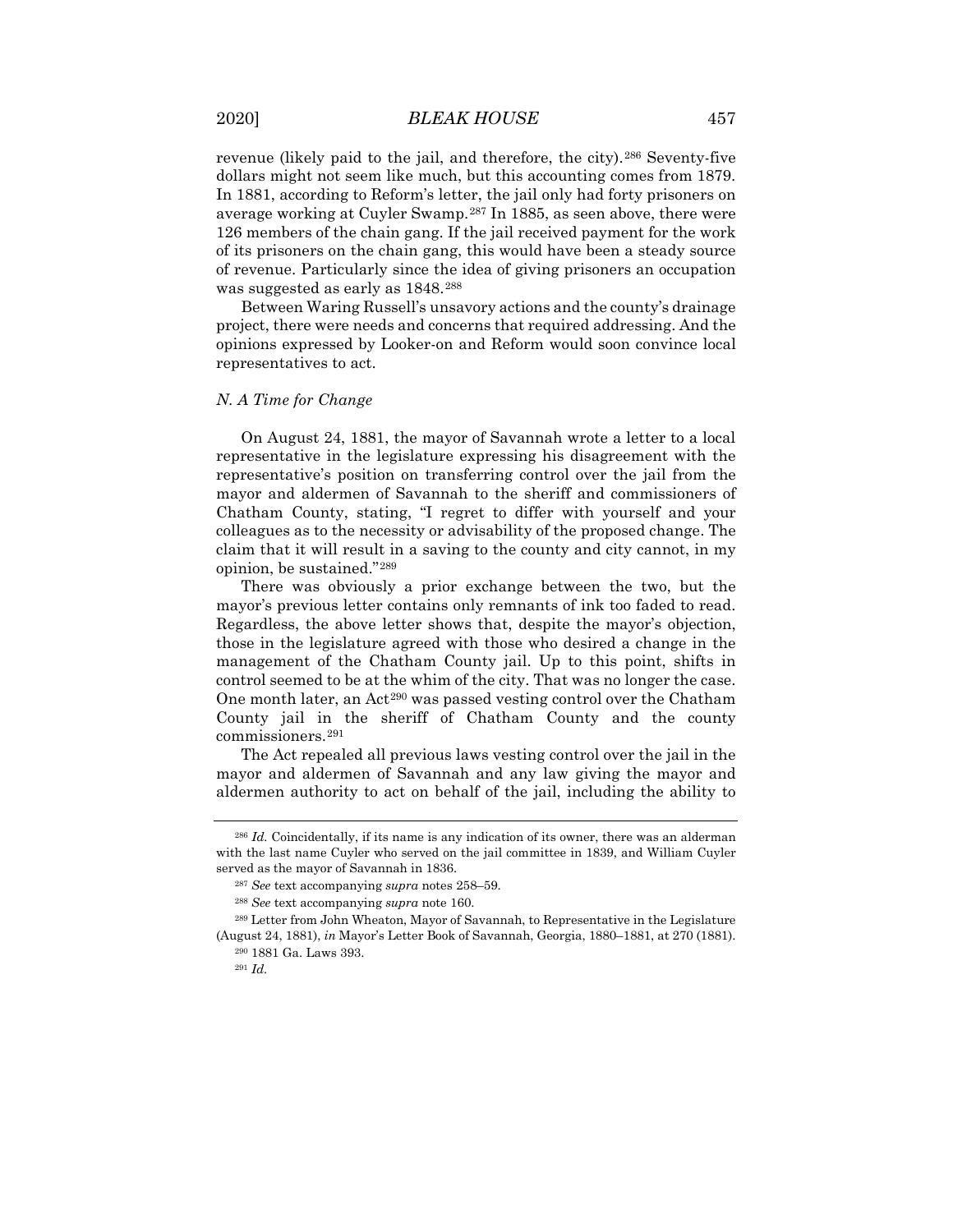regulate fees.[292](#page-72-0) The Act also stated that, by virtue of his office, the sheriff would be the new jailer under the supervision of the county commissioners, and the Act set a salary for the jailer that was to take place of fees previously allowed by law, such as fees for dieting prisoners.[293](#page-72-1) Recall that the fees for dieting prisoners was a point of contention for Reform and others because of the discrepancy between the actual price to feed prisoners (twelve cents a day) and the charged price to feed prisoners (fifty cents a day).

Two years later, an Act<sup>[294](#page-72-2)</sup> was passed giving the commissioners of Chatham County the authority to issue bonds, stating as follows:

WHEREAS, the taxes levied for county purposes in the county of Chatham have been hitherto sufficient to pay the current expenses of said county and prevent the accumulation of any indebtedness, but unless imposed to an unreasonable or excessive amount will not be sufficient for the building of a jail, which buildings are imperatively needed; and whereas, the burden of erecting this public building can be equalized among the tax-payers by the issue of bonds: therefore

SECTION I. *Be it enacted by the General Assembly of the State of Georgia*, That the commissioners of Chatham county and *ex-officio* judges be, and they are hereby authorized and empowered to issue coupon bonds of the county of Chatham in the name of Chatham county, an amount not exceeding forty thousand dollars[.][295](#page-72-3)

The Act also required that, before the Act take effect, an election be held where voters cast a vote either in favor of bonds or against bonds.<sup>[296](#page-72-4)</sup> A two-thirds vote was required.[297](#page-72-5)

### *O. The New Jail*

The Act must have been approved by voters because four years later an invitation to the public for inspection of the "new jail" was published in the newspapers.[298](#page-72-6) It must be mentioned, though, that an olive branch from the city helped the county fund the new jail. In 1883, the city council agreed to donate the land on which the old jail sat to the county so the county could sell that property to help pay for the new jail.[299](#page-72-7) The city qualified the donation by setting a timeframe for the work on the new jail

- <span id="page-72-5"></span><sup>297</sup> *Id.*
- <span id="page-72-6"></span><sup>298</sup> *The New Jail*, MORNING NEWS, Dec. 8, 1887.
- <span id="page-72-7"></span><sup>299</sup> GAMBLE, *supra* note 67, at 416.

<sup>292</sup> *Id.* at 394–95.

<span id="page-72-3"></span><span id="page-72-2"></span><span id="page-72-1"></span><span id="page-72-0"></span><sup>293</sup> *Id.* at 395.

<sup>294</sup> 1883 Ga. Laws 671.

<sup>295</sup> *Id.* at 671.

<span id="page-72-4"></span><sup>296</sup> *Id.* at 673.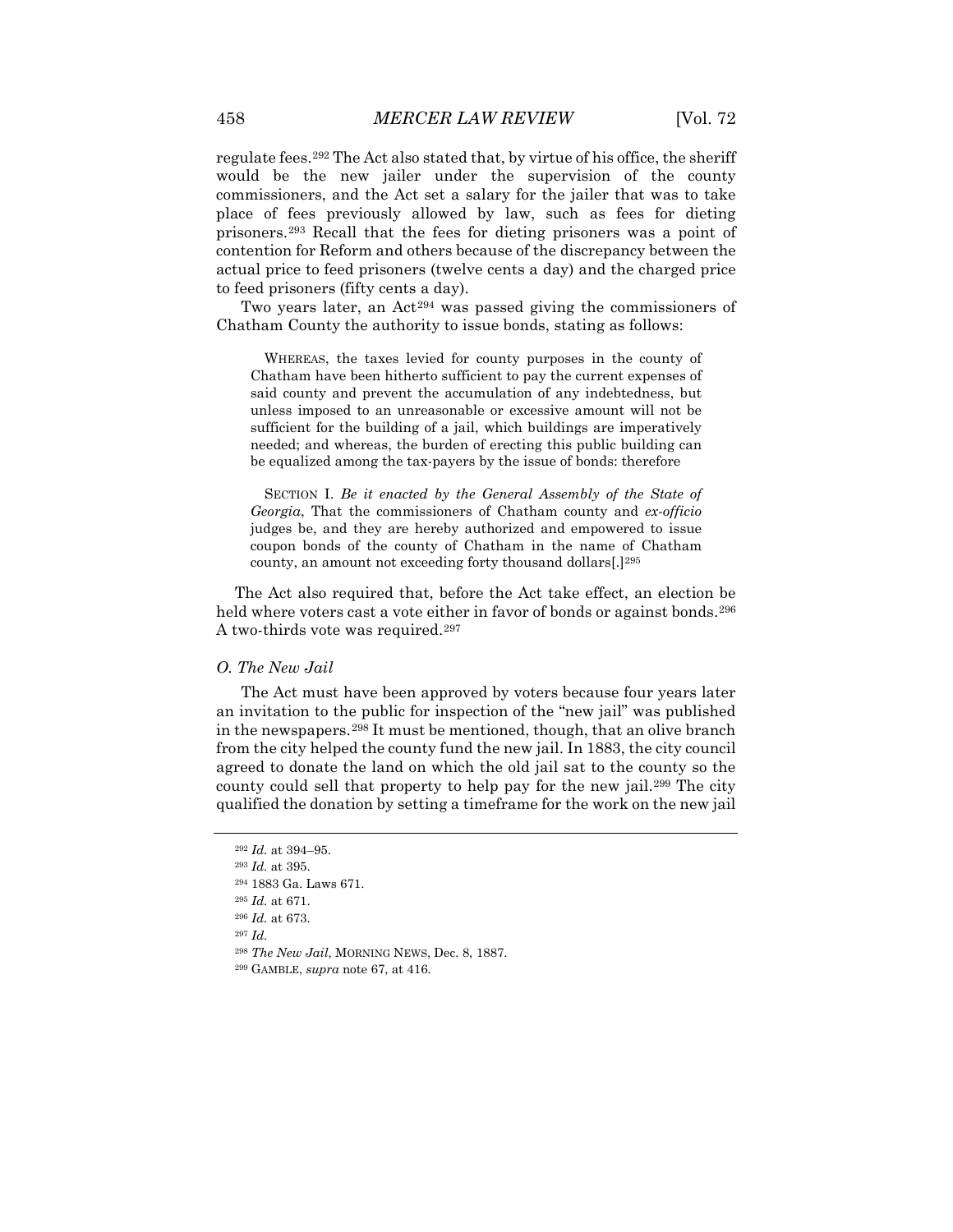to begin.[300](#page-73-0) On January 11, 1888, title for the old jail site was officially conferred to the county.<sup>[301](#page-73-1)</sup> The city's donation was quite admirable given prior tensions related to control of the jail, although the county's outspoken disagreement with the jail consolidation bill surely earned it some favor in the city's eyes. Remember though, the county suggested the idea of the city donating land for the purpose of a new jail as early as 1859 at a city council meeting.[302](#page-73-2) Perhaps, if the city had cooperated earlier, the new jail would have been built much sooner.

Despite widespread public want for a new jail, the jail's completion was received with little fanfare. A newspaper article<sup>[303](#page-73-3)</sup> published on December 15, 1887, demonstrates this lack of enthusiasm, stating simply, "The new jail muddle was brought to a sudden ending yesterday," and, "This settles the jail matter as far as the building is in question."[304](#page-73-4) The very next day, the contractor turned the new jail over and Sheriff Ronan took possession.[305](#page-73-5)

In summary, a jail was built in Savannah in 1801 with mostly city funds.[306](#page-73-6) A new jail was erected in 1846.[307](#page-73-7) A mere two years later, a grand jury presentment referred to that new jail as a "living grave."[308](#page-73-8) In 1854, the first mention of the need for another new jail was seen in a city ordinance,[309](#page-73-9) and thirty-three years later, that new jail was finally completed. The transitions in control and management over the Chatham County jail were likely the result of politics and greed. Politicians made strategic moves to position themselves such that they could collect revenue as a result of their control of the jail. Yet tragedy also affected this story: two great fires, a civil war, a taxation issue, and an epidemic of yellow fever. The Eighteenth-century saga of the Chatham County jail, however, was complete by 1887. But poor jail conditions and controversy surrounding the jail's control made another appearance in the Twentieth century.

<sup>300</sup> *Id.*

<sup>301</sup> *Id.*

<span id="page-73-2"></span><span id="page-73-1"></span><span id="page-73-0"></span><sup>302</sup> *See* text accompanying *supra* notes 180–81. In 1859, the county asked the city to donate a portion of land suitable for a new jail and to donate the lot on which the thencurrent jail sat. Here, the city donated just the lot on which the old jail sat.

<span id="page-73-7"></span><span id="page-73-6"></span><span id="page-73-5"></span><span id="page-73-4"></span><span id="page-73-3"></span><sup>303</sup> *The New Jail Accepted: The County Commissioners Ready to Take Possession*, MORNING NEWS, Dec. 15, 1887.

<sup>304</sup> *Id.*

<sup>305</sup> *The Sheriff in Possession*, MORNING NEWS, Dec. 16, 1887.

<sup>306</sup> *See* text accompanying *supra* notes 70–71.

<span id="page-73-8"></span><sup>307</sup> *See* text accompanying *supra* notes 152–54.

<sup>308</sup> *See* text accompanying *supra* notes 158–60.

<span id="page-73-9"></span><sup>309</sup> *See* text accompanying *supra* note 169.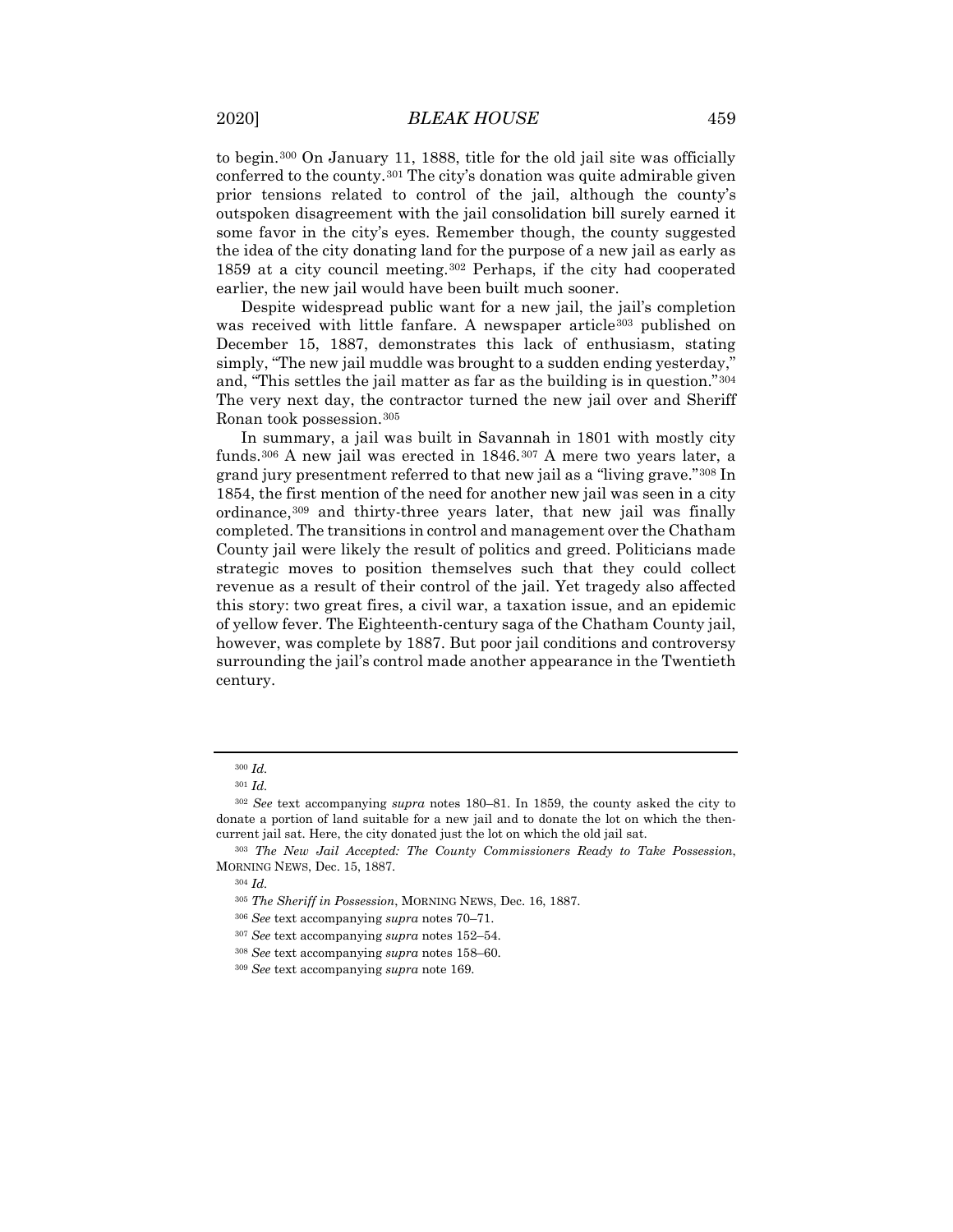# V. TWENTIETH CENTURY

The 1887 jail had a capacity of 300 inmates.[310](#page-74-0) In 1978, the Chatham County jail was moved to a facility on Montgomery Street.<sup>[311](#page-74-1)</sup> That facility held 381 inmates, but quickly outgrew its capacity.<sup>[312](#page-74-2)</sup> Eventually, in 1988, the Chatham County Detention Center was opened to help alleviate overcrowding.[313](#page-74-3) One year later, in 1989, overcrowding again became a concern, and in 1993 the Chatham County Sheriff's Complex was created and the detention center was tied in to make up the facility that stands today.[314](#page-74-4) This rapidly growing inmate population set the stage for an all-too-familiar controversy.

In *Griffin v. Chatham County*,[315](#page-74-5) the Supreme Court of Georgia referenced the storied past of the Chatham County jail.[316](#page-74-6) The court stated, "We are informed that this is the oldest legal controversy in the history of this state."<sup>[317](#page-74-7)</sup> The sheriff of Chatham County, Carl A. Griffin,<sup>[318](#page-74-8)</sup> refused to accept all of the city prisoners sent to the Chatham County jail despite the existence of a contract between the city and the county entered into in July of 1976 in which the county agreed to house, maintain, and confine all city prisoners at the county jail. The sheriff argued that he had "no duty and had insufficient personnel to confine city prisoners."[319](#page-74-9) Because of the sheriff's refusal, the county filed a petition for a writ of mandamus to enforce the contract. The trial court granted the county's mandamus petition and the sheriff appealed. On appeal, the sheriff argued there was no statutory authority that required him to accept the city prisoners and the county commissioners could not require him to do so.  $320$ 

With little reasoning in the opinion, the Georgia Supreme Court held it was not error for the trial court to issue the writ of mandamus.<sup>[321](#page-74-11)</sup> The

<sup>313</sup> *Id.*

<sup>314</sup> *Id.*

<sup>315</sup> 244 Ga. 628, 261 S.E.2d 570 (1979).

<sup>316</sup> *Id.* at 628–29 & n.1, 261 S.E.2d at 571 & n.1.

<sup>317</sup> *Id.* at 628, 261 S.E.2d at 571.

<span id="page-74-9"></span><span id="page-74-8"></span><span id="page-74-7"></span><span id="page-74-6"></span><span id="page-74-5"></span><span id="page-74-4"></span><sup>318</sup> *Our History*, *supra* note 310. Carl A. Griffin served as sheriff for twenty-four years, from 1960–1984. *Id.* The only Sheriff to serve longer than that was John T. Ronan who served as sheriff for twenty-six years, from 1873–1899. *Id.* Sheriff Ronan was the same sheriff who took possession of the 1887 jail once construction was complete. *See* text accompanying *supra* note 305.

<span id="page-74-11"></span><span id="page-74-10"></span><sup>320</sup> *Id.*

<span id="page-74-3"></span><span id="page-74-2"></span><span id="page-74-1"></span><span id="page-74-0"></span><sup>310</sup> *Our History*, CHATHAM COUNTY SHERIFF'S OFF., http://www.chathamsheriff.org/Home/Our-History (last visited Oct. 24, 2019).

<sup>311</sup> *Id.*

<sup>312</sup> *Id.*

<sup>319</sup> *Griffin*, 244 Ga. at 629, 261 S.E.2d at 571.

<sup>321</sup> *Id.* at 630, 261 S.E.2d at 572.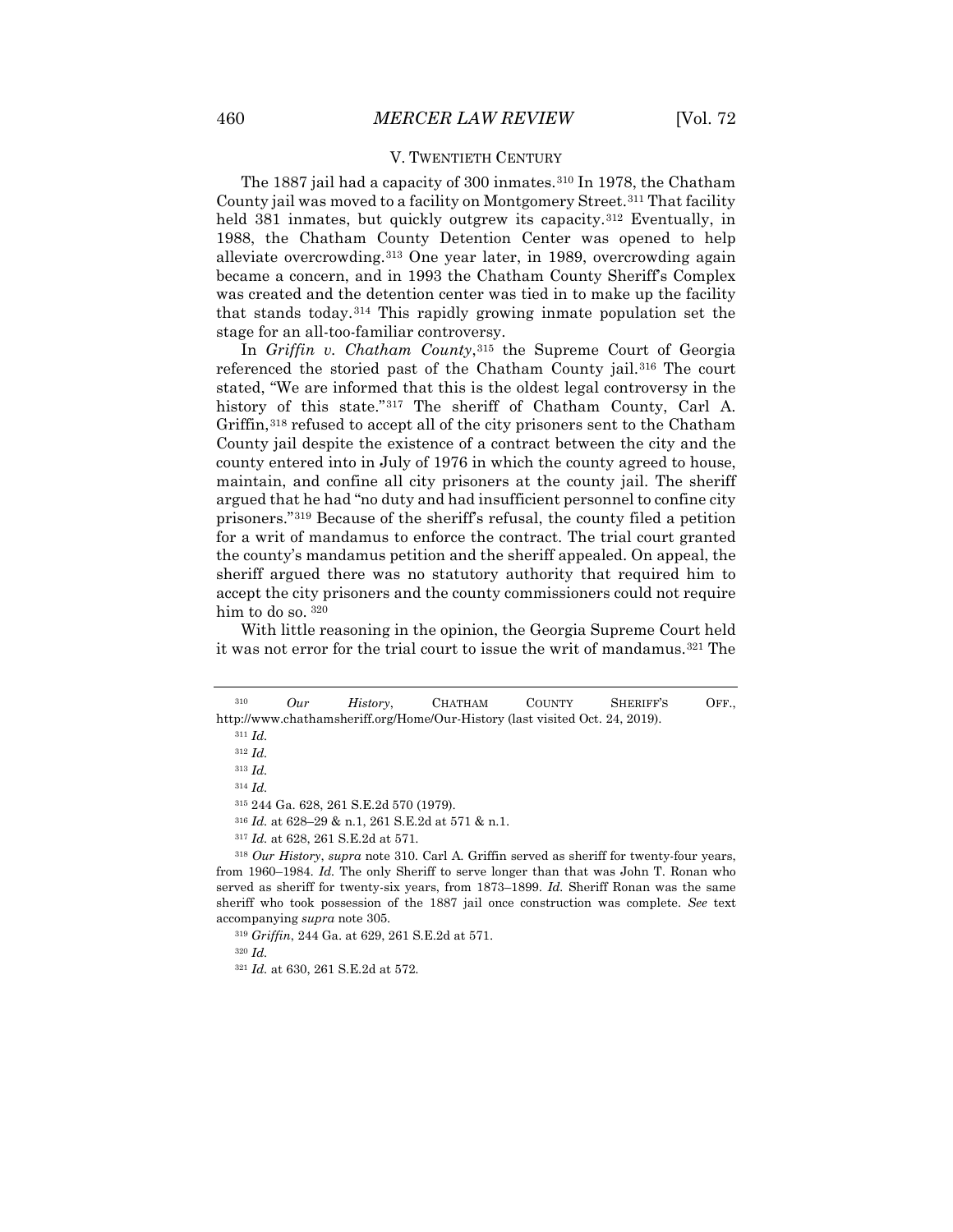court did, however, cite statutory law in footnotes that (1) empowered cities and counties to contract with each other for the use of their facilities or services, (2) designated sheriffs as jailers by virtue of their office, and (3) punished sheriffs who refused to accept prisoners.[322](#page-75-0) The court also referenced in a footnote the 1881 Act that transferred control of the jail from the mayor and aldermen of the city of Savannah to the sheriff of Chatham County and the county commissioners, most likely to demonstrate that the county had authority to enter into contracts on the jail's behalf.[323](#page-75-1)

There appears to have been a good reason why the sheriff refused to accept all city prisoners in the *Griffin* case. And the reason is explained in a case decided in 1990: *Mercer v. Mitchell*.[324](#page-75-2) Remember that Chatham County and the city of Savannah entered into the previously mentioned contract to house prisoners in July of 1976. But two years prior to entering into that contract, the Chatham County jail was already under fire. As the Eleventh Circuit Court of Appeals noted in its opinion,

This case began in 1974, when a group of prisoners filed a section 1983 class action suit, *see* 42 U.S.C. § 1983 (1982), claiming that the Chatham County Jail was being operated in violation of the United States Constitution. According to the plaintiffs in that suit, the jail was extremely overcrowded, and the defendant (the County) essentially agreed. The county announced plans to build a new jail facility, and the litigation abated during construction of that facility.<sup>[325](#page-75-3)</sup>

The plaintiffs in *Mercer* claimed the conditions of the jail were in violation of the Eighth Amendment<sup>[326](#page-75-4)</sup> of the United States Constitution, which prohibits cruel and unusual punishment, and further claimed the conditions were "atrocious," to which the defendants agreed.[327](#page-75-5) When the new jail was complete in 1978, the inmates challenged the constitutionality of the conditions at the new jail too (remember, they were moved from a jail with a capacity of 300 to a jail with a capacity of 381—not that dramatic of a difference). The result was a district court order in November of 1981 placing "a temporary cap of 446 inmates on the jail and order[ing] county officials to reduce the jail population to a 'manageable' level."[328](#page-75-6)

<sup>322</sup> *Id.* at 629–30 nn. 2, 3 & 9, 261 S.E.2d at 572 nn. 2, 3 & 9.

<span id="page-75-1"></span><span id="page-75-0"></span><sup>323</sup> *Id.* at 630 n.8, 261 S.E.2d at 572 n.8.

<span id="page-75-3"></span><span id="page-75-2"></span><sup>324</sup> 908 F.2d 763 (11th Cir. 1990).

<sup>325</sup> *Id.* at 765.

<sup>326</sup> U.S. CONST. amend. VIII.

<span id="page-75-6"></span><span id="page-75-5"></span><span id="page-75-4"></span><sup>327</sup> 908 F.2d at 784.

<sup>328</sup> *Id.* at 765.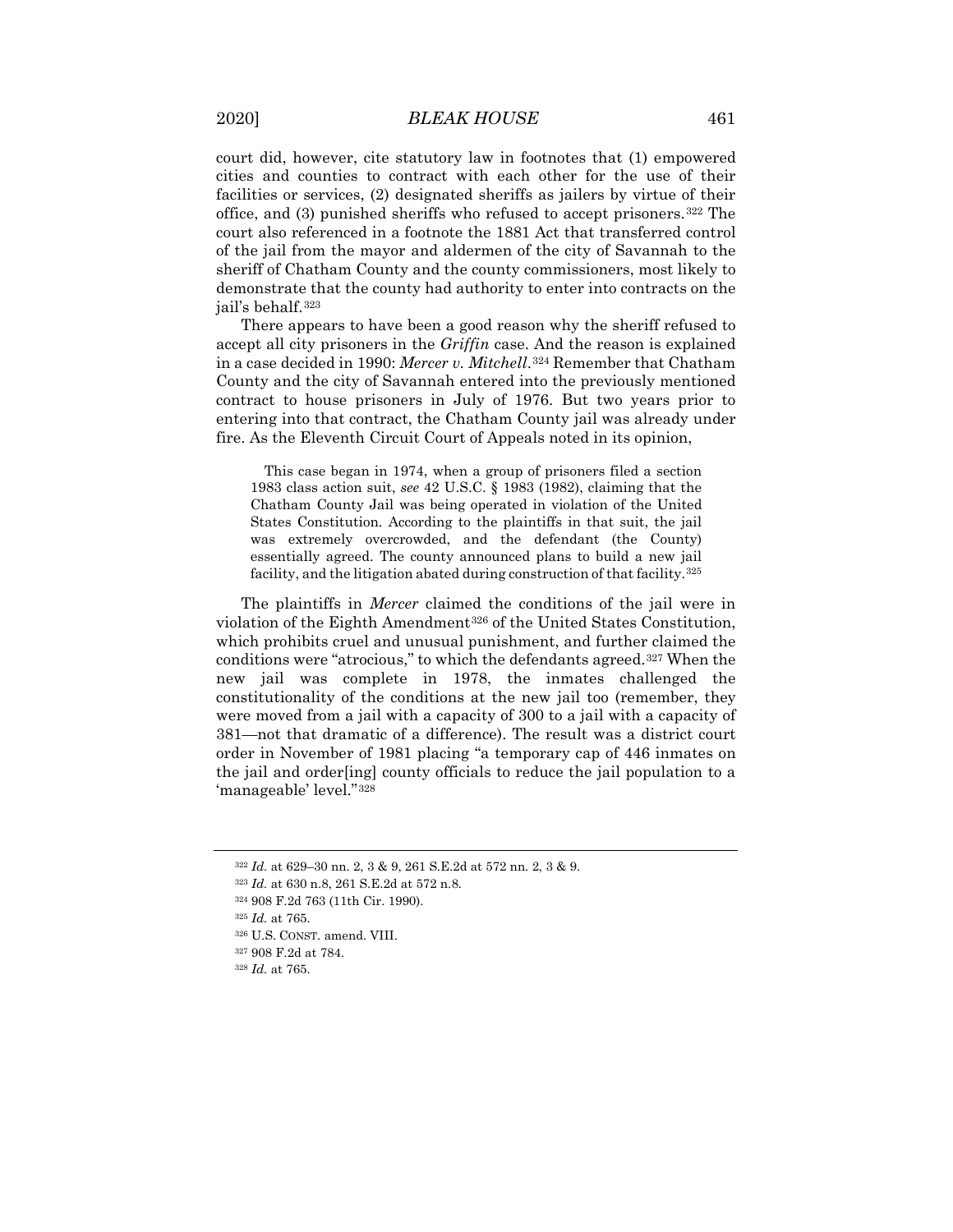Over the next two years, plaintiffs twice requested the court "to hold the County in contempt for failure to comply with the prior court orders on overcrowding."[329](#page-76-0) On each occasion, the court refused to hold the county in contempt, but did reduce the inmate cap from 446 to 381, with temporary exceptions for emergencies.[330](#page-76-1) But eventually, in 1988, the court fined the county \$30,600 for violating the cap.[331](#page-76-2) This decision was appealed and the Eleventh Circuit ultimately vacated the district court's judgment, citing a lack of due process for failing to issue a show-cause order and failure to hold a hearing.[332](#page-76-3)

The overcrowding that put the Chatham County jail back in the spotlight between the mid-1970s and early 1990s was likely the result of the War on Drugs, which included the Comprehensive Drug Abuse Prevention and Control Act of 1970[333](#page-76-4) and the Anti-Drug Abuse Act of 1986,[334](#page-76-5) both increasing the penalty for nonviolent drug offenses. The Twentieth century fix for poor jail conditions was quick though, when compared to the Nineteenth century ordeal. The Twenty-First century reappearance of this controversy, however, had nothing to do with jail conditions or overcrowding. Instead, it dealt with an excessive-use-offorce claim.

## VI. TWENTY-FIRST CENTURY

The Chatham County Detention Center in Savannah, Georgia set the stage for an excessive force claim against Chatham County Sheriff John T. Wilcher when an inmate was found dead in his cell two hours after allegedly being placed in a restraint chair and repeatedly shocked with a taser. As is often the case, it was argued that the Eleventh Amendment barred suit against the sheriff in federal court because he was acting as an arm of the state and was therefore entitled to immunity.[335](#page-76-6)

In response, the plaintiffs argued that "sheriffs in Chatham County are not entitled to the same protections as other Georgia sheriffs."[336](#page-76-7) The plaintiffs contended that the 1881 Act, which vested the management and care of the Chatham County jail in the county commissioners and sheriff of Chatham County, "[was] the key distinguishing factor that [made] Defendant Wilcher unlike any other sheriff running a jail in

<span id="page-76-0"></span><sup>329</sup> *Id.*

<sup>330</sup> *Id.*

<sup>331</sup> *Id.* at 766.

<sup>332</sup> *Id.* at 766–67.

<sup>333</sup> Pub. L. No. 91-513, 84 Stat. 1236.

<sup>334</sup> Pub. L. No. 99-570, 100 Stat. 3207.

<span id="page-76-7"></span><span id="page-76-6"></span><span id="page-76-5"></span><span id="page-76-4"></span><span id="page-76-3"></span><span id="page-76-2"></span><span id="page-76-1"></span><sup>335</sup> Ajibade v. Wilcher, No. CV416-082, 2018 U.S. Dist. LEXIS 12386, at \*4 (S.D. Ga. Jan. 25, 2018).

<sup>336</sup> *Id.* at \*5.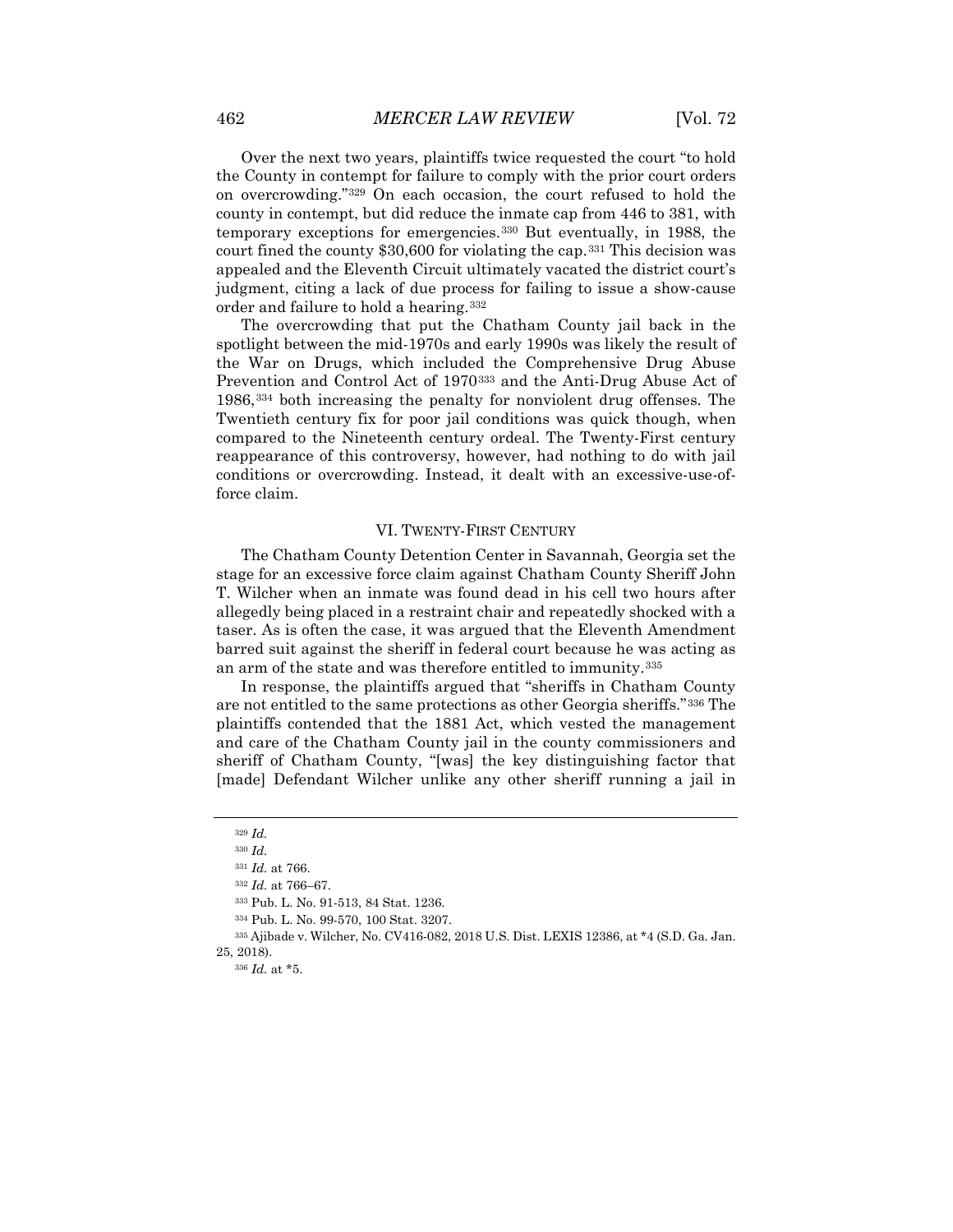Georgia when considering immunity."[337](#page-77-0) Thus, the plaintiffs argued, the Chatham County sheriff is a county actor, not a state actor.

After upholding the validity and effectiveness of the 1881 Act, the United States District Court for the Southern District of Georgia began its Eleventh Amendment and sovereign immunity analysis.[338](#page-77-1) "The Eleventh Amendment provides immunity to the state and arms of the state from being sued in federal court without the state's consent."[339](#page-77-2) If a plaintiff wishes to sue "the state or one of its agents," the plaintiff must sue in the state's own court.[340](#page-77-3) In *Ajibade v. Wilcher,*[341](#page-77-4) the question presented was "whether [Sheriff] Wilcher function[ed] as an arm of the state or [was] instead a local actor that [was] not entitled to the protections of the Eleventh Amendment."[342](#page-77-5) The court listed four factors for determining the nature of an entity's status: "how state law defines the entity; (2) what degree of control the State maintains over the entity; (3) where the entity derives its funds; and (4) who is responsible for judgments against the entity."[343](#page-77-6) The court then stated, "In this case, the Court must consider these four factors in light of Defendant Wilcher's role in setting the use-of-force policy at the Chatham County jail."[344](#page-77-7) Lastly, the court noted,

As an initial matter, all courts considering the four-factor test have found that sheriffs in Georgia typically function as arms of the state . . . . In this case, however, the Court must consider whether the [1881 Act] makes Defendant Wilcher's position materially different from other sheriffs in Georgia.[345](#page-77-8)

These factors will be discussed in turn.

#### *A. How State Law Defines the Entity*

The Georgia Supreme Court has held that sheriffs are "subject to the charge of the General Assembly and [are] not [employees] of the county commission."[346](#page-77-9) The court ultimately focused on the sheriff's function relating to "setting the jail's use-of-force policy," holding that

<sup>340</sup> *Id.*

<sup>337</sup> *Id.* at \*7.

<span id="page-77-1"></span><span id="page-77-0"></span><sup>338</sup> *Id.* at \*6–13.

<sup>339</sup> *Id.* at \*13.

<sup>341</sup> No. CV416-082, 2018 U.S. Dist. LEXIS 12386 (S.D. Ga. Jan. 25, 2018).

<sup>342</sup> *Id.* at \*13.

<span id="page-77-9"></span><span id="page-77-8"></span><span id="page-77-7"></span><span id="page-77-6"></span><span id="page-77-5"></span><span id="page-77-4"></span><span id="page-77-3"></span><span id="page-77-2"></span><sup>343</sup> *Id.* (citing *Shands Teaching Hosp. & Clinics, Inc. v. Beech St. Corp.*, 208 F.3d 1308, 1311 (11th Cir. 2000)).

<sup>344</sup> *Id.* at \*14.

<sup>345</sup> *Id.* at \*14–15.

<sup>346</sup> *Id.* at \*15.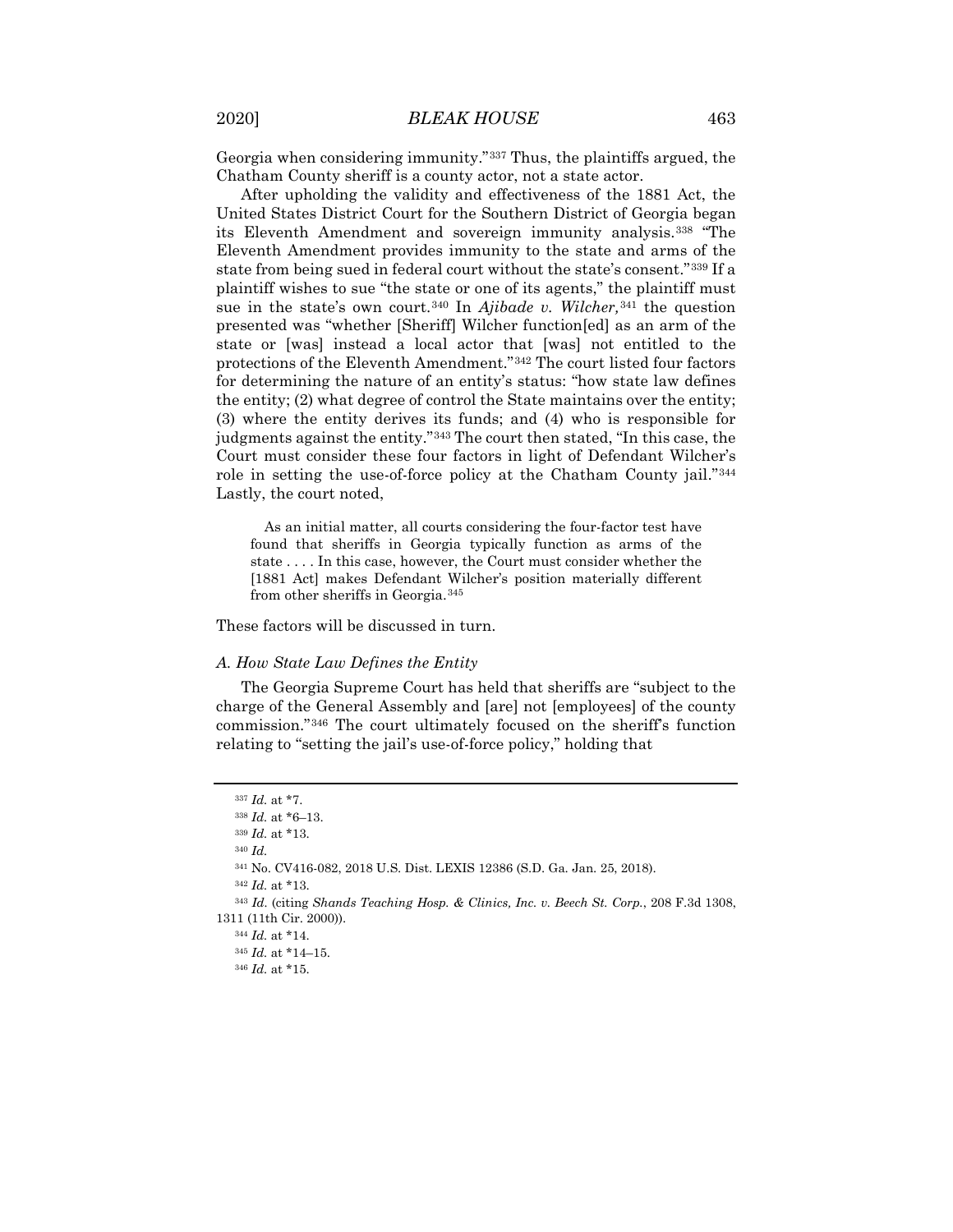[e]ven if Chatham County has control over policies in the jail, this does not give the county control over the sheriff and his general use-of-force policy that applies both inside and outside of the jail. Because the [1881 Act] does not transfer the entirety of the sheriff's authority to the county, the Court [found] that Georgia law defines Defendant Wilcher as a state entity. Accordingly, this factor cuts in favor of finding that Defendant Wilcher functions as an arm of the state that is entitled to immunity under the Eleventh Amendment.<sup>[347](#page-78-0)</sup>

### *B. Where State Law Vests Control*

For this factor, the court looked to Georgia laws that give the state control over a sheriff's use-of-force policy, such as statutory requirements for specialized training relating to the use of force, and laws that give the governor of Georgia the authority to investigate and discipline sheriffs.[348](#page-78-1)

But, the court noted, the 1881 Act granted Chatham County "considerable authority to 'make proper rules and regulations'" pertaining to its control over the jail.[349](#page-78-2) The court ultimately held that the 1881 Act was "a unique grant of power to a local county over a sheriff in implementing a jail's use-of-force policy" and found that "this factor cuts in favor of finding that Defendand Wilcher [was] a local actor that is not entitled to immunity."[350](#page-78-3)

#### *C. Where the Entity Derives its Funds*

Here, the court noted that all sheriff's offices derive funds from both the county and the state.[351](#page-78-4) However, because Chatham County only provides financial assistance to the sheriff's office "pursuant to a state mandate, the Court [found] that this factor tips the balance in favor of finding that Defendant Wilcher acts as a state actor when setting the jail's use-of-force policy."[352](#page-78-5)

## *D. Liability for and Payment of Judgments*

Here, the court considered that any judgment in the case would likely be paid from the sheriff's own budget, which would ultimately implicate both county and state funds as the sheriff would then need to seek additional funding from both.[353](#page-78-6) In what was another close consideration,

<sup>347</sup> *Id.* at \*16.

<span id="page-78-2"></span><span id="page-78-1"></span><span id="page-78-0"></span><sup>348</sup> *Id.* at \*17 (citing O.C.G.A. §§ 15-16-3 and 15-16-26).

<sup>349</sup> *Id.* (quoting 1881 Ga. Laws 393).

<sup>350</sup> *Id.* at \*18.

<span id="page-78-5"></span><span id="page-78-4"></span><span id="page-78-3"></span><sup>351</sup> *Id.* at \*19.

<span id="page-78-6"></span><sup>352</sup> *Id.* at \*21.

<sup>353</sup> *Id.* at \*22–23.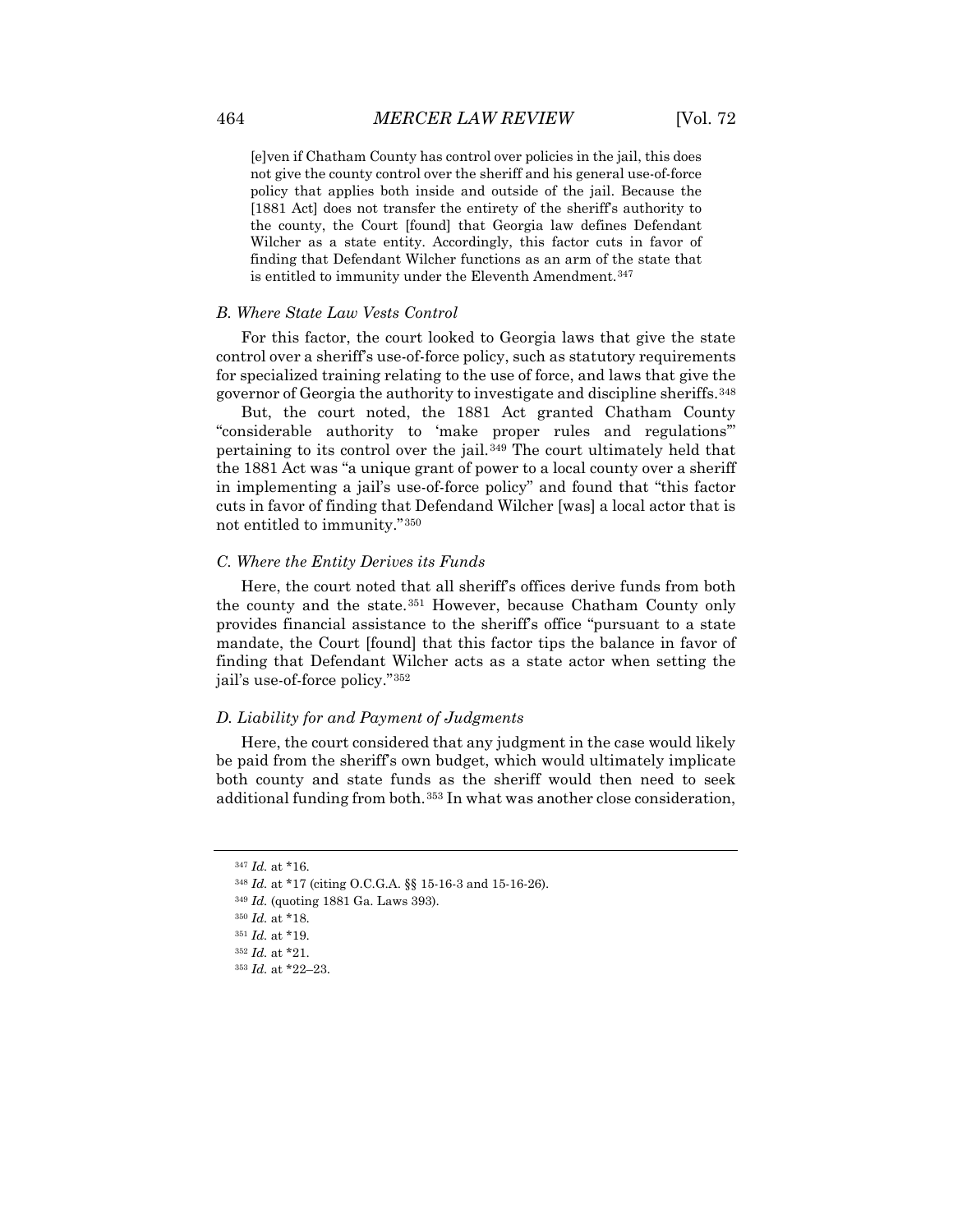the court held this factor did not weigh "in favor of finding that Defendant Wilcher [was] a state or county actor."[354](#page-79-0)

Subsequently, the court found the 1881 Act did "not change the typical analysis used to consider a sheriff's status under the Eleventh Amendment in Georgia" and found the balance tipped slightly in favor of finding that Sheriff Wilcher did "function as an arm of the state when setting the use-of-force policy at the jail."[355](#page-79-1) Meaning, Sheriff Wilcher was entitled to immunity under the Eleventh Amendment and was granted partial summary judgment for that reason.

### VII. CONCLUSION

The argument against immunity in *Ajibade v. Wilcher* was unique. But it was the unique history of the Chatham County jail that lent itself to such an argument, and counsel for the plaintiff used it to their advantage, albeit unsuccessfully. What started as a quick read of the *Ajibade* case sparked the Author's curiosity about the 1881 Act, and subsequently its preceding legislation. After tracing the story back to 1760, this question remained: why did the city of Savannah feel so strongly about originally wanting, and then maintaining, control over the Chatham County jail?

That question has been answered. The city felt it deserved control over the jail because it emptied its own pockets to build the 1801 jail and the 1846 jail. This was not necessarily an act of kindness, as the city fully expected to be reimbursed by the county through taxes levied under the approval of the Georgia General Assembly. Curiously, the city wished to relieve itself from control over the jail in 1822. This was likely because the city's expectations of being reimbursed by the county had grown tired and because the burden of maintaining the jail had grown heavy. The city expected the jail to be a source of revenue. It was not—at least not to the extent the city expected. When the 1822 Act was passed, which transferred control over the jail from the mayor and aldermen of Savannah to the inferior court and the sheriff of Chatham County, the city refused to deliver possession because the county still owed the city nearly fifty thousand dollars.

Eleven years later, the city again changed its mind and petitioned the General Assembly for management of the jail. There is no concrete explanation for this other than an 1825 Act which gave the city the power to levy taxes and collect fees in many different ways. Perhaps a few years of collecting these taxes and fees put the city in a position to once again take over control and management of the jail. Either way, the 1834 Act

<sup>354</sup> *Id.* at \*23.

<span id="page-79-1"></span><span id="page-79-0"></span><sup>355</sup> *Id.*